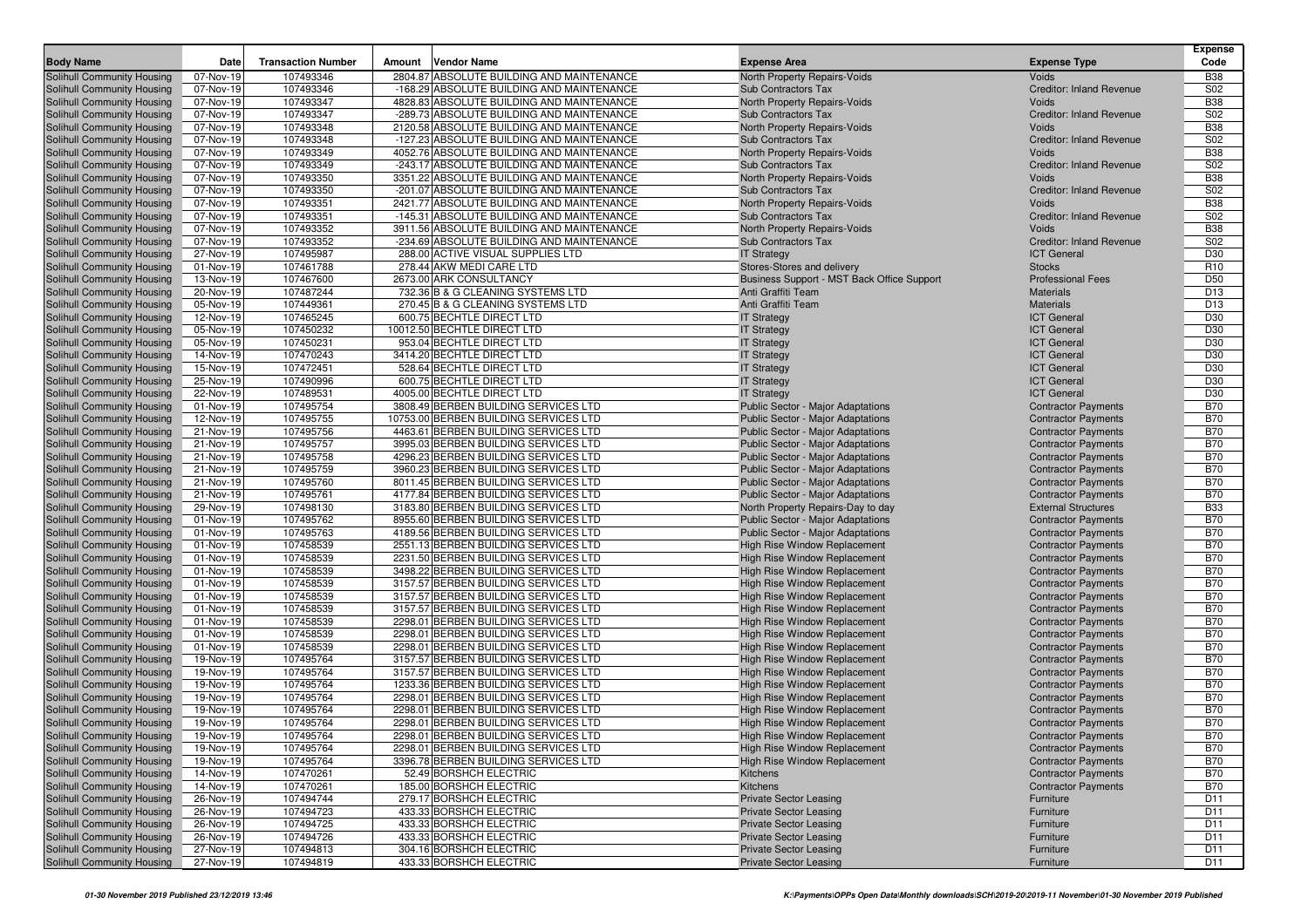| <b>Body Name</b>                                         | Date                   | <b>Transaction Number</b> | Amount | <b>Vendor Name</b>                                   | <b>Expense Area</b>                                                      | <b>Expense Type</b>                                              | <b>Expense</b><br>Code   |
|----------------------------------------------------------|------------------------|---------------------------|--------|------------------------------------------------------|--------------------------------------------------------------------------|------------------------------------------------------------------|--------------------------|
| <b>Solihull Community Housing</b>                        | 27-Nov-19              | 107494818                 |        | 304.17 BORSHCH ELECTRIC                              | <b>Private Sector Leasing</b>                                            | Furniture                                                        | D <sub>11</sub>          |
| Solihull Community Housing                               | 27-Nov-19              | 107495986                 |        | 281.32 BRITISH GAS TRADING LTD                       | Low Rise (inc. Safe & Sound)                                             | Gas                                                              | <b>B10</b>               |
| Solihull Community Housing                               | 01-Nov-19              | 107464041                 |        | 310.77 BROPHY RIAZ AND PARTNERS CHARTERED ARCHITECTS | Private Sector - Disabled Facilities Grants                              | <b>Contractor Payments</b>                                       | <b>B70</b>               |
| Solihull Community Housing                               | 01-Nov-19              | 107497195                 |        | 251.52 BURROWS HOME COMFORTS LTD                     | North Property Repairs-Day to day                                        | <b>Internal Works</b>                                            | <b>B31</b>               |
| Solihull Community Housing                               | 01-Nov-19              | 107497197                 |        | 332.08 BURROWS HOME COMFORTS LTD                     | North Property Repairs-Day to day                                        | <b>Internal Works</b>                                            | <b>B31</b>               |
| Solihull Community Housing                               | 01-Nov-19              | 107464076                 |        | 347.20 BURROWS HOME COMFORTS LTD                     | North Property Repairs-Day to day                                        | <b>Internal Works</b>                                            | <b>B31</b>               |
| Solihull Community Housing                               | 01-Nov-19              | 107493328                 |        | 313.20 BURROWS HOME COMFORTS LTD                     | North Property Repairs-Day to day                                        | <b>Internal Works</b>                                            | <b>B31</b>               |
| Solihull Community Housing                               | 01-Nov-19              | 107493329                 |        | 290.82 BURROWS HOME COMFORTS LTD                     | North Property Repairs-Day to day                                        | <b>Internal Works</b>                                            | <b>B31</b>               |
| Solihull Community Housing                               | 11-Nov-19              | 107497199                 |        | 240.12 BURROWS HOME COMFORTS LTD                     | North Property Repairs-Day to day                                        | <b>Internal Works</b>                                            | <b>B31</b>               |
| Solihull Community Housing                               | 07-Nov-19              | 107458566                 |        | 743.28 CADENT GAS LTD                                | <b>MST</b> -Structural Works                                             | <b>Contractor Payments</b>                                       | <b>B70</b>               |
| Solihull Community Housing                               | 07-Nov-19              | 107458571                 |        | 260.00 CEL ELECTRICAL                                | <b>Mechanical &amp; Electrical</b>                                       | <b>Utility Related Works</b>                                     | <b>B34</b>               |
| Solihull Community Housing                               | 13-Nov-19              | 107467587                 |        | 7693.58 CIVICA UK LTD                                | <b>IT Services</b>                                                       | <b>ICT Software</b>                                              | D31                      |
| Solihull Community Housing                               | 01-Nov-19              | 107449278                 |        | 778.47 CLEARWATER TECHNOLOGY LTD                     | Client ¿ H & S Water Risk                                                | Water risks                                                      | <b>B13</b>               |
| Solihull Community Housing                               | 01-Nov-19              | 107449279                 |        | 778.47 CLEARWATER TECHNOLOGY LTD                     | Client ¿ H & S Water Risk                                                | <b>Water risks</b>                                               | <b>B13</b>               |
| Solihull Community Housing                               | 01-Nov-19              | 107449280                 |        | 440.00 CLEARWATER TECHNOLOGY LTD                     | <b>Mechanical &amp; Electrical</b>                                       | <b>Utility Related Works</b>                                     | <b>B34</b>               |
| Solihull Community Housing                               | 13-Nov-19              | 107467984                 |        | 2000.00 COMMON PURPOSE UK                            | <b>Central Administration</b>                                            | Training                                                         | A80                      |
| Solihull Community Housing                               | 07-Nov-19              | 107458789                 |        | 495.00 CORE TECHNOLOGY SYSTEMS (UK) LTD              | <b>IT Strategy</b>                                                       | <b>ICT</b> General                                               | D30                      |
| <b>Solihull Community Housing</b>                        | 11-Nov-19              | 107462789                 |        | 326.60 DMW ENVIRONMENTAL                             | North Property Repairs-Day to day                                        | <b>Internal Works</b>                                            | <b>B31</b>               |
| Solihull Community Housing                               | 01-Nov-19              | 107491418                 |        | 292.38 DODD GROUP                                    | <b>Mechanical &amp; Electrical</b>                                       | <b>Rev Contractor Payments</b>                                   | <b>B71</b>               |
| Solihull Community Housing                               | 01-Nov-19              | 107491426                 |        | 397.11 DODD GROUP                                    | <b>Mechanical &amp; Electrical</b>                                       | <b>Rev Contractor Payments</b>                                   | <b>B71</b>               |
| Solihull Community Housing                               | 01-Nov-19              | 107491657                 |        | 276.14 DODD GROUP                                    | <b>Mechanical &amp; Electrical</b>                                       | <b>Rev Contractor Payments</b>                                   | <b>B71</b>               |
| Solihull Community Housing                               | 01-Nov-19              | 107491658                 |        | 300.22 DODD GROUP                                    | <b>Mechanical &amp; Electrical</b>                                       | <b>Rev Contractor Payments</b>                                   | <b>B71</b>               |
| Solihull Community Housing                               | 01-Nov-19              | 107469291                 |        | 354.53 DODD GROUP                                    | Private Sector - Minor Works                                             | <b>Contractor Payments</b>                                       | <b>B70</b>               |
| Solihull Community Housing                               | 01-Nov-19              | 107448292                 |        | 392.90 DODD GROUP                                    | <b>Mechanical &amp; Electrical</b>                                       | <b>Utility Related Works</b>                                     | <b>B34</b>               |
| Solihull Community Housing                               | 01-Nov-19              | 107448293                 |        | 346.62 DODD GROUP                                    | <b>Mechanical &amp; Electrical</b>                                       | <b>Utility Related Works</b>                                     | <b>B34</b>               |
| Solihull Community Housing                               | 01-Nov-19              | 107448294                 |        | 785.20 DODD GROUP                                    | North Property Repairs-Voids                                             | Voids                                                            | <b>B38</b>               |
| Solihull Community Housing                               | 01-Nov-19              | 107448295                 |        | 1011.06 DODD GROUP                                   | North Property Repairs-Voids                                             | Voids                                                            | <b>B38</b>               |
| Solihull Community Housing                               | 01-Nov-19              | 107448296                 |        | 533.15 DODD GROUP                                    | North Property Repairs-Voids                                             | Voids                                                            | <b>B38</b>               |
| Solihull Community Housing                               | 01-Nov-19              | 107448297                 |        | 1043.19 DODD GROUP                                   | North Property Repairs-Voids                                             | Voids                                                            | <b>B38</b>               |
| Solihull Community Housing                               | 01-Nov-19              | 107448298                 |        | 1023.58 DODD GROUP                                   | North Property Repairs-Voids                                             | Voids<br><b>Rev Contractor Payments</b>                          | <b>B38</b><br><b>B71</b> |
| Solihull Community Housing                               | 01-Nov-19              | 107469292<br>107469293    |        | 268.12 DODD GROUP<br>260.56 DODD GROUP               | <b>Mechanical &amp; Electrical</b><br><b>Mechanical &amp; Electrical</b> |                                                                  | <b>B71</b>               |
| Solihull Community Housing                               | 01-Nov-19<br>01-Nov-19 | 107469294                 |        | 278.86 DODD GROUP                                    | <b>Mechanical &amp; Electrical</b>                                       | <b>Rev Contractor Payments</b><br><b>Rev Contractor Payments</b> | <b>B71</b>               |
| Solihull Community Housing<br>Solihull Community Housing | 01-Nov-19              | 107469295                 |        | 258.86 DODD GROUP                                    | <b>Mechanical &amp; Electrical</b>                                       | <b>Rev Contractor Payments</b>                                   | <b>B71</b>               |
| Solihull Community Housing                               | 01-Nov-19              | 107469296                 |        | 255.01 DODD GROUP                                    | <b>Mechanical &amp; Electrical</b>                                       | <b>Rev Contractor Payments</b>                                   | <b>B71</b>               |
| Solihull Community Housing                               | 01-Nov-19              | 107479286                 |        | 748.45 DODD GROUP                                    | <b>Mechanical &amp; Electrical</b>                                       | <b>Rev Contractor Payments</b>                                   | <b>B71</b>               |
| Solihull Community Housing                               | 01-Nov-19              | 107448299                 |        | 1942.62 DODD GROUP                                   | <b>Mechanical &amp; Electrical</b>                                       | <b>Rev Contractor Payments</b>                                   | <b>B71</b>               |
| Solihull Community Housing                               | 01-Nov-19              | 107469297                 |        | 231.41 DODD GROUP                                    | Mechanical & Electrical                                                  | <b>Rev Contractor Payments</b>                                   | <b>B71</b>               |
| Solihull Community Housing                               | 01-Nov-19              | 107479287                 |        | 527.28 DODD GROUP                                    | <b>Mechanical &amp; Electrical</b>                                       | <b>Rev Contractor Payments</b>                                   | <b>B71</b>               |
| Solihull Community Housing                               | 01-Nov-19              | 107479288                 |        | 443.13 DODD GROUP                                    | <b>Mechanical &amp; Electrical</b>                                       | <b>Rev Contractor Payments</b>                                   | <b>B71</b>               |
| Solihull Community Housing                               | 01-Nov-19              | 107479289                 |        | 335.63 DODD GROUP                                    | <b>Mechanical &amp; Electrical</b>                                       | <b>Rev Contractor Payments</b>                                   | <b>B71</b>               |
| Solihull Community Housing                               | 01-Nov-19              | 107479290                 |        | 496.05 DODD GROUP                                    | <b>Mechanical &amp; Electrical</b>                                       | <b>Rev Contractor Payments</b>                                   | <b>B71</b>               |
| Solihull Community Housing                               | 01-Nov-19              | 107479291                 |        | 349.16 DODD GROUP                                    | <b>Mechanical &amp; Electrical</b>                                       | <b>Rev Contractor Payments</b>                                   | <b>B71</b>               |
| Solihull Community Housing                               | 01-Nov-19              | 107479292                 |        | 436.45 DODD GROUP                                    | <b>Mechanical &amp; Electrical</b>                                       | <b>Rev Contractor Payments</b>                                   | <b>B71</b>               |
| Solihull Community Housing                               | 01-Nov-19              | 107448300                 |        | 462.56 DODD GROUP                                    | North Property Repairs-Voids                                             | Voids                                                            | <b>B38</b>               |
| Solihull Community Housing                               | 01-Nov-19              | 107448301                 |        | 571.85 DODD GROUP                                    | North Property Repairs-Voids                                             | Voids                                                            | <b>B38</b>               |
| Solihull Community Housing                               | 01-Nov-19              | 107448302                 |        | 572.28 DODD GROUP                                    | North Property Repairs-Voids                                             | Voids                                                            | <b>B38</b>               |
| Solihull Community Housing                               | 01-Nov-19              | 107448303                 |        | 457.79 DODD GROUP                                    | North Property Repairs-Voids                                             | Voids                                                            | <b>B38</b>               |
| Solihull Community Housing                               | 01-Nov-19              | 107448304                 |        | 509.44 DODD GROUP                                    | North Property Repairs-Voids                                             | Voids                                                            | <b>B38</b>               |
| Solihull Community Housing                               | 01-Nov-19              | 107448305                 |        | 677.34 DODD GROUP                                    | North Property Repairs-Voids                                             | Voids                                                            | <b>B38</b>               |
| Solihull Community Housing                               | 01-Nov-19              | 107448306                 |        | 460.86 DODD GROUP                                    | North Property Repairs-Voids                                             | Voids                                                            | <b>B38</b>               |
| Solihull Community Housing                               | 01-Nov-19              | 107448307                 |        | 604.38 DODD GROUP                                    | North Property Repairs-Voids                                             | Voids                                                            | <b>B38</b>               |
| Solihull Community Housing                               | 01-Nov-19              | 107448308                 |        | 450.93 DODD GROUP                                    | North Property Repairs-Voids                                             | Voids                                                            | <b>B38</b>               |
| <b>Solihull Community Housing</b>                        | 01-Nov-19              | 107448309                 |        | 650.78 DODD GROUP                                    | North Property Repairs-Voids                                             | Voids                                                            | <b>B38</b>               |
| Solihull Community Housing                               | 01-Nov-19              | 107448310                 |        | 579.43 DODD GROUP                                    | North Property Repairs-Voids                                             | Voids                                                            | <b>B38</b>               |
| Solihull Community Housing                               | 01-Nov-19              | 107448311                 |        | 996.73 DODD GROUP                                    | North Property Repairs-Voids                                             | Voids                                                            | <b>B38</b>               |
| Solihull Community Housing                               | 01-Nov-19              | 107448312                 |        | 962.52 DODD GROUP                                    | North Property Repairs-Voids                                             | Voids                                                            | <b>B38</b>               |
| Solihull Community Housing                               | 01-Nov-19              | 107448313                 |        | 549.29 DODD GROUP                                    | North Property Repairs-Voids                                             | Voids                                                            | <b>B38</b>               |
| Solihull Community Housing                               | 01-Nov-19              | 107448314                 |        | 460.08 DODD GROUP                                    | North Property Repairs-Voids                                             | Voids                                                            | <b>B38</b>               |
| Solihull Community Housing                               | 01-Nov-19              | 107448315                 |        | 526.89 DODD GROUP                                    | North Property Repairs-Voids                                             | Voids                                                            | <b>B38</b>               |
| Solihull Community Housing                               | 01-Nov-19              | 107448316                 |        | 485.83 DODD GROUP                                    | North Property Repairs-Voids                                             | Voids                                                            | <b>B38</b>               |
| Solihull Community Housing                               | 01-Nov-19              | 107448317                 |        | 498.47 DODD GROUP                                    | North Property Repairs-Voids                                             | Voids                                                            | <b>B38</b>               |
| Solihull Community Housing                               | 01-Nov-19              | 107448318                 |        | 1247.77 DODD GROUP                                   | North Property Repairs-Voids                                             | Voids                                                            | <b>B38</b>               |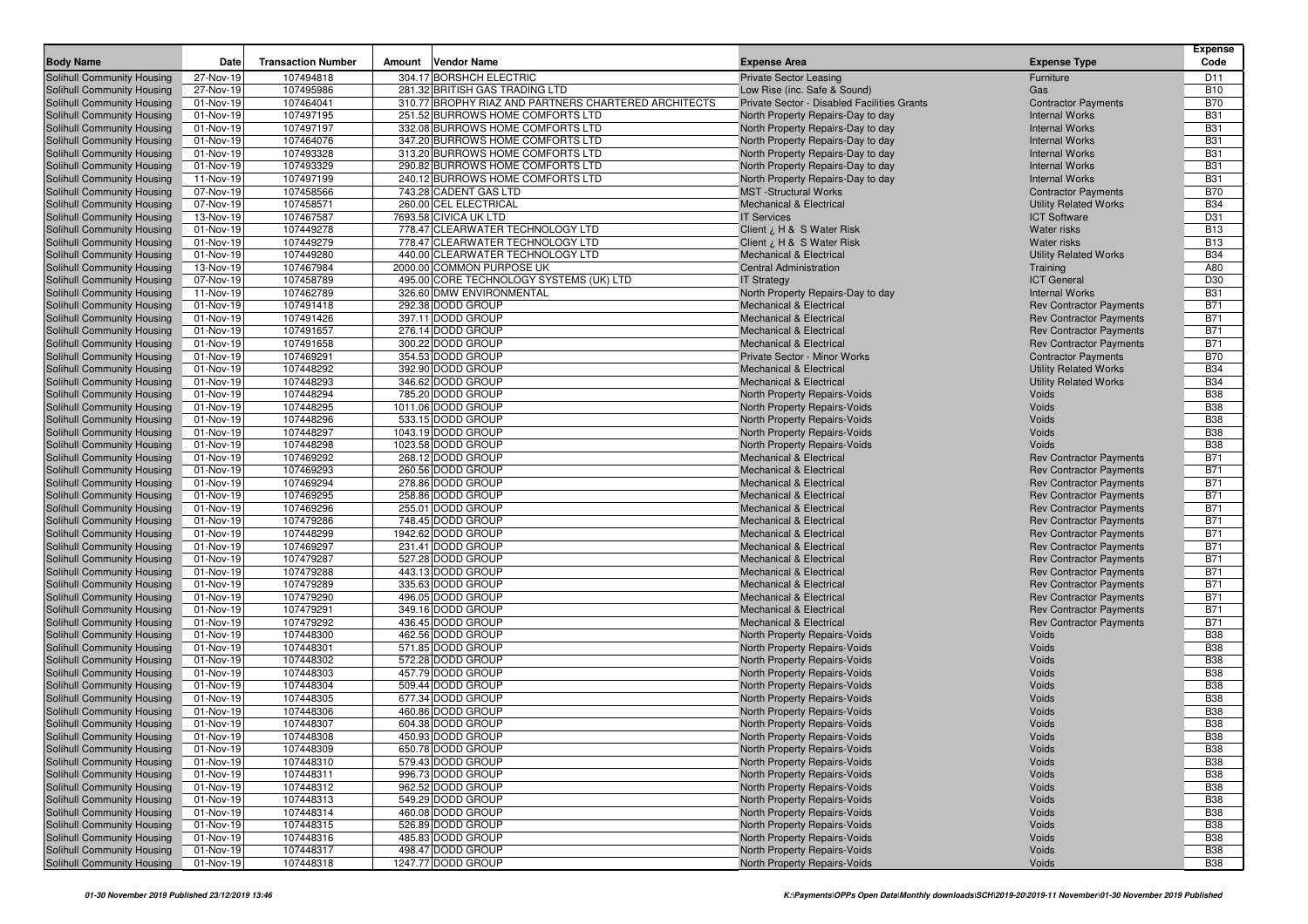| <b>Body Name</b>                                         | Date                   | <b>Transaction Number</b> | Amount | Vendor Name                            | <b>Expense Area</b>                                           |                                                                  | Expense<br>Code          |
|----------------------------------------------------------|------------------------|---------------------------|--------|----------------------------------------|---------------------------------------------------------------|------------------------------------------------------------------|--------------------------|
|                                                          |                        |                           |        |                                        |                                                               | <b>Expense Type</b>                                              |                          |
| Solihull Community Housing                               | 01-Nov-19              | 107448319                 |        | 656.10 DODD GROUP                      | North Property Repairs-Voids                                  | Voids                                                            | <b>B38</b>               |
| Solihull Community Housing                               | 01-Nov-19              | 107469298                 |        | 342.82 DODD GROUP                      | <b>Electrical Testing</b>                                     | <b>Utility Related Works</b>                                     | <b>B34</b>               |
| Solihull Community Housing                               | 01-Nov-19              | 107479293                 |        | 823.62 DODD GROUP                      | <b>Electrical Improvement Works</b>                           | <b>Contractor Payments</b>                                       | <b>B70</b>               |
| Solihull Community Housing                               | 01-Nov-19              | 107469299                 |        | 270.52 DODD GROUP                      | <b>Mechanical &amp; Electrical</b>                            | <b>Rev Contractor Payments</b>                                   | <b>B71</b>               |
| Solihull Community Housing                               | 01-Nov-19              | 107469300                 |        | 275.04 DODD GROUP                      | <b>Mechanical &amp; Electrical</b>                            | <b>Rev Contractor Payments</b>                                   | <b>B71</b>               |
| Solihull Community Housing                               | 01-Nov-19              | 107469301                 |        | 224.25 DODD GROUP                      | Mechanical & Electrical                                       | <b>Rev Contractor Payments</b>                                   | <b>B71</b>               |
| Solihull Community Housing                               | 01-Nov-19              | 107479294                 |        | 365.49 DODD GROUP                      | <b>Mechanical &amp; Electrical</b>                            | <b>Rev Contractor Payments</b>                                   | <b>B71</b>               |
| Solihull Community Housing                               | 01-Nov-19              | 107479295                 |        | 237.25 DODD GROUP                      | Mechanical & Electrical                                       | <b>Rev Contractor Payments</b>                                   | <b>B71</b>               |
| Solihull Community Housing                               | 01-Nov-19              | 107479296                 |        | 258.86 DODD GROUP                      | <b>Mechanical &amp; Electrical</b>                            | <b>Rev Contractor Payments</b>                                   | <b>B71</b>               |
| Solihull Community Housing                               | 01-Nov-19              | 107479297                 |        | 245.16 DODD GROUP                      | <b>Mechanical &amp; Electrical</b>                            | <b>Rev Contractor Payments</b>                                   | <b>B71</b>               |
| Solihull Community Housing                               | 01-Nov-19              | 107479298                 |        | 286.43 DODD GROUP                      | <b>Mechanical &amp; Electrical</b>                            | <b>Utility Related Works</b>                                     | <b>B34</b>               |
| Solihull Community Housing                               | 01-Nov-19              | 107479299                 |        | 228.87 DODD GROUP                      | <b>Mechanical &amp; Electrical</b>                            | <b>Rev Contractor Payments</b>                                   | <b>B71</b>               |
| Solihull Community Housing                               | 01-Nov-19              | 107479300                 |        | 235.88 DODD GROUP                      | <b>Mechanical &amp; Electrical</b>                            | <b>Rev Contractor Payments</b>                                   | <b>B71</b>               |
| Solihull Community Housing<br>Solihull Community Housing | 01-Nov-19              | 107479301                 |        | 228.87 DODD GROUP<br>228.87 DODD GROUP | <b>Mechanical &amp; Electrical</b>                            | <b>Utility Related Works</b>                                     | <b>B34</b>               |
|                                                          | 01-Nov-19              | 107469302<br>107479302    |        | 260.44 DODD GROUP                      | Mechanical & Electrical                                       | <b>Utility Related Works</b>                                     | <b>B34</b><br><b>B34</b> |
| Solihull Community Housing                               | 01-Nov-19              | 107479303                 |        | 228.87 DODD GROUP                      | Mechanical & Electrical<br><b>Mechanical &amp; Electrical</b> | <b>Utility Related Works</b><br><b>Rev Contractor Payments</b>   | <b>B71</b>               |
| Solihull Community Housing<br>Solihull Community Housing | 01-Nov-19<br>01-Nov-19 | 107479304                 |        | 228.87 DODD GROUP                      | <b>Mechanical &amp; Electrical</b>                            | <b>Rev Contractor Payments</b>                                   | <b>B71</b>               |
| Solihull Community Housing                               | 01-Nov-19              | 107479305                 |        | 228.87 DODD GROUP                      | <b>Mechanical &amp; Electrical</b>                            | <b>Rev Contractor Payments</b>                                   | <b>B71</b>               |
| Solihull Community Housing                               | 01-Nov-19              | 107479306                 |        | 258.86 DODD GROUP                      | <b>Mechanical &amp; Electrical</b>                            | <b>Rev Contractor Payments</b>                                   | <b>B71</b>               |
| Solihull Community Housing                               | 01-Nov-19              | 107479307                 |        | 319.41 DODD GROUP                      | <b>Mechanical &amp; Electrical</b>                            | <b>Rev Contractor Payments</b>                                   | <b>B71</b>               |
| Solihull Community Housing                               | 01-Nov-19              | 107479308                 |        | 258.86 DODD GROUP                      | <b>Mechanical &amp; Electrical</b>                            | <b>Rev Contractor Payments</b>                                   | <b>B71</b>               |
| Solihull Community Housing                               | 01-Nov-19              | 107479309                 |        | 459.90 DODD GROUP                      | Mechanical & Electrical                                       | <b>Rev Contractor Payments</b>                                   | <b>B71</b>               |
| Solihull Community Housing                               | 01-Nov-19              | 107469303                 |        | 279.70 DODD GROUP                      | <b>Mechanical &amp; Electrical</b>                            | <b>Utility Related Works</b>                                     | <b>B34</b>               |
| Solihull Community Housing                               | 01-Nov-19              | 107479310                 |        | 714.33 DODD GROUP                      | <b>Mechanical &amp; Electrical</b>                            | <b>Rev Contractor Payments</b>                                   | <b>B71</b>               |
| Solihull Community Housing                               | 01-Nov-19              | 107479311                 |        | 228.87 DODD GROUP                      | <b>Mechanical &amp; Electrical</b>                            | <b>Rev Contractor Payments</b>                                   | <b>B71</b>               |
| Solihull Community Housing                               | 01-Nov-19              | 107479312                 |        | 228.87 DODD GROUP                      | <b>Mechanical &amp; Electrical</b>                            | <b>Rev Contractor Payments</b>                                   | <b>B71</b>               |
| Solihull Community Housing                               | 01-Nov-19              | 107479313                 |        | 228.87 DODD GROUP                      | <b>Mechanical &amp; Electrical</b>                            | <b>Rev Contractor Payments</b>                                   | <b>B71</b>               |
| Solihull Community Housing                               | 01-Nov-19              | 107479314                 |        | 427.50 DODD GROUP                      | <b>Mechanical &amp; Electrical</b>                            | <b>Rev Contractor Payments</b>                                   | <b>B71</b>               |
| Solihull Community Housing                               | 01-Nov-19              | 107479315                 |        | 281.54 DODD GROUP                      | <b>Mechanical &amp; Electrical</b>                            | <b>Rev Contractor Payments</b>                                   | <b>B71</b>               |
| Solihull Community Housing                               | 01-Nov-19              | 107479316                 |        | 228.87 DODD GROUP                      | <b>Mechanical &amp; Electrical</b>                            | <b>Rev Contractor Payments</b>                                   | <b>B71</b>               |
| Solihull Community Housing                               | 01-Nov-19              | 107479317                 |        | 228.87 DODD GROUP                      | <b>Mechanical &amp; Electrical</b>                            | <b>Rev Contractor Payments</b>                                   | <b>B71</b>               |
| Solihull Community Housing                               | 01-Nov-19              | 107479318                 |        | 285.18 DODD GROUP                      | Mechanical & Electrical                                       | <b>Rev Contractor Payments</b>                                   | <b>B71</b>               |
| Solihull Community Housing                               | 01-Nov-19              | 107479319                 |        | 228.87 DODD GROUP                      | <b>Mechanical &amp; Electrical</b>                            | <b>Rev Contractor Payments</b>                                   | <b>B71</b>               |
| Solihull Community Housing                               | 01-Nov-19              | 107479320                 |        | 1108.01 DODD GROUP                     | <b>Mechanical &amp; Electrical</b>                            | <b>Rev Contractor Payments</b>                                   | <b>B71</b>               |
| Solihull Community Housing                               | 01-Nov-19              | 107479321                 |        | 249.85 DODD GROUP                      | <b>Mechanical &amp; Electrical</b>                            | <b>Rev Contractor Payments</b>                                   | <b>B71</b>               |
| Solihull Community Housing                               | 01-Nov-19              | 107479322                 |        | 445.50 DODD GROUP                      | <b>Mechanical &amp; Electrical</b>                            | <b>Rev Contractor Payments</b>                                   | <b>B71</b>               |
| Solihull Community Housing                               | 01-Nov-19              | 107479323                 |        | 228.87 DODD GROUP                      | <b>Mechanical &amp; Electrical</b>                            | <b>Rev Contractor Payments</b>                                   | <b>B71</b>               |
| Solihull Community Housing                               | 01-Nov-19              | 107479324                 |        | 246.78 DODD GROUP                      | <b>Mechanical &amp; Electrical</b>                            | <b>Rev Contractor Payments</b>                                   | <b>B71</b>               |
| Solihull Community Housing                               | 01-Nov-19              | 107479325                 |        | 391.89 DODD GROUP                      | Mechanical & Electrical                                       | <b>Rev Contractor Payments</b>                                   | <b>B71</b>               |
| Solihull Community Housing                               | 01-Nov-19              | 107479326                 |        | 391.89 DODD GROUP                      | Mechanical & Electrical                                       | <b>Rev Contractor Payments</b>                                   | <b>B71</b>               |
| Solihull Community Housing                               | 01-Nov-19              | 107479327                 |        | 270.34 DODD GROUP                      | <b>Mechanical &amp; Electrical</b>                            | <b>Rev Contractor Payments</b>                                   | <b>B71</b>               |
| Solihull Community Housing                               | 01-Nov-19              | 107479328                 |        | 390.73 DODD GROUP                      | <b>Mechanical &amp; Electrical</b>                            | <b>Rev Contractor Payments</b>                                   | <b>B71</b>               |
| Solihull Community Housing                               | 01-Nov-19              | 107479329                 |        | 368.35 DODD GROUP                      | <b>Mechanical &amp; Electrical</b>                            | <b>Rev Contractor Payments</b>                                   | <b>B71</b>               |
| Solihull Community Housing                               | 01-Nov-19              | 107479330                 |        | 380.11 DODD GROUP                      | <b>Mechanical &amp; Electrical</b>                            | <b>Rev Contractor Payments</b>                                   | <b>B71</b>               |
| Solihull Community Housing                               | 01-Nov-19              | 107479331                 |        | 368.35 DODD GROUP                      | <b>Mechanical &amp; Electrical</b>                            | <b>Rev Contractor Payments</b>                                   | <b>B71</b>               |
| Solihull Community Housing                               | 01-Nov-19              | 107479332                 |        | 368.35 DODD GROUP                      | <b>Mechanical &amp; Electrical</b>                            | <b>Rev Contractor Payments</b>                                   | <b>B71</b>               |
| Solihull Community Housing                               | 01-Nov-19              | 107479333                 |        | 243.26 DODD GROUP                      | <b>Mechanical &amp; Electrical</b>                            | <b>Rev Contractor Payments</b>                                   | <b>B71</b>               |
| Solihull Community Housing                               | 01-Nov-19              | 107479334                 |        | 246.78 DODD GROUP                      | <b>Mechanical &amp; Electrical</b>                            | <b>Rev Contractor Payments</b>                                   | <b>B71</b>               |
| Solihull Community Housing                               | 01-Nov-19              | 107479335                 |        | 398.80 DODD GROUP                      | <b>Mechanical &amp; Electrical</b>                            | <b>Rev Contractor Payments</b>                                   | <b>B71</b>               |
| Solihull Community Housing                               | 01-Nov-19              | 107479336                 |        | 366.58 DODD GROUP                      | <b>Mechanical &amp; Electrical</b>                            | <b>Rev Contractor Payments</b>                                   | <b>B71</b>               |
| Solihull Community Housing                               | 01-Nov-19              | 107479337                 |        | 255.90 DODD GROUP                      | <b>Mechanical &amp; Electrical</b>                            | <b>Rev Contractor Payments</b>                                   | <b>B71</b>               |
| Solihull Community Housing                               | 01-Nov-19              | 107479338                 |        | 382.91 DODD GROUP                      | Mechanical & Electrical                                       | <b>Rev Contractor Payments</b>                                   | <b>B71</b>               |
| Solihull Community Housing                               | 01-Nov-19              | 107479339                 |        | 246.78 DODD GROUP                      | Mechanical & Electrical                                       | <b>Rev Contractor Payments</b>                                   | <b>B71</b>               |
| Solihull Community Housing                               | 01-Nov-19              | 107479340                 |        | 258.56 DODD GROUP                      | <b>Mechanical &amp; Electrical</b>                            | <b>Rev Contractor Payments</b>                                   | <b>B71</b>               |
| Solihull Community Housing                               | 01-Nov-19              | 107479341                 |        | 398.20 DODD GROUP                      | <b>Mechanical &amp; Electrical</b>                            | <b>Rev Contractor Payments</b>                                   | <b>B71</b>               |
| Solihull Community Housing                               | 01-Nov-19              | 107479342                 |        | 237.81 DODD GROUP                      | Mechanical & Electrical                                       | <b>Rev Contractor Payments</b>                                   | <b>B71</b>               |
| Solihull Community Housing                               | 01-Nov-19              | 107479343                 |        | 391.89 DODD GROUP                      | <b>Mechanical &amp; Electrical</b>                            | <b>Rev Contractor Payments</b>                                   | <b>B71</b>               |
| Solihull Community Housing                               | 01-Nov-19              | 107479344                 |        | 391.89 DODD GROUP                      | <b>Mechanical &amp; Electrical</b>                            | <b>Rev Contractor Payments</b>                                   | <b>B71</b>               |
| Solihull Community Housing<br>Solihull Community Housing | 01-Nov-19<br>01-Nov-19 | 107479345                 |        | 258.56 DODD GROUP<br>258.75 DODD GROUP | Mechanical & Electrical                                       | <b>Rev Contractor Payments</b><br><b>Rev Contractor Payments</b> | <b>B71</b><br><b>B71</b> |
| Solihull Community Housing                               | 01-Nov-19              | 107479347<br>107479349    |        | 229.59 DODD GROUP                      | <b>Mechanical &amp; Electrical</b><br>Mechanical & Electrical |                                                                  | <b>B71</b>               |
| Solihull Community Housing                               |                        | 107479353                 |        | 799.76 DODD GROUP                      | <b>Mechanical &amp; Electrical</b>                            | <b>Rev Contractor Payments</b><br><b>Rev Contractor Payments</b> | <b>B71</b>               |
|                                                          | 01-Nov-19              |                           |        |                                        |                                                               |                                                                  |                          |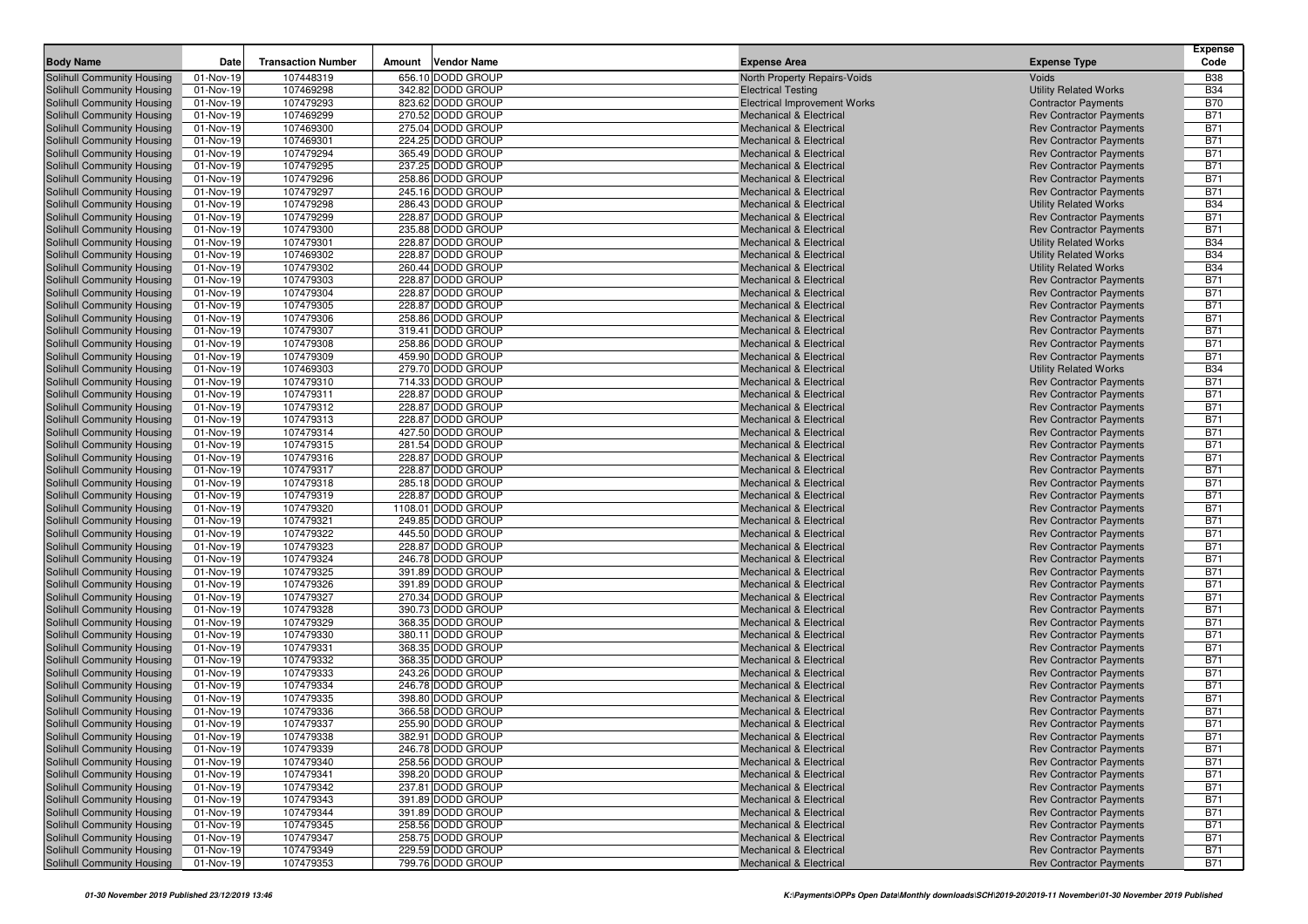| <b>Body Name</b>                                         | Date                   | <b>Transaction Number</b> | Amount | Vendor Name                             | <b>Expense Area</b>                                                        | <b>Expense Type</b>                                              | <b>Expense</b><br>Code   |
|----------------------------------------------------------|------------------------|---------------------------|--------|-----------------------------------------|----------------------------------------------------------------------------|------------------------------------------------------------------|--------------------------|
| Solihull Community Housing                               | 01-Nov-19              | 107479354                 |        | 397.34 DODD GROUP                       | <b>Mechanical &amp; Electrical</b>                                         | <b>Rev Contractor Payments</b>                                   | <b>B71</b>               |
| Solihull Community Housing                               | 01-Nov-19              | 107469304                 |        | 482.55 DODD GROUP                       | <b>Mechanical &amp; Electrical</b>                                         | <b>Utility Related Works</b>                                     | <b>B34</b>               |
| Solihull Community Housing                               | 01-Nov-19              | 107479357                 |        | 327.32 DODD GROUP                       | <b>Mechanical &amp; Electrical</b>                                         | <b>Rev Contractor Payments</b>                                   | <b>B71</b>               |
| Solihull Community Housing                               | 01-Nov-19              | 107479359                 |        | 286.99 DODD GROUP                       | <b>Mechanical &amp; Electrical</b>                                         | <b>Rev Contractor Payments</b>                                   | <b>B71</b>               |
| Solihull Community Housing                               | 01-Nov-19              | 107479360                 |        | 345.64 DODD GROUP                       | <b>Mechanical &amp; Electrical</b>                                         | <b>Rev Contractor Payments</b>                                   | <b>B71</b>               |
| Solihull Community Housing                               | 01-Nov-19              | 107479362                 |        | 235.71 DODD GROUP                       | <b>Mechanical &amp; Electrical</b>                                         | <b>Rev Contractor Payments</b>                                   | <b>B71</b>               |
| Solihull Community Housing                               | 01-Nov-19              | 107479363                 |        | 281.80 DODD GROUP                       | <b>Mechanical &amp; Electrical</b>                                         | <b>Rev Contractor Payments</b>                                   | <b>B71</b>               |
| Solihull Community Housing                               | 01-Nov-19              | 107469305                 |        | 565.08 DODD GROUP                       | North Property Repairs-Voids                                               | Voids                                                            | <b>B38</b>               |
| Solihull Community Housing                               | 01-Nov-19              | 107469306                 |        | 492.32 DODD GROUP                       | North Property Repairs-Voids                                               | Voids                                                            | <b>B38</b>               |
| Solihull Community Housing                               | 01-Nov-19              | 107469307                 |        | 494.11 DODD GROUP                       | North Property Repairs-Voids                                               | Voids                                                            | <b>B38</b>               |
| <b>Solihull Community Housing</b>                        | 01-Nov-19              | 107479364                 |        | 614.40 DODD GROUP                       | <b>Electrical Improvement Works</b>                                        | <b>Contractor Payments</b>                                       | <b>B70</b>               |
| Solihull Community Housing                               | 01-Nov-19              | 107479365                 |        | 2413.20 DODD GROUP                      | <b>Electrical Improvement Works</b>                                        | <b>Contractor Payments</b>                                       | <b>B70</b>               |
| Solihull Community Housing                               | 01-Nov-19              | 107479366                 |        | 251.63 DODD GROUP                       | <b>Electrical Improvement Works</b>                                        | <b>Contractor Payments</b>                                       | <b>B70</b>               |
| Solihull Community Housing                               | 01-Nov-19              | 107479367                 |        | 251.20 DODD GROUP                       | <b>Electrical Improvement Works</b>                                        | <b>Contractor Payments</b>                                       | <b>B70</b>               |
| Solihull Community Housing                               | 01-Nov-19              | 107479368                 |        | 288.19 DODD GROUP                       | <b>Electrical Improvement Works</b>                                        | <b>Contractor Payments</b>                                       | <b>B70</b>               |
| Solihull Community Housing                               | 01-Nov-19<br>01-Nov-19 | 107479369                 |        | 280.76 DODD GROUP<br>2412.36 DODD GROUP | <b>Electrical Improvement Works</b>                                        | <b>Contractor Payments</b>                                       | <b>B70</b><br><b>B70</b> |
| Solihull Community Housing<br>Solihull Community Housing |                        | 107479370<br>107479371    |        | 616.65 DODD GROUP                       | <b>Electrical Improvement Works</b><br><b>Electrical Improvement Works</b> | <b>Contractor Payments</b>                                       | <b>B70</b>               |
| Solihull Community Housing                               | 01-Nov-19<br>01-Nov-19 | 107479372                 |        | 306.53 DODD GROUP                       | <b>Electrical Improvement Works</b>                                        | <b>Contractor Payments</b><br><b>Contractor Payments</b>         | <b>B70</b>               |
| Solihull Community Housing                               | 01-Nov-19              | 107479373                 |        | 288.39 DODD GROUP                       | <b>Electrical Improvement Works</b>                                        | <b>Contractor Payments</b>                                       | <b>B70</b>               |
| Solihull Community Housing                               | 01-Nov-19              | 107479374                 |        | 608.38 DODD GROUP                       | <b>Electrical Improvement Works</b>                                        | <b>Contractor Payments</b>                                       | <b>B70</b>               |
| Solihull Community Housing                               | 01-Nov-19              | 107479375                 |        | 301.27 DODD GROUP                       | <b>Electrical Improvement Works</b>                                        | <b>Contractor Payments</b>                                       | <b>B70</b>               |
| Solihull Community Housing                               | 01-Nov-19              | 107479376                 |        | 637.63 DODD GROUP                       | <b>Electrical Improvement Works</b>                                        | <b>Contractor Payments</b>                                       | <b>B70</b>               |
| Solihull Community Housing                               | 01-Nov-19              | 107479377                 |        | 3529.13 DODD GROUP                      | Gas Warm Air/B'boiler/Storage Heater                                       | <b>Contractor Payments</b>                                       | <b>B70</b>               |
| Solihull Community Housing                               | 01-Nov-19              | 107479378                 |        | 3529.13 DODD GROUP                      | Gas Warm Air/B'boiler/Storage Heater                                       | <b>Contractor Payments</b>                                       | <b>B70</b>               |
| Solihull Community Housing                               | 01-Nov-19              | 107469308                 |        | 2221.38 DODD GROUP                      | Gas Warm Air/B'boiler/Storage Heater                                       | <b>Contractor Payments</b>                                       | <b>B70</b>               |
| Solihull Community Housing                               | 01-Nov-19              | 107479379                 |        | 2221.38 DODD GROUP                      | Gas Warm Air/B'boiler/Storage Heater                                       | <b>Contractor Payments</b>                                       | <b>B70</b>               |
| Solihull Community Housing                               | 01-Nov-19              | 107479380                 |        | 2221.38 DODD GROUP                      | Gas Warm Air/B'boiler/Storage Heater                                       | <b>Contractor Payments</b>                                       | <b>B70</b>               |
| Solihull Community Housing                               | 01-Nov-19              | 107479381                 |        | 1912.10 DODD GROUP                      | Gas Warm Air/B'boiler/Storage Heater                                       | <b>Contractor Payments</b>                                       | <b>B70</b>               |
| Solihull Community Housing                               | 01-Nov-19              | 107479382                 |        | 434.31 DODD GROUP                       | Mechanical & Electrical                                                    | <b>Rev Contractor Payments</b>                                   | <b>B71</b>               |
| Solihull Community Housing                               | 01-Nov-19              | 107479383                 |        | 228.87 DODD GROUP                       | <b>Mechanical &amp; Electrical</b>                                         | <b>Rev Contractor Payments</b>                                   | <b>B71</b>               |
| Solihull Community Housing                               | 01-Nov-19              | 107479384                 |        | 244.44 DODD GROUP                       | <b>Mechanical &amp; Electrical</b>                                         | <b>Rev Contractor Payments</b>                                   | <b>B71</b>               |
| Solihull Community Housing                               | 01-Nov-19              | 107479385                 |        | 228.87 DODD GROUP                       | <b>Mechanical &amp; Electrical</b>                                         | <b>Rev Contractor Payments</b>                                   | <b>B71</b>               |
| Solihull Community Housing                               | 01-Nov-19              | 107479386<br>107479387    |        | 228.87 DODD GROUP<br>278.86 DODD GROUP  | <b>Mechanical &amp; Electrical</b>                                         | <b>Rev Contractor Payments</b>                                   | <b>B71</b><br><b>B71</b> |
| Solihull Community Housing<br>Solihull Community Housing | 01-Nov-19<br>01-Nov-19 | 107479388                 |        | 250.13 DODD GROUP                       | <b>Mechanical &amp; Electrical</b><br><b>Mechanical &amp; Electrical</b>   | <b>Rev Contractor Payments</b><br><b>Rev Contractor Payments</b> | <b>B71</b>               |
| Solihull Community Housing                               | 01-Nov-19              | 107479389                 |        | 228.87 DODD GROUP                       | <b>Mechanical &amp; Electrical</b>                                         | <b>Rev Contractor Payments</b>                                   | <b>B71</b>               |
| Solihull Community Housing                               | 01-Nov-19              | 107479390                 |        | 279.31 DODD GROUP                       | <b>Mechanical &amp; Electrical</b>                                         | <b>Rev Contractor Payments</b>                                   | <b>B71</b>               |
| Solihull Community Housing                               | 01-Nov-19              | 107479391                 |        | 305.80 DODD GROUP                       | <b>Mechanical &amp; Electrical</b>                                         | <b>Rev Contractor Payments</b>                                   | <b>B71</b>               |
| Solihull Community Housing                               | 01-Nov-19              | 107479392                 |        | 279.31 DODD GROUP                       | <b>Mechanical &amp; Electrical</b>                                         | <b>Rev Contractor Payments</b>                                   | <b>B71</b>               |
| Solihull Community Housing                               | 01-Nov-19              | 107479393                 |        | 283.45 DODD GROUP                       | <b>Mechanical &amp; Electrical</b>                                         | <b>Rev Contractor Payments</b>                                   | <b>B71</b>               |
| Solihull Community Housing                               | 01-Nov-19              | 107479394                 |        | 228.87 DODD GROUP                       | <b>Mechanical &amp; Electrical</b>                                         | <b>Rev Contractor Payments</b>                                   | <b>B71</b>               |
| Solihull Community Housing                               | 01-Nov-19              | 107479395                 |        | 506.04 DODD GROUP                       | <b>Mechanical &amp; Electrical</b>                                         | <b>Rev Contractor Payments</b>                                   | <b>B71</b>               |
| Solihull Community Housing                               | 01-Nov-19              | 107463374                 |        | 224.31 DODD GROUP                       | Mechanical & Electrical                                                    | <b>Rev Contractor Payments</b>                                   | <b>B71</b>               |
| Solihull Community Housing                               | 01-Nov-19              | 107479396                 |        | 501.84 DODD GROUP                       | <b>Mechanical &amp; Electrical</b>                                         | <b>Rev Contractor Payments</b>                                   | <b>B71</b>               |
| Solihull Community Housing                               | 01-Nov-19              | 107479397                 |        | 677.25 DODD GROUP                       | Business Support - MST Back Office Support                                 | <b>Other Premises Costs</b>                                      | <b>B90</b>               |
| Solihull Community Housing                               | 01-Nov-19              | 107479398                 |        | 209.26 DODD GROUP                       | <b>Mechanical &amp; Electrical</b>                                         | <b>Rev Contractor Payments</b>                                   | <b>B71</b>               |
| Solihull Community Housing                               | 01-Nov-19              | 107479399                 |        | 417.76 DODD GROUP                       | <b>Mechanical &amp; Electrical</b>                                         | <b>Rev Contractor Payments</b>                                   | <b>B71</b>               |
| Solihull Community Housing                               | 01-Nov-19              | 107479401                 |        | 230.72 DODD GROUP                       | <b>Mechanical &amp; Electrical</b>                                         | <b>Rev Contractor Payments</b>                                   | <b>B71</b>               |
| <b>Solihull Community Housing</b>                        | 01-Nov-19              | 107479403<br>107479404    |        | 358.87 DODD GROUP<br>298.95 DODD GROUP  | <b>Mechanical &amp; Electrical</b>                                         | <b>Rev Contractor Payments</b>                                   | <b>B71</b><br><b>B71</b> |
| Solihull Community Housing<br>Solihull Community Housing | 01-Nov-19<br>01-Nov-19 | 107463648                 |        | 297.27 DODD GROUP                       | <b>Mechanical &amp; Electrical</b><br>North Property Repairs-Voids         | <b>Rev Contractor Payments</b><br>Voids                          | <b>B38</b>               |
| Solihull Community Housing                               | 01-Nov-19              | 107469311                 |        | 380.21 DODD GROUP                       |                                                                            | Voids                                                            | <b>B38</b>               |
| Solihull Community Housing                               | 01-Nov-19              | 107469312                 |        | 508.39 DODD GROUP                       | North Property Repairs-Voids<br>North Property Repairs-Voids               | Voids                                                            | <b>B38</b>               |
| Solihull Community Housing                               | 01-Nov-19              | 107469313                 |        | 390.70 DODD GROUP                       | North Property Repairs-Voids                                               | Voids                                                            | <b>B38</b>               |
| Solihull Community Housing                               | 01-Nov-19              | 107469314                 |        | 369.13 DODD GROUP                       | North Property Repairs-Voids                                               | Voids                                                            | <b>B38</b>               |
| Solihull Community Housing                               | 01-Nov-19              | 107469315                 |        | 474.83 DODD GROUP                       | Mechanical & Electrical                                                    | <b>Rev Contractor Payments</b>                                   | <b>B71</b>               |
| Solihull Community Housing                               | 01-Nov-19              | 107469316                 |        | 294.23 DODD GROUP                       | <b>Mechanical &amp; Electrical</b>                                         | <b>Rev Contractor Payments</b>                                   | <b>B71</b>               |
| Solihull Community Housing                               | 01-Nov-19              | 107479405                 |        | 282.40 DODD GROUP                       | <b>Electrical Improvement Works</b>                                        | <b>Contractor Payments</b>                                       | <b>B70</b>               |
| Solihull Community Housing                               | 01-Nov-19              | 107469317                 |        | 595.35 DODD GROUP                       | <b>Electrical Improvement Works</b>                                        | <b>Contractor Payments</b>                                       | <b>B70</b>               |
| Solihull Community Housing                               | 01-Nov-19              | 107479406                 |        | 291.61 DODD GROUP                       | <b>Electrical Improvement Works</b>                                        | <b>Contractor Payments</b>                                       | <b>B70</b>               |
| Solihull Community Housing                               | 01-Nov-19              | 107463722                 |        | 247.21 DODD GROUP                       | <b>Electrical Improvement Works</b>                                        | <b>Contractor Payments</b>                                       | <b>B70</b>               |
| Solihull Community Housing                               | 01-Nov-19              | 107479407                 |        | 291.61 DODD GROUP                       | <b>Electrical Improvement Works</b>                                        | <b>Contractor Payments</b>                                       | <b>B70</b>               |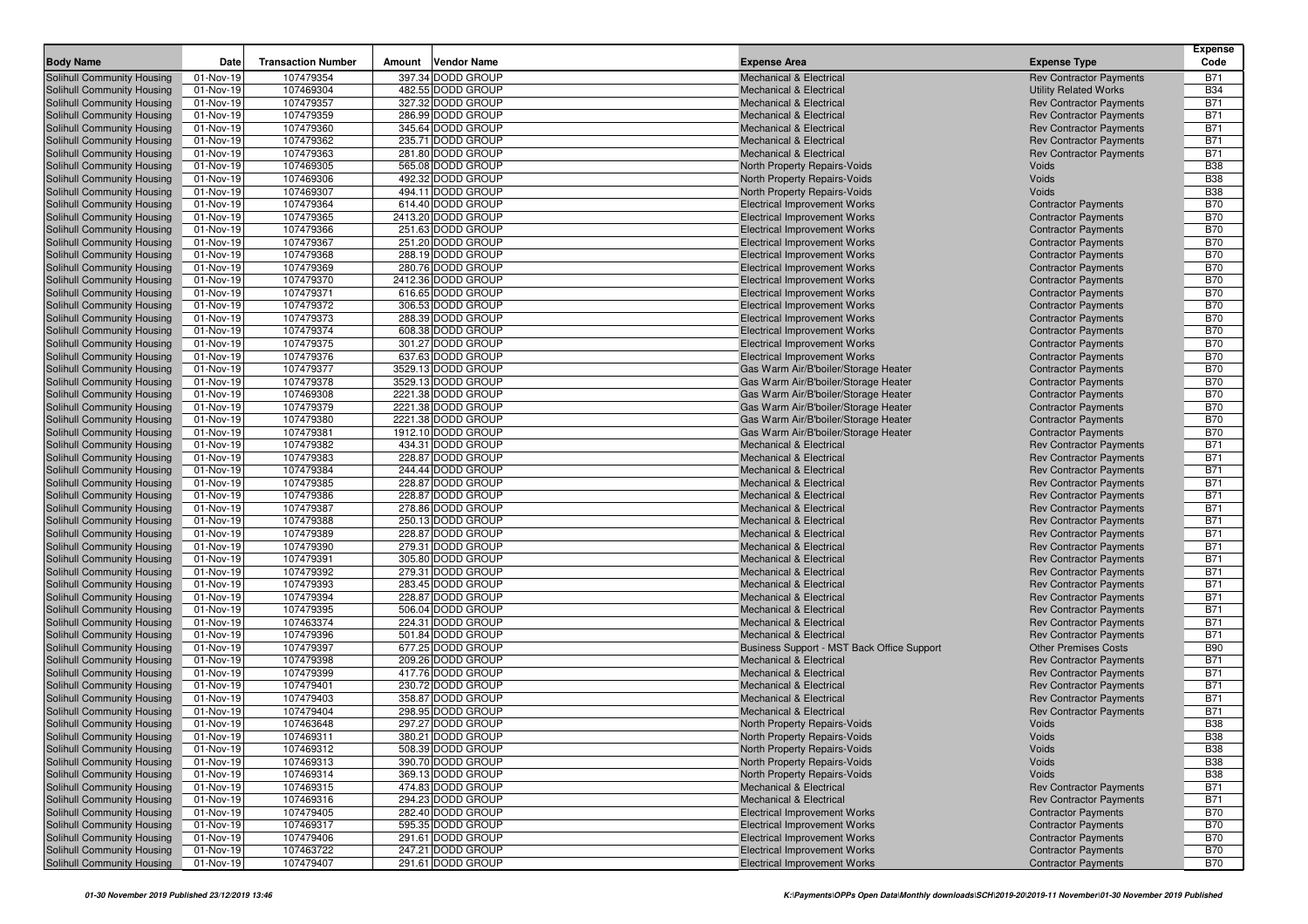|                                                          |                         |                           |        |                                        |                                                                          |                                                                  | <b>Expense</b>           |
|----------------------------------------------------------|-------------------------|---------------------------|--------|----------------------------------------|--------------------------------------------------------------------------|------------------------------------------------------------------|--------------------------|
| <b>Body Name</b>                                         | Date                    | <b>Transaction Number</b> | Amount | <b>Vendor Name</b>                     | <b>Expense Area</b>                                                      | <b>Expense Type</b>                                              | Code                     |
| Solihull Community Housing                               | 01-Nov-19               | 107479408                 |        | 627.06 DODD GROUP                      | <b>Electrical Improvement Works</b>                                      | <b>Contractor Payments</b>                                       | <b>B70</b>               |
| Solihull Community Housing                               | 01-Nov-19               | 107479409                 |        | 1030.28 DODD GROUP                     | <b>Electrical Improvement Works</b>                                      | <b>Contractor Payments</b>                                       | <b>B70</b>               |
| Solihull Community Housing                               | 01-Nov-19               | 107479410                 |        | 925.05 DODD GROUP                      | <b>Electrical Improvement Works</b>                                      | <b>Contractor Payments</b>                                       | <b>B70</b>               |
| Solihull Community Housing                               | 01-Nov-19               | 107479411                 |        | 774.77 DODD GROUP                      | <b>Electrical Improvement Works</b>                                      | <b>Contractor Payments</b>                                       | <b>B70</b>               |
| Solihull Community Housing                               | 01-Nov-19               | 107479412                 |        | 260.61 DODD GROUP                      | <b>Electrical Improvement Works</b>                                      | <b>Contractor Payments</b>                                       | <b>B70</b>               |
| Solihull Community Housing                               | 01-Nov-19               | 107479413                 |        | 291.61 DODD GROUP                      | <b>Electrical Improvement Works</b>                                      | <b>Contractor Payments</b>                                       | <b>B70</b>               |
| Solihull Community Housing                               | 01-Nov-19               | 107463756                 |        | 247.21 DODD GROUP<br>215.20 DODD GROUP | <b>Electrical Improvement Works</b>                                      | <b>Contractor Payments</b>                                       | <b>B70</b><br><b>B71</b> |
| Solihull Community Housing                               | 08-Nov-19               | 107488293                 |        |                                        | <b>Mechanical &amp; Electrical</b>                                       | <b>Rev Contractor Payments</b>                                   | <b>B71</b>               |
| Solihull Community Housing<br>Solihull Community Housing | 08-Nov-19<br>08-Nov-19  | 107491693<br>107491764    |        | 499.86 DODD GROUP<br>499.86 DODD GROUP | <b>Mechanical &amp; Electrical</b><br><b>Mechanical &amp; Electrical</b> | <b>Rev Contractor Payments</b><br><b>Rev Contractor Payments</b> | <b>B71</b>               |
| Solihull Community Housing                               | 08-Nov-19               | 107491780                 |        | 532.77 DODD GROUP                      | <b>Mechanical &amp; Electrical</b>                                       | <b>Rev Contractor Payments</b>                                   | <b>B71</b>               |
| Solihull Community Housing                               | 08-Nov-19               | 107492660                 |        | 209.13 DODD GROUP                      | North Property Repairs-Voids                                             | Voids                                                            | <b>B38</b>               |
| Solihull Community Housing                               | 08-Nov-19               | 107496865                 |        | 341.80 DODD GROUP                      | North Property Repairs-Voids                                             | Voids                                                            | <b>B38</b>               |
| Solihull Community Housing                               | 08-Nov-19               | 107496866                 |        | 322.54 DODD GROUP                      | North Property Repairs-Voids                                             | Voids                                                            | <b>B38</b>               |
| Solihull Community Housing                               | 08-Nov-19               | 107496867                 |        | 352.44 DODD GROUP                      | North Property Repairs-Voids                                             | Voids                                                            | <b>B38</b>               |
| Solihull Community Housing                               | 08-Nov-19               | 107496868                 |        | 391.16 DODD GROUP                      | North Property Repairs-Voids                                             | Voids                                                            | <b>B38</b>               |
| Solihull Community Housing                               | 08-Nov-19               | 107496869                 |        | 618.37 DODD GROUP                      | North Property Repairs-Voids                                             | Voids                                                            | <b>B38</b>               |
| Solihull Community Housing                               | 08-Nov-19               | 107496870                 |        | 405.64 DODD GROUP                      | North Property Repairs-Voids                                             | Voids                                                            | <b>B38</b>               |
| Solihull Community Housing                               | 08-Nov-19               | 107496871                 |        | 343.17 DODD GROUP                      | North Property Repairs-Voids                                             | Voids                                                            | <b>B38</b>               |
| Solihull Community Housing                               | 08-Nov-19               | 107496872                 |        | 349.13 DODD GROUP                      | North Property Repairs-Voids                                             | Voids                                                            | <b>B38</b>               |
| Solihull Community Housing                               | 08-Nov-19               | 107491859                 |        | 251.71 DODD GROUP                      | North Property Repairs-Voids                                             | Voids                                                            | <b>B38</b>               |
| Solihull Community Housing                               | 08-Nov-19               | 107491864                 |        | 239.39 DODD GROUP                      | <b>North Property Repairs-Voids</b>                                      | Voids                                                            | <b>B38</b>               |
| Solihull Community Housing                               | 08-Nov-19               | 107496873                 |        | 313.79 DODD GROUP                      | North Property Repairs-Voids                                             | Voids                                                            | <b>B38</b>               |
| Solihull Community Housing                               | $\overline{0}$ 8-Nov-19 | 107496874                 |        | 372.08 DODD GROUP                      | North Property Repairs-Voids                                             | Voids                                                            | <b>B38</b>               |
| Solihull Community Housing                               | 08-Nov-19               | 107496875                 |        | 304.97 DODD GROUP                      | <b>North Property Repairs-Voids</b>                                      | Voids                                                            | <b>B38</b>               |
| Solihull Community Housing                               | 08-Nov-19               | 107496876                 |        | 385.16 DODD GROUP                      | <b>North Property Repairs-Voids</b>                                      | Voids                                                            | <b>B38</b>               |
| Solihull Community Housing                               | 08-Nov-19               | 107496877                 |        | 435.38 DODD GROUP                      | <b>North Property Repairs-Voids</b>                                      | Voids                                                            | <b>B38</b>               |
| Solihull Community Housing                               | 08-Nov-19               | 107491916                 |        | 538.28 DODD GROUP                      | <b>Electrical Improvement Works</b>                                      | <b>Contractor Payments</b>                                       | <b>B70</b>               |
| Solihull Community Housing                               | 08-Nov-19               | 107491926                 |        | 241.23 DODD GROUP                      | <b>Electrical Improvement Works</b>                                      | <b>Contractor Payments</b>                                       | <b>B70</b>               |
| Solihull Community Housing                               | 08-Nov-19               | 107491928                 |        | 241.23 DODD GROUP                      | <b>Electrical Improvement Works</b>                                      | <b>Contractor Payments</b>                                       | <b>B70</b>               |
| Solihull Community Housing                               | 08-Nov-19               | 107491929                 |        | 241.23 DODD GROUP                      | <b>Electrical Improvement Works</b>                                      | <b>Contractor Payments</b>                                       | <b>B70</b>               |
| Solihull Community Housing                               | 08-Nov-19               | 107491935                 |        | 224.03 DODD GROUP                      | <b>Electrical Improvement Works</b>                                      | <b>Contractor Payments</b>                                       | <b>B70</b>               |
| Solihull Community Housing                               | 08-Nov-19               | 107491941                 |        | 210.32 DODD GROUP                      | <b>Electrical Improvement Works</b>                                      | <b>Contractor Payments</b>                                       | <b>B70</b>               |
| Solihull Community Housing                               | 20-Nov-19               | 107492718                 |        | 224.34 DODD GROUP                      | <b>Mechanical &amp; Electrical</b>                                       | <b>Rev Contractor Payments</b>                                   | <b>B71</b>               |
| Solihull Community Housing                               | 20-Nov-19               | 107492762                 |        | 208.80 DODD GROUP                      | <b>Mechanical &amp; Electrical</b>                                       | <b>Rev Contractor Payments</b>                                   | <b>B71</b>               |
| Solihull Community Housing                               | 20-Nov-19               | 107492024                 |        | 223.45 DODD GROUP                      | <b>Mechanical &amp; Electrical</b>                                       | <b>Rev Contractor Payments</b>                                   | <b>B71</b>               |
| Solihull Community Housing                               | 20-Nov-19               | 107492880                 |        | 209.51 DODD GROUP                      | <b>Mechanical &amp; Electrical</b>                                       | <b>Rev Contractor Payments</b>                                   | <b>B71</b>               |
| Solihull Community Housing                               | 20-Nov-19               | 107496878                 |        | 311.85 DODD GROUP                      | North Property Repairs-Voids                                             | Voids                                                            | <b>B38</b>               |
| <b>Solihull Community Housing</b>                        | 20-Nov-19               | 107496879<br>107496880    |        | 318.28 DODD GROUP<br>442.52 DODD GROUP | North Property Repairs-Voids                                             | Voids<br>Voids                                                   | <b>B38</b><br><b>B38</b> |
| Solihull Community Housing<br>Solihull Community Housing | 20-Nov-19<br>20-Nov-19  | 107496881                 |        | 394.55 DODD GROUP                      | North Property Repairs-Voids<br>North Property Repairs-Voids             | Voids                                                            | <b>B38</b>               |
| Solihull Community Housing                               | 20-Nov-19               | 107492174                 |        | 213.30 DODD GROUP                      | North Property Repairs-Voids                                             | Voids                                                            | <b>B38</b>               |
| Solihull Community Housing                               | 20-Nov-19               | 107492182                 |        | 266.52 DODD GROUP                      | North Property Repairs-Voids                                             | Voids                                                            | <b>B38</b>               |
| Solihull Community Housing                               | 20-Nov-19               | 107492932                 |        | 456.27 DODD GROUP                      | <b>Electrical Improvement Works</b>                                      | <b>Contractor Payments</b>                                       | <b>B70</b>               |
| Solihull Community Housing                               | 20-Nov-19               | 107492936                 |        | 242.74 DODD GROUP                      | <b>Electrical Improvement Works</b>                                      | <b>Contractor Payments</b>                                       | <b>B70</b>               |
| Solihull Community Housing                               | 20-Nov-19               | 107492938                 |        | 432.60 DODD GROUP                      | <b>Electrical Improvement Works</b>                                      | <b>Contractor Payments</b>                                       | <b>B70</b>               |
| Solihull Community Housing                               | 25-Nov-19               | 107497068                 |        | 254.22 DODD GROUP                      | North Property Repairs-Voids                                             | Voids                                                            | <b>B38</b>               |
| Solihull Community Housing                               | 25-Nov-19               | 107497077                 |        | 320.10 DODD GROUP                      | <b>Electrical Improvement Works</b>                                      | <b>Contractor Payments</b>                                       | <b>B70</b>               |
| Solihull Community Housing                               | 14-Nov-19               | 107469327                 |        | 233.67 DODD GROUP                      | <b>Mechanical &amp; Electrical</b>                                       | <b>Rev Contractor Payments</b>                                   | <b>B71</b>               |
| Solihull Community Housing                               | 05-Nov-19               | 107448666                 |        | 233.67 DODD GROUP                      | <b>Mechanical &amp; Electrical</b>                                       | <b>Utility Related Works</b>                                     | <b>B34</b>               |
| Solihull Community Housing                               | 26-Nov-19               | 107492645                 |        | 272.03 DODD GROUP                      | <b>Mechanical &amp; Electrical</b>                                       | <b>Other Building Costs</b>                                      | <b>B39</b>               |
| Solihull Community Housing                               | 26-Nov-19               | 107492647                 |        | 272.03 DODD GROUP                      | <b>Mechanical &amp; Electrical</b>                                       | <b>Other Building Costs</b>                                      | <b>B39</b>               |
| Solihull Community Housing                               | 18-Nov-19               | 107494844                 |        | 13.00 DOORFIT PRODUCTS LTD             | Stores-Stores and delivery                                               | <b>Stocks</b>                                                    | R <sub>10</sub>          |
| Solihull Community Housing                               | 18-Nov-19               | 107494844                 |        | 5.04 DOORFIT PRODUCTS LTD              | Stores-Stores and delivery                                               | <b>Stocks</b>                                                    | R <sub>10</sub>          |
| Solihull Community Housing                               | 18-Nov-19               | 107494844                 |        | 87.50 DOORFIT PRODUCTS LTD             | Stores-Stores and delivery                                               | <b>Stocks</b>                                                    | R <sub>10</sub>          |
| Solihull Community Housing                               | 18-Nov-19               | 107494844                 |        | 181.15 DOORFIT PRODUCTS LTD            | Stores-Stores and delivery                                               | <b>Stocks</b>                                                    | R <sub>10</sub>          |
| Solihull Community Housing                               | 01-Nov-19               | 107461743                 |        | 90.00 DOORFIT PRODUCTS LTD             | Stores-Stores and delivery                                               | <b>Stocks</b>                                                    | R <sub>10</sub>          |
| Solihull Community Housing                               | 01-Nov-19               | 107461743                 |        | 38.30 DOORFIT PRODUCTS LTD             | Stores-Stores and delivery                                               | <b>Stocks</b>                                                    | R <sub>10</sub>          |
| Solihull Community Housing                               | 01-Nov-19               | 107461743                 |        | 239.90 DOORFIT PRODUCTS LTD            | Stores-Stores and delivery                                               | <b>Stocks</b>                                                    | R <sub>10</sub>          |
| Solihull Community Housing                               | 01-Nov-19               | 107470176                 |        | 48.90 DOORFIT PRODUCTS LTD             | Stores-Stores and delivery                                               | <b>Stocks</b>                                                    | R <sub>10</sub>          |
| Solihull Community Housing                               | 01-Nov-19               | 107470176                 |        | 50.10 DOORFIT PRODUCTS LTD             | Stores-Stores and delivery                                               | <b>Stocks</b>                                                    | R <sub>10</sub>          |
| Solihull Community Housing                               | 01-Nov-19               | 107470176                 |        | 40.40 DOORFIT PRODUCTS LTD             | Stores-Stores and delivery                                               | <b>Stocks</b>                                                    | R <sub>10</sub>          |
| Solihull Community Housing                               | 01-Nov-19               | 107470176                 |        | 47.40 DOORFIT PRODUCTS LTD             | Stores-Stores and delivery                                               | <b>Stocks</b>                                                    | R <sub>10</sub>          |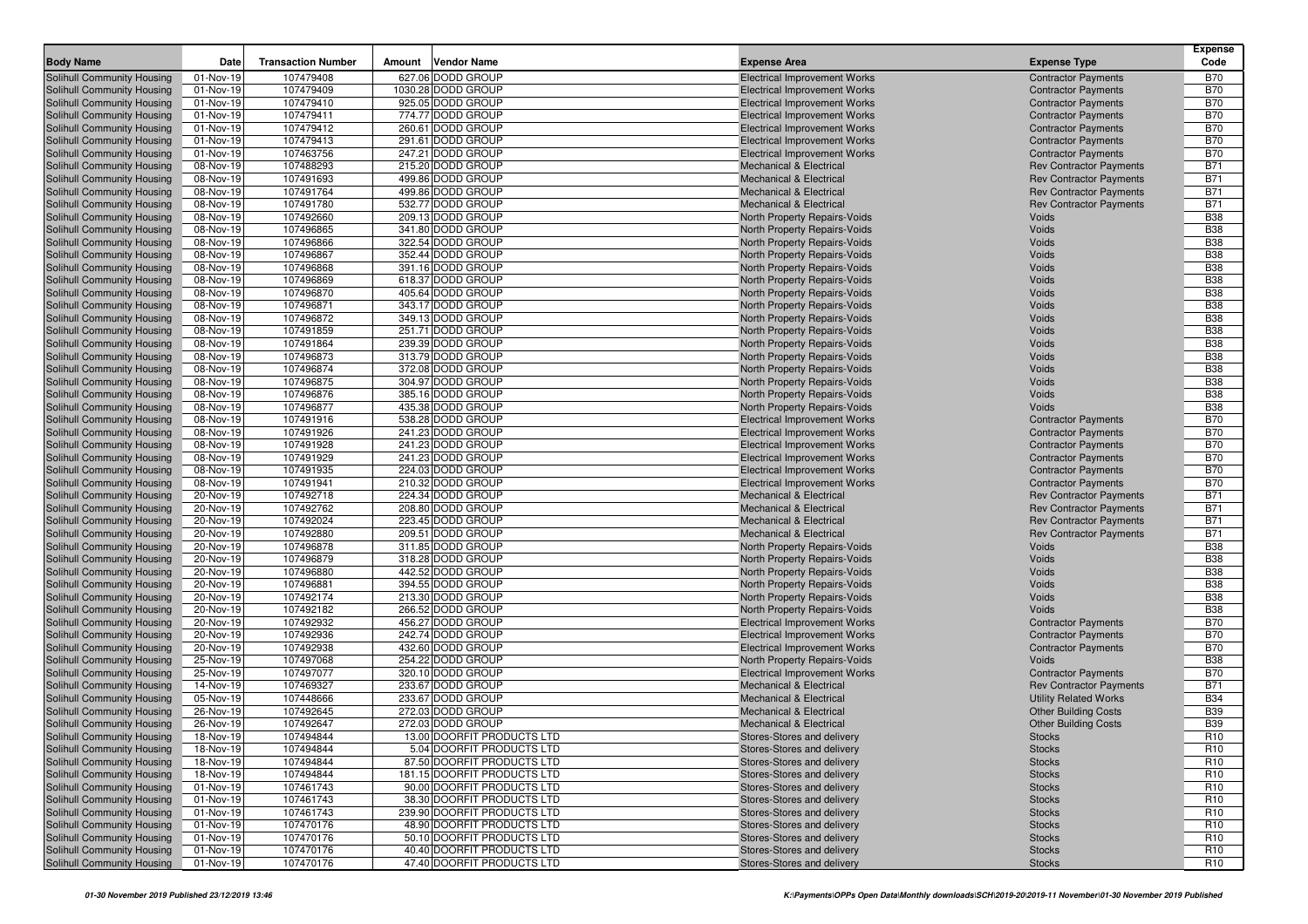| <b>Body Name</b>                                         | Date                   | <b>Transaction Number</b> | Amount | <b>Vendor Name</b>                                   | <b>Expense Area</b>                                               | <b>Expense Type</b>                                 | <b>Expense</b><br>Code             |
|----------------------------------------------------------|------------------------|---------------------------|--------|------------------------------------------------------|-------------------------------------------------------------------|-----------------------------------------------------|------------------------------------|
| Solihull Community Housing                               | 01-Nov-19              | 107470176                 |        | 30.00 DOORFIT PRODUCTS LTD                           | Stores-Stores and delivery                                        | <b>Stocks</b>                                       | R <sub>10</sub>                    |
| Solihull Community Housing                               | 01-Nov-19              | 107470177                 |        | 13.00 DOORFIT PRODUCTS LTD                           | Stores-Stores and delivery                                        | <b>Stocks</b>                                       | R <sub>10</sub>                    |
| Solihull Community Housing                               | 01-Nov-19              | 107470177                 |        | 22.50 DOORFIT PRODUCTS LTD                           | Stores-Stores and delivery                                        | <b>Stocks</b>                                       | R <sub>10</sub>                    |
| Solihull Community Housing                               | 01-Nov-19              | 107470177                 |        | 73.90 DOORFIT PRODUCTS LTD                           | Stores-Stores and delivery                                        | <b>Stocks</b>                                       | R <sub>10</sub>                    |
| Solihull Community Housing                               | 01-Nov-19              | 107470177                 |        | 181.15 DOORFIT PRODUCTS LTD                          | Stores-Stores and delivery                                        | <b>Stocks</b>                                       | R <sub>10</sub>                    |
| Solihull Community Housing                               | 08-Nov-19              | 107489438                 |        | 12.30 DOORFIT PRODUCTS LTD                           | Stores-Stores and delivery                                        | <b>Stocks</b>                                       | R <sub>10</sub>                    |
| Solihull Community Housing                               | 08-Nov-19              | 107489438                 |        | 52.50 DOORFIT PRODUCTS LTD                           | Stores-Stores and delivery                                        | <b>Stocks</b>                                       | R <sub>10</sub>                    |
| Solihull Community Housing                               | 08-Nov-19              | 107489438                 |        | 21.00 DOORFIT PRODUCTS LTD                           | Stores-Stores and delivery                                        | <b>Stocks</b>                                       | R <sub>10</sub>                    |
| Solihull Community Housing                               | 08-Nov-19              | 107489438                 |        | 239.90 DOORFIT PRODUCTS LTD                          | Stores-Stores and delivery                                        | <b>Stocks</b>                                       | R <sub>10</sub>                    |
| Solihull Community Housing                               | 15-Nov-19              | 107489444                 |        | 391.00 DOORFIT PRODUCTS LTD                          | Stores-Stores and delivery                                        | <b>Stocks</b>                                       | R <sub>10</sub>                    |
| Solihull Community Housing                               | 15-Nov-19              | 107489444                 |        | 25.00 DOORFIT PRODUCTS LTD                           | Stores-Stores and delivery                                        | <b>Stocks</b>                                       | R <sub>10</sub>                    |
| Solihull Community Housing                               | 15-Nov-19              | 107489445                 |        | 391.00 DOORFIT PRODUCTS LTD                          | Stores-Stores and delivery                                        | <b>Stocks</b>                                       | R <sub>10</sub>                    |
| Solihull Community Housing                               | 01-Nov-19              | 107448668                 |        | 450.64 DRAINTECH SERVICES (MIDLANDS) LTD             | North Property Repairs-Day to day                                 | <b>Other Works</b>                                  | <b>B32</b>                         |
| Solihull Community Housing                               | 01-Nov-19              | 107448669                 |        | 960.58 DRAINTECH SERVICES (MIDLANDS) LTD             | North Property Repairs-Day to day                                 | <b>Other Works</b>                                  | <b>B32</b>                         |
| Solihull Community Housing                               | 12-Nov-19              | 107488436                 |        | 1396.33 DRAINTECH SERVICES (MIDLANDS) LTD            | North Property Repairs-Day to day                                 | <b>External Structures</b>                          | <b>B33</b>                         |
| Solihull Community Housing                               | 12-Nov-19              | 107479570                 |        | 226.64 DRAINTECH SERVICES (MIDLANDS) LTD             | North Property Repairs-Day to day                                 | <b>Other Works</b>                                  | <b>B32</b>                         |
| Solihull Community Housing                               | 12-Nov-19              | 107479590                 |        | 580.62 DRAINTECH SERVICES (MIDLANDS) LTD             | North Property Repairs-Day to day                                 | <b>Other Works</b>                                  | <b>B32</b>                         |
| Solihull Community Housing                               | 12-Nov-19              | 107479601                 |        | 290.00 DRAINTECH SERVICES (MIDLANDS) LTD             | North Property Repairs-Day to day                                 | <b>External Structures</b>                          | <b>B33</b>                         |
| Solihull Community Housing                               | 12-Nov-19              | 107479602                 |        | 522.00 DRAINTECH SERVICES (MIDLANDS) LTD             | North Property Repairs-Day to day                                 | <b>External Structures</b>                          | <b>B33</b>                         |
| Solihull Community Housing                               | 12-Nov-19              | 107479603                 |        | 401.16 DRAINTECH SERVICES (MIDLANDS) LTD             | North Property Repairs-Day to day                                 | Other Works                                         | <b>B32</b>                         |
| Solihull Community Housing                               | 12-Nov-19              | 107479605                 |        | 420.14 DRAINTECH SERVICES (MIDLANDS) LTD             | North Property Repairs-Day to day                                 | <b>Other Works</b>                                  | <b>B32</b>                         |
| Solihull Community Housing                               | 12-Nov-19              | 107488438                 |        | 519.66 DRAINTECH SERVICES (MIDLANDS) LTD             | North Property Repairs-Day to day                                 | <b>Other Works</b>                                  | <b>B32</b>                         |
| Solihull Community Housing                               | 12-Nov-19              | 107479610                 |        | 469.08 DRAINTECH SERVICES (MIDLANDS) LTD             | North Property Repairs-Day to day                                 | <b>Other Works</b>                                  | <b>B32</b>                         |
| Solihull Community Housing                               | 01-Nov-19              | 107470186                 |        | 33.32 E J GILBERT & SONS                             | Stores-Stores and delivery                                        | <b>Stocks</b>                                       | R <sub>10</sub>                    |
| Solihull Community Housing                               | 01-Nov-19<br>01-Nov-19 | 107470186<br>107470186    |        | 92.34 E J GILBERT & SONS<br>20.04 E J GILBERT & SONS | Stores-Stores and delivery<br>Stores-Stores and delivery          | <b>Stocks</b>                                       | R <sub>10</sub><br>R <sub>10</sub> |
| Solihull Community Housing<br>Solihull Community Housing | 01-Nov-19              | 107470186                 |        | 98.65 E J GILBERT & SONS                             | Stores-Stores and delivery                                        | <b>Stocks</b><br><b>Stocks</b>                      | R <sub>10</sub>                    |
| Solihull Community Housing                               | 04-Nov-19              | 107446375                 |        | 1.87 EDENRED                                         | <b>Central Administration</b>                                     | Other Fees & Charges                                | D <sub>59</sub>                    |
| Solihull Community Housing                               | 04-Nov-19              | 107446375                 |        | 360.00 EDENRED                                       | <b>Balance Sheet</b>                                              | <b>High Street Vouchers</b>                         | R <sub>51</sub>                    |
| Solihull Community Housing                               | 27-Nov-19              | 107496071                 |        | 361.87 EDENRED                                       | <b>Balance Sheet</b>                                              | <b>High Street Vouchers</b>                         | R <sub>51</sub>                    |
| Solihull Community Housing                               | 13-Nov-19              | 107467599                 |        | 4017.60 ELDERCARE                                    | Safe and Sound Operational                                        | Other Supplier/Services Costs                       | D90                                |
| Solihull Community Housing                               | 27-Nov-19              | 107494820                 |        | 640.03 ENCRAFT LTD                                   | <b>Biomass System</b>                                             | Other Fees & Charges                                | D <sub>59</sub>                    |
| Solihull Community Housing                               | 27-Nov-19              | 107494820                 |        | 1677.62 ENCRAFT LTD                                  | <b>Biomass System</b>                                             | <b>Other Fees &amp; Charges</b>                     | D <sub>59</sub>                    |
| Solihull Community Housing                               | 20-Nov-19              | 107486809                 |        | 5100.00 ENCRAFT LTD                                  | <b>Biomass System</b>                                             | Other Fees & Charges                                | D <sub>59</sub>                    |
| Solihull Community Housing                               | 01-Nov-19              | 107469564                 |        | 537.44 ENVIROCALL LTD                                | North Property Repairs-Day to day                                 | <b>Internal Works</b>                               | <b>B31</b>                         |
| Solihull Community Housing                               | 01-Nov-19              | 107469565                 |        | 496.28 ENVIROCALL LTD                                | North Property Repairs-Day to day                                 | <b>Internal Works</b>                               | <b>B31</b>                         |
| Solihull Community Housing                               | 01-Nov-19              | 107469569                 |        | 489.68 ENVIROCALL LTD                                | North Property Repairs-Day to day                                 | <b>Internal Works</b>                               | <b>B31</b>                         |
| Solihull Community Housing                               | 01-Nov-19              | 107469583                 |        | 411.82 ENVIROCALL LTD                                | North Property Repairs-Day to day                                 | <b>Internal Works</b>                               | <b>B31</b>                         |
| Solihull Community Housing                               | 01-Nov-19              | 107469584                 |        | 236.53 ENVIROCALL LTD                                | North Property Repairs-Day to day                                 | <b>Internal Works</b>                               | <b>B31</b>                         |
| Solihull Community Housing                               | 01-Nov-19              | 107469587                 |        | 378.87 ENVIROCALL LTD                                | Public Sector - Major Adaptations                                 | <b>Contractor Payments</b>                          | <b>B70</b>                         |
| Solihull Community Housing                               | 05-Nov-19              | 107469604                 |        | 313.34 ENVIROCALL LTD                                | North Property Repairs-Day to day                                 | <b>Internal Works</b>                               | <b>B31</b>                         |
| Solihull Community Housing                               | 01-Nov-19              | 107463944                 |        | 258.38 ENVIROCALL LTD                                | North Property Repairs-Day to day                                 | <b>Internal Works</b>                               | <b>B31</b>                         |
| Solihull Community Housing                               | 01-Nov-19              | 107447253                 |        | 649.02 ENVIROCALL LTD                                | North Property Repairs-Day to day                                 | <b>Internal Works</b>                               | <b>B31</b>                         |
| Solihull Community Housing                               | 01-Nov-19              | 107447254                 |        | 233.84 ENVIROCALL LTD                                | North Property Repairs-Day to day                                 | <b>Internal Works</b>                               | <b>B31</b>                         |
| Solihull Community Housing                               | 01-Nov-19              | 107447258                 |        | 366.43 ENVIROCALL LTD                                | North Property Repairs-Day to day                                 | <b>Internal Works</b>                               | <b>B31</b>                         |
| Solihull Community Housing                               | 01-Nov-19              | 107447259                 |        | 293.77 ENVIROCALL LTD                                | North Property Repairs-Day to day                                 | <b>Internal Works</b>                               | <b>B31</b>                         |
| Solihull Community Housing                               | 01-Nov-19              | 107463945                 |        | 413.31 ENVIROCALL LTD                                | Public Sector - Major Adaptations                                 | <b>Contractor Payments</b>                          | <b>B70</b>                         |
| Solihull Community Housing                               | 01-Nov-19              | 107461793                 |        | 223.72 ENVIROCALL LTD                                | North Property Repairs-Day to day                                 | <b>Internal Works</b>                               | <b>B31</b>                         |
| Solihull Community Housing                               | 01-Nov-19              | 107463947                 |        | 231.08 ENVIROCALL LTD                                | North Property Repairs-Day to day                                 | <b>Internal Works</b>                               | <b>B31</b>                         |
| Solihull Community Housing                               | 01-Nov-19              | 107461799                 |        | 331.23 ENVIROCALL LTD                                | North Property Repairs-Day to day                                 | <b>Internal Works</b>                               | <b>B31</b>                         |
| Solihull Community Housing                               | 01-Nov-19              | 107463951                 |        | 338.26 ENVIROCALL LTD                                | North Property Repairs-Day to day                                 | <b>Internal Works</b>                               | <b>B31</b>                         |
| Solihull Community Housing                               | 01-Nov-19              | 107463952                 |        | 417.60 ENVIROCALL LTD                                | Low Rise window Replacement                                       | <b>Contractor Payments</b>                          | <b>B70</b>                         |
| Solihull Community Housing                               | 01-Nov-19              | 107463953                 |        | 1009.62 ENVIROCALL LTD                               | <b>MST</b> -Structural Works                                      | <b>Contractor Payments</b>                          | <b>B70</b>                         |
| Solihull Community Housing                               | 01-Nov-19              | 107463954                 |        | 211.20 ENVIROCALL LTD                                | North Property Repairs-Day to day                                 | <b>Internal Works</b>                               | <b>B31</b>                         |
| Solihull Community Housing                               | 01-Nov-19              | 107488444                 |        | 476.14 ENVIROCALL LTD                                | North Property Repairs-Day to day                                 | <b>Internal Works</b>                               | <b>B31</b>                         |
| Solihull Community Housing<br>Solihull Community Housing | 05-Nov-19              | 107488446<br>107497142    |        | 216.00 ENVIROCALL LTD<br>517.60 ENVIROCALL LTD       | <b>MST</b> -Structural Works<br>North Property Repairs-Day to day | <b>Contractor Payments</b><br><b>Internal Works</b> | <b>B70</b>                         |
|                                                          | 19-Nov-19<br>25-Nov-19 | 107497145                 |        | 548.00 ENVIROCALL LTD                                | <b>MST</b> -Structural Works                                      |                                                     | <b>B31</b><br><b>B70</b>           |
| Solihull Community Housing<br>Solihull Community Housing | 21-Nov-19              | 107497153                 |        | 272.24 ENVIROCALL LTD                                | North Property Repairs-Day to day                                 | <b>Contractor Payments</b><br><b>Internal Works</b> | <b>B31</b>                         |
| Solihull Community Housing                               | 22-Nov-19              | 107497160                 |        | 224.48 ENVIROCALL LTD                                | North Property Repairs-Day to day                                 | <b>Internal Works</b>                               | <b>B31</b>                         |
| Solihull Community Housing                               | 29-Nov-19              | 107498036                 |        | 813.00 ENVIRONMENT AGENCY                            | <b>MST</b> -Structural Works                                      | <b>Contractor Payments</b>                          | <b>B70</b>                         |
| Solihull Community Housing                               | 19-Nov-19              | 107480305                 |        | 15549.16 ENVIRONMENTAL CONTRACTS LTD                 | Stores-Stores and delivery                                        | <b>Waste Disposal</b>                               | E20                                |
| Solihull Community Housing                               | 05-Nov-19              | 107449320                 |        | 932.00 EUROPEAN METAL RECYCLING LTD                  | Stores-Stores and delivery                                        | <b>Waste Disposal</b>                               | E20                                |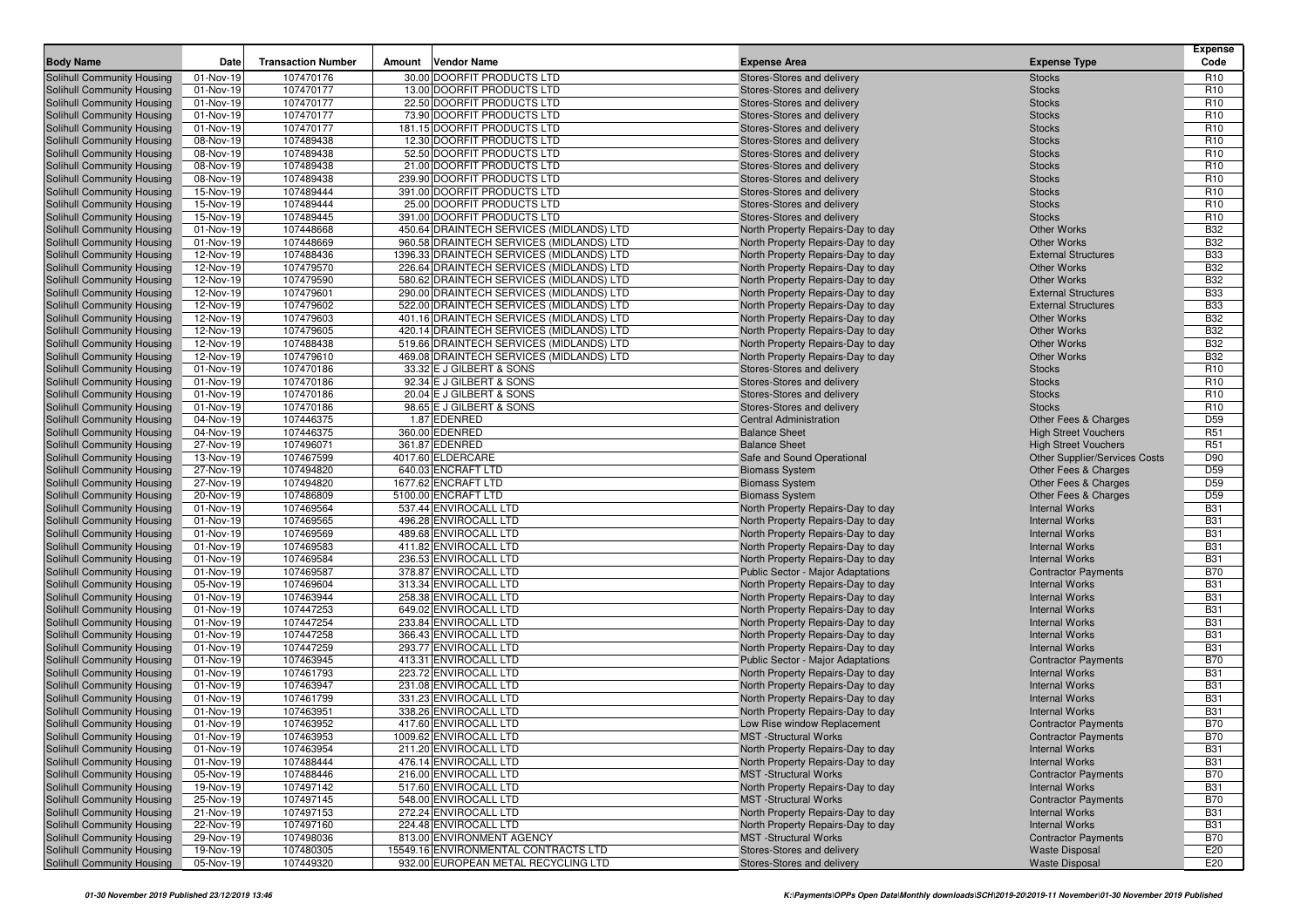|                                                          |                        |                           |        |                                                                           |                                                                        |                                          | <b>Expense</b>           |
|----------------------------------------------------------|------------------------|---------------------------|--------|---------------------------------------------------------------------------|------------------------------------------------------------------------|------------------------------------------|--------------------------|
| <b>Body Name</b>                                         | Date                   | <b>Transaction Number</b> | Amount | <b>Vendor Name</b>                                                        | <b>Expense Area</b>                                                    | <b>Expense Type</b>                      | Code                     |
| Solihull Community Housing                               | 05-Nov-19              | 107449320                 |        | -457.00 EUROPEAN METAL RECYCLING LTD                                      | Stores-Stores and delivery                                             | <b>Waste Disposal</b>                    | E20                      |
| Solihull Community Housing                               | 19-Nov-19              | 107480425                 |        | 532.00 EUROPEAN METAL RECYCLING LTD                                       | Stores-Stores and delivery                                             | <b>Waste Disposal</b>                    | E20                      |
| Solihull Community Housing                               | 01-Nov-19              | 107408938                 |        | 118.77 FAMILY CARE TRUST (SOLIHULL)                                       | North Property Repairs-Day to day                                      | <b>Other Works</b>                       | <b>B32</b>               |
| Solihull Community Housing                               | 01-Nov-19              | 107496021                 |        | 2300.00 FAMILY CARE TRUST (SOLIHULL)                                      | North Property Repairs-Day to day                                      | <b>Other Works</b>                       | <b>B32</b>               |
| Solihull Community Housing                               | 01-Nov-19              | 107496021                 |        | 2219.25 FAMILY CARE TRUST (SOLIHULL)                                      | North Property Repairs-Day to day                                      | <b>Other Works</b>                       | <b>B32</b>               |
| Solihull Community Housing                               | 01-Nov-19              | 107496021                 |        | 1629.00 FAMILY CARE TRUST (SOLIHULL)                                      | North Property Repairs-Day to day                                      | <b>Other Works</b>                       | <b>B32</b>               |
| Solihull Community Housing                               | 01-Nov-19              | 107496022                 |        | 68.77 FAMILY CARE TRUST (SOLIHULL)                                        | North Property Repairs-Voids                                           | Voids                                    | <b>B38</b>               |
| Solihull Community Housing                               | 01-Nov-19              | 107496022                 |        | 132.25 FAMILY CARE TRUST (SOLIHULL)                                       | North Property Repairs-Voids                                           | Voids                                    | <b>B38</b>               |
| Solihull Community Housing                               | 01-Nov-19              | 107496022                 |        | 132.25 FAMILY CARE TRUST (SOLIHULL)                                       | North Property Repairs-Voids                                           | Voids                                    | <b>B38</b>               |
| Solihull Community Housing                               | 01-Nov-19              | 107496022                 |        | 132.25 FAMILY CARE TRUST (SOLIHULL)                                       | North Property Repairs-Voids                                           | Voids                                    | <b>B38</b><br><b>B38</b> |
| Solihull Community Housing                               | 01-Nov-19              | 107496022<br>107496022    |        | 68.77 FAMILY CARE TRUST (SOLIHULL)<br>132.25 FAMILY CARE TRUST (SOLIHULL) | North Property Repairs-Voids                                           | Voids<br>Voids                           | <b>B38</b>               |
| Solihull Community Housing<br>Solihull Community Housing | 01-Nov-19<br>01-Nov-19 | 107496022                 |        | 68.77 FAMILY CARE TRUST (SOLIHULL)                                        | North Property Repairs-Voids<br>North Property Repairs-Voids           | Voids                                    | <b>B38</b>               |
| Solihull Community Housing                               | 01-Nov-19              | 107496022                 |        | 264.50 FAMILY CARE TRUST (SOLIHULL)                                       | North Property Repairs-Voids                                           | Voids                                    | <b>B38</b>               |
| Solihull Community Housing                               | 01-Nov-19              | 107496022                 |        | 68.77 FAMILY CARE TRUST (SOLIHULL)                                        | North Property Repairs-Voids                                           | Voids                                    | <b>B38</b>               |
| Solihull Community Housing                               | 01-Nov-19              | 107496022                 |        | 396.00 FAMILY CARE TRUST (SOLIHULL)                                       | North Property Repairs-Voids                                           | Voids                                    | <b>B38</b>               |
| Solihull Community Housing                               | 01-Nov-19              | 107496022                 |        | 396.00 FAMILY CARE TRUST (SOLIHULL                                        | North Property Repairs-Voids                                           | Voids                                    | <b>B38</b>               |
| Solihull Community Housing                               | 01-Nov-19              | 107496022                 |        | 919.00 FAMILY CARE TRUST (SOLIHULL)                                       | North Property Repairs-Voids                                           | Voids                                    | <b>B38</b>               |
| Solihull Community Housing                               | 06-Nov-19              | 107454396                 |        | 275.00 FAMILY CARE TRUST (SOLIHULL)                                       | <b>Private Sector Leasing</b>                                          | <b>Other Works</b>                       | <b>B32</b>               |
| Solihull Community Housing                               | 01-Nov-19              | 107496023                 |        | 68.77 FAMILY CARE TRUST (SOLIHULL)                                        | North Property Repairs-Voids                                           | Voids                                    | <b>B38</b>               |
| Solihull Community Housing                               | 01-Nov-19              | 107496023                 |        | 132.25 FAMILY CARE TRUST (SOLIHULL)                                       | North Property Repairs-Voids                                           | Voids                                    | <b>B38</b>               |
| Solihull Community Housing                               | 01-Nov-19              | 107496023                 |        | 132.25 FAMILY CARE TRUST (SOLIHULL)                                       | North Property Repairs-Voids                                           | Voids                                    | <b>B38</b>               |
| Solihull Community Housing                               | 01-Nov-19              | 107496023                 |        | 132.25 FAMILY CARE TRUST (SOLIHULL)                                       | North Property Repairs-Voids                                           | Voids                                    | <b>B38</b>               |
| Solihull Community Housing                               | 01-Nov-19              | 107496023                 |        | 132.25 FAMILY CARE TRUST (SOLIHULL)                                       | North Property Repairs-Voids                                           | Voids                                    | <b>B38</b>               |
| Solihull Community Housing                               | 01-Nov-19              | 107496023                 |        | 333.27 FAMILY CARE TRUST (SOLIHULL)                                       | North Property Repairs-Voids                                           | Voids                                    | <b>B38</b>               |
| Solihull Community Housing                               | 01-Nov-19              | 107496023                 |        | 68.77 FAMILY CARE TRUST (SOLIHULL)                                        | North Property Repairs-Voids                                           | Voids                                    | <b>B38</b>               |
| Solihull Community Housing                               | 01-Nov-19              | 107496023                 |        | 132.25 FAMILY CARE TRUST (SOLIHULL)                                       | North Property Repairs-Voids                                           | Voids                                    | <b>B38</b>               |
| Solihull Community Housing                               | 01-Nov-19              | 107496023                 |        | 132.25 FAMILY CARE TRUST (SOLIHULL)                                       | North Property Repairs-Voids                                           | Voids                                    | <b>B38</b>               |
| Solihull Community Housing                               | 01-Nov-19              | 107496023                 |        | 264.50 FAMILY CARE TRUST (SOLIHULL)                                       | North Property Repairs-Voids                                           | Voids                                    | <b>B38</b>               |
| Solihull Community Housing                               | 01-Nov-19              | 107496023                 |        | 264.50 FAMILY CARE TRUST (SOLIHULL)                                       | North Property Repairs-Voids                                           | Voids                                    | <b>B38</b>               |
| Solihull Community Housing                               | 01-Nov-19              | 107496023                 |        | 68.77 FAMILY CARE TRUST (SOLIHULL)                                        | North Property Repairs-Voids                                           | Voids                                    | <b>B38</b>               |
| Solihull Community Housing                               | 01-Nov-19              | 107496024                 |        | 396.75 FAMILY CARE TRUST (SOLIHULL)                                       | North Property Repairs-Day to day                                      | <b>Other Works</b>                       | <b>B32</b>               |
| Solihull Community Housing                               | 01-Nov-19              | 107496024                 |        | 264.50 FAMILY CARE TRUST (SOLIHULL)                                       | North Property Repairs-Day to day                                      | <b>Other Works</b>                       | <b>B32</b>               |
| Solihull Community Housing                               | 01-Nov-19              | 107496024                 |        | 68.77 FAMILY CARE TRUST (SOLIHULL)                                        | North Property Repairs-Day to day                                      | <b>Other Works</b>                       | <b>B32</b>               |
| Solihull Community Housing                               | 01-Nov-19              | 107496024                 |        | 499.38 FAMILY CARE TRUST (SOLIHULL                                        | North Property Repairs-Day to day                                      | <b>Other Works</b><br><b>Other Works</b> | <b>B32</b><br><b>B32</b> |
| Solihull Community Housing<br>Solihull Community Housing | 01-Nov-19<br>01-Nov-19 | 107496024<br>107496024    |        | 68.77 FAMILY CARE TRUST (SOLIHULL)<br>264.50 FAMILY CARE TRUST (SOLIHULL) | North Property Repairs-Day to day<br>North Property Repairs-Day to day | <b>Other Works</b>                       | <b>B32</b>               |
| Solihull Community Housing                               | 01-Nov-19              | 107496024                 |        | 118.77 FAMILY CARE TRUST (SOLIHULL)                                       | North Property Repairs-Day to day                                      | <b>Other Works</b>                       | <b>B32</b>               |
| Solihull Community Housing                               | 01-Nov-19              | 107496024                 |        | 333.27 FAMILY CARE TRUST (SOLIHULL)                                       | North Property Repairs-Day to day                                      | <b>External Structures</b>               | <b>B33</b>               |
| Solihull Community Housing                               | 05-Nov-19              | 107450230                 |        | 253.00 GRANGE REMOVAL CO LTD                                              | Housing Aid & Homelessness                                             | <b>Other Supplier/Services Costs</b>     | D90                      |
| Solihull Community Housing                               | 06-Nov-19              | 107454386                 |        | 323.40 GRANGE REMOVAL CO LTD                                              | Housing Aid & Homelessness                                             | <b>Other Supplier/Services Costs</b>     | D90                      |
| Solihull Community Housing                               | 06-Nov-19              | 107454388                 |        | 253.00 GRANGE REMOVAL CO LTD                                              | Housing Aid & Homelessness                                             | <b>Other Supplier/Services Costs</b>     | D90                      |
| Solihull Community Housing                               | 06-Nov-19              | 107454392                 |        | 340.00 GRANGE REMOVAL CO LTD                                              | Housing Aid & Homelessness                                             | <b>Other Supplier/Services Costs</b>     | D90                      |
| Solihull Community Housing                               | 19-Nov-19              | 107480270                 |        | 253.00 GRANGE REMOVAL CO LTD                                              | Public Sector - Major Adaptations                                      | <b>Contractor Payments</b>               | <b>B70</b>               |
| Solihull Community Housing                               | 01-Nov-19              | 107497201                 |        | 4734.00 HANDICARE ACCESSIBILITY LTD                                       | Public Sector - Major Adaptations                                      | <b>Contractor Payments</b>               | <b>B70</b>               |
| Solihull Community Housing                               | 01-Nov-19              | 107493332                 |        | 3628.00 HANDICARE ACCESSIBILITY LTD                                       | Public Sector - Major Adaptations                                      | <b>Contractor Payments</b>               | <b>B70</b>               |
| Solihull Community Housing                               | 01-Nov-19              | 107493333                 |        | 1803.00 HANDICARE ACCESSIBILITY LTD                                       | Public Sector - Major Adaptations                                      | <b>Contractor Payments</b>               | <b>B70</b>               |
| Solihull Community Housing                               | 05-Nov-19              | 107450208                 |        | 797.68 HANDICARE ACCESSIBILITY LTD                                        | Home Improvement Agency                                                | Adaptations                              | <b>B83</b>               |
| Solihull Community Housing                               | 05-Nov-19              | 107450223                 |        | 1249.25 HANDICARE ACCESSIBILITY LTD                                       | Home Improvement Agency                                                | Adaptations                              | <b>B83</b>               |
| Solihull Community Housing                               | 05-Nov-19              | 107450226                 |        | 569.66 HANDICARE ACCESSIBILITY LTD                                        | Home Improvement Agency                                                | Adaptations                              | <b>B83</b>               |
| Solihull Community Housing                               | 08-Nov-19              | 107497202                 |        | 2054.00 HANDICARE ACCESSIBILITY LTD                                       | Private Sector - Disabled Facilities Grants                            | <b>Contractor Payments</b>               | <b>B70</b>               |
| Solihull Community Housing                               | 18-Nov-19              | 107497203                 |        | 1782.00 HANDICARE ACCESSIBILITY LTD                                       | Public Sector - Major Adaptations                                      | <b>Contractor Payments</b>               | <b>B70</b>               |
| Solihull Community Housing                               | 05-Nov-19              | 107449359                 |        | 2713.55 HI-SPEC FACILITIES SERVICES PLC                                   | Endeavour House                                                        | Cleaning                                 | <b>B50</b>               |
| Solihull Community Housing                               | 05-Nov-19              | 107449359                 |        | 1098.99 HI-SPEC FACILITIES SERVICES PLC                                   | <b>Endeavour House</b>                                                 | <b>Other Premises Costs</b>              | <b>B90</b>               |
| Solihull Community Housing                               | 05-Nov-19              | 107449359                 |        | 345.36 HI-SPEC FACILITIES SERVICES PLC                                    | <b>CCTV</b>                                                            | Cleaning                                 | <b>B50</b>               |
| Solihull Community Housing                               | 05-Nov-19              | 107449359                 |        | 433.37 HI-SPEC FACILITIES SERVICES PLC                                    | <b>Auckland Hall</b>                                                   | Cleaning                                 | <b>B50</b>               |
| Solihull Community Housing                               | 05-Nov-19              | 107449359                 |        | 186.68 HI-SPEC FACILITIES SERVICES PLC                                    | Whar Hall Farm Community Hall                                          | Cleaning                                 | <b>B50</b>               |
| Solihull Community Housing                               | 05-Nov-19              | 107449359                 |        | 740.06 HI-SPEC FACILITIES SERVICES PLC                                    | <b>Frontline Offices</b>                                               | Cleaning                                 | <b>B50</b>               |
| Solihull Community Housing<br>Solihull Community Housing | 05-Nov-19              | 107449359                 |        | 1013.42 HI-SPEC FACILITIES SERVICES PLC                                   | Business Support - MST Back Office Support                             | Cleaning                                 | <b>B50</b>               |
| Solihull Community Housing                               | 05-Nov-19<br>05-Nov-19 | 107449356<br>107449322    |        | 289.74 HI-SPEC FACILITIES SERVICES PLC<br>154924.00 HM REVENUE & CUSTOMS  | <b>Frontline Offices</b><br><b>VAT</b>                                 | Cleaning<br><b>Creditor: Government</b>  | <b>B50</b><br><b>S04</b> |
| Solihull Community Housing                               | 25-Nov-19              | 107491462                 |        | 3204.00 HM REVENUE & CUSTOMS                                              | <b>Central Administration</b>                                          | <b>Other Employee Costs</b>              | A90                      |
| Solihull Community Housing                               | 19-Nov-19              | 107480421                 |        | 5425.98 HNS SIGNS                                                         | Rebranding                                                             | <b>Professional Fees</b>                 | D <sub>50</sub>          |
|                                                          |                        |                           |        |                                                                           |                                                                        |                                          |                          |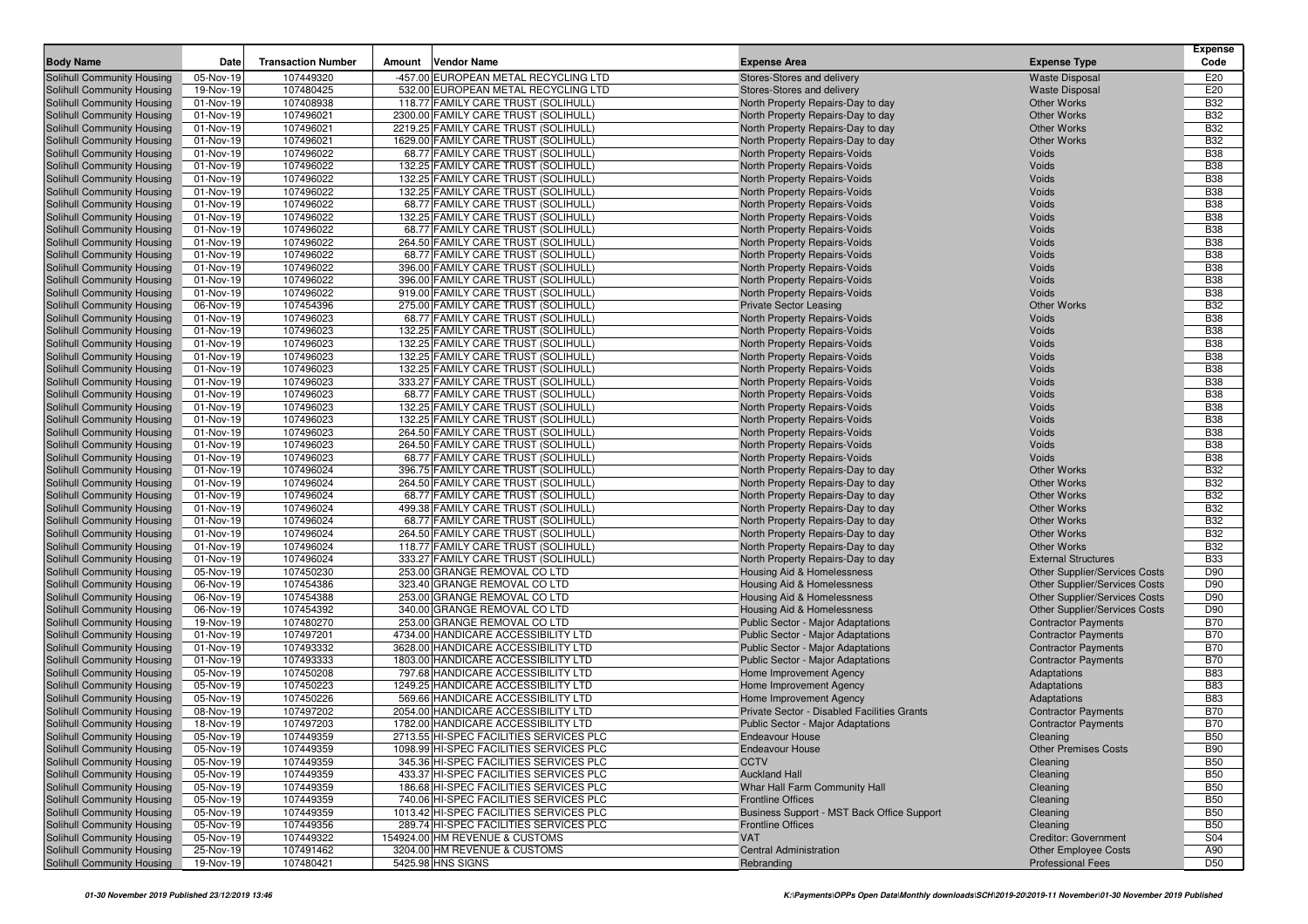|                                                          |                        |                           |                                                                                                  |                                                          |                                            | <b>Expense</b>                     |
|----------------------------------------------------------|------------------------|---------------------------|--------------------------------------------------------------------------------------------------|----------------------------------------------------------|--------------------------------------------|------------------------------------|
| <b>Body Name</b>                                         | Date                   | <b>Transaction Number</b> | <b>Vendor Name</b><br>Amount                                                                     | <b>Expense Area</b>                                      | <b>Expense Type</b>                        | Code                               |
| Solihull Community Housing                               | 05-Nov-19              | 107449360                 | 4521.65 HNS SIGNS                                                                                | Rebranding                                               | <b>Professional Fees</b>                   | D <sub>50</sub>                    |
| Solihull Community Housing                               | 04-Nov-19              | 107446261                 | 891.79 HNS SIGNS                                                                                 | Rebranding                                               | <b>Professional Fees</b>                   | D <sub>50</sub>                    |
| Solihull Community Housing                               | 19-Nov-19              | 107480418                 | 1070.15 HNS SIGNS                                                                                | Rebranding                                               | <b>Professional Fees</b>                   | D <sub>50</sub>                    |
| Solihull Community Housing                               | 15-Nov-19              | 107472560                 | 1448.50 HOGARTHS HOTEL                                                                           | Central Administration                                   | <b>Conference Costs</b>                    | D <sub>56</sub>                    |
| Solihull Community Housing                               | 08-Nov-19              | 107461739                 | 209.00 HQN LTD                                                                                   | <b>Central Administration</b>                            | <b>Conference Costs</b>                    | D <sub>56</sub>                    |
| Solihull Community Housing                               | 14-Nov-19              | 107470242                 | 450.00 HQN LTD                                                                                   | <b>Central Administration</b>                            | <b>Conference Costs</b>                    | D <sub>56</sub>                    |
| Solihull Community Housing                               | 06-Nov-19              | 107454282                 | 1492.00 INLAND REVENUE ONLY                                                                      | <b>Sub Contractors Tax</b>                               | <b>Creditor: Inland Revenue</b>            | S02                                |
| Solihull Community Housing                               | 04-Nov-19              | 107446381                 | 180.25 JAMES ANDREWS RECRUITMENT SOLUTIONS LTD                                                   | <b>Estate Mgmt Team</b>                                  | <b>Agency Staff</b>                        | A60                                |
| Solihull Community Housing<br>Solihull Community Housing | 04-Nov-19<br>06-Nov-19 | 107446381<br>107454289    | 615.25 JAMES ANDREWS RECRUITMENT SOLUTIONS LTD<br>795.50 JAMES ANDREWS RECRUITMENT SOLUTIONS LTD | <b>Estate Mgmt Team</b><br><b>Estate Mgmt Team</b>       | <b>Agency Staff</b><br><b>Agency Staff</b> | A60<br>A60                         |
| Solihull Community Housing                               | 06-Nov-19              | 107454401                 | 555.52 JAMES ANDREWS RECRUITMENT SOLUTIONS LTD                                                   | Housing Aid & Homelessness                               | Agency Staff (Funded Posts)                | A61                                |
| Solihull Community Housing                               | 06-Nov-19              | 107454401                 | 508.48 JAMES ANDREWS RECRUITMENT SOLUTIONS LTD                                                   | Housing Aid & Homelessness                               | <b>Agency Staff (Funded Posts)</b>         | A61                                |
| Solihull Community Housing                               | 06-Nov-19              | 107454400                 | 508.48 JAMES ANDREWS RECRUITMENT SOLUTIONS LTD                                                   | Housing Aid & Homelessness                               | <b>Agency Staff (Funded Posts)</b>         | A61                                |
| Solihull Community Housing                               | 13-Nov-19              | 107468006                 | 795.50 JAMES ANDREWS RECRUITMENT SOLUTIONS LTD                                                   | <b>Estate Mgmt Team</b>                                  | <b>Agency Staff</b>                        | A60                                |
| Solihull Community Housing                               | 25-Nov-19              | 107490988                 | 609.00 JAMES ANDREWS RECRUITMENT SOLUTIONS LTD                                                   | Housing Aid & Homelessness                               | Agency Staff (Funded Posts)                | A61                                |
| Solihull Community Housing                               | 25-Nov-19              | 107490985                 | 496.65 JAMES ANDREWS RECRUITMENT SOLUTIONS LTD                                                   | <b>Housing Aid &amp; Homelessness</b>                    | <b>Agency Staff (Funded Posts)</b>         | A61                                |
| Solihull Community Housing                               | 20-Nov-19              | 107484274                 | 795.50 JAMES ANDREWS RECRUITMENT SOLUTIONS LTD                                                   | <b>Estate Mgmt Team</b>                                  | <b>Agency Staff</b>                        | A60                                |
| Solihull Community Housing                               | 25-Nov-19              | 107490992                 | 1001.00 JAMES ANDREWS RECRUITMENT SOLUTIONS LTD                                                  | Housing Aid & Homelessness                               | <b>Agency Staff (Funded Posts)</b>         | A61                                |
| Solihull Community Housing                               | 25-Nov-19              | 107490994                 | 561.69 JAMES ANDREWS RECRUITMENT SOLUTIONS LTD                                                   | Housing Aid & Homelessness                               | <b>Agency Staff (Funded Posts)</b>         | A61                                |
| Solihull Community Housing                               | 19-Nov-19              | 107480422                 | 300.00 JAN CAR WASH LTD                                                                          | Client - Fleet Management                                | <b>Other Transport Costs</b>               | C90                                |
| Solihull Community Housing                               | 05-Nov-19              | 107450207                 | 5618.00 JESSUP BROTHERS LTD                                                                      | New Build - Coleshill Heath School Extra Care            | <b>Contractor Payments</b>                 | <b>B70</b>                         |
| Solihull Community Housing                               | 05-Nov-19              | 107450207                 | -2809.00 JESSUP BROTHERS LTD                                                                     | New Build - Coleshill Heath School Extra Care            | <b>Contractor Payments</b>                 | <b>B70</b>                         |
| Solihull Community Housing                               | 01-Nov-19              | 107461750                 | 254.00 JEWSON LTD                                                                                | Stores-Stores and delivery                               | <b>Stocks</b>                              | R <sub>10</sub>                    |
| Solihull Community Housing                               | 01-Nov-19              | 107461751                 | 10.40 JEWSON LTD                                                                                 | Stores-Stores and delivery                               | <b>Stocks</b>                              | R <sub>10</sub>                    |
| Solihull Community Housing                               | 01-Nov-19              | 107461751                 | 150.06 JEWSON LTD                                                                                | Stores-Stores and delivery                               | <b>Stocks</b>                              | R <sub>10</sub>                    |
| Solihull Community Housing                               | 01-Nov-19              | 107461751<br>107461751    | 66.48 JEWSON LTD<br>57.60 JEWSON LTD                                                             | Stores-Stores and delivery                               | <b>Stocks</b>                              | R <sub>10</sub><br>R <sub>10</sub> |
| Solihull Community Housing<br>Solihull Community Housing | 01-Nov-19<br>01-Nov-19 | 107461751                 | 67.10 JEWSON LTD                                                                                 | Stores-Stores and delivery<br>Stores-Stores and delivery | <b>Stocks</b><br><b>Stocks</b>             | R <sub>10</sub>                    |
| Solihull Community Housing                               | 01-Nov-19              | 107461751                 | 226.80 JEWSON LTD                                                                                | Stores-Stores and delivery                               | <b>Stocks</b>                              | R <sub>10</sub>                    |
| <b>Solihull Community Housing</b>                        | 01-Nov-19              | 107461751                 | 1542.24 JEWSON LTD                                                                               | Stores-Stores and delivery                               | <b>Stocks</b>                              | R <sub>10</sub>                    |
| Solihull Community Housing                               | 01-Nov-19              | 107461751                 | 6.40 JEWSON LTD                                                                                  | Stores-Stores and delivery                               | <b>Stocks</b>                              | R <sub>10</sub>                    |
| Solihull Community Housing                               | 01-Nov-19              | 107461751                 | 9.28 JEWSON LTD                                                                                  | Stores-Stores and delivery                               | <b>Stocks</b>                              | R <sub>10</sub>                    |
| Solihull Community Housing                               | 01-Nov-19              | 107461751                 | 133.06 JEWSON LTD                                                                                | Stores-Stores and delivery                               | <b>Stocks</b>                              | R <sub>10</sub>                    |
| Solihull Community Housing                               | 01-Nov-19              | 107461751                 | 59.50 JEWSON LTD                                                                                 | Stores-Stores and delivery                               | <b>Stocks</b>                              | R <sub>10</sub>                    |
| Solihull Community Housing                               | 01-Nov-19              | 107461751                 | 32.40 JEWSON LTD                                                                                 | Stores-Stores and delivery                               | <b>Stocks</b>                              | R <sub>10</sub>                    |
| Solihull Community Housing                               | 01-Nov-19              | 107461756                 | 7.80 JEWSON LTD                                                                                  | Stores-Stores and delivery                               | <b>Stocks</b>                              | R <sub>10</sub>                    |
| Solihull Community Housing                               | 01-Nov-19              | 107461756                 | 91.68 JEWSON LTD                                                                                 | Stores-Stores and delivery                               | <b>Stocks</b>                              | R <sub>10</sub>                    |
| Solihull Community Housing                               | 01-Nov-19              | 107461756                 | 93.40 JEWSON LTD                                                                                 | Stores-Stores and delivery                               | <b>Stocks</b>                              | R <sub>10</sub>                    |
| <b>Solihull Community Housing</b>                        | 01-Nov-19              | 107461756                 | 271.00 JEWSON LTD                                                                                | Stores-Stores and delivery                               | <b>Stocks</b>                              | R <sub>10</sub>                    |
| Solihull Community Housing                               | 01-Nov-19              | 107461756                 | 50.60 JEWSON LTD                                                                                 | Stores-Stores and delivery                               | <b>Stocks</b>                              | R <sub>10</sub>                    |
| Solihull Community Housing                               | 01-Nov-19              | 107461756                 | 65.00 JEWSON LTD                                                                                 | Stores-Stores and delivery                               | <b>Stocks</b>                              | R <sub>10</sub>                    |
| Solihull Community Housing                               | 01-Nov-19<br>01-Nov-19 | 107461756<br>107461756    | 15.80 JEWSON LTD<br>48.30 JEWSON LTD                                                             | Stores-Stores and delivery                               | <b>Stocks</b>                              | R <sub>10</sub><br>R <sub>10</sub> |
| Solihull Community Housing<br>Solihull Community Housing | 01-Nov-19              | 107461756                 | 31.00 JEWSON LTD                                                                                 | Stores-Stores and delivery<br>Stores-Stores and delivery | <b>Stocks</b><br><b>Stocks</b>             | R <sub>10</sub>                    |
| Solihull Community Housing                               | 01-Nov-19              | 107461756                 | 16.84 JEWSON LTD                                                                                 | Stores-Stores and delivery                               | <b>Stocks</b>                              | R <sub>10</sub>                    |
| Solihull Community Housing                               | 01-Nov-19              | 107461756                 | 32.26 JEWSON LTD                                                                                 | Stores-Stores and delivery                               | <b>Stocks</b>                              | R <sub>10</sub>                    |
| Solihull Community Housing                               | 01-Nov-19              | 107461756                 | 556.00 JEWSON LTD                                                                                | Stores-Stores and delivery                               | <b>Stocks</b>                              | R <sub>10</sub>                    |
| Solihull Community Housing                               | 01-Nov-19              | 107461756                 | 78.75 JEWSON LTD                                                                                 | Stores-Stores and delivery                               | <b>Stocks</b>                              | R <sub>10</sub>                    |
| Solihull Community Housing                               | 01-Nov-19              | 107461756                 | 85.40 JEWSON LTD                                                                                 | Stores-Stores and delivery                               | <b>Stocks</b>                              | R <sub>10</sub>                    |
| Solihull Community Housing                               | 01-Nov-19              | 107461756                 | 14.00 JEWSON LTD                                                                                 | Stores-Stores and delivery                               | <b>Stocks</b>                              | R <sub>10</sub>                    |
| Solihull Community Housing                               | 01-Nov-19              | 107461756                 | 26.95 JEWSON LTD                                                                                 | Stores-Stores and delivery                               | <b>Stocks</b>                              | R <sub>10</sub>                    |
| Solihull Community Housing                               | 01-Nov-19              | 107461757                 | 442.00 JEWSON LTD                                                                                | Stores-Stores and delivery                               | <b>Stocks</b>                              | R <sub>10</sub>                    |
| Solihull Community Housing                               | 01-Nov-19              | 107461761                 | 125.20 JEWSON LTD                                                                                | Stores-Stores and delivery                               | <b>Stocks</b>                              | R <sub>10</sub>                    |
| Solihull Community Housing                               | 01-Nov-19              | 107461761                 | 187.80 JEWSON LTD                                                                                | Stores-Stores and delivery                               | <b>Stocks</b>                              | R <sub>10</sub>                    |
| Solihull Community Housing                               | 01-Nov-19              | 107461763                 | 501.00 JEWSON LTD                                                                                | Stores-Stores and delivery                               | <b>Stocks</b>                              | R <sub>10</sub>                    |
| Solihull Community Housing                               | 01-Nov-19              | 107461764                 | 36.40 JEWSON LTD                                                                                 | Stores-Stores and delivery                               | <b>Stocks</b>                              | R <sub>10</sub>                    |
| Solihull Community Housing                               | 01-Nov-19              | 107461764                 | 10.40 JEWSON LTD                                                                                 | Stores-Stores and delivery                               | <b>Stocks</b>                              | R <sub>10</sub>                    |
| Solihull Community Housing                               | 01-Nov-19              | 107461764                 | 24.30 JEWSON LTD<br>79.26 JEWSON LTD                                                             | Stores-Stores and delivery                               | <b>Stocks</b>                              | R <sub>10</sub>                    |
| Solihull Community Housing<br>Solihull Community Housing | 01-Nov-19<br>01-Nov-19 | 107461764<br>107461764    | 78.48 JEWSON LTD                                                                                 | Stores-Stores and delivery<br>Stores-Stores and delivery | <b>Stocks</b><br><b>Stocks</b>             | R <sub>10</sub><br>R <sub>10</sub> |
| Solihull Community Housing                               | 01-Nov-19              | 107461764                 | 303.60 JEWSON LTD                                                                                | Stores-Stores and delivery                               | <b>Stocks</b>                              | R <sub>10</sub>                    |
| Solihull Community Housing                               | 01-Nov-19              | 107461764                 | 13.85 JEWSON LTD                                                                                 | Stores-Stores and delivery                               | <b>Stocks</b>                              | R <sub>10</sub>                    |
| Solihull Community Housing                               | 01-Nov-19              | 107461764                 | 8.00 JEWSON LTD                                                                                  | Stores-Stores and delivery                               | <b>Stocks</b>                              | R <sub>10</sub>                    |
|                                                          |                        |                           |                                                                                                  |                                                          |                                            |                                    |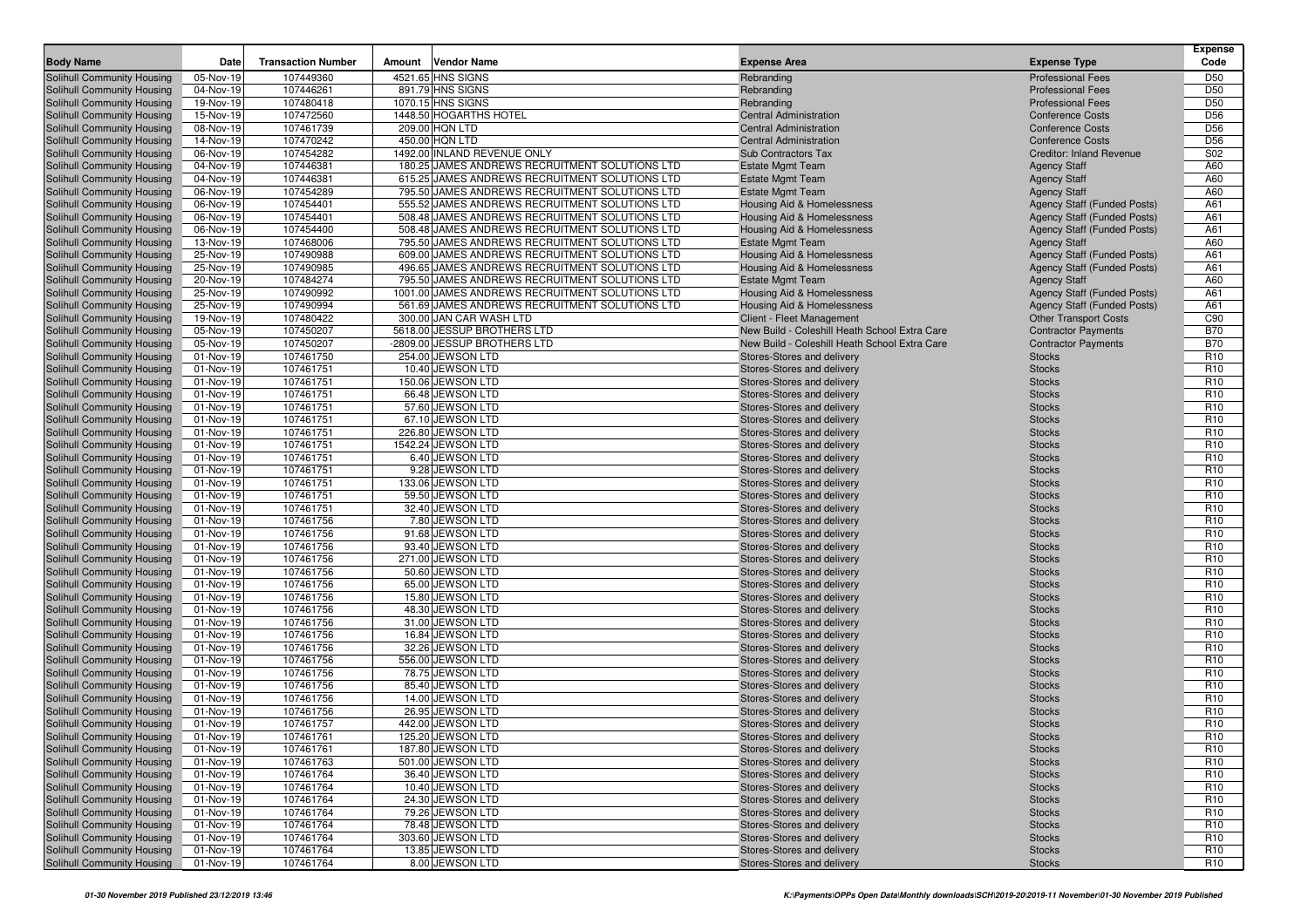| 107461764<br>Solihull Community Housing<br>60.90 JEWSON LTD<br>Stores-Stores and delivery<br>R <sub>10</sub><br>01-Nov-19<br><b>Stocks</b><br>107461764<br>18.90 JEWSON LTD<br>R <sub>10</sub><br>Solihull Community Housing<br>01-Nov-19<br>Stores-Stores and delivery<br><b>Stocks</b><br>107461764<br>32.26 JEWSON LTD<br>R <sub>10</sub><br>Solihull Community Housing<br>01-Nov-19<br>Stores-Stores and delivery<br><b>Stocks</b><br>107461764<br>16.20 JEWSON LTD<br>R <sub>10</sub><br>Solihull Community Housing<br>01-Nov-19<br>Stores-Stores and delivery<br><b>Stocks</b><br>Solihull Community Housing<br>107461764<br>340.90 JEWSON LTD<br>R <sub>10</sub><br>01-Nov-19<br>Stores-Stores and delivery<br><b>Stocks</b><br>107461764<br>13.75 JEWSON LTD<br>R <sub>10</sub><br>Solihull Community Housing<br>01-Nov-19<br>Stores-Stores and delivery<br><b>Stocks</b><br>107461764<br>45.60 JEWSON LTD<br>R <sub>10</sub><br>Solihull Community Housing<br>01-Nov-19<br>Stores-Stores and delivery<br><b>Stocks</b><br>107461765<br>15.13 JEWSON LTD<br>R <sub>10</sub><br>Solihull Community Housing<br>01-Nov-19<br>Stores-Stores and delivery<br><b>Stocks</b><br>107461765<br>244.00 JEWSON LTD<br>R <sub>10</sub><br>Solihull Community Housing<br>01-Nov-19<br>Stores-Stores and delivery<br><b>Stocks</b><br>107461765<br>17.98 JEWSON LTD<br>R <sub>10</sub><br><b>Solihull Community Housing</b><br>01-Nov-19<br>Stores-Stores and delivery<br><b>Stocks</b><br>107461767<br>10.80 JEWSON LTD<br>R <sub>10</sub><br>Solihull Community Housing<br>01-Nov-19<br>Stores-Stores and delivery<br><b>Stocks</b><br>107461767<br>5.55 JEWSON LTD<br>R <sub>10</sub><br>Solihull Community Housing<br>01-Nov-19<br>Stores-Stores and delivery<br><b>Stocks</b><br>107461767<br>41.60 JEWSON LTD<br>R <sub>10</sub><br>Solihull Community Housing<br>01-Nov-19<br>Stores-Stores and delivery<br><b>Stocks</b><br>R <sub>10</sub><br><b>Solihull Community Housing</b><br>01-Nov-19<br>107461767<br>15.20 JEWSON LTD<br><b>Stocks</b><br>Stores-Stores and delivery<br>107461767<br>5.70 JEWSON LTD<br>R <sub>10</sub><br>Solihull Community Housing<br>01-Nov-19<br>Stores-Stores and delivery<br><b>Stocks</b><br>107461767<br>17.40 JEWSON LTD<br>R <sub>10</sub><br>Solihull Community Housing<br>01-Nov-19<br>Stores-Stores and delivery<br><b>Stocks</b><br>01-Nov-19<br>107461767<br>214.20 JEWSON LTD<br>R <sub>10</sub><br>Solihull Community Housing<br>Stores-Stores and delivery<br><b>Stocks</b><br><b>Solihull Community Housing</b><br>107461767<br>3.55 JEWSON LTD<br>R <sub>10</sub><br>01-Nov-19<br>Stores-Stores and delivery<br><b>Stocks</b><br>R <sub>10</sub><br>Solihull Community Housing<br>01-Nov-19<br>107461767<br>45.40 JEWSON LTD<br>Stores-Stores and delivery<br><b>Stocks</b><br>107461767<br>104.60 JEWSON LTD<br>R <sub>10</sub><br>Solihull Community Housing<br>01-Nov-19<br>Stores-Stores and delivery<br><b>Stocks</b><br>Solihull Community Housing<br>01-Nov-19<br>107461767<br>112.75 JEWSON LTD<br>R <sub>10</sub><br>Stores-Stores and delivery<br><b>Stocks</b><br>107461767<br>33.05 JEWSON LTD<br>R <sub>10</sub><br>Solihull Community Housing<br>01-Nov-19<br>Stores-Stores and delivery<br><b>Stocks</b><br>107461767<br>101.80 JEWSON LTD<br>R <sub>10</sub><br>Solihull Community Housing<br>01-Nov-19<br><b>Stocks</b><br>Stores-Stores and delivery<br>107461767<br>16.96 JEWSON LTD<br>R <sub>10</sub><br>Solihull Community Housing<br>01-Nov-19<br>Stores-Stores and delivery<br><b>Stocks</b><br>R <sub>10</sub><br>107461767<br>8.00 JEWSON LTD<br>Solihull Community Housing<br>01-Nov-19<br>Stores-Stores and delivery<br><b>Stocks</b><br>107461767<br>82.70 JEWSON LTD<br>R <sub>10</sub><br>Solihull Community Housing<br>01-Nov-19<br>Stores-Stores and delivery<br><b>Stocks</b><br>107461767<br>7.35 JEWSON LTD<br>R <sub>10</sub><br>Solihull Community Housing<br>01-Nov-19<br>Stores-Stores and delivery<br><b>Stocks</b><br>107461767<br>R <sub>10</sub><br>Solihull Community Housing<br>01-Nov-19<br>88.44 JEWSON LTD<br>Stores-Stores and delivery<br><b>Stocks</b><br>107461767<br>62.60 JEWSON LTD<br>R <sub>10</sub><br>Solihull Community Housing<br>01-Nov-19<br>Stores-Stores and delivery<br><b>Stocks</b><br>107461767<br>27.90 JEWSON LTD<br>R <sub>10</sub><br>Solihull Community Housing<br>01-Nov-19<br>Stores-Stores and delivery<br><b>Stocks</b><br>107461769<br>82.88 JEWSON LTD<br>R <sub>10</sub><br>Solihull Community Housing<br>01-Nov-19<br>Stores-Stores and delivery<br><b>Stocks</b><br>107461769<br>88.48 JEWSON LTD<br>R <sub>10</sub><br>Solihull Community Housing<br>01-Nov-19<br>Stores-Stores and delivery<br><b>Stocks</b><br>107461769<br>86.24 JEWSON LTD<br>R <sub>10</sub><br>Solihull Community Housing<br>01-Nov-19<br>Stores-Stores and delivery<br><b>Stocks</b><br>107498053<br>49.50 JEWSON LTD<br>R <sub>10</sub><br>Solihull Community Housing<br>01-Nov-19<br>Stores-Stores and delivery<br><b>Stocks</b><br><b>Solihull Community Housing</b><br>01-Nov-19<br>107498053<br>54.40 JEWSON LTD<br>R <sub>10</sub><br>Stores-Stores and delivery<br><b>Stocks</b><br>107498053<br>96.45 JEWSON LTD<br>R <sub>10</sub><br>Solihull Community Housing<br>01-Nov-19<br>Stores-Stores and delivery<br><b>Stocks</b><br>107498053<br>71.70 JEWSON LTD<br>R <sub>10</sub><br>Solihull Community Housing<br>01-Nov-19<br>Stores-Stores and delivery<br><b>Stocks</b><br>107498053<br>27.30 JEWSON LTD<br>R <sub>10</sub><br>Solihull Community Housing<br>01-Nov-19<br>Stores-Stores and delivery<br><b>Stocks</b><br>27.30 JEWSON LTD<br>R <sub>10</sub><br>Solihull Community Housing<br>01-Nov-19<br>107498053<br>Stores-Stores and delivery<br><b>Stocks</b><br>107498053<br>75.86 JEWSON LTD<br>R <sub>10</sub><br>Solihull Community Housing<br>01-Nov-19<br>Stores-Stores and delivery<br><b>Stocks</b><br>R <sub>10</sub><br>107498053<br>9.80 JEWSON LTD<br>Solihull Community Housing<br>01-Nov-19<br>Stores-Stores and delivery<br><b>Stocks</b><br>107498053<br>38.30 JEWSON LTD<br>R <sub>10</sub><br>Solihull Community Housing<br>01-Nov-19<br>Stores-Stores and delivery<br><b>Stocks</b><br>107498053<br>6.95 JEWSON LTD<br>R <sub>10</sub><br>Solihull Community Housing<br>01-Nov-19<br>Stores-Stores and delivery<br><b>Stocks</b><br>57.60 JEWSON LTD<br>R <sub>10</sub><br>Solihull Community Housing<br>01-Nov-19<br>107498053<br>Stores-Stores and delivery<br><b>Stocks</b><br>107498053<br>244.40 JEWSON LTD<br>R <sub>10</sub><br>Solihull Community Housing<br>01-Nov-19<br>Stores-Stores and delivery<br><b>Stocks</b><br>107498053<br>46.20 JEWSON LTD<br>R <sub>10</sub><br>Solihull Community Housing<br>01-Nov-19<br>Stores-Stores and delivery<br><b>Stocks</b><br>107498053<br>4.80 JEWSON LTD<br>R <sub>10</sub><br>Solihull Community Housing<br>01-Nov-19<br>Stores-Stores and delivery<br><b>Stocks</b><br>107498053<br>5.00 JEWSON LTD<br>R <sub>10</sub><br>Solihull Community Housing<br>01-Nov-19<br><b>Stocks</b><br>Stores-Stores and delivery<br>107498053<br>144.00 JEWSON LTD<br>R <sub>10</sub><br>Solihull Community Housing<br>01-Nov-19<br>Stores-Stores and delivery<br><b>Stocks</b><br>107498053<br>113.85 JEWSON LTD<br>R <sub>10</sub><br>Solihull Community Housing<br>01-Nov-19<br>Stores-Stores and delivery<br><b>Stocks</b><br>107498053<br>35.05 JEWSON LTD<br>R <sub>10</sub><br>Solihull Community Housing<br>01-Nov-19<br>Stores-Stores and delivery<br><b>Stocks</b><br>Solihull Community Housing<br>107498053<br>4.90 JEWSON LTD<br>R <sub>10</sub><br>01-Nov-19<br>Stores-Stores and delivery<br><b>Stocks</b><br>R <sub>10</sub><br>Solihull Community Housing<br>01-Nov-19<br>18.32 JEWSON LTD<br>107461771<br>Stores-Stores and delivery<br><b>Stocks</b><br>107461771<br>16.32 JEWSON LTD<br>R <sub>10</sub><br>Solihull Community Housing<br>01-Nov-19<br>Stores-Stores and delivery<br><b>Stocks</b><br>Solihull Community Housing<br>10.98 JEWSON LTD<br>R <sub>10</sub><br>01-Nov-19<br>107461771<br>Stores-Stores and delivery<br><b>Stocks</b><br>161.55 JEWSON LTD<br>Solihull Community Housing<br>107461771<br>Stores-Stores and delivery<br>R <sub>10</sub><br>01-Nov-19<br><b>Stocks</b><br>Solihull Community Housing<br>167.13 JEWSON LTD<br>Stores-Stores and delivery<br>R <sub>10</sub><br>01-Nov-19<br>107461771<br><b>Stocks</b><br>Solihull Community Housing<br>107461771<br>7.39 JEWSON LTD<br>R <sub>10</sub><br>01-Nov-19<br>Stores-Stores and delivery<br><b>Stocks</b><br>Solihull Community Housing<br>107461774<br>135.89 JEWSON LTD<br>Stores-Stores and delivery<br>R <sub>10</sub><br>01-Nov-19<br><b>Stocks</b><br>Solihull Community Housing<br>01-Nov-19<br>107461774<br>310.00 JEWSON LTD<br>Stores-Stores and delivery<br>R <sub>10</sub><br><b>Stocks</b><br>Solihull Community Housing<br>107461774<br>102.80 JEWSON LTD<br>R <sub>10</sub><br>01-Nov-19<br>Stores-Stores and delivery<br><b>Stocks</b><br>Solihull Community Housing<br>107461774<br>19.14 JEWSON LTD<br>Stores-Stores and delivery<br>R <sub>10</sub><br>01-Nov-19<br><b>Stocks</b><br>38.10 JEWSON LTD | <b>Body Name</b>           | Date      | <b>Transaction Number</b> | Amount | <b>Vendor Name</b> | <b>Expense Area</b>        | <b>Expense Type</b> | <b>Expense</b><br>Code |
|---------------------------------------------------------------------------------------------------------------------------------------------------------------------------------------------------------------------------------------------------------------------------------------------------------------------------------------------------------------------------------------------------------------------------------------------------------------------------------------------------------------------------------------------------------------------------------------------------------------------------------------------------------------------------------------------------------------------------------------------------------------------------------------------------------------------------------------------------------------------------------------------------------------------------------------------------------------------------------------------------------------------------------------------------------------------------------------------------------------------------------------------------------------------------------------------------------------------------------------------------------------------------------------------------------------------------------------------------------------------------------------------------------------------------------------------------------------------------------------------------------------------------------------------------------------------------------------------------------------------------------------------------------------------------------------------------------------------------------------------------------------------------------------------------------------------------------------------------------------------------------------------------------------------------------------------------------------------------------------------------------------------------------------------------------------------------------------------------------------------------------------------------------------------------------------------------------------------------------------------------------------------------------------------------------------------------------------------------------------------------------------------------------------------------------------------------------------------------------------------------------------------------------------------------------------------------------------------------------------------------------------------------------------------------------------------------------------------------------------------------------------------------------------------------------------------------------------------------------------------------------------------------------------------------------------------------------------------------------------------------------------------------------------------------------------------------------------------------------------------------------------------------------------------------------------------------------------------------------------------------------------------------------------------------------------------------------------------------------------------------------------------------------------------------------------------------------------------------------------------------------------------------------------------------------------------------------------------------------------------------------------------------------------------------------------------------------------------------------------------------------------------------------------------------------------------------------------------------------------------------------------------------------------------------------------------------------------------------------------------------------------------------------------------------------------------------------------------------------------------------------------------------------------------------------------------------------------------------------------------------------------------------------------------------------------------------------------------------------------------------------------------------------------------------------------------------------------------------------------------------------------------------------------------------------------------------------------------------------------------------------------------------------------------------------------------------------------------------------------------------------------------------------------------------------------------------------------------------------------------------------------------------------------------------------------------------------------------------------------------------------------------------------------------------------------------------------------------------------------------------------------------------------------------------------------------------------------------------------------------------------------------------------------------------------------------------------------------------------------------------------------------------------------------------------------------------------------------------------------------------------------------------------------------------------------------------------------------------------------------------------------------------------------------------------------------------------------------------------------------------------------------------------------------------------------------------------------------------------------------------------------------------------------------------------------------------------------------------------------------------------------------------------------------------------------------------------------------------------------------------------------------------------------------------------------------------------------------------------------------------------------------------------------------------------------------------------------------------------------------------------------------------------------------------------------------------------------------------------------------------------------------------------------------------------------------------------------------------------------------------------------------------------------------------------------------------------------------------------------------------------------------------------------------------------------------------------------------------------------------------------------------------------------------------------------------------------------------------------------------------------------------------------------------------------------------------------------------------------------------------------------------------------------------------------------------------------------------------------------------------------------------------------------------------------------------------------------------------------------------------------------------------------------------------------------------------------------------------------------------------------------------------------------------------------------------------------------------------------------------------------------------------------------------------------------------------------------------------------------------------------------------------------------------------------------------------------------------------------------------------------------------------------------------------------------------------------------------------------------------------------------------------------------------------------------------------------------------------------------------------------------------------------------------------------------------------------------------------------------------------------------------------------------------------------------------------------------------------------------------------------------------------------------------------------------------------------------------------------------------------------------------------------------------------------------------------------------------------------------------------------------------------------------------------------------------------------------------------------------------------------------------------------------------------------------------------------------------------------------------------------------------------------------------------------------------------------------------------------------------------------------------------------------------------------------------------------------------------------------------------------------------------------------------------------------------------------------------|----------------------------|-----------|---------------------------|--------|--------------------|----------------------------|---------------------|------------------------|
|                                                                                                                                                                                                                                                                                                                                                                                                                                                                                                                                                                                                                                                                                                                                                                                                                                                                                                                                                                                                                                                                                                                                                                                                                                                                                                                                                                                                                                                                                                                                                                                                                                                                                                                                                                                                                                                                                                                                                                                                                                                                                                                                                                                                                                                                                                                                                                                                                                                                                                                                                                                                                                                                                                                                                                                                                                                                                                                                                                                                                                                                                                                                                                                                                                                                                                                                                                                                                                                                                                                                                                                                                                                                                                                                                                                                                                                                                                                                                                                                                                                                                                                                                                                                                                                                                                                                                                                                                                                                                                                                                                                                                                                                                                                                                                                                                                                                                                                                                                                                                                                                                                                                                                                                                                                                                                                                                                                                                                                                                                                                                                                                                                                                                                                                                                                                                                                                                                                                                                                                                                                                                                                                                                                                                                                                                                                                                                                                                                                                                                                                                                                                                                                                                                                                                                                                                                                                                                                                                                                                                                                                                                                                                                                                                                                                                                                                                                                                                                                                                                                                                                                                                                                                                                                                                                                                                                                                                                                                                                                                                                                                                                                                                                                                                                                                                                                                                                                                                                                                                                                                                                                                                                                                                                                                                                                                                                                                                                                                                                                                                                                                                                                                                                                                                     |                            |           |                           |        |                    |                            |                     |                        |
|                                                                                                                                                                                                                                                                                                                                                                                                                                                                                                                                                                                                                                                                                                                                                                                                                                                                                                                                                                                                                                                                                                                                                                                                                                                                                                                                                                                                                                                                                                                                                                                                                                                                                                                                                                                                                                                                                                                                                                                                                                                                                                                                                                                                                                                                                                                                                                                                                                                                                                                                                                                                                                                                                                                                                                                                                                                                                                                                                                                                                                                                                                                                                                                                                                                                                                                                                                                                                                                                                                                                                                                                                                                                                                                                                                                                                                                                                                                                                                                                                                                                                                                                                                                                                                                                                                                                                                                                                                                                                                                                                                                                                                                                                                                                                                                                                                                                                                                                                                                                                                                                                                                                                                                                                                                                                                                                                                                                                                                                                                                                                                                                                                                                                                                                                                                                                                                                                                                                                                                                                                                                                                                                                                                                                                                                                                                                                                                                                                                                                                                                                                                                                                                                                                                                                                                                                                                                                                                                                                                                                                                                                                                                                                                                                                                                                                                                                                                                                                                                                                                                                                                                                                                                                                                                                                                                                                                                                                                                                                                                                                                                                                                                                                                                                                                                                                                                                                                                                                                                                                                                                                                                                                                                                                                                                                                                                                                                                                                                                                                                                                                                                                                                                                                                                     |                            |           |                           |        |                    |                            |                     |                        |
|                                                                                                                                                                                                                                                                                                                                                                                                                                                                                                                                                                                                                                                                                                                                                                                                                                                                                                                                                                                                                                                                                                                                                                                                                                                                                                                                                                                                                                                                                                                                                                                                                                                                                                                                                                                                                                                                                                                                                                                                                                                                                                                                                                                                                                                                                                                                                                                                                                                                                                                                                                                                                                                                                                                                                                                                                                                                                                                                                                                                                                                                                                                                                                                                                                                                                                                                                                                                                                                                                                                                                                                                                                                                                                                                                                                                                                                                                                                                                                                                                                                                                                                                                                                                                                                                                                                                                                                                                                                                                                                                                                                                                                                                                                                                                                                                                                                                                                                                                                                                                                                                                                                                                                                                                                                                                                                                                                                                                                                                                                                                                                                                                                                                                                                                                                                                                                                                                                                                                                                                                                                                                                                                                                                                                                                                                                                                                                                                                                                                                                                                                                                                                                                                                                                                                                                                                                                                                                                                                                                                                                                                                                                                                                                                                                                                                                                                                                                                                                                                                                                                                                                                                                                                                                                                                                                                                                                                                                                                                                                                                                                                                                                                                                                                                                                                                                                                                                                                                                                                                                                                                                                                                                                                                                                                                                                                                                                                                                                                                                                                                                                                                                                                                                                                                     |                            |           |                           |        |                    |                            |                     |                        |
|                                                                                                                                                                                                                                                                                                                                                                                                                                                                                                                                                                                                                                                                                                                                                                                                                                                                                                                                                                                                                                                                                                                                                                                                                                                                                                                                                                                                                                                                                                                                                                                                                                                                                                                                                                                                                                                                                                                                                                                                                                                                                                                                                                                                                                                                                                                                                                                                                                                                                                                                                                                                                                                                                                                                                                                                                                                                                                                                                                                                                                                                                                                                                                                                                                                                                                                                                                                                                                                                                                                                                                                                                                                                                                                                                                                                                                                                                                                                                                                                                                                                                                                                                                                                                                                                                                                                                                                                                                                                                                                                                                                                                                                                                                                                                                                                                                                                                                                                                                                                                                                                                                                                                                                                                                                                                                                                                                                                                                                                                                                                                                                                                                                                                                                                                                                                                                                                                                                                                                                                                                                                                                                                                                                                                                                                                                                                                                                                                                                                                                                                                                                                                                                                                                                                                                                                                                                                                                                                                                                                                                                                                                                                                                                                                                                                                                                                                                                                                                                                                                                                                                                                                                                                                                                                                                                                                                                                                                                                                                                                                                                                                                                                                                                                                                                                                                                                                                                                                                                                                                                                                                                                                                                                                                                                                                                                                                                                                                                                                                                                                                                                                                                                                                                                                     |                            |           |                           |        |                    |                            |                     |                        |
|                                                                                                                                                                                                                                                                                                                                                                                                                                                                                                                                                                                                                                                                                                                                                                                                                                                                                                                                                                                                                                                                                                                                                                                                                                                                                                                                                                                                                                                                                                                                                                                                                                                                                                                                                                                                                                                                                                                                                                                                                                                                                                                                                                                                                                                                                                                                                                                                                                                                                                                                                                                                                                                                                                                                                                                                                                                                                                                                                                                                                                                                                                                                                                                                                                                                                                                                                                                                                                                                                                                                                                                                                                                                                                                                                                                                                                                                                                                                                                                                                                                                                                                                                                                                                                                                                                                                                                                                                                                                                                                                                                                                                                                                                                                                                                                                                                                                                                                                                                                                                                                                                                                                                                                                                                                                                                                                                                                                                                                                                                                                                                                                                                                                                                                                                                                                                                                                                                                                                                                                                                                                                                                                                                                                                                                                                                                                                                                                                                                                                                                                                                                                                                                                                                                                                                                                                                                                                                                                                                                                                                                                                                                                                                                                                                                                                                                                                                                                                                                                                                                                                                                                                                                                                                                                                                                                                                                                                                                                                                                                                                                                                                                                                                                                                                                                                                                                                                                                                                                                                                                                                                                                                                                                                                                                                                                                                                                                                                                                                                                                                                                                                                                                                                                                                     |                            |           |                           |        |                    |                            |                     |                        |
|                                                                                                                                                                                                                                                                                                                                                                                                                                                                                                                                                                                                                                                                                                                                                                                                                                                                                                                                                                                                                                                                                                                                                                                                                                                                                                                                                                                                                                                                                                                                                                                                                                                                                                                                                                                                                                                                                                                                                                                                                                                                                                                                                                                                                                                                                                                                                                                                                                                                                                                                                                                                                                                                                                                                                                                                                                                                                                                                                                                                                                                                                                                                                                                                                                                                                                                                                                                                                                                                                                                                                                                                                                                                                                                                                                                                                                                                                                                                                                                                                                                                                                                                                                                                                                                                                                                                                                                                                                                                                                                                                                                                                                                                                                                                                                                                                                                                                                                                                                                                                                                                                                                                                                                                                                                                                                                                                                                                                                                                                                                                                                                                                                                                                                                                                                                                                                                                                                                                                                                                                                                                                                                                                                                                                                                                                                                                                                                                                                                                                                                                                                                                                                                                                                                                                                                                                                                                                                                                                                                                                                                                                                                                                                                                                                                                                                                                                                                                                                                                                                                                                                                                                                                                                                                                                                                                                                                                                                                                                                                                                                                                                                                                                                                                                                                                                                                                                                                                                                                                                                                                                                                                                                                                                                                                                                                                                                                                                                                                                                                                                                                                                                                                                                                                                     |                            |           |                           |        |                    |                            |                     |                        |
|                                                                                                                                                                                                                                                                                                                                                                                                                                                                                                                                                                                                                                                                                                                                                                                                                                                                                                                                                                                                                                                                                                                                                                                                                                                                                                                                                                                                                                                                                                                                                                                                                                                                                                                                                                                                                                                                                                                                                                                                                                                                                                                                                                                                                                                                                                                                                                                                                                                                                                                                                                                                                                                                                                                                                                                                                                                                                                                                                                                                                                                                                                                                                                                                                                                                                                                                                                                                                                                                                                                                                                                                                                                                                                                                                                                                                                                                                                                                                                                                                                                                                                                                                                                                                                                                                                                                                                                                                                                                                                                                                                                                                                                                                                                                                                                                                                                                                                                                                                                                                                                                                                                                                                                                                                                                                                                                                                                                                                                                                                                                                                                                                                                                                                                                                                                                                                                                                                                                                                                                                                                                                                                                                                                                                                                                                                                                                                                                                                                                                                                                                                                                                                                                                                                                                                                                                                                                                                                                                                                                                                                                                                                                                                                                                                                                                                                                                                                                                                                                                                                                                                                                                                                                                                                                                                                                                                                                                                                                                                                                                                                                                                                                                                                                                                                                                                                                                                                                                                                                                                                                                                                                                                                                                                                                                                                                                                                                                                                                                                                                                                                                                                                                                                                                                     |                            |           |                           |        |                    |                            |                     |                        |
|                                                                                                                                                                                                                                                                                                                                                                                                                                                                                                                                                                                                                                                                                                                                                                                                                                                                                                                                                                                                                                                                                                                                                                                                                                                                                                                                                                                                                                                                                                                                                                                                                                                                                                                                                                                                                                                                                                                                                                                                                                                                                                                                                                                                                                                                                                                                                                                                                                                                                                                                                                                                                                                                                                                                                                                                                                                                                                                                                                                                                                                                                                                                                                                                                                                                                                                                                                                                                                                                                                                                                                                                                                                                                                                                                                                                                                                                                                                                                                                                                                                                                                                                                                                                                                                                                                                                                                                                                                                                                                                                                                                                                                                                                                                                                                                                                                                                                                                                                                                                                                                                                                                                                                                                                                                                                                                                                                                                                                                                                                                                                                                                                                                                                                                                                                                                                                                                                                                                                                                                                                                                                                                                                                                                                                                                                                                                                                                                                                                                                                                                                                                                                                                                                                                                                                                                                                                                                                                                                                                                                                                                                                                                                                                                                                                                                                                                                                                                                                                                                                                                                                                                                                                                                                                                                                                                                                                                                                                                                                                                                                                                                                                                                                                                                                                                                                                                                                                                                                                                                                                                                                                                                                                                                                                                                                                                                                                                                                                                                                                                                                                                                                                                                                                                                     |                            |           |                           |        |                    |                            |                     |                        |
|                                                                                                                                                                                                                                                                                                                                                                                                                                                                                                                                                                                                                                                                                                                                                                                                                                                                                                                                                                                                                                                                                                                                                                                                                                                                                                                                                                                                                                                                                                                                                                                                                                                                                                                                                                                                                                                                                                                                                                                                                                                                                                                                                                                                                                                                                                                                                                                                                                                                                                                                                                                                                                                                                                                                                                                                                                                                                                                                                                                                                                                                                                                                                                                                                                                                                                                                                                                                                                                                                                                                                                                                                                                                                                                                                                                                                                                                                                                                                                                                                                                                                                                                                                                                                                                                                                                                                                                                                                                                                                                                                                                                                                                                                                                                                                                                                                                                                                                                                                                                                                                                                                                                                                                                                                                                                                                                                                                                                                                                                                                                                                                                                                                                                                                                                                                                                                                                                                                                                                                                                                                                                                                                                                                                                                                                                                                                                                                                                                                                                                                                                                                                                                                                                                                                                                                                                                                                                                                                                                                                                                                                                                                                                                                                                                                                                                                                                                                                                                                                                                                                                                                                                                                                                                                                                                                                                                                                                                                                                                                                                                                                                                                                                                                                                                                                                                                                                                                                                                                                                                                                                                                                                                                                                                                                                                                                                                                                                                                                                                                                                                                                                                                                                                                                                     |                            |           |                           |        |                    |                            |                     |                        |
|                                                                                                                                                                                                                                                                                                                                                                                                                                                                                                                                                                                                                                                                                                                                                                                                                                                                                                                                                                                                                                                                                                                                                                                                                                                                                                                                                                                                                                                                                                                                                                                                                                                                                                                                                                                                                                                                                                                                                                                                                                                                                                                                                                                                                                                                                                                                                                                                                                                                                                                                                                                                                                                                                                                                                                                                                                                                                                                                                                                                                                                                                                                                                                                                                                                                                                                                                                                                                                                                                                                                                                                                                                                                                                                                                                                                                                                                                                                                                                                                                                                                                                                                                                                                                                                                                                                                                                                                                                                                                                                                                                                                                                                                                                                                                                                                                                                                                                                                                                                                                                                                                                                                                                                                                                                                                                                                                                                                                                                                                                                                                                                                                                                                                                                                                                                                                                                                                                                                                                                                                                                                                                                                                                                                                                                                                                                                                                                                                                                                                                                                                                                                                                                                                                                                                                                                                                                                                                                                                                                                                                                                                                                                                                                                                                                                                                                                                                                                                                                                                                                                                                                                                                                                                                                                                                                                                                                                                                                                                                                                                                                                                                                                                                                                                                                                                                                                                                                                                                                                                                                                                                                                                                                                                                                                                                                                                                                                                                                                                                                                                                                                                                                                                                                                                     |                            |           |                           |        |                    |                            |                     |                        |
|                                                                                                                                                                                                                                                                                                                                                                                                                                                                                                                                                                                                                                                                                                                                                                                                                                                                                                                                                                                                                                                                                                                                                                                                                                                                                                                                                                                                                                                                                                                                                                                                                                                                                                                                                                                                                                                                                                                                                                                                                                                                                                                                                                                                                                                                                                                                                                                                                                                                                                                                                                                                                                                                                                                                                                                                                                                                                                                                                                                                                                                                                                                                                                                                                                                                                                                                                                                                                                                                                                                                                                                                                                                                                                                                                                                                                                                                                                                                                                                                                                                                                                                                                                                                                                                                                                                                                                                                                                                                                                                                                                                                                                                                                                                                                                                                                                                                                                                                                                                                                                                                                                                                                                                                                                                                                                                                                                                                                                                                                                                                                                                                                                                                                                                                                                                                                                                                                                                                                                                                                                                                                                                                                                                                                                                                                                                                                                                                                                                                                                                                                                                                                                                                                                                                                                                                                                                                                                                                                                                                                                                                                                                                                                                                                                                                                                                                                                                                                                                                                                                                                                                                                                                                                                                                                                                                                                                                                                                                                                                                                                                                                                                                                                                                                                                                                                                                                                                                                                                                                                                                                                                                                                                                                                                                                                                                                                                                                                                                                                                                                                                                                                                                                                                                                     |                            |           |                           |        |                    |                            |                     |                        |
|                                                                                                                                                                                                                                                                                                                                                                                                                                                                                                                                                                                                                                                                                                                                                                                                                                                                                                                                                                                                                                                                                                                                                                                                                                                                                                                                                                                                                                                                                                                                                                                                                                                                                                                                                                                                                                                                                                                                                                                                                                                                                                                                                                                                                                                                                                                                                                                                                                                                                                                                                                                                                                                                                                                                                                                                                                                                                                                                                                                                                                                                                                                                                                                                                                                                                                                                                                                                                                                                                                                                                                                                                                                                                                                                                                                                                                                                                                                                                                                                                                                                                                                                                                                                                                                                                                                                                                                                                                                                                                                                                                                                                                                                                                                                                                                                                                                                                                                                                                                                                                                                                                                                                                                                                                                                                                                                                                                                                                                                                                                                                                                                                                                                                                                                                                                                                                                                                                                                                                                                                                                                                                                                                                                                                                                                                                                                                                                                                                                                                                                                                                                                                                                                                                                                                                                                                                                                                                                                                                                                                                                                                                                                                                                                                                                                                                                                                                                                                                                                                                                                                                                                                                                                                                                                                                                                                                                                                                                                                                                                                                                                                                                                                                                                                                                                                                                                                                                                                                                                                                                                                                                                                                                                                                                                                                                                                                                                                                                                                                                                                                                                                                                                                                                                                     |                            |           |                           |        |                    |                            |                     |                        |
|                                                                                                                                                                                                                                                                                                                                                                                                                                                                                                                                                                                                                                                                                                                                                                                                                                                                                                                                                                                                                                                                                                                                                                                                                                                                                                                                                                                                                                                                                                                                                                                                                                                                                                                                                                                                                                                                                                                                                                                                                                                                                                                                                                                                                                                                                                                                                                                                                                                                                                                                                                                                                                                                                                                                                                                                                                                                                                                                                                                                                                                                                                                                                                                                                                                                                                                                                                                                                                                                                                                                                                                                                                                                                                                                                                                                                                                                                                                                                                                                                                                                                                                                                                                                                                                                                                                                                                                                                                                                                                                                                                                                                                                                                                                                                                                                                                                                                                                                                                                                                                                                                                                                                                                                                                                                                                                                                                                                                                                                                                                                                                                                                                                                                                                                                                                                                                                                                                                                                                                                                                                                                                                                                                                                                                                                                                                                                                                                                                                                                                                                                                                                                                                                                                                                                                                                                                                                                                                                                                                                                                                                                                                                                                                                                                                                                                                                                                                                                                                                                                                                                                                                                                                                                                                                                                                                                                                                                                                                                                                                                                                                                                                                                                                                                                                                                                                                                                                                                                                                                                                                                                                                                                                                                                                                                                                                                                                                                                                                                                                                                                                                                                                                                                                                                     |                            |           |                           |        |                    |                            |                     |                        |
|                                                                                                                                                                                                                                                                                                                                                                                                                                                                                                                                                                                                                                                                                                                                                                                                                                                                                                                                                                                                                                                                                                                                                                                                                                                                                                                                                                                                                                                                                                                                                                                                                                                                                                                                                                                                                                                                                                                                                                                                                                                                                                                                                                                                                                                                                                                                                                                                                                                                                                                                                                                                                                                                                                                                                                                                                                                                                                                                                                                                                                                                                                                                                                                                                                                                                                                                                                                                                                                                                                                                                                                                                                                                                                                                                                                                                                                                                                                                                                                                                                                                                                                                                                                                                                                                                                                                                                                                                                                                                                                                                                                                                                                                                                                                                                                                                                                                                                                                                                                                                                                                                                                                                                                                                                                                                                                                                                                                                                                                                                                                                                                                                                                                                                                                                                                                                                                                                                                                                                                                                                                                                                                                                                                                                                                                                                                                                                                                                                                                                                                                                                                                                                                                                                                                                                                                                                                                                                                                                                                                                                                                                                                                                                                                                                                                                                                                                                                                                                                                                                                                                                                                                                                                                                                                                                                                                                                                                                                                                                                                                                                                                                                                                                                                                                                                                                                                                                                                                                                                                                                                                                                                                                                                                                                                                                                                                                                                                                                                                                                                                                                                                                                                                                                                                     |                            |           |                           |        |                    |                            |                     |                        |
|                                                                                                                                                                                                                                                                                                                                                                                                                                                                                                                                                                                                                                                                                                                                                                                                                                                                                                                                                                                                                                                                                                                                                                                                                                                                                                                                                                                                                                                                                                                                                                                                                                                                                                                                                                                                                                                                                                                                                                                                                                                                                                                                                                                                                                                                                                                                                                                                                                                                                                                                                                                                                                                                                                                                                                                                                                                                                                                                                                                                                                                                                                                                                                                                                                                                                                                                                                                                                                                                                                                                                                                                                                                                                                                                                                                                                                                                                                                                                                                                                                                                                                                                                                                                                                                                                                                                                                                                                                                                                                                                                                                                                                                                                                                                                                                                                                                                                                                                                                                                                                                                                                                                                                                                                                                                                                                                                                                                                                                                                                                                                                                                                                                                                                                                                                                                                                                                                                                                                                                                                                                                                                                                                                                                                                                                                                                                                                                                                                                                                                                                                                                                                                                                                                                                                                                                                                                                                                                                                                                                                                                                                                                                                                                                                                                                                                                                                                                                                                                                                                                                                                                                                                                                                                                                                                                                                                                                                                                                                                                                                                                                                                                                                                                                                                                                                                                                                                                                                                                                                                                                                                                                                                                                                                                                                                                                                                                                                                                                                                                                                                                                                                                                                                                                                     |                            |           |                           |        |                    |                            |                     |                        |
|                                                                                                                                                                                                                                                                                                                                                                                                                                                                                                                                                                                                                                                                                                                                                                                                                                                                                                                                                                                                                                                                                                                                                                                                                                                                                                                                                                                                                                                                                                                                                                                                                                                                                                                                                                                                                                                                                                                                                                                                                                                                                                                                                                                                                                                                                                                                                                                                                                                                                                                                                                                                                                                                                                                                                                                                                                                                                                                                                                                                                                                                                                                                                                                                                                                                                                                                                                                                                                                                                                                                                                                                                                                                                                                                                                                                                                                                                                                                                                                                                                                                                                                                                                                                                                                                                                                                                                                                                                                                                                                                                                                                                                                                                                                                                                                                                                                                                                                                                                                                                                                                                                                                                                                                                                                                                                                                                                                                                                                                                                                                                                                                                                                                                                                                                                                                                                                                                                                                                                                                                                                                                                                                                                                                                                                                                                                                                                                                                                                                                                                                                                                                                                                                                                                                                                                                                                                                                                                                                                                                                                                                                                                                                                                                                                                                                                                                                                                                                                                                                                                                                                                                                                                                                                                                                                                                                                                                                                                                                                                                                                                                                                                                                                                                                                                                                                                                                                                                                                                                                                                                                                                                                                                                                                                                                                                                                                                                                                                                                                                                                                                                                                                                                                                                                     |                            |           |                           |        |                    |                            |                     |                        |
|                                                                                                                                                                                                                                                                                                                                                                                                                                                                                                                                                                                                                                                                                                                                                                                                                                                                                                                                                                                                                                                                                                                                                                                                                                                                                                                                                                                                                                                                                                                                                                                                                                                                                                                                                                                                                                                                                                                                                                                                                                                                                                                                                                                                                                                                                                                                                                                                                                                                                                                                                                                                                                                                                                                                                                                                                                                                                                                                                                                                                                                                                                                                                                                                                                                                                                                                                                                                                                                                                                                                                                                                                                                                                                                                                                                                                                                                                                                                                                                                                                                                                                                                                                                                                                                                                                                                                                                                                                                                                                                                                                                                                                                                                                                                                                                                                                                                                                                                                                                                                                                                                                                                                                                                                                                                                                                                                                                                                                                                                                                                                                                                                                                                                                                                                                                                                                                                                                                                                                                                                                                                                                                                                                                                                                                                                                                                                                                                                                                                                                                                                                                                                                                                                                                                                                                                                                                                                                                                                                                                                                                                                                                                                                                                                                                                                                                                                                                                                                                                                                                                                                                                                                                                                                                                                                                                                                                                                                                                                                                                                                                                                                                                                                                                                                                                                                                                                                                                                                                                                                                                                                                                                                                                                                                                                                                                                                                                                                                                                                                                                                                                                                                                                                                                                     |                            |           |                           |        |                    |                            |                     |                        |
|                                                                                                                                                                                                                                                                                                                                                                                                                                                                                                                                                                                                                                                                                                                                                                                                                                                                                                                                                                                                                                                                                                                                                                                                                                                                                                                                                                                                                                                                                                                                                                                                                                                                                                                                                                                                                                                                                                                                                                                                                                                                                                                                                                                                                                                                                                                                                                                                                                                                                                                                                                                                                                                                                                                                                                                                                                                                                                                                                                                                                                                                                                                                                                                                                                                                                                                                                                                                                                                                                                                                                                                                                                                                                                                                                                                                                                                                                                                                                                                                                                                                                                                                                                                                                                                                                                                                                                                                                                                                                                                                                                                                                                                                                                                                                                                                                                                                                                                                                                                                                                                                                                                                                                                                                                                                                                                                                                                                                                                                                                                                                                                                                                                                                                                                                                                                                                                                                                                                                                                                                                                                                                                                                                                                                                                                                                                                                                                                                                                                                                                                                                                                                                                                                                                                                                                                                                                                                                                                                                                                                                                                                                                                                                                                                                                                                                                                                                                                                                                                                                                                                                                                                                                                                                                                                                                                                                                                                                                                                                                                                                                                                                                                                                                                                                                                                                                                                                                                                                                                                                                                                                                                                                                                                                                                                                                                                                                                                                                                                                                                                                                                                                                                                                                                                     |                            |           |                           |        |                    |                            |                     |                        |
|                                                                                                                                                                                                                                                                                                                                                                                                                                                                                                                                                                                                                                                                                                                                                                                                                                                                                                                                                                                                                                                                                                                                                                                                                                                                                                                                                                                                                                                                                                                                                                                                                                                                                                                                                                                                                                                                                                                                                                                                                                                                                                                                                                                                                                                                                                                                                                                                                                                                                                                                                                                                                                                                                                                                                                                                                                                                                                                                                                                                                                                                                                                                                                                                                                                                                                                                                                                                                                                                                                                                                                                                                                                                                                                                                                                                                                                                                                                                                                                                                                                                                                                                                                                                                                                                                                                                                                                                                                                                                                                                                                                                                                                                                                                                                                                                                                                                                                                                                                                                                                                                                                                                                                                                                                                                                                                                                                                                                                                                                                                                                                                                                                                                                                                                                                                                                                                                                                                                                                                                                                                                                                                                                                                                                                                                                                                                                                                                                                                                                                                                                                                                                                                                                                                                                                                                                                                                                                                                                                                                                                                                                                                                                                                                                                                                                                                                                                                                                                                                                                                                                                                                                                                                                                                                                                                                                                                                                                                                                                                                                                                                                                                                                                                                                                                                                                                                                                                                                                                                                                                                                                                                                                                                                                                                                                                                                                                                                                                                                                                                                                                                                                                                                                                                                     |                            |           |                           |        |                    |                            |                     |                        |
|                                                                                                                                                                                                                                                                                                                                                                                                                                                                                                                                                                                                                                                                                                                                                                                                                                                                                                                                                                                                                                                                                                                                                                                                                                                                                                                                                                                                                                                                                                                                                                                                                                                                                                                                                                                                                                                                                                                                                                                                                                                                                                                                                                                                                                                                                                                                                                                                                                                                                                                                                                                                                                                                                                                                                                                                                                                                                                                                                                                                                                                                                                                                                                                                                                                                                                                                                                                                                                                                                                                                                                                                                                                                                                                                                                                                                                                                                                                                                                                                                                                                                                                                                                                                                                                                                                                                                                                                                                                                                                                                                                                                                                                                                                                                                                                                                                                                                                                                                                                                                                                                                                                                                                                                                                                                                                                                                                                                                                                                                                                                                                                                                                                                                                                                                                                                                                                                                                                                                                                                                                                                                                                                                                                                                                                                                                                                                                                                                                                                                                                                                                                                                                                                                                                                                                                                                                                                                                                                                                                                                                                                                                                                                                                                                                                                                                                                                                                                                                                                                                                                                                                                                                                                                                                                                                                                                                                                                                                                                                                                                                                                                                                                                                                                                                                                                                                                                                                                                                                                                                                                                                                                                                                                                                                                                                                                                                                                                                                                                                                                                                                                                                                                                                                                                     |                            |           |                           |        |                    |                            |                     |                        |
|                                                                                                                                                                                                                                                                                                                                                                                                                                                                                                                                                                                                                                                                                                                                                                                                                                                                                                                                                                                                                                                                                                                                                                                                                                                                                                                                                                                                                                                                                                                                                                                                                                                                                                                                                                                                                                                                                                                                                                                                                                                                                                                                                                                                                                                                                                                                                                                                                                                                                                                                                                                                                                                                                                                                                                                                                                                                                                                                                                                                                                                                                                                                                                                                                                                                                                                                                                                                                                                                                                                                                                                                                                                                                                                                                                                                                                                                                                                                                                                                                                                                                                                                                                                                                                                                                                                                                                                                                                                                                                                                                                                                                                                                                                                                                                                                                                                                                                                                                                                                                                                                                                                                                                                                                                                                                                                                                                                                                                                                                                                                                                                                                                                                                                                                                                                                                                                                                                                                                                                                                                                                                                                                                                                                                                                                                                                                                                                                                                                                                                                                                                                                                                                                                                                                                                                                                                                                                                                                                                                                                                                                                                                                                                                                                                                                                                                                                                                                                                                                                                                                                                                                                                                                                                                                                                                                                                                                                                                                                                                                                                                                                                                                                                                                                                                                                                                                                                                                                                                                                                                                                                                                                                                                                                                                                                                                                                                                                                                                                                                                                                                                                                                                                                                                                     |                            |           |                           |        |                    |                            |                     |                        |
|                                                                                                                                                                                                                                                                                                                                                                                                                                                                                                                                                                                                                                                                                                                                                                                                                                                                                                                                                                                                                                                                                                                                                                                                                                                                                                                                                                                                                                                                                                                                                                                                                                                                                                                                                                                                                                                                                                                                                                                                                                                                                                                                                                                                                                                                                                                                                                                                                                                                                                                                                                                                                                                                                                                                                                                                                                                                                                                                                                                                                                                                                                                                                                                                                                                                                                                                                                                                                                                                                                                                                                                                                                                                                                                                                                                                                                                                                                                                                                                                                                                                                                                                                                                                                                                                                                                                                                                                                                                                                                                                                                                                                                                                                                                                                                                                                                                                                                                                                                                                                                                                                                                                                                                                                                                                                                                                                                                                                                                                                                                                                                                                                                                                                                                                                                                                                                                                                                                                                                                                                                                                                                                                                                                                                                                                                                                                                                                                                                                                                                                                                                                                                                                                                                                                                                                                                                                                                                                                                                                                                                                                                                                                                                                                                                                                                                                                                                                                                                                                                                                                                                                                                                                                                                                                                                                                                                                                                                                                                                                                                                                                                                                                                                                                                                                                                                                                                                                                                                                                                                                                                                                                                                                                                                                                                                                                                                                                                                                                                                                                                                                                                                                                                                                                                     |                            |           |                           |        |                    |                            |                     |                        |
|                                                                                                                                                                                                                                                                                                                                                                                                                                                                                                                                                                                                                                                                                                                                                                                                                                                                                                                                                                                                                                                                                                                                                                                                                                                                                                                                                                                                                                                                                                                                                                                                                                                                                                                                                                                                                                                                                                                                                                                                                                                                                                                                                                                                                                                                                                                                                                                                                                                                                                                                                                                                                                                                                                                                                                                                                                                                                                                                                                                                                                                                                                                                                                                                                                                                                                                                                                                                                                                                                                                                                                                                                                                                                                                                                                                                                                                                                                                                                                                                                                                                                                                                                                                                                                                                                                                                                                                                                                                                                                                                                                                                                                                                                                                                                                                                                                                                                                                                                                                                                                                                                                                                                                                                                                                                                                                                                                                                                                                                                                                                                                                                                                                                                                                                                                                                                                                                                                                                                                                                                                                                                                                                                                                                                                                                                                                                                                                                                                                                                                                                                                                                                                                                                                                                                                                                                                                                                                                                                                                                                                                                                                                                                                                                                                                                                                                                                                                                                                                                                                                                                                                                                                                                                                                                                                                                                                                                                                                                                                                                                                                                                                                                                                                                                                                                                                                                                                                                                                                                                                                                                                                                                                                                                                                                                                                                                                                                                                                                                                                                                                                                                                                                                                                                                     |                            |           |                           |        |                    |                            |                     |                        |
|                                                                                                                                                                                                                                                                                                                                                                                                                                                                                                                                                                                                                                                                                                                                                                                                                                                                                                                                                                                                                                                                                                                                                                                                                                                                                                                                                                                                                                                                                                                                                                                                                                                                                                                                                                                                                                                                                                                                                                                                                                                                                                                                                                                                                                                                                                                                                                                                                                                                                                                                                                                                                                                                                                                                                                                                                                                                                                                                                                                                                                                                                                                                                                                                                                                                                                                                                                                                                                                                                                                                                                                                                                                                                                                                                                                                                                                                                                                                                                                                                                                                                                                                                                                                                                                                                                                                                                                                                                                                                                                                                                                                                                                                                                                                                                                                                                                                                                                                                                                                                                                                                                                                                                                                                                                                                                                                                                                                                                                                                                                                                                                                                                                                                                                                                                                                                                                                                                                                                                                                                                                                                                                                                                                                                                                                                                                                                                                                                                                                                                                                                                                                                                                                                                                                                                                                                                                                                                                                                                                                                                                                                                                                                                                                                                                                                                                                                                                                                                                                                                                                                                                                                                                                                                                                                                                                                                                                                                                                                                                                                                                                                                                                                                                                                                                                                                                                                                                                                                                                                                                                                                                                                                                                                                                                                                                                                                                                                                                                                                                                                                                                                                                                                                                                                     |                            |           |                           |        |                    |                            |                     |                        |
|                                                                                                                                                                                                                                                                                                                                                                                                                                                                                                                                                                                                                                                                                                                                                                                                                                                                                                                                                                                                                                                                                                                                                                                                                                                                                                                                                                                                                                                                                                                                                                                                                                                                                                                                                                                                                                                                                                                                                                                                                                                                                                                                                                                                                                                                                                                                                                                                                                                                                                                                                                                                                                                                                                                                                                                                                                                                                                                                                                                                                                                                                                                                                                                                                                                                                                                                                                                                                                                                                                                                                                                                                                                                                                                                                                                                                                                                                                                                                                                                                                                                                                                                                                                                                                                                                                                                                                                                                                                                                                                                                                                                                                                                                                                                                                                                                                                                                                                                                                                                                                                                                                                                                                                                                                                                                                                                                                                                                                                                                                                                                                                                                                                                                                                                                                                                                                                                                                                                                                                                                                                                                                                                                                                                                                                                                                                                                                                                                                                                                                                                                                                                                                                                                                                                                                                                                                                                                                                                                                                                                                                                                                                                                                                                                                                                                                                                                                                                                                                                                                                                                                                                                                                                                                                                                                                                                                                                                                                                                                                                                                                                                                                                                                                                                                                                                                                                                                                                                                                                                                                                                                                                                                                                                                                                                                                                                                                                                                                                                                                                                                                                                                                                                                                                                     |                            |           |                           |        |                    |                            |                     |                        |
|                                                                                                                                                                                                                                                                                                                                                                                                                                                                                                                                                                                                                                                                                                                                                                                                                                                                                                                                                                                                                                                                                                                                                                                                                                                                                                                                                                                                                                                                                                                                                                                                                                                                                                                                                                                                                                                                                                                                                                                                                                                                                                                                                                                                                                                                                                                                                                                                                                                                                                                                                                                                                                                                                                                                                                                                                                                                                                                                                                                                                                                                                                                                                                                                                                                                                                                                                                                                                                                                                                                                                                                                                                                                                                                                                                                                                                                                                                                                                                                                                                                                                                                                                                                                                                                                                                                                                                                                                                                                                                                                                                                                                                                                                                                                                                                                                                                                                                                                                                                                                                                                                                                                                                                                                                                                                                                                                                                                                                                                                                                                                                                                                                                                                                                                                                                                                                                                                                                                                                                                                                                                                                                                                                                                                                                                                                                                                                                                                                                                                                                                                                                                                                                                                                                                                                                                                                                                                                                                                                                                                                                                                                                                                                                                                                                                                                                                                                                                                                                                                                                                                                                                                                                                                                                                                                                                                                                                                                                                                                                                                                                                                                                                                                                                                                                                                                                                                                                                                                                                                                                                                                                                                                                                                                                                                                                                                                                                                                                                                                                                                                                                                                                                                                                                                     |                            |           |                           |        |                    |                            |                     |                        |
|                                                                                                                                                                                                                                                                                                                                                                                                                                                                                                                                                                                                                                                                                                                                                                                                                                                                                                                                                                                                                                                                                                                                                                                                                                                                                                                                                                                                                                                                                                                                                                                                                                                                                                                                                                                                                                                                                                                                                                                                                                                                                                                                                                                                                                                                                                                                                                                                                                                                                                                                                                                                                                                                                                                                                                                                                                                                                                                                                                                                                                                                                                                                                                                                                                                                                                                                                                                                                                                                                                                                                                                                                                                                                                                                                                                                                                                                                                                                                                                                                                                                                                                                                                                                                                                                                                                                                                                                                                                                                                                                                                                                                                                                                                                                                                                                                                                                                                                                                                                                                                                                                                                                                                                                                                                                                                                                                                                                                                                                                                                                                                                                                                                                                                                                                                                                                                                                                                                                                                                                                                                                                                                                                                                                                                                                                                                                                                                                                                                                                                                                                                                                                                                                                                                                                                                                                                                                                                                                                                                                                                                                                                                                                                                                                                                                                                                                                                                                                                                                                                                                                                                                                                                                                                                                                                                                                                                                                                                                                                                                                                                                                                                                                                                                                                                                                                                                                                                                                                                                                                                                                                                                                                                                                                                                                                                                                                                                                                                                                                                                                                                                                                                                                                                                                     |                            |           |                           |        |                    |                            |                     |                        |
|                                                                                                                                                                                                                                                                                                                                                                                                                                                                                                                                                                                                                                                                                                                                                                                                                                                                                                                                                                                                                                                                                                                                                                                                                                                                                                                                                                                                                                                                                                                                                                                                                                                                                                                                                                                                                                                                                                                                                                                                                                                                                                                                                                                                                                                                                                                                                                                                                                                                                                                                                                                                                                                                                                                                                                                                                                                                                                                                                                                                                                                                                                                                                                                                                                                                                                                                                                                                                                                                                                                                                                                                                                                                                                                                                                                                                                                                                                                                                                                                                                                                                                                                                                                                                                                                                                                                                                                                                                                                                                                                                                                                                                                                                                                                                                                                                                                                                                                                                                                                                                                                                                                                                                                                                                                                                                                                                                                                                                                                                                                                                                                                                                                                                                                                                                                                                                                                                                                                                                                                                                                                                                                                                                                                                                                                                                                                                                                                                                                                                                                                                                                                                                                                                                                                                                                                                                                                                                                                                                                                                                                                                                                                                                                                                                                                                                                                                                                                                                                                                                                                                                                                                                                                                                                                                                                                                                                                                                                                                                                                                                                                                                                                                                                                                                                                                                                                                                                                                                                                                                                                                                                                                                                                                                                                                                                                                                                                                                                                                                                                                                                                                                                                                                                                                     |                            |           |                           |        |                    |                            |                     |                        |
|                                                                                                                                                                                                                                                                                                                                                                                                                                                                                                                                                                                                                                                                                                                                                                                                                                                                                                                                                                                                                                                                                                                                                                                                                                                                                                                                                                                                                                                                                                                                                                                                                                                                                                                                                                                                                                                                                                                                                                                                                                                                                                                                                                                                                                                                                                                                                                                                                                                                                                                                                                                                                                                                                                                                                                                                                                                                                                                                                                                                                                                                                                                                                                                                                                                                                                                                                                                                                                                                                                                                                                                                                                                                                                                                                                                                                                                                                                                                                                                                                                                                                                                                                                                                                                                                                                                                                                                                                                                                                                                                                                                                                                                                                                                                                                                                                                                                                                                                                                                                                                                                                                                                                                                                                                                                                                                                                                                                                                                                                                                                                                                                                                                                                                                                                                                                                                                                                                                                                                                                                                                                                                                                                                                                                                                                                                                                                                                                                                                                                                                                                                                                                                                                                                                                                                                                                                                                                                                                                                                                                                                                                                                                                                                                                                                                                                                                                                                                                                                                                                                                                                                                                                                                                                                                                                                                                                                                                                                                                                                                                                                                                                                                                                                                                                                                                                                                                                                                                                                                                                                                                                                                                                                                                                                                                                                                                                                                                                                                                                                                                                                                                                                                                                                                                     |                            |           |                           |        |                    |                            |                     |                        |
|                                                                                                                                                                                                                                                                                                                                                                                                                                                                                                                                                                                                                                                                                                                                                                                                                                                                                                                                                                                                                                                                                                                                                                                                                                                                                                                                                                                                                                                                                                                                                                                                                                                                                                                                                                                                                                                                                                                                                                                                                                                                                                                                                                                                                                                                                                                                                                                                                                                                                                                                                                                                                                                                                                                                                                                                                                                                                                                                                                                                                                                                                                                                                                                                                                                                                                                                                                                                                                                                                                                                                                                                                                                                                                                                                                                                                                                                                                                                                                                                                                                                                                                                                                                                                                                                                                                                                                                                                                                                                                                                                                                                                                                                                                                                                                                                                                                                                                                                                                                                                                                                                                                                                                                                                                                                                                                                                                                                                                                                                                                                                                                                                                                                                                                                                                                                                                                                                                                                                                                                                                                                                                                                                                                                                                                                                                                                                                                                                                                                                                                                                                                                                                                                                                                                                                                                                                                                                                                                                                                                                                                                                                                                                                                                                                                                                                                                                                                                                                                                                                                                                                                                                                                                                                                                                                                                                                                                                                                                                                                                                                                                                                                                                                                                                                                                                                                                                                                                                                                                                                                                                                                                                                                                                                                                                                                                                                                                                                                                                                                                                                                                                                                                                                                                                     |                            |           |                           |        |                    |                            |                     |                        |
|                                                                                                                                                                                                                                                                                                                                                                                                                                                                                                                                                                                                                                                                                                                                                                                                                                                                                                                                                                                                                                                                                                                                                                                                                                                                                                                                                                                                                                                                                                                                                                                                                                                                                                                                                                                                                                                                                                                                                                                                                                                                                                                                                                                                                                                                                                                                                                                                                                                                                                                                                                                                                                                                                                                                                                                                                                                                                                                                                                                                                                                                                                                                                                                                                                                                                                                                                                                                                                                                                                                                                                                                                                                                                                                                                                                                                                                                                                                                                                                                                                                                                                                                                                                                                                                                                                                                                                                                                                                                                                                                                                                                                                                                                                                                                                                                                                                                                                                                                                                                                                                                                                                                                                                                                                                                                                                                                                                                                                                                                                                                                                                                                                                                                                                                                                                                                                                                                                                                                                                                                                                                                                                                                                                                                                                                                                                                                                                                                                                                                                                                                                                                                                                                                                                                                                                                                                                                                                                                                                                                                                                                                                                                                                                                                                                                                                                                                                                                                                                                                                                                                                                                                                                                                                                                                                                                                                                                                                                                                                                                                                                                                                                                                                                                                                                                                                                                                                                                                                                                                                                                                                                                                                                                                                                                                                                                                                                                                                                                                                                                                                                                                                                                                                                                                     |                            |           |                           |        |                    |                            |                     |                        |
|                                                                                                                                                                                                                                                                                                                                                                                                                                                                                                                                                                                                                                                                                                                                                                                                                                                                                                                                                                                                                                                                                                                                                                                                                                                                                                                                                                                                                                                                                                                                                                                                                                                                                                                                                                                                                                                                                                                                                                                                                                                                                                                                                                                                                                                                                                                                                                                                                                                                                                                                                                                                                                                                                                                                                                                                                                                                                                                                                                                                                                                                                                                                                                                                                                                                                                                                                                                                                                                                                                                                                                                                                                                                                                                                                                                                                                                                                                                                                                                                                                                                                                                                                                                                                                                                                                                                                                                                                                                                                                                                                                                                                                                                                                                                                                                                                                                                                                                                                                                                                                                                                                                                                                                                                                                                                                                                                                                                                                                                                                                                                                                                                                                                                                                                                                                                                                                                                                                                                                                                                                                                                                                                                                                                                                                                                                                                                                                                                                                                                                                                                                                                                                                                                                                                                                                                                                                                                                                                                                                                                                                                                                                                                                                                                                                                                                                                                                                                                                                                                                                                                                                                                                                                                                                                                                                                                                                                                                                                                                                                                                                                                                                                                                                                                                                                                                                                                                                                                                                                                                                                                                                                                                                                                                                                                                                                                                                                                                                                                                                                                                                                                                                                                                                                                     |                            |           |                           |        |                    |                            |                     |                        |
|                                                                                                                                                                                                                                                                                                                                                                                                                                                                                                                                                                                                                                                                                                                                                                                                                                                                                                                                                                                                                                                                                                                                                                                                                                                                                                                                                                                                                                                                                                                                                                                                                                                                                                                                                                                                                                                                                                                                                                                                                                                                                                                                                                                                                                                                                                                                                                                                                                                                                                                                                                                                                                                                                                                                                                                                                                                                                                                                                                                                                                                                                                                                                                                                                                                                                                                                                                                                                                                                                                                                                                                                                                                                                                                                                                                                                                                                                                                                                                                                                                                                                                                                                                                                                                                                                                                                                                                                                                                                                                                                                                                                                                                                                                                                                                                                                                                                                                                                                                                                                                                                                                                                                                                                                                                                                                                                                                                                                                                                                                                                                                                                                                                                                                                                                                                                                                                                                                                                                                                                                                                                                                                                                                                                                                                                                                                                                                                                                                                                                                                                                                                                                                                                                                                                                                                                                                                                                                                                                                                                                                                                                                                                                                                                                                                                                                                                                                                                                                                                                                                                                                                                                                                                                                                                                                                                                                                                                                                                                                                                                                                                                                                                                                                                                                                                                                                                                                                                                                                                                                                                                                                                                                                                                                                                                                                                                                                                                                                                                                                                                                                                                                                                                                                                                     |                            |           |                           |        |                    |                            |                     |                        |
|                                                                                                                                                                                                                                                                                                                                                                                                                                                                                                                                                                                                                                                                                                                                                                                                                                                                                                                                                                                                                                                                                                                                                                                                                                                                                                                                                                                                                                                                                                                                                                                                                                                                                                                                                                                                                                                                                                                                                                                                                                                                                                                                                                                                                                                                                                                                                                                                                                                                                                                                                                                                                                                                                                                                                                                                                                                                                                                                                                                                                                                                                                                                                                                                                                                                                                                                                                                                                                                                                                                                                                                                                                                                                                                                                                                                                                                                                                                                                                                                                                                                                                                                                                                                                                                                                                                                                                                                                                                                                                                                                                                                                                                                                                                                                                                                                                                                                                                                                                                                                                                                                                                                                                                                                                                                                                                                                                                                                                                                                                                                                                                                                                                                                                                                                                                                                                                                                                                                                                                                                                                                                                                                                                                                                                                                                                                                                                                                                                                                                                                                                                                                                                                                                                                                                                                                                                                                                                                                                                                                                                                                                                                                                                                                                                                                                                                                                                                                                                                                                                                                                                                                                                                                                                                                                                                                                                                                                                                                                                                                                                                                                                                                                                                                                                                                                                                                                                                                                                                                                                                                                                                                                                                                                                                                                                                                                                                                                                                                                                                                                                                                                                                                                                                                                     |                            |           |                           |        |                    |                            |                     |                        |
|                                                                                                                                                                                                                                                                                                                                                                                                                                                                                                                                                                                                                                                                                                                                                                                                                                                                                                                                                                                                                                                                                                                                                                                                                                                                                                                                                                                                                                                                                                                                                                                                                                                                                                                                                                                                                                                                                                                                                                                                                                                                                                                                                                                                                                                                                                                                                                                                                                                                                                                                                                                                                                                                                                                                                                                                                                                                                                                                                                                                                                                                                                                                                                                                                                                                                                                                                                                                                                                                                                                                                                                                                                                                                                                                                                                                                                                                                                                                                                                                                                                                                                                                                                                                                                                                                                                                                                                                                                                                                                                                                                                                                                                                                                                                                                                                                                                                                                                                                                                                                                                                                                                                                                                                                                                                                                                                                                                                                                                                                                                                                                                                                                                                                                                                                                                                                                                                                                                                                                                                                                                                                                                                                                                                                                                                                                                                                                                                                                                                                                                                                                                                                                                                                                                                                                                                                                                                                                                                                                                                                                                                                                                                                                                                                                                                                                                                                                                                                                                                                                                                                                                                                                                                                                                                                                                                                                                                                                                                                                                                                                                                                                                                                                                                                                                                                                                                                                                                                                                                                                                                                                                                                                                                                                                                                                                                                                                                                                                                                                                                                                                                                                                                                                                                                     |                            |           |                           |        |                    |                            |                     |                        |
|                                                                                                                                                                                                                                                                                                                                                                                                                                                                                                                                                                                                                                                                                                                                                                                                                                                                                                                                                                                                                                                                                                                                                                                                                                                                                                                                                                                                                                                                                                                                                                                                                                                                                                                                                                                                                                                                                                                                                                                                                                                                                                                                                                                                                                                                                                                                                                                                                                                                                                                                                                                                                                                                                                                                                                                                                                                                                                                                                                                                                                                                                                                                                                                                                                                                                                                                                                                                                                                                                                                                                                                                                                                                                                                                                                                                                                                                                                                                                                                                                                                                                                                                                                                                                                                                                                                                                                                                                                                                                                                                                                                                                                                                                                                                                                                                                                                                                                                                                                                                                                                                                                                                                                                                                                                                                                                                                                                                                                                                                                                                                                                                                                                                                                                                                                                                                                                                                                                                                                                                                                                                                                                                                                                                                                                                                                                                                                                                                                                                                                                                                                                                                                                                                                                                                                                                                                                                                                                                                                                                                                                                                                                                                                                                                                                                                                                                                                                                                                                                                                                                                                                                                                                                                                                                                                                                                                                                                                                                                                                                                                                                                                                                                                                                                                                                                                                                                                                                                                                                                                                                                                                                                                                                                                                                                                                                                                                                                                                                                                                                                                                                                                                                                                                                                     |                            |           |                           |        |                    |                            |                     |                        |
|                                                                                                                                                                                                                                                                                                                                                                                                                                                                                                                                                                                                                                                                                                                                                                                                                                                                                                                                                                                                                                                                                                                                                                                                                                                                                                                                                                                                                                                                                                                                                                                                                                                                                                                                                                                                                                                                                                                                                                                                                                                                                                                                                                                                                                                                                                                                                                                                                                                                                                                                                                                                                                                                                                                                                                                                                                                                                                                                                                                                                                                                                                                                                                                                                                                                                                                                                                                                                                                                                                                                                                                                                                                                                                                                                                                                                                                                                                                                                                                                                                                                                                                                                                                                                                                                                                                                                                                                                                                                                                                                                                                                                                                                                                                                                                                                                                                                                                                                                                                                                                                                                                                                                                                                                                                                                                                                                                                                                                                                                                                                                                                                                                                                                                                                                                                                                                                                                                                                                                                                                                                                                                                                                                                                                                                                                                                                                                                                                                                                                                                                                                                                                                                                                                                                                                                                                                                                                                                                                                                                                                                                                                                                                                                                                                                                                                                                                                                                                                                                                                                                                                                                                                                                                                                                                                                                                                                                                                                                                                                                                                                                                                                                                                                                                                                                                                                                                                                                                                                                                                                                                                                                                                                                                                                                                                                                                                                                                                                                                                                                                                                                                                                                                                                                                     |                            |           |                           |        |                    |                            |                     |                        |
|                                                                                                                                                                                                                                                                                                                                                                                                                                                                                                                                                                                                                                                                                                                                                                                                                                                                                                                                                                                                                                                                                                                                                                                                                                                                                                                                                                                                                                                                                                                                                                                                                                                                                                                                                                                                                                                                                                                                                                                                                                                                                                                                                                                                                                                                                                                                                                                                                                                                                                                                                                                                                                                                                                                                                                                                                                                                                                                                                                                                                                                                                                                                                                                                                                                                                                                                                                                                                                                                                                                                                                                                                                                                                                                                                                                                                                                                                                                                                                                                                                                                                                                                                                                                                                                                                                                                                                                                                                                                                                                                                                                                                                                                                                                                                                                                                                                                                                                                                                                                                                                                                                                                                                                                                                                                                                                                                                                                                                                                                                                                                                                                                                                                                                                                                                                                                                                                                                                                                                                                                                                                                                                                                                                                                                                                                                                                                                                                                                                                                                                                                                                                                                                                                                                                                                                                                                                                                                                                                                                                                                                                                                                                                                                                                                                                                                                                                                                                                                                                                                                                                                                                                                                                                                                                                                                                                                                                                                                                                                                                                                                                                                                                                                                                                                                                                                                                                                                                                                                                                                                                                                                                                                                                                                                                                                                                                                                                                                                                                                                                                                                                                                                                                                                                                     |                            |           |                           |        |                    |                            |                     |                        |
|                                                                                                                                                                                                                                                                                                                                                                                                                                                                                                                                                                                                                                                                                                                                                                                                                                                                                                                                                                                                                                                                                                                                                                                                                                                                                                                                                                                                                                                                                                                                                                                                                                                                                                                                                                                                                                                                                                                                                                                                                                                                                                                                                                                                                                                                                                                                                                                                                                                                                                                                                                                                                                                                                                                                                                                                                                                                                                                                                                                                                                                                                                                                                                                                                                                                                                                                                                                                                                                                                                                                                                                                                                                                                                                                                                                                                                                                                                                                                                                                                                                                                                                                                                                                                                                                                                                                                                                                                                                                                                                                                                                                                                                                                                                                                                                                                                                                                                                                                                                                                                                                                                                                                                                                                                                                                                                                                                                                                                                                                                                                                                                                                                                                                                                                                                                                                                                                                                                                                                                                                                                                                                                                                                                                                                                                                                                                                                                                                                                                                                                                                                                                                                                                                                                                                                                                                                                                                                                                                                                                                                                                                                                                                                                                                                                                                                                                                                                                                                                                                                                                                                                                                                                                                                                                                                                                                                                                                                                                                                                                                                                                                                                                                                                                                                                                                                                                                                                                                                                                                                                                                                                                                                                                                                                                                                                                                                                                                                                                                                                                                                                                                                                                                                                                                     |                            |           |                           |        |                    |                            |                     |                        |
|                                                                                                                                                                                                                                                                                                                                                                                                                                                                                                                                                                                                                                                                                                                                                                                                                                                                                                                                                                                                                                                                                                                                                                                                                                                                                                                                                                                                                                                                                                                                                                                                                                                                                                                                                                                                                                                                                                                                                                                                                                                                                                                                                                                                                                                                                                                                                                                                                                                                                                                                                                                                                                                                                                                                                                                                                                                                                                                                                                                                                                                                                                                                                                                                                                                                                                                                                                                                                                                                                                                                                                                                                                                                                                                                                                                                                                                                                                                                                                                                                                                                                                                                                                                                                                                                                                                                                                                                                                                                                                                                                                                                                                                                                                                                                                                                                                                                                                                                                                                                                                                                                                                                                                                                                                                                                                                                                                                                                                                                                                                                                                                                                                                                                                                                                                                                                                                                                                                                                                                                                                                                                                                                                                                                                                                                                                                                                                                                                                                                                                                                                                                                                                                                                                                                                                                                                                                                                                                                                                                                                                                                                                                                                                                                                                                                                                                                                                                                                                                                                                                                                                                                                                                                                                                                                                                                                                                                                                                                                                                                                                                                                                                                                                                                                                                                                                                                                                                                                                                                                                                                                                                                                                                                                                                                                                                                                                                                                                                                                                                                                                                                                                                                                                                                                     |                            |           |                           |        |                    |                            |                     |                        |
|                                                                                                                                                                                                                                                                                                                                                                                                                                                                                                                                                                                                                                                                                                                                                                                                                                                                                                                                                                                                                                                                                                                                                                                                                                                                                                                                                                                                                                                                                                                                                                                                                                                                                                                                                                                                                                                                                                                                                                                                                                                                                                                                                                                                                                                                                                                                                                                                                                                                                                                                                                                                                                                                                                                                                                                                                                                                                                                                                                                                                                                                                                                                                                                                                                                                                                                                                                                                                                                                                                                                                                                                                                                                                                                                                                                                                                                                                                                                                                                                                                                                                                                                                                                                                                                                                                                                                                                                                                                                                                                                                                                                                                                                                                                                                                                                                                                                                                                                                                                                                                                                                                                                                                                                                                                                                                                                                                                                                                                                                                                                                                                                                                                                                                                                                                                                                                                                                                                                                                                                                                                                                                                                                                                                                                                                                                                                                                                                                                                                                                                                                                                                                                                                                                                                                                                                                                                                                                                                                                                                                                                                                                                                                                                                                                                                                                                                                                                                                                                                                                                                                                                                                                                                                                                                                                                                                                                                                                                                                                                                                                                                                                                                                                                                                                                                                                                                                                                                                                                                                                                                                                                                                                                                                                                                                                                                                                                                                                                                                                                                                                                                                                                                                                                                                     |                            |           |                           |        |                    |                            |                     |                        |
|                                                                                                                                                                                                                                                                                                                                                                                                                                                                                                                                                                                                                                                                                                                                                                                                                                                                                                                                                                                                                                                                                                                                                                                                                                                                                                                                                                                                                                                                                                                                                                                                                                                                                                                                                                                                                                                                                                                                                                                                                                                                                                                                                                                                                                                                                                                                                                                                                                                                                                                                                                                                                                                                                                                                                                                                                                                                                                                                                                                                                                                                                                                                                                                                                                                                                                                                                                                                                                                                                                                                                                                                                                                                                                                                                                                                                                                                                                                                                                                                                                                                                                                                                                                                                                                                                                                                                                                                                                                                                                                                                                                                                                                                                                                                                                                                                                                                                                                                                                                                                                                                                                                                                                                                                                                                                                                                                                                                                                                                                                                                                                                                                                                                                                                                                                                                                                                                                                                                                                                                                                                                                                                                                                                                                                                                                                                                                                                                                                                                                                                                                                                                                                                                                                                                                                                                                                                                                                                                                                                                                                                                                                                                                                                                                                                                                                                                                                                                                                                                                                                                                                                                                                                                                                                                                                                                                                                                                                                                                                                                                                                                                                                                                                                                                                                                                                                                                                                                                                                                                                                                                                                                                                                                                                                                                                                                                                                                                                                                                                                                                                                                                                                                                                                                                     |                            |           |                           |        |                    |                            |                     |                        |
|                                                                                                                                                                                                                                                                                                                                                                                                                                                                                                                                                                                                                                                                                                                                                                                                                                                                                                                                                                                                                                                                                                                                                                                                                                                                                                                                                                                                                                                                                                                                                                                                                                                                                                                                                                                                                                                                                                                                                                                                                                                                                                                                                                                                                                                                                                                                                                                                                                                                                                                                                                                                                                                                                                                                                                                                                                                                                                                                                                                                                                                                                                                                                                                                                                                                                                                                                                                                                                                                                                                                                                                                                                                                                                                                                                                                                                                                                                                                                                                                                                                                                                                                                                                                                                                                                                                                                                                                                                                                                                                                                                                                                                                                                                                                                                                                                                                                                                                                                                                                                                                                                                                                                                                                                                                                                                                                                                                                                                                                                                                                                                                                                                                                                                                                                                                                                                                                                                                                                                                                                                                                                                                                                                                                                                                                                                                                                                                                                                                                                                                                                                                                                                                                                                                                                                                                                                                                                                                                                                                                                                                                                                                                                                                                                                                                                                                                                                                                                                                                                                                                                                                                                                                                                                                                                                                                                                                                                                                                                                                                                                                                                                                                                                                                                                                                                                                                                                                                                                                                                                                                                                                                                                                                                                                                                                                                                                                                                                                                                                                                                                                                                                                                                                                                                     |                            |           |                           |        |                    |                            |                     |                        |
|                                                                                                                                                                                                                                                                                                                                                                                                                                                                                                                                                                                                                                                                                                                                                                                                                                                                                                                                                                                                                                                                                                                                                                                                                                                                                                                                                                                                                                                                                                                                                                                                                                                                                                                                                                                                                                                                                                                                                                                                                                                                                                                                                                                                                                                                                                                                                                                                                                                                                                                                                                                                                                                                                                                                                                                                                                                                                                                                                                                                                                                                                                                                                                                                                                                                                                                                                                                                                                                                                                                                                                                                                                                                                                                                                                                                                                                                                                                                                                                                                                                                                                                                                                                                                                                                                                                                                                                                                                                                                                                                                                                                                                                                                                                                                                                                                                                                                                                                                                                                                                                                                                                                                                                                                                                                                                                                                                                                                                                                                                                                                                                                                                                                                                                                                                                                                                                                                                                                                                                                                                                                                                                                                                                                                                                                                                                                                                                                                                                                                                                                                                                                                                                                                                                                                                                                                                                                                                                                                                                                                                                                                                                                                                                                                                                                                                                                                                                                                                                                                                                                                                                                                                                                                                                                                                                                                                                                                                                                                                                                                                                                                                                                                                                                                                                                                                                                                                                                                                                                                                                                                                                                                                                                                                                                                                                                                                                                                                                                                                                                                                                                                                                                                                                                                     |                            |           |                           |        |                    |                            |                     |                        |
|                                                                                                                                                                                                                                                                                                                                                                                                                                                                                                                                                                                                                                                                                                                                                                                                                                                                                                                                                                                                                                                                                                                                                                                                                                                                                                                                                                                                                                                                                                                                                                                                                                                                                                                                                                                                                                                                                                                                                                                                                                                                                                                                                                                                                                                                                                                                                                                                                                                                                                                                                                                                                                                                                                                                                                                                                                                                                                                                                                                                                                                                                                                                                                                                                                                                                                                                                                                                                                                                                                                                                                                                                                                                                                                                                                                                                                                                                                                                                                                                                                                                                                                                                                                                                                                                                                                                                                                                                                                                                                                                                                                                                                                                                                                                                                                                                                                                                                                                                                                                                                                                                                                                                                                                                                                                                                                                                                                                                                                                                                                                                                                                                                                                                                                                                                                                                                                                                                                                                                                                                                                                                                                                                                                                                                                                                                                                                                                                                                                                                                                                                                                                                                                                                                                                                                                                                                                                                                                                                                                                                                                                                                                                                                                                                                                                                                                                                                                                                                                                                                                                                                                                                                                                                                                                                                                                                                                                                                                                                                                                                                                                                                                                                                                                                                                                                                                                                                                                                                                                                                                                                                                                                                                                                                                                                                                                                                                                                                                                                                                                                                                                                                                                                                                                                     |                            |           |                           |        |                    |                            |                     |                        |
|                                                                                                                                                                                                                                                                                                                                                                                                                                                                                                                                                                                                                                                                                                                                                                                                                                                                                                                                                                                                                                                                                                                                                                                                                                                                                                                                                                                                                                                                                                                                                                                                                                                                                                                                                                                                                                                                                                                                                                                                                                                                                                                                                                                                                                                                                                                                                                                                                                                                                                                                                                                                                                                                                                                                                                                                                                                                                                                                                                                                                                                                                                                                                                                                                                                                                                                                                                                                                                                                                                                                                                                                                                                                                                                                                                                                                                                                                                                                                                                                                                                                                                                                                                                                                                                                                                                                                                                                                                                                                                                                                                                                                                                                                                                                                                                                                                                                                                                                                                                                                                                                                                                                                                                                                                                                                                                                                                                                                                                                                                                                                                                                                                                                                                                                                                                                                                                                                                                                                                                                                                                                                                                                                                                                                                                                                                                                                                                                                                                                                                                                                                                                                                                                                                                                                                                                                                                                                                                                                                                                                                                                                                                                                                                                                                                                                                                                                                                                                                                                                                                                                                                                                                                                                                                                                                                                                                                                                                                                                                                                                                                                                                                                                                                                                                                                                                                                                                                                                                                                                                                                                                                                                                                                                                                                                                                                                                                                                                                                                                                                                                                                                                                                                                                                                     |                            |           |                           |        |                    |                            |                     |                        |
|                                                                                                                                                                                                                                                                                                                                                                                                                                                                                                                                                                                                                                                                                                                                                                                                                                                                                                                                                                                                                                                                                                                                                                                                                                                                                                                                                                                                                                                                                                                                                                                                                                                                                                                                                                                                                                                                                                                                                                                                                                                                                                                                                                                                                                                                                                                                                                                                                                                                                                                                                                                                                                                                                                                                                                                                                                                                                                                                                                                                                                                                                                                                                                                                                                                                                                                                                                                                                                                                                                                                                                                                                                                                                                                                                                                                                                                                                                                                                                                                                                                                                                                                                                                                                                                                                                                                                                                                                                                                                                                                                                                                                                                                                                                                                                                                                                                                                                                                                                                                                                                                                                                                                                                                                                                                                                                                                                                                                                                                                                                                                                                                                                                                                                                                                                                                                                                                                                                                                                                                                                                                                                                                                                                                                                                                                                                                                                                                                                                                                                                                                                                                                                                                                                                                                                                                                                                                                                                                                                                                                                                                                                                                                                                                                                                                                                                                                                                                                                                                                                                                                                                                                                                                                                                                                                                                                                                                                                                                                                                                                                                                                                                                                                                                                                                                                                                                                                                                                                                                                                                                                                                                                                                                                                                                                                                                                                                                                                                                                                                                                                                                                                                                                                                                                     |                            |           |                           |        |                    |                            |                     |                        |
|                                                                                                                                                                                                                                                                                                                                                                                                                                                                                                                                                                                                                                                                                                                                                                                                                                                                                                                                                                                                                                                                                                                                                                                                                                                                                                                                                                                                                                                                                                                                                                                                                                                                                                                                                                                                                                                                                                                                                                                                                                                                                                                                                                                                                                                                                                                                                                                                                                                                                                                                                                                                                                                                                                                                                                                                                                                                                                                                                                                                                                                                                                                                                                                                                                                                                                                                                                                                                                                                                                                                                                                                                                                                                                                                                                                                                                                                                                                                                                                                                                                                                                                                                                                                                                                                                                                                                                                                                                                                                                                                                                                                                                                                                                                                                                                                                                                                                                                                                                                                                                                                                                                                                                                                                                                                                                                                                                                                                                                                                                                                                                                                                                                                                                                                                                                                                                                                                                                                                                                                                                                                                                                                                                                                                                                                                                                                                                                                                                                                                                                                                                                                                                                                                                                                                                                                                                                                                                                                                                                                                                                                                                                                                                                                                                                                                                                                                                                                                                                                                                                                                                                                                                                                                                                                                                                                                                                                                                                                                                                                                                                                                                                                                                                                                                                                                                                                                                                                                                                                                                                                                                                                                                                                                                                                                                                                                                                                                                                                                                                                                                                                                                                                                                                                                     |                            |           |                           |        |                    |                            |                     |                        |
|                                                                                                                                                                                                                                                                                                                                                                                                                                                                                                                                                                                                                                                                                                                                                                                                                                                                                                                                                                                                                                                                                                                                                                                                                                                                                                                                                                                                                                                                                                                                                                                                                                                                                                                                                                                                                                                                                                                                                                                                                                                                                                                                                                                                                                                                                                                                                                                                                                                                                                                                                                                                                                                                                                                                                                                                                                                                                                                                                                                                                                                                                                                                                                                                                                                                                                                                                                                                                                                                                                                                                                                                                                                                                                                                                                                                                                                                                                                                                                                                                                                                                                                                                                                                                                                                                                                                                                                                                                                                                                                                                                                                                                                                                                                                                                                                                                                                                                                                                                                                                                                                                                                                                                                                                                                                                                                                                                                                                                                                                                                                                                                                                                                                                                                                                                                                                                                                                                                                                                                                                                                                                                                                                                                                                                                                                                                                                                                                                                                                                                                                                                                                                                                                                                                                                                                                                                                                                                                                                                                                                                                                                                                                                                                                                                                                                                                                                                                                                                                                                                                                                                                                                                                                                                                                                                                                                                                                                                                                                                                                                                                                                                                                                                                                                                                                                                                                                                                                                                                                                                                                                                                                                                                                                                                                                                                                                                                                                                                                                                                                                                                                                                                                                                                                                     |                            |           |                           |        |                    |                            |                     |                        |
|                                                                                                                                                                                                                                                                                                                                                                                                                                                                                                                                                                                                                                                                                                                                                                                                                                                                                                                                                                                                                                                                                                                                                                                                                                                                                                                                                                                                                                                                                                                                                                                                                                                                                                                                                                                                                                                                                                                                                                                                                                                                                                                                                                                                                                                                                                                                                                                                                                                                                                                                                                                                                                                                                                                                                                                                                                                                                                                                                                                                                                                                                                                                                                                                                                                                                                                                                                                                                                                                                                                                                                                                                                                                                                                                                                                                                                                                                                                                                                                                                                                                                                                                                                                                                                                                                                                                                                                                                                                                                                                                                                                                                                                                                                                                                                                                                                                                                                                                                                                                                                                                                                                                                                                                                                                                                                                                                                                                                                                                                                                                                                                                                                                                                                                                                                                                                                                                                                                                                                                                                                                                                                                                                                                                                                                                                                                                                                                                                                                                                                                                                                                                                                                                                                                                                                                                                                                                                                                                                                                                                                                                                                                                                                                                                                                                                                                                                                                                                                                                                                                                                                                                                                                                                                                                                                                                                                                                                                                                                                                                                                                                                                                                                                                                                                                                                                                                                                                                                                                                                                                                                                                                                                                                                                                                                                                                                                                                                                                                                                                                                                                                                                                                                                                                                     |                            |           |                           |        |                    |                            |                     |                        |
|                                                                                                                                                                                                                                                                                                                                                                                                                                                                                                                                                                                                                                                                                                                                                                                                                                                                                                                                                                                                                                                                                                                                                                                                                                                                                                                                                                                                                                                                                                                                                                                                                                                                                                                                                                                                                                                                                                                                                                                                                                                                                                                                                                                                                                                                                                                                                                                                                                                                                                                                                                                                                                                                                                                                                                                                                                                                                                                                                                                                                                                                                                                                                                                                                                                                                                                                                                                                                                                                                                                                                                                                                                                                                                                                                                                                                                                                                                                                                                                                                                                                                                                                                                                                                                                                                                                                                                                                                                                                                                                                                                                                                                                                                                                                                                                                                                                                                                                                                                                                                                                                                                                                                                                                                                                                                                                                                                                                                                                                                                                                                                                                                                                                                                                                                                                                                                                                                                                                                                                                                                                                                                                                                                                                                                                                                                                                                                                                                                                                                                                                                                                                                                                                                                                                                                                                                                                                                                                                                                                                                                                                                                                                                                                                                                                                                                                                                                                                                                                                                                                                                                                                                                                                                                                                                                                                                                                                                                                                                                                                                                                                                                                                                                                                                                                                                                                                                                                                                                                                                                                                                                                                                                                                                                                                                                                                                                                                                                                                                                                                                                                                                                                                                                                                                     |                            |           |                           |        |                    |                            |                     |                        |
|                                                                                                                                                                                                                                                                                                                                                                                                                                                                                                                                                                                                                                                                                                                                                                                                                                                                                                                                                                                                                                                                                                                                                                                                                                                                                                                                                                                                                                                                                                                                                                                                                                                                                                                                                                                                                                                                                                                                                                                                                                                                                                                                                                                                                                                                                                                                                                                                                                                                                                                                                                                                                                                                                                                                                                                                                                                                                                                                                                                                                                                                                                                                                                                                                                                                                                                                                                                                                                                                                                                                                                                                                                                                                                                                                                                                                                                                                                                                                                                                                                                                                                                                                                                                                                                                                                                                                                                                                                                                                                                                                                                                                                                                                                                                                                                                                                                                                                                                                                                                                                                                                                                                                                                                                                                                                                                                                                                                                                                                                                                                                                                                                                                                                                                                                                                                                                                                                                                                                                                                                                                                                                                                                                                                                                                                                                                                                                                                                                                                                                                                                                                                                                                                                                                                                                                                                                                                                                                                                                                                                                                                                                                                                                                                                                                                                                                                                                                                                                                                                                                                                                                                                                                                                                                                                                                                                                                                                                                                                                                                                                                                                                                                                                                                                                                                                                                                                                                                                                                                                                                                                                                                                                                                                                                                                                                                                                                                                                                                                                                                                                                                                                                                                                                                                     |                            |           |                           |        |                    |                            |                     |                        |
|                                                                                                                                                                                                                                                                                                                                                                                                                                                                                                                                                                                                                                                                                                                                                                                                                                                                                                                                                                                                                                                                                                                                                                                                                                                                                                                                                                                                                                                                                                                                                                                                                                                                                                                                                                                                                                                                                                                                                                                                                                                                                                                                                                                                                                                                                                                                                                                                                                                                                                                                                                                                                                                                                                                                                                                                                                                                                                                                                                                                                                                                                                                                                                                                                                                                                                                                                                                                                                                                                                                                                                                                                                                                                                                                                                                                                                                                                                                                                                                                                                                                                                                                                                                                                                                                                                                                                                                                                                                                                                                                                                                                                                                                                                                                                                                                                                                                                                                                                                                                                                                                                                                                                                                                                                                                                                                                                                                                                                                                                                                                                                                                                                                                                                                                                                                                                                                                                                                                                                                                                                                                                                                                                                                                                                                                                                                                                                                                                                                                                                                                                                                                                                                                                                                                                                                                                                                                                                                                                                                                                                                                                                                                                                                                                                                                                                                                                                                                                                                                                                                                                                                                                                                                                                                                                                                                                                                                                                                                                                                                                                                                                                                                                                                                                                                                                                                                                                                                                                                                                                                                                                                                                                                                                                                                                                                                                                                                                                                                                                                                                                                                                                                                                                                                                     |                            |           |                           |        |                    |                            |                     |                        |
|                                                                                                                                                                                                                                                                                                                                                                                                                                                                                                                                                                                                                                                                                                                                                                                                                                                                                                                                                                                                                                                                                                                                                                                                                                                                                                                                                                                                                                                                                                                                                                                                                                                                                                                                                                                                                                                                                                                                                                                                                                                                                                                                                                                                                                                                                                                                                                                                                                                                                                                                                                                                                                                                                                                                                                                                                                                                                                                                                                                                                                                                                                                                                                                                                                                                                                                                                                                                                                                                                                                                                                                                                                                                                                                                                                                                                                                                                                                                                                                                                                                                                                                                                                                                                                                                                                                                                                                                                                                                                                                                                                                                                                                                                                                                                                                                                                                                                                                                                                                                                                                                                                                                                                                                                                                                                                                                                                                                                                                                                                                                                                                                                                                                                                                                                                                                                                                                                                                                                                                                                                                                                                                                                                                                                                                                                                                                                                                                                                                                                                                                                                                                                                                                                                                                                                                                                                                                                                                                                                                                                                                                                                                                                                                                                                                                                                                                                                                                                                                                                                                                                                                                                                                                                                                                                                                                                                                                                                                                                                                                                                                                                                                                                                                                                                                                                                                                                                                                                                                                                                                                                                                                                                                                                                                                                                                                                                                                                                                                                                                                                                                                                                                                                                                                                     |                            |           |                           |        |                    |                            |                     |                        |
|                                                                                                                                                                                                                                                                                                                                                                                                                                                                                                                                                                                                                                                                                                                                                                                                                                                                                                                                                                                                                                                                                                                                                                                                                                                                                                                                                                                                                                                                                                                                                                                                                                                                                                                                                                                                                                                                                                                                                                                                                                                                                                                                                                                                                                                                                                                                                                                                                                                                                                                                                                                                                                                                                                                                                                                                                                                                                                                                                                                                                                                                                                                                                                                                                                                                                                                                                                                                                                                                                                                                                                                                                                                                                                                                                                                                                                                                                                                                                                                                                                                                                                                                                                                                                                                                                                                                                                                                                                                                                                                                                                                                                                                                                                                                                                                                                                                                                                                                                                                                                                                                                                                                                                                                                                                                                                                                                                                                                                                                                                                                                                                                                                                                                                                                                                                                                                                                                                                                                                                                                                                                                                                                                                                                                                                                                                                                                                                                                                                                                                                                                                                                                                                                                                                                                                                                                                                                                                                                                                                                                                                                                                                                                                                                                                                                                                                                                                                                                                                                                                                                                                                                                                                                                                                                                                                                                                                                                                                                                                                                                                                                                                                                                                                                                                                                                                                                                                                                                                                                                                                                                                                                                                                                                                                                                                                                                                                                                                                                                                                                                                                                                                                                                                                                                     |                            |           |                           |        |                    |                            |                     |                        |
|                                                                                                                                                                                                                                                                                                                                                                                                                                                                                                                                                                                                                                                                                                                                                                                                                                                                                                                                                                                                                                                                                                                                                                                                                                                                                                                                                                                                                                                                                                                                                                                                                                                                                                                                                                                                                                                                                                                                                                                                                                                                                                                                                                                                                                                                                                                                                                                                                                                                                                                                                                                                                                                                                                                                                                                                                                                                                                                                                                                                                                                                                                                                                                                                                                                                                                                                                                                                                                                                                                                                                                                                                                                                                                                                                                                                                                                                                                                                                                                                                                                                                                                                                                                                                                                                                                                                                                                                                                                                                                                                                                                                                                                                                                                                                                                                                                                                                                                                                                                                                                                                                                                                                                                                                                                                                                                                                                                                                                                                                                                                                                                                                                                                                                                                                                                                                                                                                                                                                                                                                                                                                                                                                                                                                                                                                                                                                                                                                                                                                                                                                                                                                                                                                                                                                                                                                                                                                                                                                                                                                                                                                                                                                                                                                                                                                                                                                                                                                                                                                                                                                                                                                                                                                                                                                                                                                                                                                                                                                                                                                                                                                                                                                                                                                                                                                                                                                                                                                                                                                                                                                                                                                                                                                                                                                                                                                                                                                                                                                                                                                                                                                                                                                                                                                     |                            |           |                           |        |                    |                            |                     |                        |
|                                                                                                                                                                                                                                                                                                                                                                                                                                                                                                                                                                                                                                                                                                                                                                                                                                                                                                                                                                                                                                                                                                                                                                                                                                                                                                                                                                                                                                                                                                                                                                                                                                                                                                                                                                                                                                                                                                                                                                                                                                                                                                                                                                                                                                                                                                                                                                                                                                                                                                                                                                                                                                                                                                                                                                                                                                                                                                                                                                                                                                                                                                                                                                                                                                                                                                                                                                                                                                                                                                                                                                                                                                                                                                                                                                                                                                                                                                                                                                                                                                                                                                                                                                                                                                                                                                                                                                                                                                                                                                                                                                                                                                                                                                                                                                                                                                                                                                                                                                                                                                                                                                                                                                                                                                                                                                                                                                                                                                                                                                                                                                                                                                                                                                                                                                                                                                                                                                                                                                                                                                                                                                                                                                                                                                                                                                                                                                                                                                                                                                                                                                                                                                                                                                                                                                                                                                                                                                                                                                                                                                                                                                                                                                                                                                                                                                                                                                                                                                                                                                                                                                                                                                                                                                                                                                                                                                                                                                                                                                                                                                                                                                                                                                                                                                                                                                                                                                                                                                                                                                                                                                                                                                                                                                                                                                                                                                                                                                                                                                                                                                                                                                                                                                                                                     |                            |           |                           |        |                    |                            |                     |                        |
|                                                                                                                                                                                                                                                                                                                                                                                                                                                                                                                                                                                                                                                                                                                                                                                                                                                                                                                                                                                                                                                                                                                                                                                                                                                                                                                                                                                                                                                                                                                                                                                                                                                                                                                                                                                                                                                                                                                                                                                                                                                                                                                                                                                                                                                                                                                                                                                                                                                                                                                                                                                                                                                                                                                                                                                                                                                                                                                                                                                                                                                                                                                                                                                                                                                                                                                                                                                                                                                                                                                                                                                                                                                                                                                                                                                                                                                                                                                                                                                                                                                                                                                                                                                                                                                                                                                                                                                                                                                                                                                                                                                                                                                                                                                                                                                                                                                                                                                                                                                                                                                                                                                                                                                                                                                                                                                                                                                                                                                                                                                                                                                                                                                                                                                                                                                                                                                                                                                                                                                                                                                                                                                                                                                                                                                                                                                                                                                                                                                                                                                                                                                                                                                                                                                                                                                                                                                                                                                                                                                                                                                                                                                                                                                                                                                                                                                                                                                                                                                                                                                                                                                                                                                                                                                                                                                                                                                                                                                                                                                                                                                                                                                                                                                                                                                                                                                                                                                                                                                                                                                                                                                                                                                                                                                                                                                                                                                                                                                                                                                                                                                                                                                                                                                                                     |                            |           |                           |        |                    |                            |                     |                        |
|                                                                                                                                                                                                                                                                                                                                                                                                                                                                                                                                                                                                                                                                                                                                                                                                                                                                                                                                                                                                                                                                                                                                                                                                                                                                                                                                                                                                                                                                                                                                                                                                                                                                                                                                                                                                                                                                                                                                                                                                                                                                                                                                                                                                                                                                                                                                                                                                                                                                                                                                                                                                                                                                                                                                                                                                                                                                                                                                                                                                                                                                                                                                                                                                                                                                                                                                                                                                                                                                                                                                                                                                                                                                                                                                                                                                                                                                                                                                                                                                                                                                                                                                                                                                                                                                                                                                                                                                                                                                                                                                                                                                                                                                                                                                                                                                                                                                                                                                                                                                                                                                                                                                                                                                                                                                                                                                                                                                                                                                                                                                                                                                                                                                                                                                                                                                                                                                                                                                                                                                                                                                                                                                                                                                                                                                                                                                                                                                                                                                                                                                                                                                                                                                                                                                                                                                                                                                                                                                                                                                                                                                                                                                                                                                                                                                                                                                                                                                                                                                                                                                                                                                                                                                                                                                                                                                                                                                                                                                                                                                                                                                                                                                                                                                                                                                                                                                                                                                                                                                                                                                                                                                                                                                                                                                                                                                                                                                                                                                                                                                                                                                                                                                                                                                                     |                            |           |                           |        |                    |                            |                     |                        |
|                                                                                                                                                                                                                                                                                                                                                                                                                                                                                                                                                                                                                                                                                                                                                                                                                                                                                                                                                                                                                                                                                                                                                                                                                                                                                                                                                                                                                                                                                                                                                                                                                                                                                                                                                                                                                                                                                                                                                                                                                                                                                                                                                                                                                                                                                                                                                                                                                                                                                                                                                                                                                                                                                                                                                                                                                                                                                                                                                                                                                                                                                                                                                                                                                                                                                                                                                                                                                                                                                                                                                                                                                                                                                                                                                                                                                                                                                                                                                                                                                                                                                                                                                                                                                                                                                                                                                                                                                                                                                                                                                                                                                                                                                                                                                                                                                                                                                                                                                                                                                                                                                                                                                                                                                                                                                                                                                                                                                                                                                                                                                                                                                                                                                                                                                                                                                                                                                                                                                                                                                                                                                                                                                                                                                                                                                                                                                                                                                                                                                                                                                                                                                                                                                                                                                                                                                                                                                                                                                                                                                                                                                                                                                                                                                                                                                                                                                                                                                                                                                                                                                                                                                                                                                                                                                                                                                                                                                                                                                                                                                                                                                                                                                                                                                                                                                                                                                                                                                                                                                                                                                                                                                                                                                                                                                                                                                                                                                                                                                                                                                                                                                                                                                                                                                     |                            |           |                           |        |                    |                            |                     |                        |
|                                                                                                                                                                                                                                                                                                                                                                                                                                                                                                                                                                                                                                                                                                                                                                                                                                                                                                                                                                                                                                                                                                                                                                                                                                                                                                                                                                                                                                                                                                                                                                                                                                                                                                                                                                                                                                                                                                                                                                                                                                                                                                                                                                                                                                                                                                                                                                                                                                                                                                                                                                                                                                                                                                                                                                                                                                                                                                                                                                                                                                                                                                                                                                                                                                                                                                                                                                                                                                                                                                                                                                                                                                                                                                                                                                                                                                                                                                                                                                                                                                                                                                                                                                                                                                                                                                                                                                                                                                                                                                                                                                                                                                                                                                                                                                                                                                                                                                                                                                                                                                                                                                                                                                                                                                                                                                                                                                                                                                                                                                                                                                                                                                                                                                                                                                                                                                                                                                                                                                                                                                                                                                                                                                                                                                                                                                                                                                                                                                                                                                                                                                                                                                                                                                                                                                                                                                                                                                                                                                                                                                                                                                                                                                                                                                                                                                                                                                                                                                                                                                                                                                                                                                                                                                                                                                                                                                                                                                                                                                                                                                                                                                                                                                                                                                                                                                                                                                                                                                                                                                                                                                                                                                                                                                                                                                                                                                                                                                                                                                                                                                                                                                                                                                                                                     | Solihull Community Housing | 01-Nov-19 | 107461774                 |        |                    | Stores-Stores and delivery | <b>Stocks</b>       | R <sub>10</sub>        |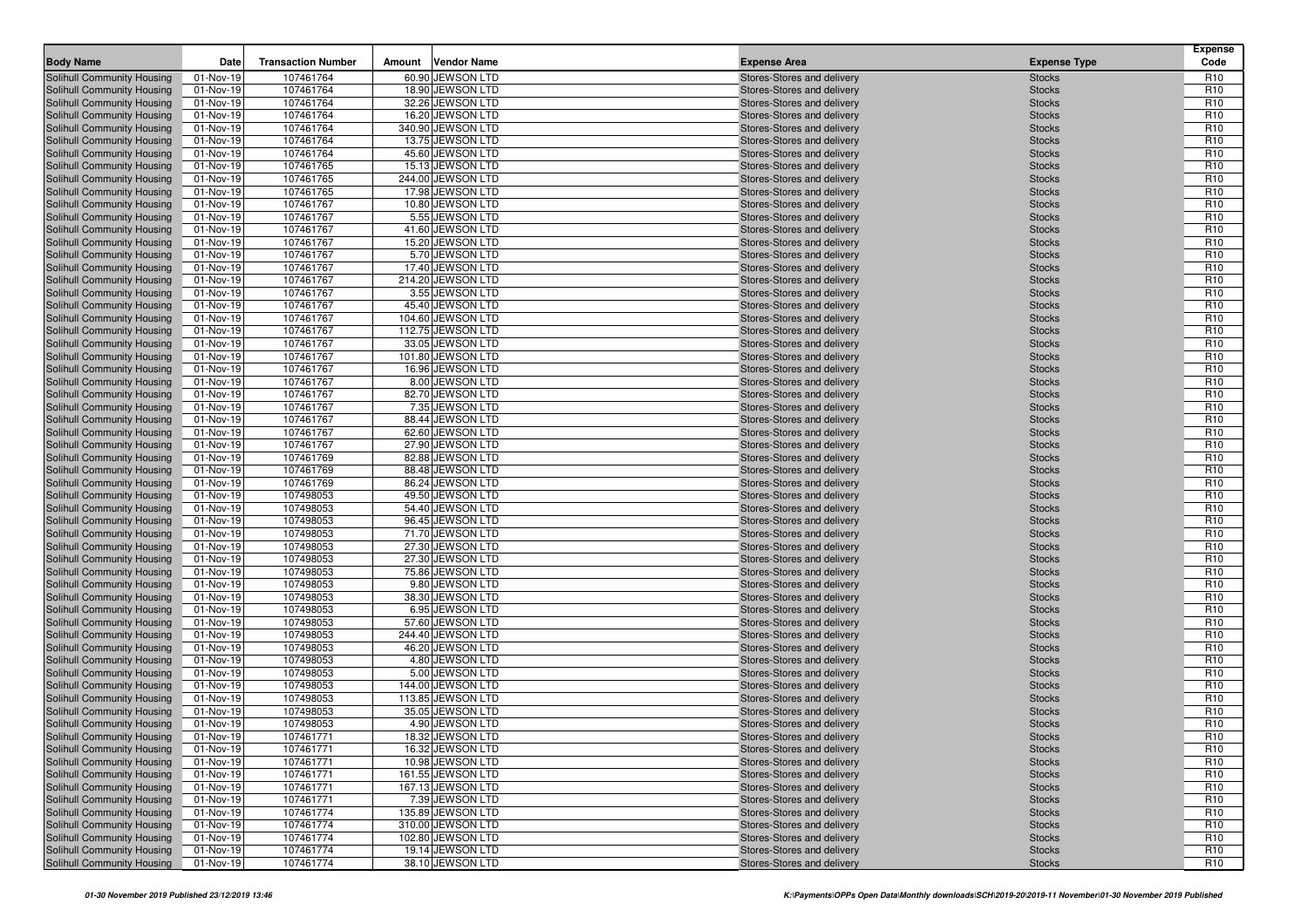| <b>Body Name</b>                                                | Date                   | <b>Transaction Number</b> | Amount | <b>Vendor Name</b>                    | <b>Expense Area</b>                                      | <b>Expense Type</b>            | <b>Expense</b><br>Code             |
|-----------------------------------------------------------------|------------------------|---------------------------|--------|---------------------------------------|----------------------------------------------------------|--------------------------------|------------------------------------|
| Solihull Community Housing                                      | 01-Nov-19              | 107461774                 |        | 18.80 JEWSON LTD                      | Stores-Stores and delivery                               | <b>Stocks</b>                  | R <sub>10</sub>                    |
| Solihull Community Housing                                      | 01-Nov-19              | 107461774                 |        | 295.00 JEWSON LTD                     | Stores-Stores and delivery                               | <b>Stocks</b>                  | R <sub>10</sub>                    |
| Solihull Community Housing                                      | 01-Nov-19              | 107461774                 |        | 850.00 JEWSON LTD                     | Stores-Stores and delivery                               | <b>Stocks</b>                  | R <sub>10</sub>                    |
| Solihull Community Housing                                      | 01-Nov-19              | 107461774                 |        | 3.15 JEWSON LTD                       | Stores-Stores and delivery                               | <b>Stocks</b>                  | R <sub>10</sub>                    |
| Solihull Community Housing                                      | 01-Nov-19              | 107461774                 |        | 26.30 JEWSON LTD                      | Stores-Stores and delivery                               | <b>Stocks</b>                  | R <sub>10</sub>                    |
| Solihull Community Housing                                      | 01-Nov-19              | 107461774                 |        | 25.50 JEWSON LTD                      | Stores-Stores and delivery                               | <b>Stocks</b>                  | R <sub>10</sub>                    |
| Solihull Community Housing                                      | 01-Nov-19              | 107461774                 |        | 90.00 JEWSON LTD                      | Stores-Stores and delivery                               | <b>Stocks</b>                  | R <sub>10</sub>                    |
| Solihull Community Housing                                      | 01-Nov-19              | 107461774                 |        | 58.30 JEWSON LTD                      | Stores-Stores and delivery                               | <b>Stocks</b>                  | R <sub>10</sub>                    |
| Solihull Community Housing                                      | 01-Nov-19              | 107461775                 |        | 239.80 JEWSON LTD                     | Stores-Stores and delivery                               | <b>Stocks</b>                  | R <sub>10</sub>                    |
| <b>Solihull Community Housing</b>                               | 01-Nov-19              | 107461776                 |        | 821.80 JEWSON LTD                     | Stores-Stores and delivery                               | <b>Stocks</b>                  | R <sub>10</sub>                    |
| Solihull Community Housing                                      | 01-Nov-19              | 107461777                 |        | 31.40 JEWSON LTD                      | Stores-Stores and delivery                               | <b>Stocks</b>                  | R <sub>10</sub>                    |
| Solihull Community Housing                                      | 01-Nov-19              | 107461777                 |        | 20.80 JEWSON LTD<br>27.60 JEWSON LTD  | Stores-Stores and delivery                               | <b>Stocks</b>                  | R <sub>10</sub><br>R <sub>10</sub> |
| Solihull Community Housing<br><b>Solihull Community Housing</b> | 01-Nov-19<br>01-Nov-19 | 107461777<br>107461777    |        | 19.20 JEWSON LTD                      | Stores-Stores and delivery<br>Stores-Stores and delivery | <b>Stocks</b><br><b>Stocks</b> | R <sub>10</sub>                    |
| Solihull Community Housing                                      | 01-Nov-19              | 107461777                 |        | 65.07 JEWSON LTD                      | Stores-Stores and delivery                               | <b>Stocks</b>                  | R <sub>10</sub>                    |
| Solihull Community Housing                                      | 01-Nov-19              | 107461777                 |        | 106.30 JEWSON LTD                     | Stores-Stores and delivery                               | <b>Stocks</b>                  | R <sub>10</sub>                    |
| Solihull Community Housing                                      | 01-Nov-19              | 107461777                 |        | 450.60 JEWSON LTD                     | Stores-Stores and delivery                               | <b>Stocks</b>                  | R <sub>10</sub>                    |
| <b>Solihull Community Housing</b>                               | 01-Nov-19              | 107461777                 |        | 29.60 JEWSON LTD                      | Stores-Stores and delivery                               | <b>Stocks</b>                  | R <sub>10</sub>                    |
| Solihull Community Housing                                      | 01-Nov-19              | 107461777                 |        | 10.60 JEWSON LTD                      | Stores-Stores and delivery                               | <b>Stocks</b>                  | R <sub>10</sub>                    |
| Solihull Community Housing                                      | 01-Nov-19              | 107461777                 |        | 55.60 JEWSON LTD                      | Stores-Stores and delivery                               | <b>Stocks</b>                  | R <sub>10</sub>                    |
| Solihull Community Housing                                      | 01-Nov-19              | 107461777                 |        | 75.75 JEWSON LTD                      | Stores-Stores and delivery                               | <b>Stocks</b>                  | R <sub>10</sub>                    |
| Solihull Community Housing                                      | 01-Nov-19              | 107461777                 |        | 247.24 JEWSON LTD                     | Stores-Stores and delivery                               | <b>Stocks</b>                  | R <sub>10</sub>                    |
| <b>Solihull Community Housing</b>                               | 01-Nov-19              | 107461777                 |        | 106.80 JEWSON LTD                     | Stores-Stores and delivery                               | <b>Stocks</b>                  | R <sub>10</sub>                    |
| Solihull Community Housing                                      | 01-Nov-19              | 107461777                 |        | 22.10 JEWSON LTD                      | Stores-Stores and delivery                               | <b>Stocks</b>                  | R <sub>10</sub>                    |
| Solihull Community Housing                                      | 01-Nov-19              | 107461777                 |        | 40.00 JEWSON LTD                      | Stores-Stores and delivery                               | <b>Stocks</b>                  | R <sub>10</sub>                    |
| Solihull Community Housing                                      | 01-Nov-19              | 107461777                 |        | 11.04 JEWSON LTD                      | Stores-Stores and delivery                               | <b>Stocks</b>                  | R <sub>10</sub>                    |
| Solihull Community Housing                                      | 01-Nov-19              | 107461777                 |        | 57.54 JEWSON LTD                      | Stores-Stores and delivery                               | <b>Stocks</b>                  | R <sub>10</sub>                    |
| Solihull Community Housing                                      | 01-Nov-19              | 107461777                 |        | 375.20 JEWSON LTD                     | Stores-Stores and delivery                               | <b>Stocks</b>                  | R <sub>10</sub>                    |
| Solihull Community Housing                                      | 01-Nov-19              | 107461777                 |        | 759.00 JEWSON LTD                     | Stores-Stores and delivery                               | <b>Stocks</b>                  | R <sub>10</sub>                    |
| Solihull Community Housing                                      | 01-Nov-19              | 107461777                 |        | 203.60 JEWSON LTD                     | Stores-Stores and delivery                               | <b>Stocks</b>                  | R <sub>10</sub>                    |
| Solihull Community Housing                                      | 01-Nov-19              | 107461777                 |        | 16.77 JEWSON LTD<br>129.35 JEWSON LTD | Stores-Stores and delivery                               | <b>Stocks</b>                  | R <sub>10</sub>                    |
| Solihull Community Housing                                      | 01-Nov-19              | 107461777<br>107461777    |        | 129.50 JEWSON LTD                     | Stores-Stores and delivery<br>Stores-Stores and delivery | <b>Stocks</b>                  | R <sub>10</sub><br>R <sub>10</sub> |
| Solihull Community Housing<br>Solihull Community Housing        | 01-Nov-19<br>01-Nov-19 | 107461777                 |        | 60.00 JEWSON LTD                      | Stores-Stores and delivery                               | <b>Stocks</b><br><b>Stocks</b> | R <sub>10</sub>                    |
| Solihull Community Housing                                      | 04-Nov-19              | 107470188                 |        | 32.20 JEWSON LTD                      | Stores-Stores and delivery                               | <b>Stocks</b>                  | R <sub>10</sub>                    |
| Solihull Community Housing                                      | 04-Nov-19              | 107470188                 |        | 36.60 JEWSON LTD                      | Stores-Stores and delivery                               | <b>Stocks</b>                  | R <sub>10</sub>                    |
| Solihull Community Housing                                      | 04-Nov-19              | 107470188                 |        | 29.60 JEWSON LTD                      | Stores-Stores and delivery                               | <b>Stocks</b>                  | R <sub>10</sub>                    |
| Solihull Community Housing                                      | 04-Nov-19              | 107470188                 |        | 11.00 JEWSON LTD                      | Stores-Stores and delivery                               | <b>Stocks</b>                  | R <sub>10</sub>                    |
| Solihull Community Housing                                      | 04-Nov-19              | 107470188                 |        | 66.90 JEWSON LTD                      | Stores-Stores and delivery                               | <b>Stocks</b>                  | R <sub>10</sub>                    |
| Solihull Community Housing                                      | 04-Nov-19              | 107470188                 |        | 6.30 JEWSON LTD                       | Stores-Stores and delivery                               | <b>Stocks</b>                  | R <sub>10</sub>                    |
| Solihull Community Housing                                      | 04-Nov-19              | 107470188                 |        | 32.26 JEWSON LTD                      | Stores-Stores and delivery                               | <b>Stocks</b>                  | R <sub>10</sub>                    |
| Solihull Community Housing                                      | 04-Nov-19              | 107470188                 |        | 59.50 JEWSON LTD                      | Stores-Stores and delivery                               | <b>Stocks</b>                  | R <sub>10</sub>                    |
| Solihull Community Housing                                      | 04-Nov-19              | 107470188                 |        | 159.00 JEWSON LTD                     | Stores-Stores and delivery                               | <b>Stocks</b>                  | R <sub>10</sub>                    |
| Solihull Community Housing                                      | 04-Nov-19              | 107470189                 |        | 17.40 JEWSON LTD                      | Stores-Stores and delivery                               | <b>Stocks</b>                  | R <sub>10</sub>                    |
| Solihull Community Housing                                      | 04-Nov-19              | 107470189                 |        | 645.48 JEWSON LTD                     | Stores-Stores and delivery                               | <b>Stocks</b>                  | R <sub>10</sub>                    |
| Solihull Community Housing                                      | 04-Nov-19              | 107470189                 |        | 17.60 JEWSON LTD                      | Stores-Stores and delivery                               | <b>Stocks</b>                  | R <sub>10</sub>                    |
| Solihull Community Housing                                      | 04-Nov-19              | 107470189                 |        | 2.78 JEWSON LTD                       | Stores-Stores and delivery                               | <b>Stocks</b>                  | R <sub>10</sub>                    |
| Solihull Community Housing                                      | 04-Nov-19              | 107470189                 |        | 101.20 JEWSON LTD                     | Stores-Stores and delivery                               | <b>Stocks</b>                  | R <sub>10</sub>                    |
| Solihull Community Housing                                      | 04-Nov-19              | 107470189                 |        | 485.10 JEWSON LTD                     | Stores-Stores and delivery                               | <b>Stocks</b>                  | R <sub>10</sub>                    |
| Solihull Community Housing                                      | 04-Nov-19              | 107470189                 |        | 60.58 JEWSON LTD                      | Stores-Stores and delivery                               | <b>Stocks</b>                  | R <sub>10</sub>                    |
| Solihull Community Housing<br>Solihull Community Housing        | 04-Nov-19<br>04-Nov-19 | 107470189<br>107470189    |        | 65.00 JEWSON LTD<br>12.40 JEWSON LTD  | Stores-Stores and delivery<br>Stores-Stores and delivery | <b>Stocks</b>                  | R <sub>10</sub><br>R <sub>10</sub> |
| Solihull Community Housing                                      | 04-Nov-19              | 107470189                 |        | 279.00 JEWSON LTD                     | Stores-Stores and delivery                               | <b>Stocks</b><br><b>Stocks</b> | R <sub>10</sub>                    |
| Solihull Community Housing                                      | 04-Nov-19              | 107470189                 |        | 103.20 JEWSON LTD                     | Stores-Stores and delivery                               | <b>Stocks</b>                  | R <sub>10</sub>                    |
| Solihull Community Housing                                      | 04-Nov-19              | 107470189                 |        | 311.40 JEWSON LTD                     | Stores-Stores and delivery                               | <b>Stocks</b>                  | R <sub>10</sub>                    |
| Solihull Community Housing                                      | 04-Nov-19              | 107470189                 |        | 132.70 JEWSON LTD                     | Stores-Stores and delivery                               | <b>Stocks</b>                  | R <sub>10</sub>                    |
| Solihull Community Housing                                      | 04-Nov-19              | 107470189                 |        | 132.70 JEWSON LTD                     | Stores-Stores and delivery                               | <b>Stocks</b>                  | R <sub>10</sub>                    |
| Solihull Community Housing                                      | 04-Nov-19              | 107470189                 |        | 78.75 JEWSON LTD                      | Stores-Stores and delivery                               | <b>Stocks</b>                  | R <sub>10</sub>                    |
| Solihull Community Housing                                      | 04-Nov-19              | 107470189                 |        | 35.10 JEWSON LTD                      | Stores-Stores and delivery                               | <b>Stocks</b>                  | R <sub>10</sub>                    |
| Solihull Community Housing                                      | 04-Nov-19              | 107470192                 |        | 362.88 JEWSON LTD                     | Stores-Stores and delivery                               | <b>Stocks</b>                  | R <sub>10</sub>                    |
| Solihull Community Housing                                      | 05-Nov-19              | 107470197                 |        | 593.28 JEWSON LTD                     | Stores-Stores and delivery                               | <b>Stocks</b>                  | R <sub>10</sub>                    |
| Solihull Community Housing                                      | 14-Nov-19              | 107470198                 |        | 13.57 JEWSON LTD                      | Stores-Stores and delivery                               | <b>Stocks</b>                  | R <sub>10</sub>                    |
| Solihull Community Housing                                      | 14-Nov-19              | 107470198                 |        | 27.40 JEWSON LTD                      | Stores-Stores and delivery                               | <b>Stocks</b>                  | R <sub>10</sub>                    |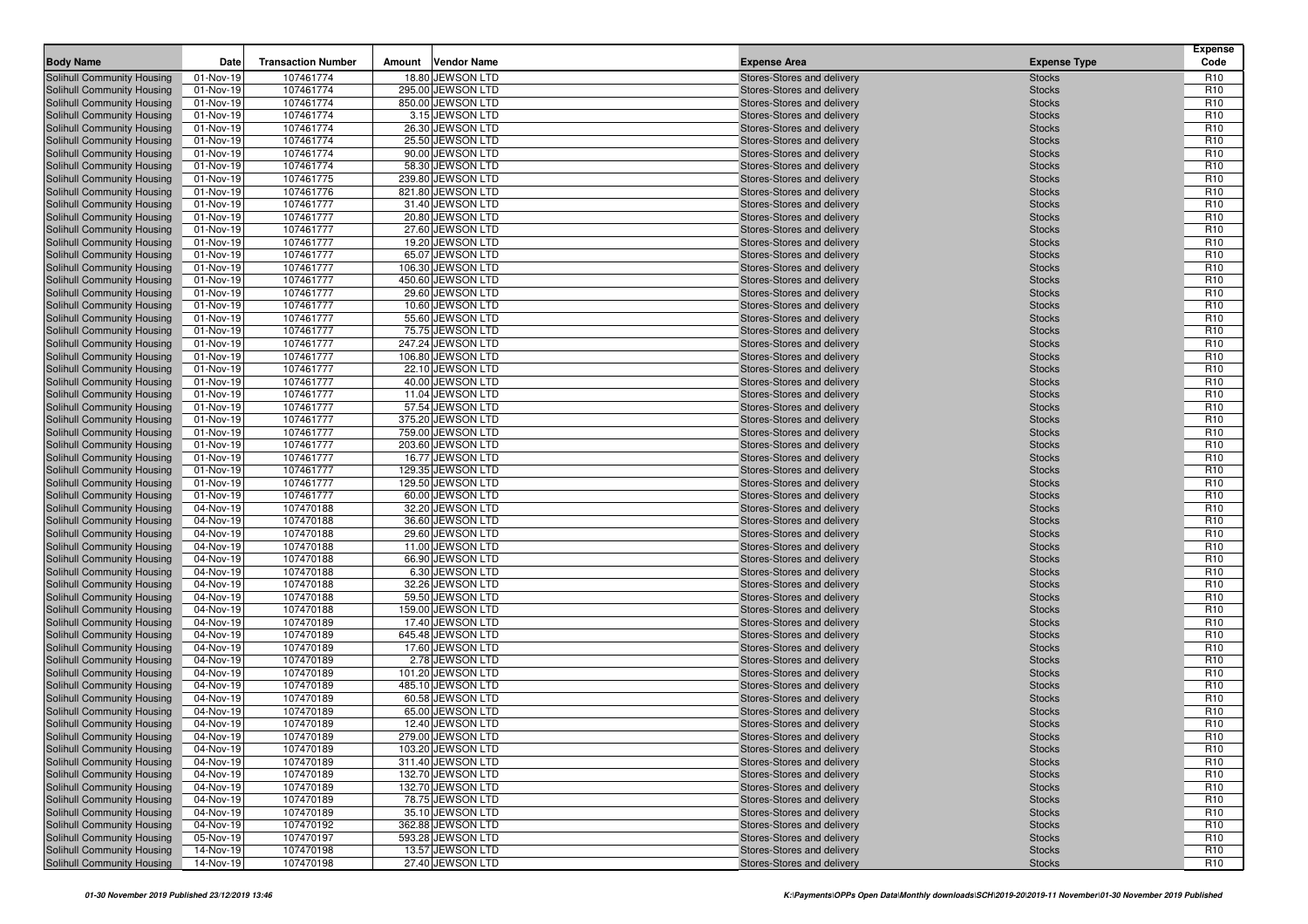| Solihull Community Housing<br>14-Nov-19<br>107470198<br>198.40 JEWSON LTD<br>Stores-Stores and delivery<br>R <sub>10</sub><br><b>Stocks</b><br>107470198<br>60.90 JEWSON LTD<br>R <sub>10</sub><br>Solihull Community Housing<br>14-Nov-19<br>Stores-Stores and delivery<br><b>Stocks</b><br>107470198<br>226.80 JEWSON LTD<br>R <sub>10</sub><br>Solihull Community Housing<br>14-Nov-19<br>Stores-Stores and delivery<br><b>Stocks</b><br>107470198<br>30.60 JEWSON LTD<br>R <sub>10</sub><br>Solihull Community Housing<br>14-Nov-19<br>Stores-Stores and delivery<br><b>Stocks</b><br>16.84 JEWSON LTD<br>R <sub>10</sub><br>Solihull Community Housing<br>14-Nov-19<br>107470198<br>Stores-Stores and delivery<br><b>Stocks</b><br>107470198<br>107.00 JEWSON LTD<br>R <sub>10</sub><br>Solihull Community Housing<br>14-Nov-19<br>Stores-Stores and delivery<br><b>Stocks</b><br>107470198<br>6.89 JEWSON LTD<br>R <sub>10</sub><br>Solihull Community Housing<br>14-Nov-19<br>Stores-Stores and delivery<br><b>Stocks</b><br>107470198<br>74.15 JEWSON LTD<br>R <sub>10</sub><br>Solihull Community Housing<br>14-Nov-19<br>Stores-Stores and delivery<br><b>Stocks</b><br>107470198<br>106.00 JEWSON LTD<br>R <sub>10</sub><br>Solihull Community Housing<br>14-Nov-19<br>Stores-Stores and delivery<br><b>Stocks</b><br>107470199<br>234.00 JEWSON LTD<br>R <sub>10</sub><br><b>Solihull Community Housing</b><br>06-Nov-19<br>Stores-Stores and delivery<br><b>Stocks</b><br>107470203<br>665.00 JEWSON LTD<br>R <sub>10</sub><br>Solihull Community Housing<br>06-Nov-19<br>Stores-Stores and delivery<br><b>Stocks</b><br>107470203<br>205.20 JEWSON LTD<br>R <sub>10</sub><br>Solihull Community Housing<br>06-Nov-19<br>Stores-Stores and delivery<br><b>Stocks</b><br>107470203<br>85.40 JEWSON LTD<br>R <sub>10</sub><br>Solihull Community Housing<br>06-Nov-19<br>Stores-Stores and delivery<br><b>Stocks</b><br>R <sub>10</sub><br><b>Solihull Community Housing</b><br>06-Nov-19<br>107470204<br>40.00 JEWSON LTD<br><b>Stocks</b><br>Stores-Stores and delivery<br>107470204<br>61.40 JEWSON LTD<br>R <sub>10</sub><br>Solihull Community Housing<br>06-Nov-19<br>Stores-Stores and delivery<br><b>Stocks</b><br>107470204<br>71.80 JEWSON LTD<br>R <sub>10</sub><br>Solihull Community Housing<br>06-Nov-19<br>Stores-Stores and delivery<br><b>Stocks</b><br>06-Nov-19<br>107470204<br>13.40 JEWSON LTD<br>R <sub>10</sub><br>Solihull Community Housing<br>Stores-Stores and delivery<br><b>Stocks</b><br>107470204<br>7.50 JEWSON LTD<br>R <sub>10</sub><br>Solihull Community Housing<br>06-Nov-19<br>Stores-Stores and delivery<br><b>Stocks</b><br>83.40 JEWSON LTD<br>R <sub>10</sub><br>Solihull Community Housing<br>06-Nov-19<br>107470204<br>Stores-Stores and delivery<br><b>Stocks</b><br>107470204<br>19.83 JEWSON LTD<br>R <sub>10</sub><br>Solihull Community Housing<br>06-Nov-19<br>Stores-Stores and delivery<br><b>Stocks</b><br>107470204<br>32.26 JEWSON LTD<br>R <sub>10</sub><br>Solihull Community Housing<br>06-Nov-19<br>Stores-Stores and delivery<br><b>Stocks</b><br>107470204<br>205.10 JEWSON LTD<br>R <sub>10</sub><br>Solihull Community Housing<br>06-Nov-19<br>Stores-Stores and delivery<br><b>Stocks</b><br>107470204<br>R <sub>10</sub><br>Solihull Community Housing<br>06-Nov-19<br>276.00 JEWSON LTD<br><b>Stocks</b><br>Stores-Stores and delivery<br>06-Nov-19<br>107470204<br>60.50 JEWSON LTD<br>R <sub>10</sub><br>Solihull Community Housing<br>Stores-Stores and delivery<br><b>Stocks</b><br>R <sub>10</sub><br>107470204<br>8.14 JEWSON LTD<br>Solihull Community Housing<br>06-Nov-19<br>Stores-Stores and delivery<br><b>Stocks</b><br>107470204<br>26.95 JEWSON LTD<br>R <sub>10</sub><br>Solihull Community Housing<br>06-Nov-19<br>Stores-Stores and delivery<br><b>Stocks</b><br>107470204<br>205.00 JEWSON LTD<br>R <sub>10</sub><br>Solihull Community Housing<br>06-Nov-19<br>Stores-Stores and delivery<br><b>Stocks</b><br>107489447<br>241.92 JEWSON LTD<br>R <sub>10</sub><br>Solihull Community Housing<br>08-Nov-19<br>Stores-Stores and delivery<br><b>Stocks</b><br>107489448<br>110.00 JEWSON LTD<br>R <sub>10</sub><br>Solihull Community Housing<br>08-Nov-19<br>Stores-Stores and delivery<br><b>Stocks</b><br>136.08 JEWSON LTD<br>R <sub>10</sub><br>Solihull Community Housing<br>08-Nov-19<br>107489448<br>Stores-Stores and delivery<br><b>Stocks</b><br>107470208<br>300.43 JEWSON LTD<br>R <sub>10</sub><br>Solihull Community Housing<br>07-Nov-19<br>Stores-Stores and delivery<br><b>Stocks</b><br>107470208<br>1458.14 JEWSON LTD<br>R <sub>10</sub><br>Solihull Community Housing<br>07-Nov-19<br>Stores-Stores and delivery<br><b>Stocks</b><br>107470210<br>1470.00 JEWSON LTD<br>R <sub>10</sub><br>Solihull Community Housing<br>07-Nov-19<br>Stores-Stores and delivery<br><b>Stocks</b><br>107470210<br>1854.50 JEWSON LTD<br>R <sub>10</sub><br>Solihull Community Housing<br>07-Nov-19<br>Stores-Stores and delivery<br><b>Stocks</b><br><b>Solihull Community Housing</b><br>07-Nov-19<br>107470210<br>3338.10 JEWSON LTD<br>R <sub>10</sub><br>Stores-Stores and delivery<br><b>Stocks</b><br>107470210<br>90.00 JEWSON LTD<br>R <sub>10</sub><br>Solihull Community Housing<br>07-Nov-19<br>Stores-Stores and delivery<br><b>Stocks</b><br>107470210<br>1148.10 JEWSON LTD<br>R <sub>10</sub><br>Solihull Community Housing<br>07-Nov-19<br>Stores-Stores and delivery<br><b>Stocks</b><br>107489452<br>24.30 JEWSON LTD<br>R <sub>10</sub><br>Solihull Community Housing<br>11-Nov-19<br>Stores-Stores and delivery<br><b>Stocks</b><br>107489452<br>83.22 JEWSON LTD<br>R <sub>10</sub><br>Solihull Community Housing<br>11-Nov-19<br>Stores-Stores and delivery<br><b>Stocks</b><br>107489452<br>6.20 JEWSON LTD<br>R <sub>10</sub><br>Solihull Community Housing<br>11-Nov-19<br>Stores-Stores and delivery<br><b>Stocks</b><br>R <sub>10</sub><br>107489452<br>48.00 JEWSON LTD<br>Solihull Community Housing<br>11-Nov-19<br>Stores-Stores and delivery<br><b>Stocks</b><br>107489452<br>271.80 JEWSON LTD<br>R <sub>10</sub><br>Solihull Community Housing<br>11-Nov-19<br>Stores-Stores and delivery<br><b>Stocks</b><br>107489452<br>29.60 JEWSON LTD<br>R <sub>10</sub><br>Solihull Community Housing<br>11-Nov-19<br>Stores-Stores and delivery<br><b>Stocks</b><br>R <sub>10</sub><br>Solihull Community Housing<br>11-Nov-19<br>107489452<br>17.40 JEWSON LTD<br>Stores-Stores and delivery<br><b>Stocks</b><br>107489452<br>205.38 JEWSON LTD<br>R <sub>10</sub><br>Solihull Community Housing<br>11-Nov-19<br>Stores-Stores and delivery<br><b>Stocks</b><br>107489452<br>15.60 JEWSON LTD<br>R <sub>10</sub><br>Solihull Community Housing<br>11-Nov-19<br>Stores-Stores and delivery<br><b>Stocks</b><br>107489452<br>1542.24 JEWSON LTD<br>R <sub>10</sub><br>Solihull Community Housing<br>11-Nov-19<br>Stores-Stores and delivery<br><b>Stocks</b><br>107489452<br>177.80 JEWSON LTD<br>R <sub>10</sub><br>Solihull Community Housing<br>11-Nov-19<br><b>Stocks</b><br>Stores-Stores and delivery<br>107489452<br>13.30 JEWSON LTD<br>R <sub>10</sub><br>Solihull Community Housing<br>11-Nov-19<br>Stores-Stores and delivery<br><b>Stocks</b><br>107489452<br>202.20 JEWSON LTD<br>R <sub>10</sub><br>Solihull Community Housing<br>11-Nov-19<br>Stores-Stores and delivery<br><b>Stocks</b><br>107489452<br>305.40 JEWSON LTD<br>R <sub>10</sub><br>Solihull Community Housing<br>11-Nov-19<br>Stores-Stores and delivery<br><b>Stocks</b><br>Solihull Community Housing<br>107489452<br>269.04 JEWSON LTD<br>R <sub>10</sub><br>11-Nov-19<br>Stores-Stores and delivery<br><b>Stocks</b><br>R <sub>10</sub><br>Solihull Community Housing<br>11-Nov-19<br>107489452<br>127.95 JEWSON LTD<br>Stores-Stores and delivery<br><b>Stocks</b><br>107489452<br>27.90 JEWSON LTD<br>R <sub>10</sub><br>Solihull Community Housing<br>11-Nov-19<br>Stores-Stores and delivery<br><b>Stocks</b><br>Solihull Community Housing<br>105.35 JEWSON LTD<br>R <sub>10</sub><br>11-Nov-19<br>107489452<br>Stores-Stores and delivery<br><b>Stocks</b><br>Solihull Community Housing<br>107489452<br>41.95 JEWSON LTD<br>Stores-Stores and delivery<br>R <sub>10</sub><br>11-Nov-19<br><b>Stocks</b><br>Solihull Community Housing<br>30.00 JEWSON LTD<br>Stores-Stores and delivery<br>R <sub>10</sub><br>11-Nov-19<br>107489452<br><b>Stocks</b><br>Solihull Community Housing<br>107489456<br>781.34 JEWSON LTD<br>R <sub>10</sub><br>08-Nov-19<br>Stores-Stores and delivery<br><b>Stocks</b><br>Solihull Community Housing<br>107489457<br>520.57 JEWSON LTD<br>Stores-Stores and delivery<br>R <sub>10</sub><br>12-Nov-19<br><b>Stocks</b><br>Solihull Community Housing<br>11-Nov-19<br>107489459<br>34.60 JEWSON LTD<br>Stores-Stores and delivery<br>R <sub>10</sub><br><b>Stocks</b><br>Solihull Community Housing<br>107489459<br>17.30 JEWSON LTD<br>R <sub>10</sub><br>11-Nov-19<br>Stores-Stores and delivery<br><b>Stocks</b><br>Solihull Community Housing<br>107489459<br>23.22 JEWSON LTD<br>Stores-Stores and delivery<br>R <sub>10</sub><br>11-Nov-19<br><b>Stocks</b><br>Solihull Community Housing<br>11-Nov-19<br>107489459<br>32.40 JEWSON LTD<br>Stores-Stores and delivery<br><b>Stocks</b><br>R <sub>10</sub> | <b>Body Name</b> | Date | <b>Transaction Number</b> | Amount | <b>Vendor Name</b> | <b>Expense Area</b> | <b>Expense Type</b> | <b>Expense</b><br>Code |
|---------------------------------------------------------------------------------------------------------------------------------------------------------------------------------------------------------------------------------------------------------------------------------------------------------------------------------------------------------------------------------------------------------------------------------------------------------------------------------------------------------------------------------------------------------------------------------------------------------------------------------------------------------------------------------------------------------------------------------------------------------------------------------------------------------------------------------------------------------------------------------------------------------------------------------------------------------------------------------------------------------------------------------------------------------------------------------------------------------------------------------------------------------------------------------------------------------------------------------------------------------------------------------------------------------------------------------------------------------------------------------------------------------------------------------------------------------------------------------------------------------------------------------------------------------------------------------------------------------------------------------------------------------------------------------------------------------------------------------------------------------------------------------------------------------------------------------------------------------------------------------------------------------------------------------------------------------------------------------------------------------------------------------------------------------------------------------------------------------------------------------------------------------------------------------------------------------------------------------------------------------------------------------------------------------------------------------------------------------------------------------------------------------------------------------------------------------------------------------------------------------------------------------------------------------------------------------------------------------------------------------------------------------------------------------------------------------------------------------------------------------------------------------------------------------------------------------------------------------------------------------------------------------------------------------------------------------------------------------------------------------------------------------------------------------------------------------------------------------------------------------------------------------------------------------------------------------------------------------------------------------------------------------------------------------------------------------------------------------------------------------------------------------------------------------------------------------------------------------------------------------------------------------------------------------------------------------------------------------------------------------------------------------------------------------------------------------------------------------------------------------------------------------------------------------------------------------------------------------------------------------------------------------------------------------------------------------------------------------------------------------------------------------------------------------------------------------------------------------------------------------------------------------------------------------------------------------------------------------------------------------------------------------------------------------------------------------------------------------------------------------------------------------------------------------------------------------------------------------------------------------------------------------------------------------------------------------------------------------------------------------------------------------------------------------------------------------------------------------------------------------------------------------------------------------------------------------------------------------------------------------------------------------------------------------------------------------------------------------------------------------------------------------------------------------------------------------------------------------------------------------------------------------------------------------------------------------------------------------------------------------------------------------------------------------------------------------------------------------------------------------------------------------------------------------------------------------------------------------------------------------------------------------------------------------------------------------------------------------------------------------------------------------------------------------------------------------------------------------------------------------------------------------------------------------------------------------------------------------------------------------------------------------------------------------------------------------------------------------------------------------------------------------------------------------------------------------------------------------------------------------------------------------------------------------------------------------------------------------------------------------------------------------------------------------------------------------------------------------------------------------------------------------------------------------------------------------------------------------------------------------------------------------------------------------------------------------------------------------------------------------------------------------------------------------------------------------------------------------------------------------------------------------------------------------------------------------------------------------------------------------------------------------------------------------------------------------------------------------------------------------------------------------------------------------------------------------------------------------------------------------------------------------------------------------------------------------------------------------------------------------------------------------------------------------------------------------------------------------------------------------------------------------------------------------------------------------------------------------------------------------------------------------------------------------------------------------------------------------------------------------------------------------------------------------------------------------------------------------------------------------------------------------------------------------------------------------------------------------------------------------------------------------------------------------------------------------------------------------------------------------------------------------------------------------------------------------------------------------------------------------------------------------------------------------------------------------------------------------------------------------------------------------------------------------------------------------------------------------------------------------------------------------------------------------------------------------------------------------------------------------------------------------------------------------------------------------------------------------------------------------------------------------------------------------------------------------------------------------------------------------------------------------------------------------------------------------------------------------------------------------------------------------------------------------------------------------------------------------------------------------------------------------------------------------------------------------------------------------------------------------------------------------------------------------------------------------------------------------------------------------------------------------------------------------------------------------------------------------------------|------------------|------|---------------------------|--------|--------------------|---------------------|---------------------|------------------------|
|                                                                                                                                                                                                                                                                                                                                                                                                                                                                                                                                                                                                                                                                                                                                                                                                                                                                                                                                                                                                                                                                                                                                                                                                                                                                                                                                                                                                                                                                                                                                                                                                                                                                                                                                                                                                                                                                                                                                                                                                                                                                                                                                                                                                                                                                                                                                                                                                                                                                                                                                                                                                                                                                                                                                                                                                                                                                                                                                                                                                                                                                                                                                                                                                                                                                                                                                                                                                                                                                                                                                                                                                                                                                                                                                                                                                                                                                                                                                                                                                                                                                                                                                                                                                                                                                                                                                                                                                                                                                                                                                                                                                                                                                                                                                                                                                                                                                                                                                                                                                                                                                                                                                                                                                                                                                                                                                                                                                                                                                                                                                                                                                                                                                                                                                                                                                                                                                                                                                                                                                                                                                                                                                                                                                                                                                                                                                                                                                                                                                                                                                                                                                                                                                                                                                                                                                                                                                                                                                                                                                                                                                                                                                                                                                                                                                                                                                                                                                                                                                                                                                                                                                                                                                                                                                                                                                                                                                                                                                                                                                                                                                                                                                                                                                                                                                                                                                                                                                                                                                                                                                                                                                                                                                                                                                                                                                                                                                                                                                                                                                                                                                                                                                                                                                                                                                                                                                                                     |                  |      |                           |        |                    |                     |                     |                        |
|                                                                                                                                                                                                                                                                                                                                                                                                                                                                                                                                                                                                                                                                                                                                                                                                                                                                                                                                                                                                                                                                                                                                                                                                                                                                                                                                                                                                                                                                                                                                                                                                                                                                                                                                                                                                                                                                                                                                                                                                                                                                                                                                                                                                                                                                                                                                                                                                                                                                                                                                                                                                                                                                                                                                                                                                                                                                                                                                                                                                                                                                                                                                                                                                                                                                                                                                                                                                                                                                                                                                                                                                                                                                                                                                                                                                                                                                                                                                                                                                                                                                                                                                                                                                                                                                                                                                                                                                                                                                                                                                                                                                                                                                                                                                                                                                                                                                                                                                                                                                                                                                                                                                                                                                                                                                                                                                                                                                                                                                                                                                                                                                                                                                                                                                                                                                                                                                                                                                                                                                                                                                                                                                                                                                                                                                                                                                                                                                                                                                                                                                                                                                                                                                                                                                                                                                                                                                                                                                                                                                                                                                                                                                                                                                                                                                                                                                                                                                                                                                                                                                                                                                                                                                                                                                                                                                                                                                                                                                                                                                                                                                                                                                                                                                                                                                                                                                                                                                                                                                                                                                                                                                                                                                                                                                                                                                                                                                                                                                                                                                                                                                                                                                                                                                                                                                                                                                                                     |                  |      |                           |        |                    |                     |                     |                        |
|                                                                                                                                                                                                                                                                                                                                                                                                                                                                                                                                                                                                                                                                                                                                                                                                                                                                                                                                                                                                                                                                                                                                                                                                                                                                                                                                                                                                                                                                                                                                                                                                                                                                                                                                                                                                                                                                                                                                                                                                                                                                                                                                                                                                                                                                                                                                                                                                                                                                                                                                                                                                                                                                                                                                                                                                                                                                                                                                                                                                                                                                                                                                                                                                                                                                                                                                                                                                                                                                                                                                                                                                                                                                                                                                                                                                                                                                                                                                                                                                                                                                                                                                                                                                                                                                                                                                                                                                                                                                                                                                                                                                                                                                                                                                                                                                                                                                                                                                                                                                                                                                                                                                                                                                                                                                                                                                                                                                                                                                                                                                                                                                                                                                                                                                                                                                                                                                                                                                                                                                                                                                                                                                                                                                                                                                                                                                                                                                                                                                                                                                                                                                                                                                                                                                                                                                                                                                                                                                                                                                                                                                                                                                                                                                                                                                                                                                                                                                                                                                                                                                                                                                                                                                                                                                                                                                                                                                                                                                                                                                                                                                                                                                                                                                                                                                                                                                                                                                                                                                                                                                                                                                                                                                                                                                                                                                                                                                                                                                                                                                                                                                                                                                                                                                                                                                                                                                                                     |                  |      |                           |        |                    |                     |                     |                        |
|                                                                                                                                                                                                                                                                                                                                                                                                                                                                                                                                                                                                                                                                                                                                                                                                                                                                                                                                                                                                                                                                                                                                                                                                                                                                                                                                                                                                                                                                                                                                                                                                                                                                                                                                                                                                                                                                                                                                                                                                                                                                                                                                                                                                                                                                                                                                                                                                                                                                                                                                                                                                                                                                                                                                                                                                                                                                                                                                                                                                                                                                                                                                                                                                                                                                                                                                                                                                                                                                                                                                                                                                                                                                                                                                                                                                                                                                                                                                                                                                                                                                                                                                                                                                                                                                                                                                                                                                                                                                                                                                                                                                                                                                                                                                                                                                                                                                                                                                                                                                                                                                                                                                                                                                                                                                                                                                                                                                                                                                                                                                                                                                                                                                                                                                                                                                                                                                                                                                                                                                                                                                                                                                                                                                                                                                                                                                                                                                                                                                                                                                                                                                                                                                                                                                                                                                                                                                                                                                                                                                                                                                                                                                                                                                                                                                                                                                                                                                                                                                                                                                                                                                                                                                                                                                                                                                                                                                                                                                                                                                                                                                                                                                                                                                                                                                                                                                                                                                                                                                                                                                                                                                                                                                                                                                                                                                                                                                                                                                                                                                                                                                                                                                                                                                                                                                                                                                                                     |                  |      |                           |        |                    |                     |                     |                        |
|                                                                                                                                                                                                                                                                                                                                                                                                                                                                                                                                                                                                                                                                                                                                                                                                                                                                                                                                                                                                                                                                                                                                                                                                                                                                                                                                                                                                                                                                                                                                                                                                                                                                                                                                                                                                                                                                                                                                                                                                                                                                                                                                                                                                                                                                                                                                                                                                                                                                                                                                                                                                                                                                                                                                                                                                                                                                                                                                                                                                                                                                                                                                                                                                                                                                                                                                                                                                                                                                                                                                                                                                                                                                                                                                                                                                                                                                                                                                                                                                                                                                                                                                                                                                                                                                                                                                                                                                                                                                                                                                                                                                                                                                                                                                                                                                                                                                                                                                                                                                                                                                                                                                                                                                                                                                                                                                                                                                                                                                                                                                                                                                                                                                                                                                                                                                                                                                                                                                                                                                                                                                                                                                                                                                                                                                                                                                                                                                                                                                                                                                                                                                                                                                                                                                                                                                                                                                                                                                                                                                                                                                                                                                                                                                                                                                                                                                                                                                                                                                                                                                                                                                                                                                                                                                                                                                                                                                                                                                                                                                                                                                                                                                                                                                                                                                                                                                                                                                                                                                                                                                                                                                                                                                                                                                                                                                                                                                                                                                                                                                                                                                                                                                                                                                                                                                                                                                                                     |                  |      |                           |        |                    |                     |                     |                        |
|                                                                                                                                                                                                                                                                                                                                                                                                                                                                                                                                                                                                                                                                                                                                                                                                                                                                                                                                                                                                                                                                                                                                                                                                                                                                                                                                                                                                                                                                                                                                                                                                                                                                                                                                                                                                                                                                                                                                                                                                                                                                                                                                                                                                                                                                                                                                                                                                                                                                                                                                                                                                                                                                                                                                                                                                                                                                                                                                                                                                                                                                                                                                                                                                                                                                                                                                                                                                                                                                                                                                                                                                                                                                                                                                                                                                                                                                                                                                                                                                                                                                                                                                                                                                                                                                                                                                                                                                                                                                                                                                                                                                                                                                                                                                                                                                                                                                                                                                                                                                                                                                                                                                                                                                                                                                                                                                                                                                                                                                                                                                                                                                                                                                                                                                                                                                                                                                                                                                                                                                                                                                                                                                                                                                                                                                                                                                                                                                                                                                                                                                                                                                                                                                                                                                                                                                                                                                                                                                                                                                                                                                                                                                                                                                                                                                                                                                                                                                                                                                                                                                                                                                                                                                                                                                                                                                                                                                                                                                                                                                                                                                                                                                                                                                                                                                                                                                                                                                                                                                                                                                                                                                                                                                                                                                                                                                                                                                                                                                                                                                                                                                                                                                                                                                                                                                                                                                                                     |                  |      |                           |        |                    |                     |                     |                        |
|                                                                                                                                                                                                                                                                                                                                                                                                                                                                                                                                                                                                                                                                                                                                                                                                                                                                                                                                                                                                                                                                                                                                                                                                                                                                                                                                                                                                                                                                                                                                                                                                                                                                                                                                                                                                                                                                                                                                                                                                                                                                                                                                                                                                                                                                                                                                                                                                                                                                                                                                                                                                                                                                                                                                                                                                                                                                                                                                                                                                                                                                                                                                                                                                                                                                                                                                                                                                                                                                                                                                                                                                                                                                                                                                                                                                                                                                                                                                                                                                                                                                                                                                                                                                                                                                                                                                                                                                                                                                                                                                                                                                                                                                                                                                                                                                                                                                                                                                                                                                                                                                                                                                                                                                                                                                                                                                                                                                                                                                                                                                                                                                                                                                                                                                                                                                                                                                                                                                                                                                                                                                                                                                                                                                                                                                                                                                                                                                                                                                                                                                                                                                                                                                                                                                                                                                                                                                                                                                                                                                                                                                                                                                                                                                                                                                                                                                                                                                                                                                                                                                                                                                                                                                                                                                                                                                                                                                                                                                                                                                                                                                                                                                                                                                                                                                                                                                                                                                                                                                                                                                                                                                                                                                                                                                                                                                                                                                                                                                                                                                                                                                                                                                                                                                                                                                                                                                                                     |                  |      |                           |        |                    |                     |                     |                        |
|                                                                                                                                                                                                                                                                                                                                                                                                                                                                                                                                                                                                                                                                                                                                                                                                                                                                                                                                                                                                                                                                                                                                                                                                                                                                                                                                                                                                                                                                                                                                                                                                                                                                                                                                                                                                                                                                                                                                                                                                                                                                                                                                                                                                                                                                                                                                                                                                                                                                                                                                                                                                                                                                                                                                                                                                                                                                                                                                                                                                                                                                                                                                                                                                                                                                                                                                                                                                                                                                                                                                                                                                                                                                                                                                                                                                                                                                                                                                                                                                                                                                                                                                                                                                                                                                                                                                                                                                                                                                                                                                                                                                                                                                                                                                                                                                                                                                                                                                                                                                                                                                                                                                                                                                                                                                                                                                                                                                                                                                                                                                                                                                                                                                                                                                                                                                                                                                                                                                                                                                                                                                                                                                                                                                                                                                                                                                                                                                                                                                                                                                                                                                                                                                                                                                                                                                                                                                                                                                                                                                                                                                                                                                                                                                                                                                                                                                                                                                                                                                                                                                                                                                                                                                                                                                                                                                                                                                                                                                                                                                                                                                                                                                                                                                                                                                                                                                                                                                                                                                                                                                                                                                                                                                                                                                                                                                                                                                                                                                                                                                                                                                                                                                                                                                                                                                                                                                                                     |                  |      |                           |        |                    |                     |                     |                        |
|                                                                                                                                                                                                                                                                                                                                                                                                                                                                                                                                                                                                                                                                                                                                                                                                                                                                                                                                                                                                                                                                                                                                                                                                                                                                                                                                                                                                                                                                                                                                                                                                                                                                                                                                                                                                                                                                                                                                                                                                                                                                                                                                                                                                                                                                                                                                                                                                                                                                                                                                                                                                                                                                                                                                                                                                                                                                                                                                                                                                                                                                                                                                                                                                                                                                                                                                                                                                                                                                                                                                                                                                                                                                                                                                                                                                                                                                                                                                                                                                                                                                                                                                                                                                                                                                                                                                                                                                                                                                                                                                                                                                                                                                                                                                                                                                                                                                                                                                                                                                                                                                                                                                                                                                                                                                                                                                                                                                                                                                                                                                                                                                                                                                                                                                                                                                                                                                                                                                                                                                                                                                                                                                                                                                                                                                                                                                                                                                                                                                                                                                                                                                                                                                                                                                                                                                                                                                                                                                                                                                                                                                                                                                                                                                                                                                                                                                                                                                                                                                                                                                                                                                                                                                                                                                                                                                                                                                                                                                                                                                                                                                                                                                                                                                                                                                                                                                                                                                                                                                                                                                                                                                                                                                                                                                                                                                                                                                                                                                                                                                                                                                                                                                                                                                                                                                                                                                                                     |                  |      |                           |        |                    |                     |                     |                        |
|                                                                                                                                                                                                                                                                                                                                                                                                                                                                                                                                                                                                                                                                                                                                                                                                                                                                                                                                                                                                                                                                                                                                                                                                                                                                                                                                                                                                                                                                                                                                                                                                                                                                                                                                                                                                                                                                                                                                                                                                                                                                                                                                                                                                                                                                                                                                                                                                                                                                                                                                                                                                                                                                                                                                                                                                                                                                                                                                                                                                                                                                                                                                                                                                                                                                                                                                                                                                                                                                                                                                                                                                                                                                                                                                                                                                                                                                                                                                                                                                                                                                                                                                                                                                                                                                                                                                                                                                                                                                                                                                                                                                                                                                                                                                                                                                                                                                                                                                                                                                                                                                                                                                                                                                                                                                                                                                                                                                                                                                                                                                                                                                                                                                                                                                                                                                                                                                                                                                                                                                                                                                                                                                                                                                                                                                                                                                                                                                                                                                                                                                                                                                                                                                                                                                                                                                                                                                                                                                                                                                                                                                                                                                                                                                                                                                                                                                                                                                                                                                                                                                                                                                                                                                                                                                                                                                                                                                                                                                                                                                                                                                                                                                                                                                                                                                                                                                                                                                                                                                                                                                                                                                                                                                                                                                                                                                                                                                                                                                                                                                                                                                                                                                                                                                                                                                                                                                                                     |                  |      |                           |        |                    |                     |                     |                        |
|                                                                                                                                                                                                                                                                                                                                                                                                                                                                                                                                                                                                                                                                                                                                                                                                                                                                                                                                                                                                                                                                                                                                                                                                                                                                                                                                                                                                                                                                                                                                                                                                                                                                                                                                                                                                                                                                                                                                                                                                                                                                                                                                                                                                                                                                                                                                                                                                                                                                                                                                                                                                                                                                                                                                                                                                                                                                                                                                                                                                                                                                                                                                                                                                                                                                                                                                                                                                                                                                                                                                                                                                                                                                                                                                                                                                                                                                                                                                                                                                                                                                                                                                                                                                                                                                                                                                                                                                                                                                                                                                                                                                                                                                                                                                                                                                                                                                                                                                                                                                                                                                                                                                                                                                                                                                                                                                                                                                                                                                                                                                                                                                                                                                                                                                                                                                                                                                                                                                                                                                                                                                                                                                                                                                                                                                                                                                                                                                                                                                                                                                                                                                                                                                                                                                                                                                                                                                                                                                                                                                                                                                                                                                                                                                                                                                                                                                                                                                                                                                                                                                                                                                                                                                                                                                                                                                                                                                                                                                                                                                                                                                                                                                                                                                                                                                                                                                                                                                                                                                                                                                                                                                                                                                                                                                                                                                                                                                                                                                                                                                                                                                                                                                                                                                                                                                                                                                                                     |                  |      |                           |        |                    |                     |                     |                        |
|                                                                                                                                                                                                                                                                                                                                                                                                                                                                                                                                                                                                                                                                                                                                                                                                                                                                                                                                                                                                                                                                                                                                                                                                                                                                                                                                                                                                                                                                                                                                                                                                                                                                                                                                                                                                                                                                                                                                                                                                                                                                                                                                                                                                                                                                                                                                                                                                                                                                                                                                                                                                                                                                                                                                                                                                                                                                                                                                                                                                                                                                                                                                                                                                                                                                                                                                                                                                                                                                                                                                                                                                                                                                                                                                                                                                                                                                                                                                                                                                                                                                                                                                                                                                                                                                                                                                                                                                                                                                                                                                                                                                                                                                                                                                                                                                                                                                                                                                                                                                                                                                                                                                                                                                                                                                                                                                                                                                                                                                                                                                                                                                                                                                                                                                                                                                                                                                                                                                                                                                                                                                                                                                                                                                                                                                                                                                                                                                                                                                                                                                                                                                                                                                                                                                                                                                                                                                                                                                                                                                                                                                                                                                                                                                                                                                                                                                                                                                                                                                                                                                                                                                                                                                                                                                                                                                                                                                                                                                                                                                                                                                                                                                                                                                                                                                                                                                                                                                                                                                                                                                                                                                                                                                                                                                                                                                                                                                                                                                                                                                                                                                                                                                                                                                                                                                                                                                                                     |                  |      |                           |        |                    |                     |                     |                        |
|                                                                                                                                                                                                                                                                                                                                                                                                                                                                                                                                                                                                                                                                                                                                                                                                                                                                                                                                                                                                                                                                                                                                                                                                                                                                                                                                                                                                                                                                                                                                                                                                                                                                                                                                                                                                                                                                                                                                                                                                                                                                                                                                                                                                                                                                                                                                                                                                                                                                                                                                                                                                                                                                                                                                                                                                                                                                                                                                                                                                                                                                                                                                                                                                                                                                                                                                                                                                                                                                                                                                                                                                                                                                                                                                                                                                                                                                                                                                                                                                                                                                                                                                                                                                                                                                                                                                                                                                                                                                                                                                                                                                                                                                                                                                                                                                                                                                                                                                                                                                                                                                                                                                                                                                                                                                                                                                                                                                                                                                                                                                                                                                                                                                                                                                                                                                                                                                                                                                                                                                                                                                                                                                                                                                                                                                                                                                                                                                                                                                                                                                                                                                                                                                                                                                                                                                                                                                                                                                                                                                                                                                                                                                                                                                                                                                                                                                                                                                                                                                                                                                                                                                                                                                                                                                                                                                                                                                                                                                                                                                                                                                                                                                                                                                                                                                                                                                                                                                                                                                                                                                                                                                                                                                                                                                                                                                                                                                                                                                                                                                                                                                                                                                                                                                                                                                                                                                                                     |                  |      |                           |        |                    |                     |                     |                        |
|                                                                                                                                                                                                                                                                                                                                                                                                                                                                                                                                                                                                                                                                                                                                                                                                                                                                                                                                                                                                                                                                                                                                                                                                                                                                                                                                                                                                                                                                                                                                                                                                                                                                                                                                                                                                                                                                                                                                                                                                                                                                                                                                                                                                                                                                                                                                                                                                                                                                                                                                                                                                                                                                                                                                                                                                                                                                                                                                                                                                                                                                                                                                                                                                                                                                                                                                                                                                                                                                                                                                                                                                                                                                                                                                                                                                                                                                                                                                                                                                                                                                                                                                                                                                                                                                                                                                                                                                                                                                                                                                                                                                                                                                                                                                                                                                                                                                                                                                                                                                                                                                                                                                                                                                                                                                                                                                                                                                                                                                                                                                                                                                                                                                                                                                                                                                                                                                                                                                                                                                                                                                                                                                                                                                                                                                                                                                                                                                                                                                                                                                                                                                                                                                                                                                                                                                                                                                                                                                                                                                                                                                                                                                                                                                                                                                                                                                                                                                                                                                                                                                                                                                                                                                                                                                                                                                                                                                                                                                                                                                                                                                                                                                                                                                                                                                                                                                                                                                                                                                                                                                                                                                                                                                                                                                                                                                                                                                                                                                                                                                                                                                                                                                                                                                                                                                                                                                                                     |                  |      |                           |        |                    |                     |                     |                        |
|                                                                                                                                                                                                                                                                                                                                                                                                                                                                                                                                                                                                                                                                                                                                                                                                                                                                                                                                                                                                                                                                                                                                                                                                                                                                                                                                                                                                                                                                                                                                                                                                                                                                                                                                                                                                                                                                                                                                                                                                                                                                                                                                                                                                                                                                                                                                                                                                                                                                                                                                                                                                                                                                                                                                                                                                                                                                                                                                                                                                                                                                                                                                                                                                                                                                                                                                                                                                                                                                                                                                                                                                                                                                                                                                                                                                                                                                                                                                                                                                                                                                                                                                                                                                                                                                                                                                                                                                                                                                                                                                                                                                                                                                                                                                                                                                                                                                                                                                                                                                                                                                                                                                                                                                                                                                                                                                                                                                                                                                                                                                                                                                                                                                                                                                                                                                                                                                                                                                                                                                                                                                                                                                                                                                                                                                                                                                                                                                                                                                                                                                                                                                                                                                                                                                                                                                                                                                                                                                                                                                                                                                                                                                                                                                                                                                                                                                                                                                                                                                                                                                                                                                                                                                                                                                                                                                                                                                                                                                                                                                                                                                                                                                                                                                                                                                                                                                                                                                                                                                                                                                                                                                                                                                                                                                                                                                                                                                                                                                                                                                                                                                                                                                                                                                                                                                                                                                                                     |                  |      |                           |        |                    |                     |                     |                        |
|                                                                                                                                                                                                                                                                                                                                                                                                                                                                                                                                                                                                                                                                                                                                                                                                                                                                                                                                                                                                                                                                                                                                                                                                                                                                                                                                                                                                                                                                                                                                                                                                                                                                                                                                                                                                                                                                                                                                                                                                                                                                                                                                                                                                                                                                                                                                                                                                                                                                                                                                                                                                                                                                                                                                                                                                                                                                                                                                                                                                                                                                                                                                                                                                                                                                                                                                                                                                                                                                                                                                                                                                                                                                                                                                                                                                                                                                                                                                                                                                                                                                                                                                                                                                                                                                                                                                                                                                                                                                                                                                                                                                                                                                                                                                                                                                                                                                                                                                                                                                                                                                                                                                                                                                                                                                                                                                                                                                                                                                                                                                                                                                                                                                                                                                                                                                                                                                                                                                                                                                                                                                                                                                                                                                                                                                                                                                                                                                                                                                                                                                                                                                                                                                                                                                                                                                                                                                                                                                                                                                                                                                                                                                                                                                                                                                                                                                                                                                                                                                                                                                                                                                                                                                                                                                                                                                                                                                                                                                                                                                                                                                                                                                                                                                                                                                                                                                                                                                                                                                                                                                                                                                                                                                                                                                                                                                                                                                                                                                                                                                                                                                                                                                                                                                                                                                                                                                                                     |                  |      |                           |        |                    |                     |                     |                        |
|                                                                                                                                                                                                                                                                                                                                                                                                                                                                                                                                                                                                                                                                                                                                                                                                                                                                                                                                                                                                                                                                                                                                                                                                                                                                                                                                                                                                                                                                                                                                                                                                                                                                                                                                                                                                                                                                                                                                                                                                                                                                                                                                                                                                                                                                                                                                                                                                                                                                                                                                                                                                                                                                                                                                                                                                                                                                                                                                                                                                                                                                                                                                                                                                                                                                                                                                                                                                                                                                                                                                                                                                                                                                                                                                                                                                                                                                                                                                                                                                                                                                                                                                                                                                                                                                                                                                                                                                                                                                                                                                                                                                                                                                                                                                                                                                                                                                                                                                                                                                                                                                                                                                                                                                                                                                                                                                                                                                                                                                                                                                                                                                                                                                                                                                                                                                                                                                                                                                                                                                                                                                                                                                                                                                                                                                                                                                                                                                                                                                                                                                                                                                                                                                                                                                                                                                                                                                                                                                                                                                                                                                                                                                                                                                                                                                                                                                                                                                                                                                                                                                                                                                                                                                                                                                                                                                                                                                                                                                                                                                                                                                                                                                                                                                                                                                                                                                                                                                                                                                                                                                                                                                                                                                                                                                                                                                                                                                                                                                                                                                                                                                                                                                                                                                                                                                                                                                                                     |                  |      |                           |        |                    |                     |                     |                        |
|                                                                                                                                                                                                                                                                                                                                                                                                                                                                                                                                                                                                                                                                                                                                                                                                                                                                                                                                                                                                                                                                                                                                                                                                                                                                                                                                                                                                                                                                                                                                                                                                                                                                                                                                                                                                                                                                                                                                                                                                                                                                                                                                                                                                                                                                                                                                                                                                                                                                                                                                                                                                                                                                                                                                                                                                                                                                                                                                                                                                                                                                                                                                                                                                                                                                                                                                                                                                                                                                                                                                                                                                                                                                                                                                                                                                                                                                                                                                                                                                                                                                                                                                                                                                                                                                                                                                                                                                                                                                                                                                                                                                                                                                                                                                                                                                                                                                                                                                                                                                                                                                                                                                                                                                                                                                                                                                                                                                                                                                                                                                                                                                                                                                                                                                                                                                                                                                                                                                                                                                                                                                                                                                                                                                                                                                                                                                                                                                                                                                                                                                                                                                                                                                                                                                                                                                                                                                                                                                                                                                                                                                                                                                                                                                                                                                                                                                                                                                                                                                                                                                                                                                                                                                                                                                                                                                                                                                                                                                                                                                                                                                                                                                                                                                                                                                                                                                                                                                                                                                                                                                                                                                                                                                                                                                                                                                                                                                                                                                                                                                                                                                                                                                                                                                                                                                                                                                                                     |                  |      |                           |        |                    |                     |                     |                        |
|                                                                                                                                                                                                                                                                                                                                                                                                                                                                                                                                                                                                                                                                                                                                                                                                                                                                                                                                                                                                                                                                                                                                                                                                                                                                                                                                                                                                                                                                                                                                                                                                                                                                                                                                                                                                                                                                                                                                                                                                                                                                                                                                                                                                                                                                                                                                                                                                                                                                                                                                                                                                                                                                                                                                                                                                                                                                                                                                                                                                                                                                                                                                                                                                                                                                                                                                                                                                                                                                                                                                                                                                                                                                                                                                                                                                                                                                                                                                                                                                                                                                                                                                                                                                                                                                                                                                                                                                                                                                                                                                                                                                                                                                                                                                                                                                                                                                                                                                                                                                                                                                                                                                                                                                                                                                                                                                                                                                                                                                                                                                                                                                                                                                                                                                                                                                                                                                                                                                                                                                                                                                                                                                                                                                                                                                                                                                                                                                                                                                                                                                                                                                                                                                                                                                                                                                                                                                                                                                                                                                                                                                                                                                                                                                                                                                                                                                                                                                                                                                                                                                                                                                                                                                                                                                                                                                                                                                                                                                                                                                                                                                                                                                                                                                                                                                                                                                                                                                                                                                                                                                                                                                                                                                                                                                                                                                                                                                                                                                                                                                                                                                                                                                                                                                                                                                                                                                                                     |                  |      |                           |        |                    |                     |                     |                        |
|                                                                                                                                                                                                                                                                                                                                                                                                                                                                                                                                                                                                                                                                                                                                                                                                                                                                                                                                                                                                                                                                                                                                                                                                                                                                                                                                                                                                                                                                                                                                                                                                                                                                                                                                                                                                                                                                                                                                                                                                                                                                                                                                                                                                                                                                                                                                                                                                                                                                                                                                                                                                                                                                                                                                                                                                                                                                                                                                                                                                                                                                                                                                                                                                                                                                                                                                                                                                                                                                                                                                                                                                                                                                                                                                                                                                                                                                                                                                                                                                                                                                                                                                                                                                                                                                                                                                                                                                                                                                                                                                                                                                                                                                                                                                                                                                                                                                                                                                                                                                                                                                                                                                                                                                                                                                                                                                                                                                                                                                                                                                                                                                                                                                                                                                                                                                                                                                                                                                                                                                                                                                                                                                                                                                                                                                                                                                                                                                                                                                                                                                                                                                                                                                                                                                                                                                                                                                                                                                                                                                                                                                                                                                                                                                                                                                                                                                                                                                                                                                                                                                                                                                                                                                                                                                                                                                                                                                                                                                                                                                                                                                                                                                                                                                                                                                                                                                                                                                                                                                                                                                                                                                                                                                                                                                                                                                                                                                                                                                                                                                                                                                                                                                                                                                                                                                                                                                                                     |                  |      |                           |        |                    |                     |                     |                        |
|                                                                                                                                                                                                                                                                                                                                                                                                                                                                                                                                                                                                                                                                                                                                                                                                                                                                                                                                                                                                                                                                                                                                                                                                                                                                                                                                                                                                                                                                                                                                                                                                                                                                                                                                                                                                                                                                                                                                                                                                                                                                                                                                                                                                                                                                                                                                                                                                                                                                                                                                                                                                                                                                                                                                                                                                                                                                                                                                                                                                                                                                                                                                                                                                                                                                                                                                                                                                                                                                                                                                                                                                                                                                                                                                                                                                                                                                                                                                                                                                                                                                                                                                                                                                                                                                                                                                                                                                                                                                                                                                                                                                                                                                                                                                                                                                                                                                                                                                                                                                                                                                                                                                                                                                                                                                                                                                                                                                                                                                                                                                                                                                                                                                                                                                                                                                                                                                                                                                                                                                                                                                                                                                                                                                                                                                                                                                                                                                                                                                                                                                                                                                                                                                                                                                                                                                                                                                                                                                                                                                                                                                                                                                                                                                                                                                                                                                                                                                                                                                                                                                                                                                                                                                                                                                                                                                                                                                                                                                                                                                                                                                                                                                                                                                                                                                                                                                                                                                                                                                                                                                                                                                                                                                                                                                                                                                                                                                                                                                                                                                                                                                                                                                                                                                                                                                                                                                                                     |                  |      |                           |        |                    |                     |                     |                        |
|                                                                                                                                                                                                                                                                                                                                                                                                                                                                                                                                                                                                                                                                                                                                                                                                                                                                                                                                                                                                                                                                                                                                                                                                                                                                                                                                                                                                                                                                                                                                                                                                                                                                                                                                                                                                                                                                                                                                                                                                                                                                                                                                                                                                                                                                                                                                                                                                                                                                                                                                                                                                                                                                                                                                                                                                                                                                                                                                                                                                                                                                                                                                                                                                                                                                                                                                                                                                                                                                                                                                                                                                                                                                                                                                                                                                                                                                                                                                                                                                                                                                                                                                                                                                                                                                                                                                                                                                                                                                                                                                                                                                                                                                                                                                                                                                                                                                                                                                                                                                                                                                                                                                                                                                                                                                                                                                                                                                                                                                                                                                                                                                                                                                                                                                                                                                                                                                                                                                                                                                                                                                                                                                                                                                                                                                                                                                                                                                                                                                                                                                                                                                                                                                                                                                                                                                                                                                                                                                                                                                                                                                                                                                                                                                                                                                                                                                                                                                                                                                                                                                                                                                                                                                                                                                                                                                                                                                                                                                                                                                                                                                                                                                                                                                                                                                                                                                                                                                                                                                                                                                                                                                                                                                                                                                                                                                                                                                                                                                                                                                                                                                                                                                                                                                                                                                                                                                                                     |                  |      |                           |        |                    |                     |                     |                        |
|                                                                                                                                                                                                                                                                                                                                                                                                                                                                                                                                                                                                                                                                                                                                                                                                                                                                                                                                                                                                                                                                                                                                                                                                                                                                                                                                                                                                                                                                                                                                                                                                                                                                                                                                                                                                                                                                                                                                                                                                                                                                                                                                                                                                                                                                                                                                                                                                                                                                                                                                                                                                                                                                                                                                                                                                                                                                                                                                                                                                                                                                                                                                                                                                                                                                                                                                                                                                                                                                                                                                                                                                                                                                                                                                                                                                                                                                                                                                                                                                                                                                                                                                                                                                                                                                                                                                                                                                                                                                                                                                                                                                                                                                                                                                                                                                                                                                                                                                                                                                                                                                                                                                                                                                                                                                                                                                                                                                                                                                                                                                                                                                                                                                                                                                                                                                                                                                                                                                                                                                                                                                                                                                                                                                                                                                                                                                                                                                                                                                                                                                                                                                                                                                                                                                                                                                                                                                                                                                                                                                                                                                                                                                                                                                                                                                                                                                                                                                                                                                                                                                                                                                                                                                                                                                                                                                                                                                                                                                                                                                                                                                                                                                                                                                                                                                                                                                                                                                                                                                                                                                                                                                                                                                                                                                                                                                                                                                                                                                                                                                                                                                                                                                                                                                                                                                                                                                                                     |                  |      |                           |        |                    |                     |                     |                        |
|                                                                                                                                                                                                                                                                                                                                                                                                                                                                                                                                                                                                                                                                                                                                                                                                                                                                                                                                                                                                                                                                                                                                                                                                                                                                                                                                                                                                                                                                                                                                                                                                                                                                                                                                                                                                                                                                                                                                                                                                                                                                                                                                                                                                                                                                                                                                                                                                                                                                                                                                                                                                                                                                                                                                                                                                                                                                                                                                                                                                                                                                                                                                                                                                                                                                                                                                                                                                                                                                                                                                                                                                                                                                                                                                                                                                                                                                                                                                                                                                                                                                                                                                                                                                                                                                                                                                                                                                                                                                                                                                                                                                                                                                                                                                                                                                                                                                                                                                                                                                                                                                                                                                                                                                                                                                                                                                                                                                                                                                                                                                                                                                                                                                                                                                                                                                                                                                                                                                                                                                                                                                                                                                                                                                                                                                                                                                                                                                                                                                                                                                                                                                                                                                                                                                                                                                                                                                                                                                                                                                                                                                                                                                                                                                                                                                                                                                                                                                                                                                                                                                                                                                                                                                                                                                                                                                                                                                                                                                                                                                                                                                                                                                                                                                                                                                                                                                                                                                                                                                                                                                                                                                                                                                                                                                                                                                                                                                                                                                                                                                                                                                                                                                                                                                                                                                                                                                                                     |                  |      |                           |        |                    |                     |                     |                        |
|                                                                                                                                                                                                                                                                                                                                                                                                                                                                                                                                                                                                                                                                                                                                                                                                                                                                                                                                                                                                                                                                                                                                                                                                                                                                                                                                                                                                                                                                                                                                                                                                                                                                                                                                                                                                                                                                                                                                                                                                                                                                                                                                                                                                                                                                                                                                                                                                                                                                                                                                                                                                                                                                                                                                                                                                                                                                                                                                                                                                                                                                                                                                                                                                                                                                                                                                                                                                                                                                                                                                                                                                                                                                                                                                                                                                                                                                                                                                                                                                                                                                                                                                                                                                                                                                                                                                                                                                                                                                                                                                                                                                                                                                                                                                                                                                                                                                                                                                                                                                                                                                                                                                                                                                                                                                                                                                                                                                                                                                                                                                                                                                                                                                                                                                                                                                                                                                                                                                                                                                                                                                                                                                                                                                                                                                                                                                                                                                                                                                                                                                                                                                                                                                                                                                                                                                                                                                                                                                                                                                                                                                                                                                                                                                                                                                                                                                                                                                                                                                                                                                                                                                                                                                                                                                                                                                                                                                                                                                                                                                                                                                                                                                                                                                                                                                                                                                                                                                                                                                                                                                                                                                                                                                                                                                                                                                                                                                                                                                                                                                                                                                                                                                                                                                                                                                                                                                                                     |                  |      |                           |        |                    |                     |                     |                        |
|                                                                                                                                                                                                                                                                                                                                                                                                                                                                                                                                                                                                                                                                                                                                                                                                                                                                                                                                                                                                                                                                                                                                                                                                                                                                                                                                                                                                                                                                                                                                                                                                                                                                                                                                                                                                                                                                                                                                                                                                                                                                                                                                                                                                                                                                                                                                                                                                                                                                                                                                                                                                                                                                                                                                                                                                                                                                                                                                                                                                                                                                                                                                                                                                                                                                                                                                                                                                                                                                                                                                                                                                                                                                                                                                                                                                                                                                                                                                                                                                                                                                                                                                                                                                                                                                                                                                                                                                                                                                                                                                                                                                                                                                                                                                                                                                                                                                                                                                                                                                                                                                                                                                                                                                                                                                                                                                                                                                                                                                                                                                                                                                                                                                                                                                                                                                                                                                                                                                                                                                                                                                                                                                                                                                                                                                                                                                                                                                                                                                                                                                                                                                                                                                                                                                                                                                                                                                                                                                                                                                                                                                                                                                                                                                                                                                                                                                                                                                                                                                                                                                                                                                                                                                                                                                                                                                                                                                                                                                                                                                                                                                                                                                                                                                                                                                                                                                                                                                                                                                                                                                                                                                                                                                                                                                                                                                                                                                                                                                                                                                                                                                                                                                                                                                                                                                                                                                                                     |                  |      |                           |        |                    |                     |                     |                        |
|                                                                                                                                                                                                                                                                                                                                                                                                                                                                                                                                                                                                                                                                                                                                                                                                                                                                                                                                                                                                                                                                                                                                                                                                                                                                                                                                                                                                                                                                                                                                                                                                                                                                                                                                                                                                                                                                                                                                                                                                                                                                                                                                                                                                                                                                                                                                                                                                                                                                                                                                                                                                                                                                                                                                                                                                                                                                                                                                                                                                                                                                                                                                                                                                                                                                                                                                                                                                                                                                                                                                                                                                                                                                                                                                                                                                                                                                                                                                                                                                                                                                                                                                                                                                                                                                                                                                                                                                                                                                                                                                                                                                                                                                                                                                                                                                                                                                                                                                                                                                                                                                                                                                                                                                                                                                                                                                                                                                                                                                                                                                                                                                                                                                                                                                                                                                                                                                                                                                                                                                                                                                                                                                                                                                                                                                                                                                                                                                                                                                                                                                                                                                                                                                                                                                                                                                                                                                                                                                                                                                                                                                                                                                                                                                                                                                                                                                                                                                                                                                                                                                                                                                                                                                                                                                                                                                                                                                                                                                                                                                                                                                                                                                                                                                                                                                                                                                                                                                                                                                                                                                                                                                                                                                                                                                                                                                                                                                                                                                                                                                                                                                                                                                                                                                                                                                                                                                                                     |                  |      |                           |        |                    |                     |                     |                        |
|                                                                                                                                                                                                                                                                                                                                                                                                                                                                                                                                                                                                                                                                                                                                                                                                                                                                                                                                                                                                                                                                                                                                                                                                                                                                                                                                                                                                                                                                                                                                                                                                                                                                                                                                                                                                                                                                                                                                                                                                                                                                                                                                                                                                                                                                                                                                                                                                                                                                                                                                                                                                                                                                                                                                                                                                                                                                                                                                                                                                                                                                                                                                                                                                                                                                                                                                                                                                                                                                                                                                                                                                                                                                                                                                                                                                                                                                                                                                                                                                                                                                                                                                                                                                                                                                                                                                                                                                                                                                                                                                                                                                                                                                                                                                                                                                                                                                                                                                                                                                                                                                                                                                                                                                                                                                                                                                                                                                                                                                                                                                                                                                                                                                                                                                                                                                                                                                                                                                                                                                                                                                                                                                                                                                                                                                                                                                                                                                                                                                                                                                                                                                                                                                                                                                                                                                                                                                                                                                                                                                                                                                                                                                                                                                                                                                                                                                                                                                                                                                                                                                                                                                                                                                                                                                                                                                                                                                                                                                                                                                                                                                                                                                                                                                                                                                                                                                                                                                                                                                                                                                                                                                                                                                                                                                                                                                                                                                                                                                                                                                                                                                                                                                                                                                                                                                                                                                                                     |                  |      |                           |        |                    |                     |                     |                        |
|                                                                                                                                                                                                                                                                                                                                                                                                                                                                                                                                                                                                                                                                                                                                                                                                                                                                                                                                                                                                                                                                                                                                                                                                                                                                                                                                                                                                                                                                                                                                                                                                                                                                                                                                                                                                                                                                                                                                                                                                                                                                                                                                                                                                                                                                                                                                                                                                                                                                                                                                                                                                                                                                                                                                                                                                                                                                                                                                                                                                                                                                                                                                                                                                                                                                                                                                                                                                                                                                                                                                                                                                                                                                                                                                                                                                                                                                                                                                                                                                                                                                                                                                                                                                                                                                                                                                                                                                                                                                                                                                                                                                                                                                                                                                                                                                                                                                                                                                                                                                                                                                                                                                                                                                                                                                                                                                                                                                                                                                                                                                                                                                                                                                                                                                                                                                                                                                                                                                                                                                                                                                                                                                                                                                                                                                                                                                                                                                                                                                                                                                                                                                                                                                                                                                                                                                                                                                                                                                                                                                                                                                                                                                                                                                                                                                                                                                                                                                                                                                                                                                                                                                                                                                                                                                                                                                                                                                                                                                                                                                                                                                                                                                                                                                                                                                                                                                                                                                                                                                                                                                                                                                                                                                                                                                                                                                                                                                                                                                                                                                                                                                                                                                                                                                                                                                                                                                                                     |                  |      |                           |        |                    |                     |                     |                        |
|                                                                                                                                                                                                                                                                                                                                                                                                                                                                                                                                                                                                                                                                                                                                                                                                                                                                                                                                                                                                                                                                                                                                                                                                                                                                                                                                                                                                                                                                                                                                                                                                                                                                                                                                                                                                                                                                                                                                                                                                                                                                                                                                                                                                                                                                                                                                                                                                                                                                                                                                                                                                                                                                                                                                                                                                                                                                                                                                                                                                                                                                                                                                                                                                                                                                                                                                                                                                                                                                                                                                                                                                                                                                                                                                                                                                                                                                                                                                                                                                                                                                                                                                                                                                                                                                                                                                                                                                                                                                                                                                                                                                                                                                                                                                                                                                                                                                                                                                                                                                                                                                                                                                                                                                                                                                                                                                                                                                                                                                                                                                                                                                                                                                                                                                                                                                                                                                                                                                                                                                                                                                                                                                                                                                                                                                                                                                                                                                                                                                                                                                                                                                                                                                                                                                                                                                                                                                                                                                                                                                                                                                                                                                                                                                                                                                                                                                                                                                                                                                                                                                                                                                                                                                                                                                                                                                                                                                                                                                                                                                                                                                                                                                                                                                                                                                                                                                                                                                                                                                                                                                                                                                                                                                                                                                                                                                                                                                                                                                                                                                                                                                                                                                                                                                                                                                                                                                                                     |                  |      |                           |        |                    |                     |                     |                        |
|                                                                                                                                                                                                                                                                                                                                                                                                                                                                                                                                                                                                                                                                                                                                                                                                                                                                                                                                                                                                                                                                                                                                                                                                                                                                                                                                                                                                                                                                                                                                                                                                                                                                                                                                                                                                                                                                                                                                                                                                                                                                                                                                                                                                                                                                                                                                                                                                                                                                                                                                                                                                                                                                                                                                                                                                                                                                                                                                                                                                                                                                                                                                                                                                                                                                                                                                                                                                                                                                                                                                                                                                                                                                                                                                                                                                                                                                                                                                                                                                                                                                                                                                                                                                                                                                                                                                                                                                                                                                                                                                                                                                                                                                                                                                                                                                                                                                                                                                                                                                                                                                                                                                                                                                                                                                                                                                                                                                                                                                                                                                                                                                                                                                                                                                                                                                                                                                                                                                                                                                                                                                                                                                                                                                                                                                                                                                                                                                                                                                                                                                                                                                                                                                                                                                                                                                                                                                                                                                                                                                                                                                                                                                                                                                                                                                                                                                                                                                                                                                                                                                                                                                                                                                                                                                                                                                                                                                                                                                                                                                                                                                                                                                                                                                                                                                                                                                                                                                                                                                                                                                                                                                                                                                                                                                                                                                                                                                                                                                                                                                                                                                                                                                                                                                                                                                                                                                                                     |                  |      |                           |        |                    |                     |                     |                        |
|                                                                                                                                                                                                                                                                                                                                                                                                                                                                                                                                                                                                                                                                                                                                                                                                                                                                                                                                                                                                                                                                                                                                                                                                                                                                                                                                                                                                                                                                                                                                                                                                                                                                                                                                                                                                                                                                                                                                                                                                                                                                                                                                                                                                                                                                                                                                                                                                                                                                                                                                                                                                                                                                                                                                                                                                                                                                                                                                                                                                                                                                                                                                                                                                                                                                                                                                                                                                                                                                                                                                                                                                                                                                                                                                                                                                                                                                                                                                                                                                                                                                                                                                                                                                                                                                                                                                                                                                                                                                                                                                                                                                                                                                                                                                                                                                                                                                                                                                                                                                                                                                                                                                                                                                                                                                                                                                                                                                                                                                                                                                                                                                                                                                                                                                                                                                                                                                                                                                                                                                                                                                                                                                                                                                                                                                                                                                                                                                                                                                                                                                                                                                                                                                                                                                                                                                                                                                                                                                                                                                                                                                                                                                                                                                                                                                                                                                                                                                                                                                                                                                                                                                                                                                                                                                                                                                                                                                                                                                                                                                                                                                                                                                                                                                                                                                                                                                                                                                                                                                                                                                                                                                                                                                                                                                                                                                                                                                                                                                                                                                                                                                                                                                                                                                                                                                                                                                                                     |                  |      |                           |        |                    |                     |                     |                        |
|                                                                                                                                                                                                                                                                                                                                                                                                                                                                                                                                                                                                                                                                                                                                                                                                                                                                                                                                                                                                                                                                                                                                                                                                                                                                                                                                                                                                                                                                                                                                                                                                                                                                                                                                                                                                                                                                                                                                                                                                                                                                                                                                                                                                                                                                                                                                                                                                                                                                                                                                                                                                                                                                                                                                                                                                                                                                                                                                                                                                                                                                                                                                                                                                                                                                                                                                                                                                                                                                                                                                                                                                                                                                                                                                                                                                                                                                                                                                                                                                                                                                                                                                                                                                                                                                                                                                                                                                                                                                                                                                                                                                                                                                                                                                                                                                                                                                                                                                                                                                                                                                                                                                                                                                                                                                                                                                                                                                                                                                                                                                                                                                                                                                                                                                                                                                                                                                                                                                                                                                                                                                                                                                                                                                                                                                                                                                                                                                                                                                                                                                                                                                                                                                                                                                                                                                                                                                                                                                                                                                                                                                                                                                                                                                                                                                                                                                                                                                                                                                                                                                                                                                                                                                                                                                                                                                                                                                                                                                                                                                                                                                                                                                                                                                                                                                                                                                                                                                                                                                                                                                                                                                                                                                                                                                                                                                                                                                                                                                                                                                                                                                                                                                                                                                                                                                                                                                                                     |                  |      |                           |        |                    |                     |                     |                        |
|                                                                                                                                                                                                                                                                                                                                                                                                                                                                                                                                                                                                                                                                                                                                                                                                                                                                                                                                                                                                                                                                                                                                                                                                                                                                                                                                                                                                                                                                                                                                                                                                                                                                                                                                                                                                                                                                                                                                                                                                                                                                                                                                                                                                                                                                                                                                                                                                                                                                                                                                                                                                                                                                                                                                                                                                                                                                                                                                                                                                                                                                                                                                                                                                                                                                                                                                                                                                                                                                                                                                                                                                                                                                                                                                                                                                                                                                                                                                                                                                                                                                                                                                                                                                                                                                                                                                                                                                                                                                                                                                                                                                                                                                                                                                                                                                                                                                                                                                                                                                                                                                                                                                                                                                                                                                                                                                                                                                                                                                                                                                                                                                                                                                                                                                                                                                                                                                                                                                                                                                                                                                                                                                                                                                                                                                                                                                                                                                                                                                                                                                                                                                                                                                                                                                                                                                                                                                                                                                                                                                                                                                                                                                                                                                                                                                                                                                                                                                                                                                                                                                                                                                                                                                                                                                                                                                                                                                                                                                                                                                                                                                                                                                                                                                                                                                                                                                                                                                                                                                                                                                                                                                                                                                                                                                                                                                                                                                                                                                                                                                                                                                                                                                                                                                                                                                                                                                                                     |                  |      |                           |        |                    |                     |                     |                        |
|                                                                                                                                                                                                                                                                                                                                                                                                                                                                                                                                                                                                                                                                                                                                                                                                                                                                                                                                                                                                                                                                                                                                                                                                                                                                                                                                                                                                                                                                                                                                                                                                                                                                                                                                                                                                                                                                                                                                                                                                                                                                                                                                                                                                                                                                                                                                                                                                                                                                                                                                                                                                                                                                                                                                                                                                                                                                                                                                                                                                                                                                                                                                                                                                                                                                                                                                                                                                                                                                                                                                                                                                                                                                                                                                                                                                                                                                                                                                                                                                                                                                                                                                                                                                                                                                                                                                                                                                                                                                                                                                                                                                                                                                                                                                                                                                                                                                                                                                                                                                                                                                                                                                                                                                                                                                                                                                                                                                                                                                                                                                                                                                                                                                                                                                                                                                                                                                                                                                                                                                                                                                                                                                                                                                                                                                                                                                                                                                                                                                                                                                                                                                                                                                                                                                                                                                                                                                                                                                                                                                                                                                                                                                                                                                                                                                                                                                                                                                                                                                                                                                                                                                                                                                                                                                                                                                                                                                                                                                                                                                                                                                                                                                                                                                                                                                                                                                                                                                                                                                                                                                                                                                                                                                                                                                                                                                                                                                                                                                                                                                                                                                                                                                                                                                                                                                                                                                                                     |                  |      |                           |        |                    |                     |                     |                        |
|                                                                                                                                                                                                                                                                                                                                                                                                                                                                                                                                                                                                                                                                                                                                                                                                                                                                                                                                                                                                                                                                                                                                                                                                                                                                                                                                                                                                                                                                                                                                                                                                                                                                                                                                                                                                                                                                                                                                                                                                                                                                                                                                                                                                                                                                                                                                                                                                                                                                                                                                                                                                                                                                                                                                                                                                                                                                                                                                                                                                                                                                                                                                                                                                                                                                                                                                                                                                                                                                                                                                                                                                                                                                                                                                                                                                                                                                                                                                                                                                                                                                                                                                                                                                                                                                                                                                                                                                                                                                                                                                                                                                                                                                                                                                                                                                                                                                                                                                                                                                                                                                                                                                                                                                                                                                                                                                                                                                                                                                                                                                                                                                                                                                                                                                                                                                                                                                                                                                                                                                                                                                                                                                                                                                                                                                                                                                                                                                                                                                                                                                                                                                                                                                                                                                                                                                                                                                                                                                                                                                                                                                                                                                                                                                                                                                                                                                                                                                                                                                                                                                                                                                                                                                                                                                                                                                                                                                                                                                                                                                                                                                                                                                                                                                                                                                                                                                                                                                                                                                                                                                                                                                                                                                                                                                                                                                                                                                                                                                                                                                                                                                                                                                                                                                                                                                                                                                                                     |                  |      |                           |        |                    |                     |                     |                        |
|                                                                                                                                                                                                                                                                                                                                                                                                                                                                                                                                                                                                                                                                                                                                                                                                                                                                                                                                                                                                                                                                                                                                                                                                                                                                                                                                                                                                                                                                                                                                                                                                                                                                                                                                                                                                                                                                                                                                                                                                                                                                                                                                                                                                                                                                                                                                                                                                                                                                                                                                                                                                                                                                                                                                                                                                                                                                                                                                                                                                                                                                                                                                                                                                                                                                                                                                                                                                                                                                                                                                                                                                                                                                                                                                                                                                                                                                                                                                                                                                                                                                                                                                                                                                                                                                                                                                                                                                                                                                                                                                                                                                                                                                                                                                                                                                                                                                                                                                                                                                                                                                                                                                                                                                                                                                                                                                                                                                                                                                                                                                                                                                                                                                                                                                                                                                                                                                                                                                                                                                                                                                                                                                                                                                                                                                                                                                                                                                                                                                                                                                                                                                                                                                                                                                                                                                                                                                                                                                                                                                                                                                                                                                                                                                                                                                                                                                                                                                                                                                                                                                                                                                                                                                                                                                                                                                                                                                                                                                                                                                                                                                                                                                                                                                                                                                                                                                                                                                                                                                                                                                                                                                                                                                                                                                                                                                                                                                                                                                                                                                                                                                                                                                                                                                                                                                                                                                                                     |                  |      |                           |        |                    |                     |                     |                        |
|                                                                                                                                                                                                                                                                                                                                                                                                                                                                                                                                                                                                                                                                                                                                                                                                                                                                                                                                                                                                                                                                                                                                                                                                                                                                                                                                                                                                                                                                                                                                                                                                                                                                                                                                                                                                                                                                                                                                                                                                                                                                                                                                                                                                                                                                                                                                                                                                                                                                                                                                                                                                                                                                                                                                                                                                                                                                                                                                                                                                                                                                                                                                                                                                                                                                                                                                                                                                                                                                                                                                                                                                                                                                                                                                                                                                                                                                                                                                                                                                                                                                                                                                                                                                                                                                                                                                                                                                                                                                                                                                                                                                                                                                                                                                                                                                                                                                                                                                                                                                                                                                                                                                                                                                                                                                                                                                                                                                                                                                                                                                                                                                                                                                                                                                                                                                                                                                                                                                                                                                                                                                                                                                                                                                                                                                                                                                                                                                                                                                                                                                                                                                                                                                                                                                                                                                                                                                                                                                                                                                                                                                                                                                                                                                                                                                                                                                                                                                                                                                                                                                                                                                                                                                                                                                                                                                                                                                                                                                                                                                                                                                                                                                                                                                                                                                                                                                                                                                                                                                                                                                                                                                                                                                                                                                                                                                                                                                                                                                                                                                                                                                                                                                                                                                                                                                                                                                                                     |                  |      |                           |        |                    |                     |                     |                        |
|                                                                                                                                                                                                                                                                                                                                                                                                                                                                                                                                                                                                                                                                                                                                                                                                                                                                                                                                                                                                                                                                                                                                                                                                                                                                                                                                                                                                                                                                                                                                                                                                                                                                                                                                                                                                                                                                                                                                                                                                                                                                                                                                                                                                                                                                                                                                                                                                                                                                                                                                                                                                                                                                                                                                                                                                                                                                                                                                                                                                                                                                                                                                                                                                                                                                                                                                                                                                                                                                                                                                                                                                                                                                                                                                                                                                                                                                                                                                                                                                                                                                                                                                                                                                                                                                                                                                                                                                                                                                                                                                                                                                                                                                                                                                                                                                                                                                                                                                                                                                                                                                                                                                                                                                                                                                                                                                                                                                                                                                                                                                                                                                                                                                                                                                                                                                                                                                                                                                                                                                                                                                                                                                                                                                                                                                                                                                                                                                                                                                                                                                                                                                                                                                                                                                                                                                                                                                                                                                                                                                                                                                                                                                                                                                                                                                                                                                                                                                                                                                                                                                                                                                                                                                                                                                                                                                                                                                                                                                                                                                                                                                                                                                                                                                                                                                                                                                                                                                                                                                                                                                                                                                                                                                                                                                                                                                                                                                                                                                                                                                                                                                                                                                                                                                                                                                                                                                                                     |                  |      |                           |        |                    |                     |                     |                        |
|                                                                                                                                                                                                                                                                                                                                                                                                                                                                                                                                                                                                                                                                                                                                                                                                                                                                                                                                                                                                                                                                                                                                                                                                                                                                                                                                                                                                                                                                                                                                                                                                                                                                                                                                                                                                                                                                                                                                                                                                                                                                                                                                                                                                                                                                                                                                                                                                                                                                                                                                                                                                                                                                                                                                                                                                                                                                                                                                                                                                                                                                                                                                                                                                                                                                                                                                                                                                                                                                                                                                                                                                                                                                                                                                                                                                                                                                                                                                                                                                                                                                                                                                                                                                                                                                                                                                                                                                                                                                                                                                                                                                                                                                                                                                                                                                                                                                                                                                                                                                                                                                                                                                                                                                                                                                                                                                                                                                                                                                                                                                                                                                                                                                                                                                                                                                                                                                                                                                                                                                                                                                                                                                                                                                                                                                                                                                                                                                                                                                                                                                                                                                                                                                                                                                                                                                                                                                                                                                                                                                                                                                                                                                                                                                                                                                                                                                                                                                                                                                                                                                                                                                                                                                                                                                                                                                                                                                                                                                                                                                                                                                                                                                                                                                                                                                                                                                                                                                                                                                                                                                                                                                                                                                                                                                                                                                                                                                                                                                                                                                                                                                                                                                                                                                                                                                                                                                                                     |                  |      |                           |        |                    |                     |                     |                        |
|                                                                                                                                                                                                                                                                                                                                                                                                                                                                                                                                                                                                                                                                                                                                                                                                                                                                                                                                                                                                                                                                                                                                                                                                                                                                                                                                                                                                                                                                                                                                                                                                                                                                                                                                                                                                                                                                                                                                                                                                                                                                                                                                                                                                                                                                                                                                                                                                                                                                                                                                                                                                                                                                                                                                                                                                                                                                                                                                                                                                                                                                                                                                                                                                                                                                                                                                                                                                                                                                                                                                                                                                                                                                                                                                                                                                                                                                                                                                                                                                                                                                                                                                                                                                                                                                                                                                                                                                                                                                                                                                                                                                                                                                                                                                                                                                                                                                                                                                                                                                                                                                                                                                                                                                                                                                                                                                                                                                                                                                                                                                                                                                                                                                                                                                                                                                                                                                                                                                                                                                                                                                                                                                                                                                                                                                                                                                                                                                                                                                                                                                                                                                                                                                                                                                                                                                                                                                                                                                                                                                                                                                                                                                                                                                                                                                                                                                                                                                                                                                                                                                                                                                                                                                                                                                                                                                                                                                                                                                                                                                                                                                                                                                                                                                                                                                                                                                                                                                                                                                                                                                                                                                                                                                                                                                                                                                                                                                                                                                                                                                                                                                                                                                                                                                                                                                                                                                                                     |                  |      |                           |        |                    |                     |                     |                        |
|                                                                                                                                                                                                                                                                                                                                                                                                                                                                                                                                                                                                                                                                                                                                                                                                                                                                                                                                                                                                                                                                                                                                                                                                                                                                                                                                                                                                                                                                                                                                                                                                                                                                                                                                                                                                                                                                                                                                                                                                                                                                                                                                                                                                                                                                                                                                                                                                                                                                                                                                                                                                                                                                                                                                                                                                                                                                                                                                                                                                                                                                                                                                                                                                                                                                                                                                                                                                                                                                                                                                                                                                                                                                                                                                                                                                                                                                                                                                                                                                                                                                                                                                                                                                                                                                                                                                                                                                                                                                                                                                                                                                                                                                                                                                                                                                                                                                                                                                                                                                                                                                                                                                                                                                                                                                                                                                                                                                                                                                                                                                                                                                                                                                                                                                                                                                                                                                                                                                                                                                                                                                                                                                                                                                                                                                                                                                                                                                                                                                                                                                                                                                                                                                                                                                                                                                                                                                                                                                                                                                                                                                                                                                                                                                                                                                                                                                                                                                                                                                                                                                                                                                                                                                                                                                                                                                                                                                                                                                                                                                                                                                                                                                                                                                                                                                                                                                                                                                                                                                                                                                                                                                                                                                                                                                                                                                                                                                                                                                                                                                                                                                                                                                                                                                                                                                                                                                                                     |                  |      |                           |        |                    |                     |                     |                        |
|                                                                                                                                                                                                                                                                                                                                                                                                                                                                                                                                                                                                                                                                                                                                                                                                                                                                                                                                                                                                                                                                                                                                                                                                                                                                                                                                                                                                                                                                                                                                                                                                                                                                                                                                                                                                                                                                                                                                                                                                                                                                                                                                                                                                                                                                                                                                                                                                                                                                                                                                                                                                                                                                                                                                                                                                                                                                                                                                                                                                                                                                                                                                                                                                                                                                                                                                                                                                                                                                                                                                                                                                                                                                                                                                                                                                                                                                                                                                                                                                                                                                                                                                                                                                                                                                                                                                                                                                                                                                                                                                                                                                                                                                                                                                                                                                                                                                                                                                                                                                                                                                                                                                                                                                                                                                                                                                                                                                                                                                                                                                                                                                                                                                                                                                                                                                                                                                                                                                                                                                                                                                                                                                                                                                                                                                                                                                                                                                                                                                                                                                                                                                                                                                                                                                                                                                                                                                                                                                                                                                                                                                                                                                                                                                                                                                                                                                                                                                                                                                                                                                                                                                                                                                                                                                                                                                                                                                                                                                                                                                                                                                                                                                                                                                                                                                                                                                                                                                                                                                                                                                                                                                                                                                                                                                                                                                                                                                                                                                                                                                                                                                                                                                                                                                                                                                                                                                                                     |                  |      |                           |        |                    |                     |                     |                        |
|                                                                                                                                                                                                                                                                                                                                                                                                                                                                                                                                                                                                                                                                                                                                                                                                                                                                                                                                                                                                                                                                                                                                                                                                                                                                                                                                                                                                                                                                                                                                                                                                                                                                                                                                                                                                                                                                                                                                                                                                                                                                                                                                                                                                                                                                                                                                                                                                                                                                                                                                                                                                                                                                                                                                                                                                                                                                                                                                                                                                                                                                                                                                                                                                                                                                                                                                                                                                                                                                                                                                                                                                                                                                                                                                                                                                                                                                                                                                                                                                                                                                                                                                                                                                                                                                                                                                                                                                                                                                                                                                                                                                                                                                                                                                                                                                                                                                                                                                                                                                                                                                                                                                                                                                                                                                                                                                                                                                                                                                                                                                                                                                                                                                                                                                                                                                                                                                                                                                                                                                                                                                                                                                                                                                                                                                                                                                                                                                                                                                                                                                                                                                                                                                                                                                                                                                                                                                                                                                                                                                                                                                                                                                                                                                                                                                                                                                                                                                                                                                                                                                                                                                                                                                                                                                                                                                                                                                                                                                                                                                                                                                                                                                                                                                                                                                                                                                                                                                                                                                                                                                                                                                                                                                                                                                                                                                                                                                                                                                                                                                                                                                                                                                                                                                                                                                                                                                                                     |                  |      |                           |        |                    |                     |                     |                        |
|                                                                                                                                                                                                                                                                                                                                                                                                                                                                                                                                                                                                                                                                                                                                                                                                                                                                                                                                                                                                                                                                                                                                                                                                                                                                                                                                                                                                                                                                                                                                                                                                                                                                                                                                                                                                                                                                                                                                                                                                                                                                                                                                                                                                                                                                                                                                                                                                                                                                                                                                                                                                                                                                                                                                                                                                                                                                                                                                                                                                                                                                                                                                                                                                                                                                                                                                                                                                                                                                                                                                                                                                                                                                                                                                                                                                                                                                                                                                                                                                                                                                                                                                                                                                                                                                                                                                                                                                                                                                                                                                                                                                                                                                                                                                                                                                                                                                                                                                                                                                                                                                                                                                                                                                                                                                                                                                                                                                                                                                                                                                                                                                                                                                                                                                                                                                                                                                                                                                                                                                                                                                                                                                                                                                                                                                                                                                                                                                                                                                                                                                                                                                                                                                                                                                                                                                                                                                                                                                                                                                                                                                                                                                                                                                                                                                                                                                                                                                                                                                                                                                                                                                                                                                                                                                                                                                                                                                                                                                                                                                                                                                                                                                                                                                                                                                                                                                                                                                                                                                                                                                                                                                                                                                                                                                                                                                                                                                                                                                                                                                                                                                                                                                                                                                                                                                                                                                                                     |                  |      |                           |        |                    |                     |                     |                        |
|                                                                                                                                                                                                                                                                                                                                                                                                                                                                                                                                                                                                                                                                                                                                                                                                                                                                                                                                                                                                                                                                                                                                                                                                                                                                                                                                                                                                                                                                                                                                                                                                                                                                                                                                                                                                                                                                                                                                                                                                                                                                                                                                                                                                                                                                                                                                                                                                                                                                                                                                                                                                                                                                                                                                                                                                                                                                                                                                                                                                                                                                                                                                                                                                                                                                                                                                                                                                                                                                                                                                                                                                                                                                                                                                                                                                                                                                                                                                                                                                                                                                                                                                                                                                                                                                                                                                                                                                                                                                                                                                                                                                                                                                                                                                                                                                                                                                                                                                                                                                                                                                                                                                                                                                                                                                                                                                                                                                                                                                                                                                                                                                                                                                                                                                                                                                                                                                                                                                                                                                                                                                                                                                                                                                                                                                                                                                                                                                                                                                                                                                                                                                                                                                                                                                                                                                                                                                                                                                                                                                                                                                                                                                                                                                                                                                                                                                                                                                                                                                                                                                                                                                                                                                                                                                                                                                                                                                                                                                                                                                                                                                                                                                                                                                                                                                                                                                                                                                                                                                                                                                                                                                                                                                                                                                                                                                                                                                                                                                                                                                                                                                                                                                                                                                                                                                                                                                                                     |                  |      |                           |        |                    |                     |                     |                        |
|                                                                                                                                                                                                                                                                                                                                                                                                                                                                                                                                                                                                                                                                                                                                                                                                                                                                                                                                                                                                                                                                                                                                                                                                                                                                                                                                                                                                                                                                                                                                                                                                                                                                                                                                                                                                                                                                                                                                                                                                                                                                                                                                                                                                                                                                                                                                                                                                                                                                                                                                                                                                                                                                                                                                                                                                                                                                                                                                                                                                                                                                                                                                                                                                                                                                                                                                                                                                                                                                                                                                                                                                                                                                                                                                                                                                                                                                                                                                                                                                                                                                                                                                                                                                                                                                                                                                                                                                                                                                                                                                                                                                                                                                                                                                                                                                                                                                                                                                                                                                                                                                                                                                                                                                                                                                                                                                                                                                                                                                                                                                                                                                                                                                                                                                                                                                                                                                                                                                                                                                                                                                                                                                                                                                                                                                                                                                                                                                                                                                                                                                                                                                                                                                                                                                                                                                                                                                                                                                                                                                                                                                                                                                                                                                                                                                                                                                                                                                                                                                                                                                                                                                                                                                                                                                                                                                                                                                                                                                                                                                                                                                                                                                                                                                                                                                                                                                                                                                                                                                                                                                                                                                                                                                                                                                                                                                                                                                                                                                                                                                                                                                                                                                                                                                                                                                                                                                                                     |                  |      |                           |        |                    |                     |                     |                        |
|                                                                                                                                                                                                                                                                                                                                                                                                                                                                                                                                                                                                                                                                                                                                                                                                                                                                                                                                                                                                                                                                                                                                                                                                                                                                                                                                                                                                                                                                                                                                                                                                                                                                                                                                                                                                                                                                                                                                                                                                                                                                                                                                                                                                                                                                                                                                                                                                                                                                                                                                                                                                                                                                                                                                                                                                                                                                                                                                                                                                                                                                                                                                                                                                                                                                                                                                                                                                                                                                                                                                                                                                                                                                                                                                                                                                                                                                                                                                                                                                                                                                                                                                                                                                                                                                                                                                                                                                                                                                                                                                                                                                                                                                                                                                                                                                                                                                                                                                                                                                                                                                                                                                                                                                                                                                                                                                                                                                                                                                                                                                                                                                                                                                                                                                                                                                                                                                                                                                                                                                                                                                                                                                                                                                                                                                                                                                                                                                                                                                                                                                                                                                                                                                                                                                                                                                                                                                                                                                                                                                                                                                                                                                                                                                                                                                                                                                                                                                                                                                                                                                                                                                                                                                                                                                                                                                                                                                                                                                                                                                                                                                                                                                                                                                                                                                                                                                                                                                                                                                                                                                                                                                                                                                                                                                                                                                                                                                                                                                                                                                                                                                                                                                                                                                                                                                                                                                                                     |                  |      |                           |        |                    |                     |                     |                        |
|                                                                                                                                                                                                                                                                                                                                                                                                                                                                                                                                                                                                                                                                                                                                                                                                                                                                                                                                                                                                                                                                                                                                                                                                                                                                                                                                                                                                                                                                                                                                                                                                                                                                                                                                                                                                                                                                                                                                                                                                                                                                                                                                                                                                                                                                                                                                                                                                                                                                                                                                                                                                                                                                                                                                                                                                                                                                                                                                                                                                                                                                                                                                                                                                                                                                                                                                                                                                                                                                                                                                                                                                                                                                                                                                                                                                                                                                                                                                                                                                                                                                                                                                                                                                                                                                                                                                                                                                                                                                                                                                                                                                                                                                                                                                                                                                                                                                                                                                                                                                                                                                                                                                                                                                                                                                                                                                                                                                                                                                                                                                                                                                                                                                                                                                                                                                                                                                                                                                                                                                                                                                                                                                                                                                                                                                                                                                                                                                                                                                                                                                                                                                                                                                                                                                                                                                                                                                                                                                                                                                                                                                                                                                                                                                                                                                                                                                                                                                                                                                                                                                                                                                                                                                                                                                                                                                                                                                                                                                                                                                                                                                                                                                                                                                                                                                                                                                                                                                                                                                                                                                                                                                                                                                                                                                                                                                                                                                                                                                                                                                                                                                                                                                                                                                                                                                                                                                                                     |                  |      |                           |        |                    |                     |                     |                        |
|                                                                                                                                                                                                                                                                                                                                                                                                                                                                                                                                                                                                                                                                                                                                                                                                                                                                                                                                                                                                                                                                                                                                                                                                                                                                                                                                                                                                                                                                                                                                                                                                                                                                                                                                                                                                                                                                                                                                                                                                                                                                                                                                                                                                                                                                                                                                                                                                                                                                                                                                                                                                                                                                                                                                                                                                                                                                                                                                                                                                                                                                                                                                                                                                                                                                                                                                                                                                                                                                                                                                                                                                                                                                                                                                                                                                                                                                                                                                                                                                                                                                                                                                                                                                                                                                                                                                                                                                                                                                                                                                                                                                                                                                                                                                                                                                                                                                                                                                                                                                                                                                                                                                                                                                                                                                                                                                                                                                                                                                                                                                                                                                                                                                                                                                                                                                                                                                                                                                                                                                                                                                                                                                                                                                                                                                                                                                                                                                                                                                                                                                                                                                                                                                                                                                                                                                                                                                                                                                                                                                                                                                                                                                                                                                                                                                                                                                                                                                                                                                                                                                                                                                                                                                                                                                                                                                                                                                                                                                                                                                                                                                                                                                                                                                                                                                                                                                                                                                                                                                                                                                                                                                                                                                                                                                                                                                                                                                                                                                                                                                                                                                                                                                                                                                                                                                                                                                                                     |                  |      |                           |        |                    |                     |                     |                        |
|                                                                                                                                                                                                                                                                                                                                                                                                                                                                                                                                                                                                                                                                                                                                                                                                                                                                                                                                                                                                                                                                                                                                                                                                                                                                                                                                                                                                                                                                                                                                                                                                                                                                                                                                                                                                                                                                                                                                                                                                                                                                                                                                                                                                                                                                                                                                                                                                                                                                                                                                                                                                                                                                                                                                                                                                                                                                                                                                                                                                                                                                                                                                                                                                                                                                                                                                                                                                                                                                                                                                                                                                                                                                                                                                                                                                                                                                                                                                                                                                                                                                                                                                                                                                                                                                                                                                                                                                                                                                                                                                                                                                                                                                                                                                                                                                                                                                                                                                                                                                                                                                                                                                                                                                                                                                                                                                                                                                                                                                                                                                                                                                                                                                                                                                                                                                                                                                                                                                                                                                                                                                                                                                                                                                                                                                                                                                                                                                                                                                                                                                                                                                                                                                                                                                                                                                                                                                                                                                                                                                                                                                                                                                                                                                                                                                                                                                                                                                                                                                                                                                                                                                                                                                                                                                                                                                                                                                                                                                                                                                                                                                                                                                                                                                                                                                                                                                                                                                                                                                                                                                                                                                                                                                                                                                                                                                                                                                                                                                                                                                                                                                                                                                                                                                                                                                                                                                                                     |                  |      |                           |        |                    |                     |                     |                        |
|                                                                                                                                                                                                                                                                                                                                                                                                                                                                                                                                                                                                                                                                                                                                                                                                                                                                                                                                                                                                                                                                                                                                                                                                                                                                                                                                                                                                                                                                                                                                                                                                                                                                                                                                                                                                                                                                                                                                                                                                                                                                                                                                                                                                                                                                                                                                                                                                                                                                                                                                                                                                                                                                                                                                                                                                                                                                                                                                                                                                                                                                                                                                                                                                                                                                                                                                                                                                                                                                                                                                                                                                                                                                                                                                                                                                                                                                                                                                                                                                                                                                                                                                                                                                                                                                                                                                                                                                                                                                                                                                                                                                                                                                                                                                                                                                                                                                                                                                                                                                                                                                                                                                                                                                                                                                                                                                                                                                                                                                                                                                                                                                                                                                                                                                                                                                                                                                                                                                                                                                                                                                                                                                                                                                                                                                                                                                                                                                                                                                                                                                                                                                                                                                                                                                                                                                                                                                                                                                                                                                                                                                                                                                                                                                                                                                                                                                                                                                                                                                                                                                                                                                                                                                                                                                                                                                                                                                                                                                                                                                                                                                                                                                                                                                                                                                                                                                                                                                                                                                                                                                                                                                                                                                                                                                                                                                                                                                                                                                                                                                                                                                                                                                                                                                                                                                                                                                                                     |                  |      |                           |        |                    |                     |                     |                        |
|                                                                                                                                                                                                                                                                                                                                                                                                                                                                                                                                                                                                                                                                                                                                                                                                                                                                                                                                                                                                                                                                                                                                                                                                                                                                                                                                                                                                                                                                                                                                                                                                                                                                                                                                                                                                                                                                                                                                                                                                                                                                                                                                                                                                                                                                                                                                                                                                                                                                                                                                                                                                                                                                                                                                                                                                                                                                                                                                                                                                                                                                                                                                                                                                                                                                                                                                                                                                                                                                                                                                                                                                                                                                                                                                                                                                                                                                                                                                                                                                                                                                                                                                                                                                                                                                                                                                                                                                                                                                                                                                                                                                                                                                                                                                                                                                                                                                                                                                                                                                                                                                                                                                                                                                                                                                                                                                                                                                                                                                                                                                                                                                                                                                                                                                                                                                                                                                                                                                                                                                                                                                                                                                                                                                                                                                                                                                                                                                                                                                                                                                                                                                                                                                                                                                                                                                                                                                                                                                                                                                                                                                                                                                                                                                                                                                                                                                                                                                                                                                                                                                                                                                                                                                                                                                                                                                                                                                                                                                                                                                                                                                                                                                                                                                                                                                                                                                                                                                                                                                                                                                                                                                                                                                                                                                                                                                                                                                                                                                                                                                                                                                                                                                                                                                                                                                                                                                                                     |                  |      |                           |        |                    |                     |                     |                        |
|                                                                                                                                                                                                                                                                                                                                                                                                                                                                                                                                                                                                                                                                                                                                                                                                                                                                                                                                                                                                                                                                                                                                                                                                                                                                                                                                                                                                                                                                                                                                                                                                                                                                                                                                                                                                                                                                                                                                                                                                                                                                                                                                                                                                                                                                                                                                                                                                                                                                                                                                                                                                                                                                                                                                                                                                                                                                                                                                                                                                                                                                                                                                                                                                                                                                                                                                                                                                                                                                                                                                                                                                                                                                                                                                                                                                                                                                                                                                                                                                                                                                                                                                                                                                                                                                                                                                                                                                                                                                                                                                                                                                                                                                                                                                                                                                                                                                                                                                                                                                                                                                                                                                                                                                                                                                                                                                                                                                                                                                                                                                                                                                                                                                                                                                                                                                                                                                                                                                                                                                                                                                                                                                                                                                                                                                                                                                                                                                                                                                                                                                                                                                                                                                                                                                                                                                                                                                                                                                                                                                                                                                                                                                                                                                                                                                                                                                                                                                                                                                                                                                                                                                                                                                                                                                                                                                                                                                                                                                                                                                                                                                                                                                                                                                                                                                                                                                                                                                                                                                                                                                                                                                                                                                                                                                                                                                                                                                                                                                                                                                                                                                                                                                                                                                                                                                                                                                                                     |                  |      |                           |        |                    |                     |                     |                        |
|                                                                                                                                                                                                                                                                                                                                                                                                                                                                                                                                                                                                                                                                                                                                                                                                                                                                                                                                                                                                                                                                                                                                                                                                                                                                                                                                                                                                                                                                                                                                                                                                                                                                                                                                                                                                                                                                                                                                                                                                                                                                                                                                                                                                                                                                                                                                                                                                                                                                                                                                                                                                                                                                                                                                                                                                                                                                                                                                                                                                                                                                                                                                                                                                                                                                                                                                                                                                                                                                                                                                                                                                                                                                                                                                                                                                                                                                                                                                                                                                                                                                                                                                                                                                                                                                                                                                                                                                                                                                                                                                                                                                                                                                                                                                                                                                                                                                                                                                                                                                                                                                                                                                                                                                                                                                                                                                                                                                                                                                                                                                                                                                                                                                                                                                                                                                                                                                                                                                                                                                                                                                                                                                                                                                                                                                                                                                                                                                                                                                                                                                                                                                                                                                                                                                                                                                                                                                                                                                                                                                                                                                                                                                                                                                                                                                                                                                                                                                                                                                                                                                                                                                                                                                                                                                                                                                                                                                                                                                                                                                                                                                                                                                                                                                                                                                                                                                                                                                                                                                                                                                                                                                                                                                                                                                                                                                                                                                                                                                                                                                                                                                                                                                                                                                                                                                                                                                                                     |                  |      |                           |        |                    |                     |                     |                        |
|                                                                                                                                                                                                                                                                                                                                                                                                                                                                                                                                                                                                                                                                                                                                                                                                                                                                                                                                                                                                                                                                                                                                                                                                                                                                                                                                                                                                                                                                                                                                                                                                                                                                                                                                                                                                                                                                                                                                                                                                                                                                                                                                                                                                                                                                                                                                                                                                                                                                                                                                                                                                                                                                                                                                                                                                                                                                                                                                                                                                                                                                                                                                                                                                                                                                                                                                                                                                                                                                                                                                                                                                                                                                                                                                                                                                                                                                                                                                                                                                                                                                                                                                                                                                                                                                                                                                                                                                                                                                                                                                                                                                                                                                                                                                                                                                                                                                                                                                                                                                                                                                                                                                                                                                                                                                                                                                                                                                                                                                                                                                                                                                                                                                                                                                                                                                                                                                                                                                                                                                                                                                                                                                                                                                                                                                                                                                                                                                                                                                                                                                                                                                                                                                                                                                                                                                                                                                                                                                                                                                                                                                                                                                                                                                                                                                                                                                                                                                                                                                                                                                                                                                                                                                                                                                                                                                                                                                                                                                                                                                                                                                                                                                                                                                                                                                                                                                                                                                                                                                                                                                                                                                                                                                                                                                                                                                                                                                                                                                                                                                                                                                                                                                                                                                                                                                                                                                                                     |                  |      |                           |        |                    |                     |                     |                        |
|                                                                                                                                                                                                                                                                                                                                                                                                                                                                                                                                                                                                                                                                                                                                                                                                                                                                                                                                                                                                                                                                                                                                                                                                                                                                                                                                                                                                                                                                                                                                                                                                                                                                                                                                                                                                                                                                                                                                                                                                                                                                                                                                                                                                                                                                                                                                                                                                                                                                                                                                                                                                                                                                                                                                                                                                                                                                                                                                                                                                                                                                                                                                                                                                                                                                                                                                                                                                                                                                                                                                                                                                                                                                                                                                                                                                                                                                                                                                                                                                                                                                                                                                                                                                                                                                                                                                                                                                                                                                                                                                                                                                                                                                                                                                                                                                                                                                                                                                                                                                                                                                                                                                                                                                                                                                                                                                                                                                                                                                                                                                                                                                                                                                                                                                                                                                                                                                                                                                                                                                                                                                                                                                                                                                                                                                                                                                                                                                                                                                                                                                                                                                                                                                                                                                                                                                                                                                                                                                                                                                                                                                                                                                                                                                                                                                                                                                                                                                                                                                                                                                                                                                                                                                                                                                                                                                                                                                                                                                                                                                                                                                                                                                                                                                                                                                                                                                                                                                                                                                                                                                                                                                                                                                                                                                                                                                                                                                                                                                                                                                                                                                                                                                                                                                                                                                                                                                                                     |                  |      |                           |        |                    |                     |                     |                        |
|                                                                                                                                                                                                                                                                                                                                                                                                                                                                                                                                                                                                                                                                                                                                                                                                                                                                                                                                                                                                                                                                                                                                                                                                                                                                                                                                                                                                                                                                                                                                                                                                                                                                                                                                                                                                                                                                                                                                                                                                                                                                                                                                                                                                                                                                                                                                                                                                                                                                                                                                                                                                                                                                                                                                                                                                                                                                                                                                                                                                                                                                                                                                                                                                                                                                                                                                                                                                                                                                                                                                                                                                                                                                                                                                                                                                                                                                                                                                                                                                                                                                                                                                                                                                                                                                                                                                                                                                                                                                                                                                                                                                                                                                                                                                                                                                                                                                                                                                                                                                                                                                                                                                                                                                                                                                                                                                                                                                                                                                                                                                                                                                                                                                                                                                                                                                                                                                                                                                                                                                                                                                                                                                                                                                                                                                                                                                                                                                                                                                                                                                                                                                                                                                                                                                                                                                                                                                                                                                                                                                                                                                                                                                                                                                                                                                                                                                                                                                                                                                                                                                                                                                                                                                                                                                                                                                                                                                                                                                                                                                                                                                                                                                                                                                                                                                                                                                                                                                                                                                                                                                                                                                                                                                                                                                                                                                                                                                                                                                                                                                                                                                                                                                                                                                                                                                                                                                                                     |                  |      |                           |        |                    |                     |                     |                        |
|                                                                                                                                                                                                                                                                                                                                                                                                                                                                                                                                                                                                                                                                                                                                                                                                                                                                                                                                                                                                                                                                                                                                                                                                                                                                                                                                                                                                                                                                                                                                                                                                                                                                                                                                                                                                                                                                                                                                                                                                                                                                                                                                                                                                                                                                                                                                                                                                                                                                                                                                                                                                                                                                                                                                                                                                                                                                                                                                                                                                                                                                                                                                                                                                                                                                                                                                                                                                                                                                                                                                                                                                                                                                                                                                                                                                                                                                                                                                                                                                                                                                                                                                                                                                                                                                                                                                                                                                                                                                                                                                                                                                                                                                                                                                                                                                                                                                                                                                                                                                                                                                                                                                                                                                                                                                                                                                                                                                                                                                                                                                                                                                                                                                                                                                                                                                                                                                                                                                                                                                                                                                                                                                                                                                                                                                                                                                                                                                                                                                                                                                                                                                                                                                                                                                                                                                                                                                                                                                                                                                                                                                                                                                                                                                                                                                                                                                                                                                                                                                                                                                                                                                                                                                                                                                                                                                                                                                                                                                                                                                                                                                                                                                                                                                                                                                                                                                                                                                                                                                                                                                                                                                                                                                                                                                                                                                                                                                                                                                                                                                                                                                                                                                                                                                                                                                                                                                                                     |                  |      |                           |        |                    |                     |                     |                        |
|                                                                                                                                                                                                                                                                                                                                                                                                                                                                                                                                                                                                                                                                                                                                                                                                                                                                                                                                                                                                                                                                                                                                                                                                                                                                                                                                                                                                                                                                                                                                                                                                                                                                                                                                                                                                                                                                                                                                                                                                                                                                                                                                                                                                                                                                                                                                                                                                                                                                                                                                                                                                                                                                                                                                                                                                                                                                                                                                                                                                                                                                                                                                                                                                                                                                                                                                                                                                                                                                                                                                                                                                                                                                                                                                                                                                                                                                                                                                                                                                                                                                                                                                                                                                                                                                                                                                                                                                                                                                                                                                                                                                                                                                                                                                                                                                                                                                                                                                                                                                                                                                                                                                                                                                                                                                                                                                                                                                                                                                                                                                                                                                                                                                                                                                                                                                                                                                                                                                                                                                                                                                                                                                                                                                                                                                                                                                                                                                                                                                                                                                                                                                                                                                                                                                                                                                                                                                                                                                                                                                                                                                                                                                                                                                                                                                                                                                                                                                                                                                                                                                                                                                                                                                                                                                                                                                                                                                                                                                                                                                                                                                                                                                                                                                                                                                                                                                                                                                                                                                                                                                                                                                                                                                                                                                                                                                                                                                                                                                                                                                                                                                                                                                                                                                                                                                                                                                                                     |                  |      |                           |        |                    |                     |                     |                        |
|                                                                                                                                                                                                                                                                                                                                                                                                                                                                                                                                                                                                                                                                                                                                                                                                                                                                                                                                                                                                                                                                                                                                                                                                                                                                                                                                                                                                                                                                                                                                                                                                                                                                                                                                                                                                                                                                                                                                                                                                                                                                                                                                                                                                                                                                                                                                                                                                                                                                                                                                                                                                                                                                                                                                                                                                                                                                                                                                                                                                                                                                                                                                                                                                                                                                                                                                                                                                                                                                                                                                                                                                                                                                                                                                                                                                                                                                                                                                                                                                                                                                                                                                                                                                                                                                                                                                                                                                                                                                                                                                                                                                                                                                                                                                                                                                                                                                                                                                                                                                                                                                                                                                                                                                                                                                                                                                                                                                                                                                                                                                                                                                                                                                                                                                                                                                                                                                                                                                                                                                                                                                                                                                                                                                                                                                                                                                                                                                                                                                                                                                                                                                                                                                                                                                                                                                                                                                                                                                                                                                                                                                                                                                                                                                                                                                                                                                                                                                                                                                                                                                                                                                                                                                                                                                                                                                                                                                                                                                                                                                                                                                                                                                                                                                                                                                                                                                                                                                                                                                                                                                                                                                                                                                                                                                                                                                                                                                                                                                                                                                                                                                                                                                                                                                                                                                                                                                                                     |                  |      |                           |        |                    |                     |                     |                        |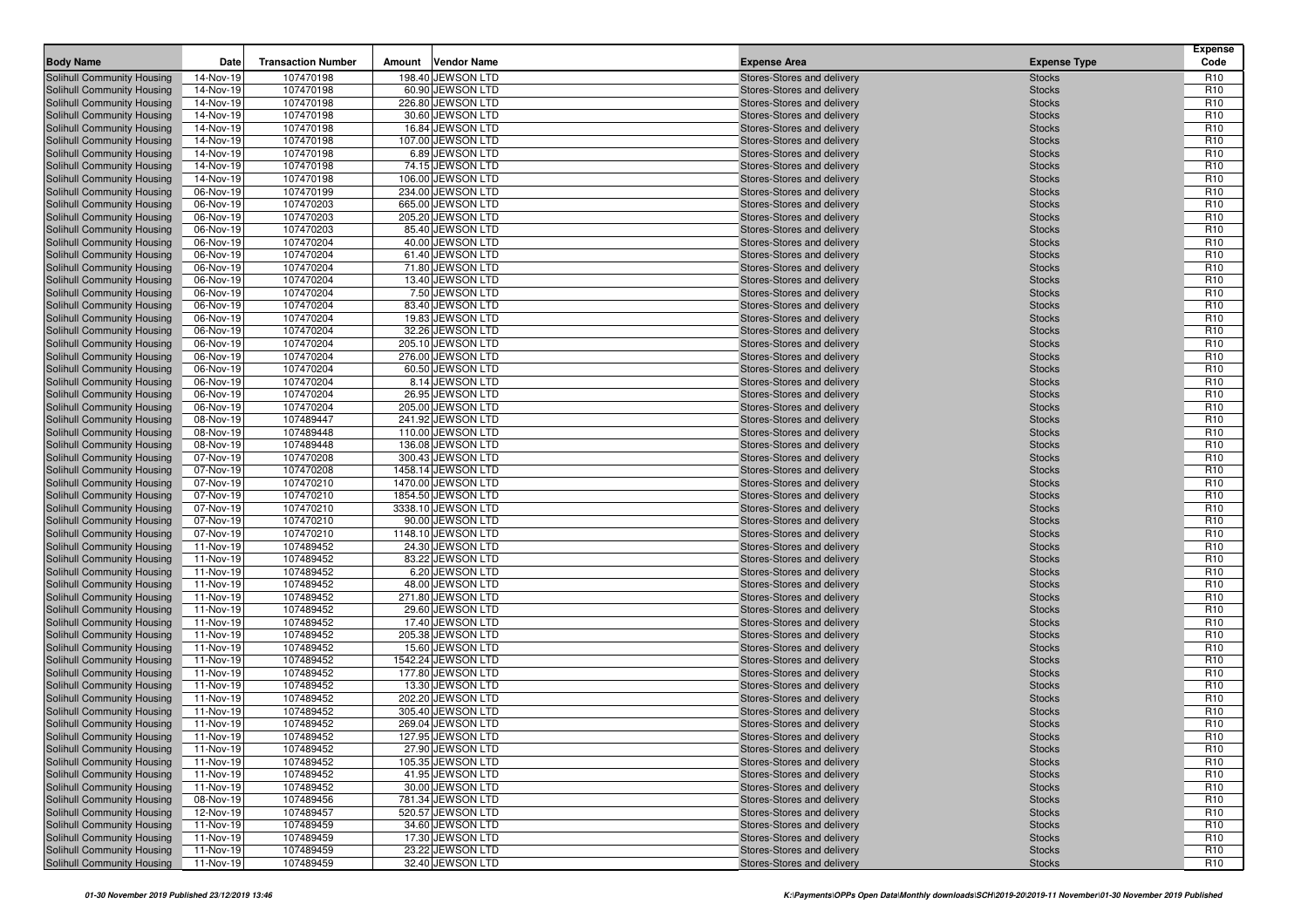| <b>Body Name</b>                                         | Date                   | <b>Transaction Number</b> | Amount | <b>Vendor Name</b>                   | <b>Expense Area</b>                                      | <b>Expense Type</b>            | <b>Expense</b><br>Code             |
|----------------------------------------------------------|------------------------|---------------------------|--------|--------------------------------------|----------------------------------------------------------|--------------------------------|------------------------------------|
| Solihull Community Housing                               | 11-Nov-19              | 107489459                 |        | 33.90 JEWSON LTD                     | Stores-Stores and delivery                               | <b>Stocks</b>                  | R <sub>10</sub>                    |
| Solihull Community Housing                               | 11-Nov-19              | 107489459                 |        | 170.60 JEWSON LTD                    | Stores-Stores and delivery                               | <b>Stocks</b>                  | R <sub>10</sub>                    |
| Solihull Community Housing                               | 11-Nov-19              | 107489459                 |        | 15.80 JEWSON LTD                     | Stores-Stores and delivery                               | <b>Stocks</b>                  | R <sub>10</sub>                    |
| Solihull Community Housing                               | 11-Nov-19              | 107489459                 |        | 29.70 JEWSON LTD                     | Stores-Stores and delivery                               | <b>Stocks</b>                  | R <sub>10</sub>                    |
| Solihull Community Housing                               | 11-Nov-19              | 107489459                 |        | 48.80 JEWSON LTD                     | Stores-Stores and delivery                               | <b>Stocks</b>                  | R <sub>10</sub>                    |
| Solihull Community Housing                               | 11-Nov-19              | 107489459                 |        | 9.80 JEWSON LTD                      | Stores-Stores and delivery                               | <b>Stocks</b>                  | R <sub>10</sub>                    |
| Solihull Community Housing                               | 11-Nov-19              | 107489459                 |        | 233.60 JEWSON LTD                    | Stores-Stores and delivery                               | <b>Stocks</b>                  | R <sub>10</sub>                    |
| Solihull Community Housing                               | 11-Nov-19              | 107489459                 |        | 112.75 JEWSON LTD                    | Stores-Stores and delivery                               | <b>Stocks</b>                  | R <sub>10</sub>                    |
| Solihull Community Housing                               | 11-Nov-19              | 107489459                 |        | 115.00 JEWSON LTD                    | Stores-Stores and delivery                               | <b>Stocks</b>                  | R <sub>10</sub>                    |
| Solihull Community Housing                               | 11-Nov-19              | 107489459                 |        | 3.90 JEWSON LTD                      | Stores-Stores and delivery                               | <b>Stocks</b>                  | R <sub>10</sub>                    |
| Solihull Community Housing                               | 11-Nov-19              | 107489459                 |        | 108.00 JEWSON LTD                    | Stores-Stores and delivery                               | <b>Stocks</b>                  | R <sub>10</sub>                    |
| Solihull Community Housing                               | 11-Nov-19              | 107489459                 |        | 88.60 JEWSON LTD                     | Stores-Stores and delivery                               | <b>Stocks</b>                  | R <sub>10</sub>                    |
| Solihull Community Housing                               | 11-Nov-19              | 107489459                 |        | 165.40 JEWSON LTD                    | Stores-Stores and delivery                               | <b>Stocks</b>                  | R <sub>10</sub>                    |
| Solihull Community Housing                               | 11-Nov-19              | 107489459                 |        | 113.85 JEWSON LTD                    | Stores-Stores and delivery                               | <b>Stocks</b>                  | R <sub>10</sub>                    |
| Solihull Community Housing                               | 11-Nov-19              | 107489459                 |        | 25.30 JEWSON LTD                     | Stores-Stores and delivery                               | <b>Stocks</b>                  | R <sub>10</sub>                    |
| Solihull Community Housing                               | 11-Nov-19              | 107489459                 |        | 1.73 JEWSON LTD                      | Stores-Stores and delivery                               | <b>Stocks</b>                  | R <sub>10</sub>                    |
| Solihull Community Housing                               | 11-Nov-19              | 107489459                 |        | 62.90 JEWSON LTD                     | Stores-Stores and delivery                               | <b>Stocks</b>                  | R <sub>10</sub>                    |
| Solihull Community Housing                               | 11-Nov-19              | 107489459                 |        | 8.00 JEWSON LTD                      | Stores-Stores and delivery                               | <b>Stocks</b>                  | R <sub>10</sub>                    |
| Solihull Community Housing                               | 11-Nov-19              | 107489459                 |        | 5.80 JEWSON LTD                      | Stores-Stores and delivery                               | <b>Stocks</b>                  | R <sub>10</sub>                    |
| Solihull Community Housing                               | 11-Nov-19              | 107489459                 |        | 19.35 JEWSON LTD                     | Stores-Stores and delivery                               | <b>Stocks</b>                  | R <sub>10</sub>                    |
| Solihull Community Housing                               | 11-Nov-19              | 107489459                 |        | 74.00 JEWSON LTD                     | Stores-Stores and delivery                               | <b>Stocks</b>                  | R <sub>10</sub>                    |
| Solihull Community Housing                               | 11-Nov-19              | 107489459                 |        | 49.62 JEWSON LTD                     | Stores-Stores and delivery                               | <b>Stocks</b>                  | R <sub>10</sub>                    |
| Solihull Community Housing                               | 11-Nov-19              | 107489459                 |        | 41.95 JEWSON LTD                     | Stores-Stores and delivery                               | <b>Stocks</b>                  | R <sub>10</sub>                    |
| Solihull Community Housing                               | 12-Nov-19              | 107489460                 |        | 485.10 JEWSON LTD                    | Stores-Stores and delivery                               | <b>Stocks</b>                  | R <sub>10</sub>                    |
| Solihull Community Housing                               | 12-Nov-19              | 107489460                 |        | 485.10 JEWSON LTD                    | Stores-Stores and delivery                               | <b>Stocks</b>                  | R <sub>10</sub>                    |
| Solihull Community Housing                               | 11-Nov-19              | 107489462                 |        | 173.60 JEWSON LTD                    | Stores-Stores and delivery                               | <b>Stocks</b>                  | R <sub>10</sub>                    |
| Solihull Community Housing                               | 11-Nov-19              | 107489462                 |        | 86.24 JEWSON LTD                     | Stores-Stores and delivery                               | <b>Stocks</b>                  | R <sub>10</sub>                    |
| Solihull Community Housing                               | 12-Nov-19              | 107489464                 |        | 507.72 JEWSON LTD                    | Stores-Stores and delivery                               | <b>Stocks</b>                  | R <sub>10</sub>                    |
| Solihull Community Housing                               | 12-Nov-19              | 107489467                 |        | 204.70 JEWSON LTD                    | Stores-Stores and delivery                               | <b>Stocks</b>                  | R <sub>10</sub>                    |
| Solihull Community Housing                               | 12-Nov-19              | 107489467                 |        | 115.78 JEWSON LTD                    | Stores-Stores and delivery                               | <b>Stocks</b>                  | R <sub>10</sub>                    |
| Solihull Community Housing                               | 13-Nov-19              | 107489468                 |        | 2.15 JEWSON LTD                      | Stores-Stores and delivery                               | <b>Stocks</b>                  | R <sub>10</sub>                    |
| Solihull Community Housing                               | 13-Nov-19              | 107489468                 |        | 7.80 JEWSON LTD                      | Stores-Stores and delivery                               | <b>Stocks</b>                  | R <sub>10</sub>                    |
| Solihull Community Housing                               | 13-Nov-19              | 107489468                 |        | 303.60 JEWSON LTD                    | Stores-Stores and delivery                               | <b>Stocks</b>                  | R <sub>10</sub>                    |
| Solihull Community Housing                               | 13-Nov-19              | 107489468                 |        | 6.50 JEWSON LTD                      | Stores-Stores and delivery                               | <b>Stocks</b>                  | R <sub>10</sub>                    |
| Solihull Community Housing                               | 13-Nov-19              | 107489468                 |        | 91.68 JEWSON LTD                     | Stores-Stores and delivery                               | <b>Stocks</b>                  | R <sub>10</sub>                    |
| Solihull Community Housing                               | 13-Nov-19              | 107489468                 |        | 45.45 JEWSON LTD                     | Stores-Stores and delivery                               | <b>Stocks</b>                  | R <sub>10</sub>                    |
| Solihull Community Housing                               | 13-Nov-19              | 107489468                 |        | 70.80 JEWSON LTD                     | Stores-Stores and delivery                               | <b>Stocks</b>                  | R <sub>10</sub>                    |
| Solihull Community Housing                               | 13-Nov-19              | 107489468                 |        | 26.00 JEWSON LTD                     | Stores-Stores and delivery                               | <b>Stocks</b>                  | R <sub>10</sub>                    |
| Solihull Community Housing                               | 13-Nov-19              | 107489468<br>107489468    |        | 20.70 JEWSON LTD<br>56.00 JEWSON LTD | Stores-Stores and delivery                               | <b>Stocks</b>                  | R <sub>10</sub><br>R <sub>10</sub> |
| Solihull Community Housing<br>Solihull Community Housing | 13-Nov-19<br>13-Nov-19 | 107489468                 |        | 47.97 JEWSON LTD                     | Stores-Stores and delivery<br>Stores-Stores and delivery | <b>Stocks</b><br><b>Stocks</b> | R <sub>10</sub>                    |
| Solihull Community Housing                               | 13-Nov-19              | 107489468                 |        | 975.00 JEWSON LTD                    | Stores-Stores and delivery                               | <b>Stocks</b>                  | R <sub>10</sub>                    |
| Solihull Community Housing                               | 13-Nov-19              | 107489468                 |        | 62.00 JEWSON LTD                     | Stores-Stores and delivery                               | <b>Stocks</b>                  | R <sub>10</sub>                    |
| Solihull Community Housing                               | 13-Nov-19              | 107489468                 |        | 38.20 JEWSON LTD                     | Stores-Stores and delivery                               | <b>Stocks</b>                  | R <sub>10</sub>                    |
| Solihull Community Housing                               | 13-Nov-19              | 107489468                 |        | 23.50 JEWSON LTD                     | Stores-Stores and delivery                               | <b>Stocks</b>                  | R <sub>10</sub>                    |
| Solihull Community Housing                               | 13-Nov-19              | 107489469                 |        | 239.10 JEWSON LTD                    | Stores-Stores and delivery                               | <b>Stocks</b>                  | R <sub>10</sub>                    |
| Solihull Community Housing                               | 13-Nov-19              | 107489469                 |        | 83.39 JEWSON LTD                     | Stores-Stores and delivery                               | <b>Stocks</b>                  | R <sub>10</sub>                    |
| Solihull Community Housing                               | 13-Nov-19              | 107489469                 |        | 147.00 JEWSON LTD                    | Stores-Stores and delivery                               | <b>Stocks</b>                  | R <sub>10</sub>                    |
| Solihull Community Housing                               | 13-Nov-19              | 107489469                 |        | 261.90 JEWSON LTD                    | Stores-Stores and delivery                               | <b>Stocks</b>                  | R <sub>10</sub>                    |
| Solihull Community Housing                               | 13-Nov-19              | 107489469                 |        | 73.71 JEWSON LTD                     | Stores-Stores and delivery                               | <b>Stocks</b>                  | R <sub>10</sub>                    |
| Solihull Community Housing                               | 13-Nov-19              | 107489470                 |        | 359.10 JEWSON LTD                    | Stores-Stores and delivery                               | <b>Stocks</b>                  | R <sub>10</sub>                    |
| Solihull Community Housing                               | 14-Nov-19              | 107489471                 |        | 43.90 JEWSON LTD                     | Stores-Stores and delivery                               | <b>Stocks</b>                  | R <sub>10</sub>                    |
| Solihull Community Housing                               | 14-Nov-19              | 107489471                 |        | 159.90 JEWSON LTD                    | Stores-Stores and delivery                               | <b>Stocks</b>                  | R <sub>10</sub>                    |
| Solihull Community Housing                               | 14-Nov-19              | 107489471                 |        | 54.60 JEWSON LTD                     | Stores-Stores and delivery                               | <b>Stocks</b>                  | R <sub>10</sub>                    |
| <b>Solihull Community Housing</b>                        | 14-Nov-19              | 107489471                 |        | 176.90 JEWSON LTD                    | Stores-Stores and delivery                               | <b>Stocks</b>                  | R <sub>10</sub>                    |
| Solihull Community Housing                               | 14-Nov-19              | 107489471                 |        | 60.50 JEWSON LTD                     | Stores-Stores and delivery                               | <b>Stocks</b>                  | R <sub>10</sub>                    |
| Solihull Community Housing                               | 14-Nov-19              | 107489471                 |        | 53.90 JEWSON LTD                     | Stores-Stores and delivery                               | <b>Stocks</b>                  | R <sub>10</sub>                    |
| Solihull Community Housing                               | 14-Nov-19              | 107489474                 |        | 254.00 JEWSON LTD                    | Stores-Stores and delivery                               | <b>Stocks</b>                  | R <sub>10</sub>                    |
| Solihull Community Housing                               | 14-Nov-19              | 107489474                 |        | 17.98 JEWSON LTD                     | Stores-Stores and delivery                               | <b>Stocks</b>                  | R <sub>10</sub>                    |
| Solihull Community Housing                               | 14-Nov-19              | 107489475                 |        | 9.40 JEWSON LTD                      | Stores-Stores and delivery                               | <b>Stocks</b>                  | R <sub>10</sub>                    |
| Solihull Community Housing                               | 14-Nov-19              | 107489475                 |        | 12.30 JEWSON LTD                     | Stores-Stores and delivery                               | <b>Stocks</b>                  | R <sub>10</sub>                    |
| Solihull Community Housing                               | 14-Nov-19              | 107489475                 |        | 59.00 JEWSON LTD                     | Stores-Stores and delivery                               | <b>Stocks</b>                  | R <sub>10</sub>                    |
| Solihull Community Housing                               | 14-Nov-19              | 107489475                 |        | 34.80 JEWSON LTD                     | Stores-Stores and delivery                               | <b>Stocks</b>                  | R <sub>10</sub>                    |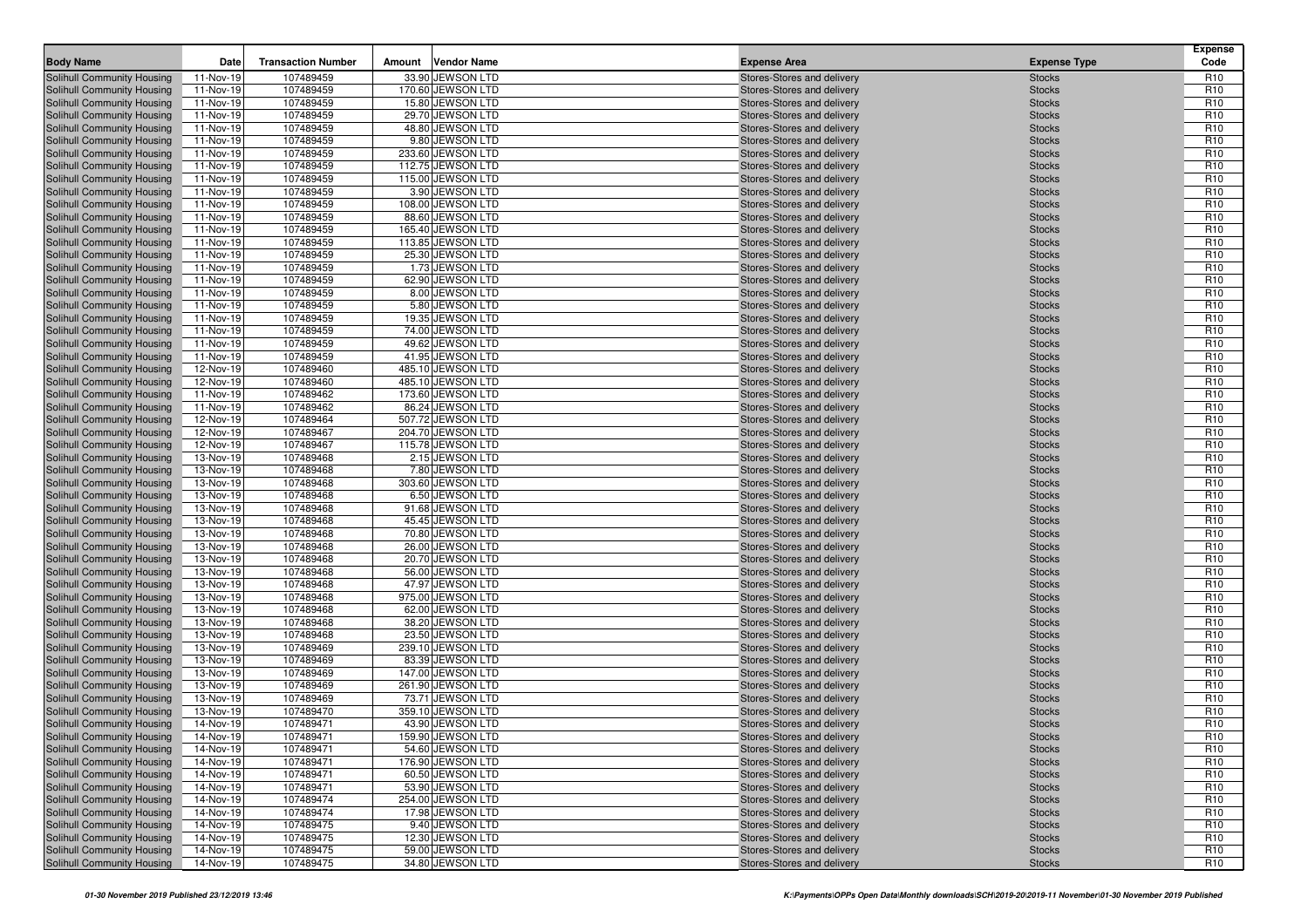| Solihull Community Housing<br>14-Nov-19<br>107489475<br>23.55 JEWSON LTD<br>Stores-Stores and delivery<br><b>Stocks</b><br>107489475<br>21.10 JEWSON LTD<br>Solihull Community Housing<br>14-Nov-19<br>Stores-Stores and delivery<br><b>Stocks</b><br>107489475<br>19.20 JEWSON LTD<br>Solihull Community Housing<br>14-Nov-19<br>Stores-Stores and delivery<br><b>Stocks</b><br>107489475<br>5.50 JEWSON LTD<br>Solihull Community Housing<br>14-Nov-19<br>Stores-Stores and delivery<br><b>Stocks</b><br>107489475<br>450.60 JEWSON LTD<br>Solihull Community Housing<br>14-Nov-19<br>Stores-Stores and delivery<br><b>Stocks</b><br>107489475<br>111.20 JEWSON LTD<br>Solihull Community Housing<br>14-Nov-19<br>Stores-Stores and delivery<br><b>Stocks</b><br>107489475<br>93.40 JEWSON LTD<br>Solihull Community Housing<br>14-Nov-19<br>Stores-Stores and delivery<br><b>Stocks</b><br>107489475<br>130.00 JEWSON LTD<br>Solihull Community Housing<br>14-Nov-19<br>Stores-Stores and delivery<br><b>Stocks</b><br>107489475<br>57.60 JEWSON LTD<br>Solihull Community Housing<br>14-Nov-19<br>Stores-Stores and delivery<br><b>Stocks</b><br>107489475<br>47.00 JEWSON LTD<br><b>Solihull Community Housing</b><br>14-Nov-19<br>Stores-Stores and delivery<br><b>Stocks</b><br>107489475<br>27.50 JEWSON LTD<br>Solihull Community Housing<br>14-Nov-19<br>Stores-Stores and delivery<br><b>Stocks</b><br>107489475<br>47.10 JEWSON LTD<br>Solihull Community Housing<br>14-Nov-19<br>Stores-Stores and delivery<br><b>Stocks</b><br>14-Nov-19<br>107489475<br>121.50 JEWSON LTD<br>Solihull Community Housing<br>Stores-Stores and delivery<br><b>Stocks</b><br><b>Solihull Community Housing</b><br>14-Nov-19<br>107489475<br>103.50 JEWSON LTD<br><b>Stocks</b><br>Stores-Stores and delivery<br>107489475<br>733.20 JEWSON LTD<br>Solihull Community Housing<br>14-Nov-19<br>Stores-Stores and delivery<br><b>Stocks</b><br>107489475<br>2.82 JEWSON LTD<br>Solihull Community Housing<br>14-Nov-19<br>Stores-Stores and delivery<br><b>Stocks</b><br>14-Nov-19<br>107489475<br>160.29 JEWSON LTD<br>Solihull Community Housing<br>Stores-Stores and delivery<br><b>Stocks</b><br>107489475<br>119.00 JEWSON LTD<br>Solihull Community Housing<br>14-Nov-19<br>Stores-Stores and delivery<br><b>Stocks</b><br>24.20 JEWSON LTD<br>Solihull Community Housing<br>14-Nov-19<br>107489475<br>Stores-Stores and delivery<br><b>Stocks</b><br>107489475<br>6.00 JEWSON LTD<br>Solihull Community Housing<br>14-Nov-19<br>Stores-Stores and delivery<br><b>Stocks</b><br>107489475<br>60.00 JEWSON LTD<br>Solihull Community Housing<br>14-Nov-19<br>Stores-Stores and delivery<br><b>Stocks</b><br>107489475<br>129.50 JEWSON LTD<br>Solihull Community Housing<br>14-Nov-19<br>Stores-Stores and delivery<br><b>Stocks</b><br>107489475<br>Solihull Community Housing<br>14-Nov-19<br>27.90 JEWSON LTD<br><b>Stocks</b><br>Stores-Stores and delivery<br>14-Nov-19<br>107489475<br>15.00 JEWSON LTD<br>Solihull Community Housing<br>Stores-Stores and delivery<br><b>Stocks</b><br>107489478<br>208.02 JEWSON LTD<br>Solihull Community Housing<br>14-Nov-19<br>Stores-Stores and delivery<br><b>Stocks</b><br>107489478<br>16.84 JEWSON LTD<br>Solihull Community Housing<br>14-Nov-19<br>Stores-Stores and delivery<br><b>Stocks</b><br>107489481<br>36.40 JEWSON LTD<br>Solihull Community Housing<br>15-Nov-19<br>Stores-Stores and delivery<br><b>Stocks</b><br>107489481<br>23.00 JEWSON LTD<br>Solihull Community Housing<br>15-Nov-19<br>Stores-Stores and delivery<br><b>Stocks</b><br>107489481<br>3.70 JEWSON LTD<br>Solihull Community Housing<br>15-Nov-19<br>Stores-Stores and delivery<br><b>Stocks</b><br>96.45 JEWSON LTD<br>Solihull Community Housing<br>15-Nov-19<br>107489481<br>Stores-Stores and delivery<br><b>Stocks</b><br>107489481<br>3.55 JEWSON LTD<br>Solihull Community Housing<br>15-Nov-19<br>Stores-Stores and delivery<br><b>Stocks</b><br>107489481<br>6.40 JEWSON LTD<br>Solihull Community Housing<br>15-Nov-19<br>Stores-Stores and delivery<br><b>Stocks</b><br>107489481<br>95.00 JEWSON LTD<br>Solihull Community Housing<br>15-Nov-19<br>Stores-Stores and delivery<br><b>Stocks</b><br>107489481<br>62.82 JEWSON LTD<br>Solihull Community Housing<br>15-Nov-19<br>Stores-Stores and delivery<br><b>Stocks</b><br>Solihull Community Housing<br>15-Nov-19<br>107489481<br>230.00 JEWSON LTD<br>Stores-Stores and delivery<br><b>Stocks</b><br>107489481<br>604.80 JEWSON LTD<br>Solihull Community Housing<br>15-Nov-19<br>Stores-Stores and delivery<br><b>Stocks</b><br>107489481<br>144.00 JEWSON LTD<br>Solihull Community Housing<br>15-Nov-19<br>Stores-Stores and delivery<br><b>Stocks</b><br>107489481<br>8.00 JEWSON LTD<br>Solihull Community Housing<br>15-Nov-19<br>Stores-Stores and delivery<br><b>Stocks</b><br>144.30 JEWSON LTD<br>Solihull Community Housing<br>15-Nov-19<br>107489481<br>Stores-Stores and delivery<br><b>Stocks</b><br>107489481<br>8.80 JEWSON LTD<br>Solihull Community Housing<br>15-Nov-19<br>Stores-Stores and delivery<br><b>Stocks</b><br>107489481<br>16.20 JEWSON LTD<br>Solihull Community Housing<br>15-Nov-19<br>Stores-Stores and delivery<br><b>Stocks</b><br>107489481<br>13.80 JEWSON LTD<br>Solihull Community Housing<br>15-Nov-19<br>Stores-Stores and delivery<br><b>Stocks</b><br>107489481<br>132.30 JEWSON LTD<br>Solihull Community Housing<br>15-Nov-19<br>Stores-Stores and delivery<br><b>Stocks</b><br>19.50 JEWSON LTD<br>Solihull Community Housing<br>15-Nov-19<br>107489481<br>Stores-Stores and delivery<br><b>Stocks</b><br>107489483<br>39.09 JEWSON LTD<br>Solihull Community Housing<br>15-Nov-19<br>Stores-Stores and delivery<br><b>Stocks</b><br>15-Nov-19<br>107489483<br>4.80 JEWSON LTD<br>Solihull Community Housing<br>Stores-Stores and delivery<br><b>Stocks</b><br>107489483<br>10.40 JEWSON LTD<br>Solihull Community Housing<br>15-Nov-19<br>Stores-Stores and delivery<br><b>Stocks</b><br>107489483<br>Solihull Community Housing<br>15-Nov-19<br>17.40 JEWSON LTD<br><b>Stocks</b><br>Stores-Stores and delivery<br>15-Nov-19<br>107489483<br>66.96 JEWSON LTD<br>Solihull Community Housing<br>Stores-Stores and delivery<br><b>Stocks</b><br>107489483<br>48.00 JEWSON LTD<br>Solihull Community Housing<br>15-Nov-19<br>Stores-Stores and delivery<br><b>Stocks</b><br>15-Nov-19<br>107489483<br>202.40 JEWSON LTD<br>Solihull Community Housing<br>Stores-Stores and delivery<br><b>Stocks</b><br>Solihull Community Housing<br>15-Nov-19<br>107489483<br>77.95 JEWSON LTD<br>Stores-Stores and delivery<br><b>Stocks</b><br>Solihull Community Housing<br>15-Nov-19<br>39.20 JEWSON LTD<br>107489483<br>Stores-Stores and delivery<br><b>Stocks</b><br>107489483<br>28.44 JEWSON LTD<br>Solihull Community Housing<br>15-Nov-19<br>Stores-Stores and delivery<br><b>Stocks</b><br>Solihull Community Housing<br>191.25 JEWSON LTD<br>15-Nov-19<br>107489483<br>Stores-Stores and delivery<br><b>Stocks</b><br>Solihull Community Housing<br>107489483<br>198.40 JEWSON LTD<br>Stores-Stores and delivery<br>15-Nov-19<br><b>Stocks</b><br>Solihull Community Housing<br>14.92 JEWSON LTD<br>Stores-Stores and delivery<br>15-Nov-19<br>107489483<br><b>Stocks</b><br>Solihull Community Housing<br>107489483<br>23.40 JEWSON LTD<br>15-Nov-19<br>Stores-Stores and delivery<br><b>Stocks</b> | <b>Body Name</b> | Date | <b>Transaction Number</b> | Amount | <b>Vendor Name</b> | <b>Expense Area</b> | <b>Expense Type</b> | <b>Expense</b><br>Code             |
|---------------------------------------------------------------------------------------------------------------------------------------------------------------------------------------------------------------------------------------------------------------------------------------------------------------------------------------------------------------------------------------------------------------------------------------------------------------------------------------------------------------------------------------------------------------------------------------------------------------------------------------------------------------------------------------------------------------------------------------------------------------------------------------------------------------------------------------------------------------------------------------------------------------------------------------------------------------------------------------------------------------------------------------------------------------------------------------------------------------------------------------------------------------------------------------------------------------------------------------------------------------------------------------------------------------------------------------------------------------------------------------------------------------------------------------------------------------------------------------------------------------------------------------------------------------------------------------------------------------------------------------------------------------------------------------------------------------------------------------------------------------------------------------------------------------------------------------------------------------------------------------------------------------------------------------------------------------------------------------------------------------------------------------------------------------------------------------------------------------------------------------------------------------------------------------------------------------------------------------------------------------------------------------------------------------------------------------------------------------------------------------------------------------------------------------------------------------------------------------------------------------------------------------------------------------------------------------------------------------------------------------------------------------------------------------------------------------------------------------------------------------------------------------------------------------------------------------------------------------------------------------------------------------------------------------------------------------------------------------------------------------------------------------------------------------------------------------------------------------------------------------------------------------------------------------------------------------------------------------------------------------------------------------------------------------------------------------------------------------------------------------------------------------------------------------------------------------------------------------------------------------------------------------------------------------------------------------------------------------------------------------------------------------------------------------------------------------------------------------------------------------------------------------------------------------------------------------------------------------------------------------------------------------------------------------------------------------------------------------------------------------------------------------------------------------------------------------------------------------------------------------------------------------------------------------------------------------------------------------------------------------------------------------------------------------------------------------------------------------------------------------------------------------------------------------------------------------------------------------------------------------------------------------------------------------------------------------------------------------------------------------------------------------------------------------------------------------------------------------------------------------------------------------------------------------------------------------------------------------------------------------------------------------------------------------------------------------------------------------------------------------------------------------------------------------------------------------------------------------------------------------------------------------------------------------------------------------------------------------------------------------------------------------------------------------------------------------------------------------------------------------------------------------------------------------------------------------------------------------------------------------------------------------------------------------------------------------------------------------------------------------------------------------------------------------------------------------------------------------------------------------------------------------------------------------------------------------------------------------------------------------------------------------------------------------------------------------------------------------------------------------------------------------------------------------------------------------------------------------------------------------------------------------------------------------------------------------------------------------------------------------------------------------------------------------------------------------------------------------------------------------------------------------------------------------------------------------------------------------------------------------------------------------------------------------------------------------------------------------------------------------------------------------------------------------------------------------------------------------------------------------------------------------------------------------------------------------------------------------------------------------------------------------------------------------------------------------------------------------------------------------------------------------------------------------------------------------------------------------------------------------------------------------------------------------------------------------------------------------------------------------------------------------------------------------------------------------------------------------------------------------------------------------------------------------------------|------------------|------|---------------------------|--------|--------------------|---------------------|---------------------|------------------------------------|
|                                                                                                                                                                                                                                                                                                                                                                                                                                                                                                                                                                                                                                                                                                                                                                                                                                                                                                                                                                                                                                                                                                                                                                                                                                                                                                                                                                                                                                                                                                                                                                                                                                                                                                                                                                                                                                                                                                                                                                                                                                                                                                                                                                                                                                                                                                                                                                                                                                                                                                                                                                                                                                                                                                                                                                                                                                                                                                                                                                                                                                                                                                                                                                                                                                                                                                                                                                                                                                                                                                                                                                                                                                                                                                                                                                                                                                                                                                                                                                                                                                                                                                                                                                                                                                                                                                                                                                                                                                                                                                                                                                                                                                                                                                                                                                                                                                                                                                                                                                                                                                                                                                                                                                                                                                                                                                                                                                                                                                                                                                                                                                                                                                                                                                                                                                                                                                                                                                                                                                                                                                                                                                                                                                                                                                                                                                                                                                                                                                                                                                                                                                                                                                                                                                                                                                                                                                                                                                                                                                                                                                                                                                                                                                                                                                                                                                                                                                                                                                                   |                  |      |                           |        |                    |                     |                     | R <sub>10</sub>                    |
|                                                                                                                                                                                                                                                                                                                                                                                                                                                                                                                                                                                                                                                                                                                                                                                                                                                                                                                                                                                                                                                                                                                                                                                                                                                                                                                                                                                                                                                                                                                                                                                                                                                                                                                                                                                                                                                                                                                                                                                                                                                                                                                                                                                                                                                                                                                                                                                                                                                                                                                                                                                                                                                                                                                                                                                                                                                                                                                                                                                                                                                                                                                                                                                                                                                                                                                                                                                                                                                                                                                                                                                                                                                                                                                                                                                                                                                                                                                                                                                                                                                                                                                                                                                                                                                                                                                                                                                                                                                                                                                                                                                                                                                                                                                                                                                                                                                                                                                                                                                                                                                                                                                                                                                                                                                                                                                                                                                                                                                                                                                                                                                                                                                                                                                                                                                                                                                                                                                                                                                                                                                                                                                                                                                                                                                                                                                                                                                                                                                                                                                                                                                                                                                                                                                                                                                                                                                                                                                                                                                                                                                                                                                                                                                                                                                                                                                                                                                                                                                   |                  |      |                           |        |                    |                     |                     | R <sub>10</sub>                    |
|                                                                                                                                                                                                                                                                                                                                                                                                                                                                                                                                                                                                                                                                                                                                                                                                                                                                                                                                                                                                                                                                                                                                                                                                                                                                                                                                                                                                                                                                                                                                                                                                                                                                                                                                                                                                                                                                                                                                                                                                                                                                                                                                                                                                                                                                                                                                                                                                                                                                                                                                                                                                                                                                                                                                                                                                                                                                                                                                                                                                                                                                                                                                                                                                                                                                                                                                                                                                                                                                                                                                                                                                                                                                                                                                                                                                                                                                                                                                                                                                                                                                                                                                                                                                                                                                                                                                                                                                                                                                                                                                                                                                                                                                                                                                                                                                                                                                                                                                                                                                                                                                                                                                                                                                                                                                                                                                                                                                                                                                                                                                                                                                                                                                                                                                                                                                                                                                                                                                                                                                                                                                                                                                                                                                                                                                                                                                                                                                                                                                                                                                                                                                                                                                                                                                                                                                                                                                                                                                                                                                                                                                                                                                                                                                                                                                                                                                                                                                                                                   |                  |      |                           |        |                    |                     |                     | R <sub>10</sub>                    |
|                                                                                                                                                                                                                                                                                                                                                                                                                                                                                                                                                                                                                                                                                                                                                                                                                                                                                                                                                                                                                                                                                                                                                                                                                                                                                                                                                                                                                                                                                                                                                                                                                                                                                                                                                                                                                                                                                                                                                                                                                                                                                                                                                                                                                                                                                                                                                                                                                                                                                                                                                                                                                                                                                                                                                                                                                                                                                                                                                                                                                                                                                                                                                                                                                                                                                                                                                                                                                                                                                                                                                                                                                                                                                                                                                                                                                                                                                                                                                                                                                                                                                                                                                                                                                                                                                                                                                                                                                                                                                                                                                                                                                                                                                                                                                                                                                                                                                                                                                                                                                                                                                                                                                                                                                                                                                                                                                                                                                                                                                                                                                                                                                                                                                                                                                                                                                                                                                                                                                                                                                                                                                                                                                                                                                                                                                                                                                                                                                                                                                                                                                                                                                                                                                                                                                                                                                                                                                                                                                                                                                                                                                                                                                                                                                                                                                                                                                                                                                                                   |                  |      |                           |        |                    |                     |                     | R <sub>10</sub>                    |
|                                                                                                                                                                                                                                                                                                                                                                                                                                                                                                                                                                                                                                                                                                                                                                                                                                                                                                                                                                                                                                                                                                                                                                                                                                                                                                                                                                                                                                                                                                                                                                                                                                                                                                                                                                                                                                                                                                                                                                                                                                                                                                                                                                                                                                                                                                                                                                                                                                                                                                                                                                                                                                                                                                                                                                                                                                                                                                                                                                                                                                                                                                                                                                                                                                                                                                                                                                                                                                                                                                                                                                                                                                                                                                                                                                                                                                                                                                                                                                                                                                                                                                                                                                                                                                                                                                                                                                                                                                                                                                                                                                                                                                                                                                                                                                                                                                                                                                                                                                                                                                                                                                                                                                                                                                                                                                                                                                                                                                                                                                                                                                                                                                                                                                                                                                                                                                                                                                                                                                                                                                                                                                                                                                                                                                                                                                                                                                                                                                                                                                                                                                                                                                                                                                                                                                                                                                                                                                                                                                                                                                                                                                                                                                                                                                                                                                                                                                                                                                                   |                  |      |                           |        |                    |                     |                     | R <sub>10</sub>                    |
|                                                                                                                                                                                                                                                                                                                                                                                                                                                                                                                                                                                                                                                                                                                                                                                                                                                                                                                                                                                                                                                                                                                                                                                                                                                                                                                                                                                                                                                                                                                                                                                                                                                                                                                                                                                                                                                                                                                                                                                                                                                                                                                                                                                                                                                                                                                                                                                                                                                                                                                                                                                                                                                                                                                                                                                                                                                                                                                                                                                                                                                                                                                                                                                                                                                                                                                                                                                                                                                                                                                                                                                                                                                                                                                                                                                                                                                                                                                                                                                                                                                                                                                                                                                                                                                                                                                                                                                                                                                                                                                                                                                                                                                                                                                                                                                                                                                                                                                                                                                                                                                                                                                                                                                                                                                                                                                                                                                                                                                                                                                                                                                                                                                                                                                                                                                                                                                                                                                                                                                                                                                                                                                                                                                                                                                                                                                                                                                                                                                                                                                                                                                                                                                                                                                                                                                                                                                                                                                                                                                                                                                                                                                                                                                                                                                                                                                                                                                                                                                   |                  |      |                           |        |                    |                     |                     | R <sub>10</sub>                    |
|                                                                                                                                                                                                                                                                                                                                                                                                                                                                                                                                                                                                                                                                                                                                                                                                                                                                                                                                                                                                                                                                                                                                                                                                                                                                                                                                                                                                                                                                                                                                                                                                                                                                                                                                                                                                                                                                                                                                                                                                                                                                                                                                                                                                                                                                                                                                                                                                                                                                                                                                                                                                                                                                                                                                                                                                                                                                                                                                                                                                                                                                                                                                                                                                                                                                                                                                                                                                                                                                                                                                                                                                                                                                                                                                                                                                                                                                                                                                                                                                                                                                                                                                                                                                                                                                                                                                                                                                                                                                                                                                                                                                                                                                                                                                                                                                                                                                                                                                                                                                                                                                                                                                                                                                                                                                                                                                                                                                                                                                                                                                                                                                                                                                                                                                                                                                                                                                                                                                                                                                                                                                                                                                                                                                                                                                                                                                                                                                                                                                                                                                                                                                                                                                                                                                                                                                                                                                                                                                                                                                                                                                                                                                                                                                                                                                                                                                                                                                                                                   |                  |      |                           |        |                    |                     |                     | R <sub>10</sub>                    |
|                                                                                                                                                                                                                                                                                                                                                                                                                                                                                                                                                                                                                                                                                                                                                                                                                                                                                                                                                                                                                                                                                                                                                                                                                                                                                                                                                                                                                                                                                                                                                                                                                                                                                                                                                                                                                                                                                                                                                                                                                                                                                                                                                                                                                                                                                                                                                                                                                                                                                                                                                                                                                                                                                                                                                                                                                                                                                                                                                                                                                                                                                                                                                                                                                                                                                                                                                                                                                                                                                                                                                                                                                                                                                                                                                                                                                                                                                                                                                                                                                                                                                                                                                                                                                                                                                                                                                                                                                                                                                                                                                                                                                                                                                                                                                                                                                                                                                                                                                                                                                                                                                                                                                                                                                                                                                                                                                                                                                                                                                                                                                                                                                                                                                                                                                                                                                                                                                                                                                                                                                                                                                                                                                                                                                                                                                                                                                                                                                                                                                                                                                                                                                                                                                                                                                                                                                                                                                                                                                                                                                                                                                                                                                                                                                                                                                                                                                                                                                                                   |                  |      |                           |        |                    |                     |                     | R <sub>10</sub>                    |
|                                                                                                                                                                                                                                                                                                                                                                                                                                                                                                                                                                                                                                                                                                                                                                                                                                                                                                                                                                                                                                                                                                                                                                                                                                                                                                                                                                                                                                                                                                                                                                                                                                                                                                                                                                                                                                                                                                                                                                                                                                                                                                                                                                                                                                                                                                                                                                                                                                                                                                                                                                                                                                                                                                                                                                                                                                                                                                                                                                                                                                                                                                                                                                                                                                                                                                                                                                                                                                                                                                                                                                                                                                                                                                                                                                                                                                                                                                                                                                                                                                                                                                                                                                                                                                                                                                                                                                                                                                                                                                                                                                                                                                                                                                                                                                                                                                                                                                                                                                                                                                                                                                                                                                                                                                                                                                                                                                                                                                                                                                                                                                                                                                                                                                                                                                                                                                                                                                                                                                                                                                                                                                                                                                                                                                                                                                                                                                                                                                                                                                                                                                                                                                                                                                                                                                                                                                                                                                                                                                                                                                                                                                                                                                                                                                                                                                                                                                                                                                                   |                  |      |                           |        |                    |                     |                     | R <sub>10</sub>                    |
|                                                                                                                                                                                                                                                                                                                                                                                                                                                                                                                                                                                                                                                                                                                                                                                                                                                                                                                                                                                                                                                                                                                                                                                                                                                                                                                                                                                                                                                                                                                                                                                                                                                                                                                                                                                                                                                                                                                                                                                                                                                                                                                                                                                                                                                                                                                                                                                                                                                                                                                                                                                                                                                                                                                                                                                                                                                                                                                                                                                                                                                                                                                                                                                                                                                                                                                                                                                                                                                                                                                                                                                                                                                                                                                                                                                                                                                                                                                                                                                                                                                                                                                                                                                                                                                                                                                                                                                                                                                                                                                                                                                                                                                                                                                                                                                                                                                                                                                                                                                                                                                                                                                                                                                                                                                                                                                                                                                                                                                                                                                                                                                                                                                                                                                                                                                                                                                                                                                                                                                                                                                                                                                                                                                                                                                                                                                                                                                                                                                                                                                                                                                                                                                                                                                                                                                                                                                                                                                                                                                                                                                                                                                                                                                                                                                                                                                                                                                                                                                   |                  |      |                           |        |                    |                     |                     | R <sub>10</sub>                    |
|                                                                                                                                                                                                                                                                                                                                                                                                                                                                                                                                                                                                                                                                                                                                                                                                                                                                                                                                                                                                                                                                                                                                                                                                                                                                                                                                                                                                                                                                                                                                                                                                                                                                                                                                                                                                                                                                                                                                                                                                                                                                                                                                                                                                                                                                                                                                                                                                                                                                                                                                                                                                                                                                                                                                                                                                                                                                                                                                                                                                                                                                                                                                                                                                                                                                                                                                                                                                                                                                                                                                                                                                                                                                                                                                                                                                                                                                                                                                                                                                                                                                                                                                                                                                                                                                                                                                                                                                                                                                                                                                                                                                                                                                                                                                                                                                                                                                                                                                                                                                                                                                                                                                                                                                                                                                                                                                                                                                                                                                                                                                                                                                                                                                                                                                                                                                                                                                                                                                                                                                                                                                                                                                                                                                                                                                                                                                                                                                                                                                                                                                                                                                                                                                                                                                                                                                                                                                                                                                                                                                                                                                                                                                                                                                                                                                                                                                                                                                                                                   |                  |      |                           |        |                    |                     |                     | R <sub>10</sub>                    |
|                                                                                                                                                                                                                                                                                                                                                                                                                                                                                                                                                                                                                                                                                                                                                                                                                                                                                                                                                                                                                                                                                                                                                                                                                                                                                                                                                                                                                                                                                                                                                                                                                                                                                                                                                                                                                                                                                                                                                                                                                                                                                                                                                                                                                                                                                                                                                                                                                                                                                                                                                                                                                                                                                                                                                                                                                                                                                                                                                                                                                                                                                                                                                                                                                                                                                                                                                                                                                                                                                                                                                                                                                                                                                                                                                                                                                                                                                                                                                                                                                                                                                                                                                                                                                                                                                                                                                                                                                                                                                                                                                                                                                                                                                                                                                                                                                                                                                                                                                                                                                                                                                                                                                                                                                                                                                                                                                                                                                                                                                                                                                                                                                                                                                                                                                                                                                                                                                                                                                                                                                                                                                                                                                                                                                                                                                                                                                                                                                                                                                                                                                                                                                                                                                                                                                                                                                                                                                                                                                                                                                                                                                                                                                                                                                                                                                                                                                                                                                                                   |                  |      |                           |        |                    |                     |                     | R <sub>10</sub>                    |
|                                                                                                                                                                                                                                                                                                                                                                                                                                                                                                                                                                                                                                                                                                                                                                                                                                                                                                                                                                                                                                                                                                                                                                                                                                                                                                                                                                                                                                                                                                                                                                                                                                                                                                                                                                                                                                                                                                                                                                                                                                                                                                                                                                                                                                                                                                                                                                                                                                                                                                                                                                                                                                                                                                                                                                                                                                                                                                                                                                                                                                                                                                                                                                                                                                                                                                                                                                                                                                                                                                                                                                                                                                                                                                                                                                                                                                                                                                                                                                                                                                                                                                                                                                                                                                                                                                                                                                                                                                                                                                                                                                                                                                                                                                                                                                                                                                                                                                                                                                                                                                                                                                                                                                                                                                                                                                                                                                                                                                                                                                                                                                                                                                                                                                                                                                                                                                                                                                                                                                                                                                                                                                                                                                                                                                                                                                                                                                                                                                                                                                                                                                                                                                                                                                                                                                                                                                                                                                                                                                                                                                                                                                                                                                                                                                                                                                                                                                                                                                                   |                  |      |                           |        |                    |                     |                     | R <sub>10</sub><br>R <sub>10</sub> |
|                                                                                                                                                                                                                                                                                                                                                                                                                                                                                                                                                                                                                                                                                                                                                                                                                                                                                                                                                                                                                                                                                                                                                                                                                                                                                                                                                                                                                                                                                                                                                                                                                                                                                                                                                                                                                                                                                                                                                                                                                                                                                                                                                                                                                                                                                                                                                                                                                                                                                                                                                                                                                                                                                                                                                                                                                                                                                                                                                                                                                                                                                                                                                                                                                                                                                                                                                                                                                                                                                                                                                                                                                                                                                                                                                                                                                                                                                                                                                                                                                                                                                                                                                                                                                                                                                                                                                                                                                                                                                                                                                                                                                                                                                                                                                                                                                                                                                                                                                                                                                                                                                                                                                                                                                                                                                                                                                                                                                                                                                                                                                                                                                                                                                                                                                                                                                                                                                                                                                                                                                                                                                                                                                                                                                                                                                                                                                                                                                                                                                                                                                                                                                                                                                                                                                                                                                                                                                                                                                                                                                                                                                                                                                                                                                                                                                                                                                                                                                                                   |                  |      |                           |        |                    |                     |                     | R <sub>10</sub>                    |
|                                                                                                                                                                                                                                                                                                                                                                                                                                                                                                                                                                                                                                                                                                                                                                                                                                                                                                                                                                                                                                                                                                                                                                                                                                                                                                                                                                                                                                                                                                                                                                                                                                                                                                                                                                                                                                                                                                                                                                                                                                                                                                                                                                                                                                                                                                                                                                                                                                                                                                                                                                                                                                                                                                                                                                                                                                                                                                                                                                                                                                                                                                                                                                                                                                                                                                                                                                                                                                                                                                                                                                                                                                                                                                                                                                                                                                                                                                                                                                                                                                                                                                                                                                                                                                                                                                                                                                                                                                                                                                                                                                                                                                                                                                                                                                                                                                                                                                                                                                                                                                                                                                                                                                                                                                                                                                                                                                                                                                                                                                                                                                                                                                                                                                                                                                                                                                                                                                                                                                                                                                                                                                                                                                                                                                                                                                                                                                                                                                                                                                                                                                                                                                                                                                                                                                                                                                                                                                                                                                                                                                                                                                                                                                                                                                                                                                                                                                                                                                                   |                  |      |                           |        |                    |                     |                     | R <sub>10</sub>                    |
|                                                                                                                                                                                                                                                                                                                                                                                                                                                                                                                                                                                                                                                                                                                                                                                                                                                                                                                                                                                                                                                                                                                                                                                                                                                                                                                                                                                                                                                                                                                                                                                                                                                                                                                                                                                                                                                                                                                                                                                                                                                                                                                                                                                                                                                                                                                                                                                                                                                                                                                                                                                                                                                                                                                                                                                                                                                                                                                                                                                                                                                                                                                                                                                                                                                                                                                                                                                                                                                                                                                                                                                                                                                                                                                                                                                                                                                                                                                                                                                                                                                                                                                                                                                                                                                                                                                                                                                                                                                                                                                                                                                                                                                                                                                                                                                                                                                                                                                                                                                                                                                                                                                                                                                                                                                                                                                                                                                                                                                                                                                                                                                                                                                                                                                                                                                                                                                                                                                                                                                                                                                                                                                                                                                                                                                                                                                                                                                                                                                                                                                                                                                                                                                                                                                                                                                                                                                                                                                                                                                                                                                                                                                                                                                                                                                                                                                                                                                                                                                   |                  |      |                           |        |                    |                     |                     | R <sub>10</sub>                    |
|                                                                                                                                                                                                                                                                                                                                                                                                                                                                                                                                                                                                                                                                                                                                                                                                                                                                                                                                                                                                                                                                                                                                                                                                                                                                                                                                                                                                                                                                                                                                                                                                                                                                                                                                                                                                                                                                                                                                                                                                                                                                                                                                                                                                                                                                                                                                                                                                                                                                                                                                                                                                                                                                                                                                                                                                                                                                                                                                                                                                                                                                                                                                                                                                                                                                                                                                                                                                                                                                                                                                                                                                                                                                                                                                                                                                                                                                                                                                                                                                                                                                                                                                                                                                                                                                                                                                                                                                                                                                                                                                                                                                                                                                                                                                                                                                                                                                                                                                                                                                                                                                                                                                                                                                                                                                                                                                                                                                                                                                                                                                                                                                                                                                                                                                                                                                                                                                                                                                                                                                                                                                                                                                                                                                                                                                                                                                                                                                                                                                                                                                                                                                                                                                                                                                                                                                                                                                                                                                                                                                                                                                                                                                                                                                                                                                                                                                                                                                                                                   |                  |      |                           |        |                    |                     |                     | R <sub>10</sub>                    |
|                                                                                                                                                                                                                                                                                                                                                                                                                                                                                                                                                                                                                                                                                                                                                                                                                                                                                                                                                                                                                                                                                                                                                                                                                                                                                                                                                                                                                                                                                                                                                                                                                                                                                                                                                                                                                                                                                                                                                                                                                                                                                                                                                                                                                                                                                                                                                                                                                                                                                                                                                                                                                                                                                                                                                                                                                                                                                                                                                                                                                                                                                                                                                                                                                                                                                                                                                                                                                                                                                                                                                                                                                                                                                                                                                                                                                                                                                                                                                                                                                                                                                                                                                                                                                                                                                                                                                                                                                                                                                                                                                                                                                                                                                                                                                                                                                                                                                                                                                                                                                                                                                                                                                                                                                                                                                                                                                                                                                                                                                                                                                                                                                                                                                                                                                                                                                                                                                                                                                                                                                                                                                                                                                                                                                                                                                                                                                                                                                                                                                                                                                                                                                                                                                                                                                                                                                                                                                                                                                                                                                                                                                                                                                                                                                                                                                                                                                                                                                                                   |                  |      |                           |        |                    |                     |                     | R <sub>10</sub>                    |
|                                                                                                                                                                                                                                                                                                                                                                                                                                                                                                                                                                                                                                                                                                                                                                                                                                                                                                                                                                                                                                                                                                                                                                                                                                                                                                                                                                                                                                                                                                                                                                                                                                                                                                                                                                                                                                                                                                                                                                                                                                                                                                                                                                                                                                                                                                                                                                                                                                                                                                                                                                                                                                                                                                                                                                                                                                                                                                                                                                                                                                                                                                                                                                                                                                                                                                                                                                                                                                                                                                                                                                                                                                                                                                                                                                                                                                                                                                                                                                                                                                                                                                                                                                                                                                                                                                                                                                                                                                                                                                                                                                                                                                                                                                                                                                                                                                                                                                                                                                                                                                                                                                                                                                                                                                                                                                                                                                                                                                                                                                                                                                                                                                                                                                                                                                                                                                                                                                                                                                                                                                                                                                                                                                                                                                                                                                                                                                                                                                                                                                                                                                                                                                                                                                                                                                                                                                                                                                                                                                                                                                                                                                                                                                                                                                                                                                                                                                                                                                                   |                  |      |                           |        |                    |                     |                     | R <sub>10</sub>                    |
|                                                                                                                                                                                                                                                                                                                                                                                                                                                                                                                                                                                                                                                                                                                                                                                                                                                                                                                                                                                                                                                                                                                                                                                                                                                                                                                                                                                                                                                                                                                                                                                                                                                                                                                                                                                                                                                                                                                                                                                                                                                                                                                                                                                                                                                                                                                                                                                                                                                                                                                                                                                                                                                                                                                                                                                                                                                                                                                                                                                                                                                                                                                                                                                                                                                                                                                                                                                                                                                                                                                                                                                                                                                                                                                                                                                                                                                                                                                                                                                                                                                                                                                                                                                                                                                                                                                                                                                                                                                                                                                                                                                                                                                                                                                                                                                                                                                                                                                                                                                                                                                                                                                                                                                                                                                                                                                                                                                                                                                                                                                                                                                                                                                                                                                                                                                                                                                                                                                                                                                                                                                                                                                                                                                                                                                                                                                                                                                                                                                                                                                                                                                                                                                                                                                                                                                                                                                                                                                                                                                                                                                                                                                                                                                                                                                                                                                                                                                                                                                   |                  |      |                           |        |                    |                     |                     | R <sub>10</sub>                    |
|                                                                                                                                                                                                                                                                                                                                                                                                                                                                                                                                                                                                                                                                                                                                                                                                                                                                                                                                                                                                                                                                                                                                                                                                                                                                                                                                                                                                                                                                                                                                                                                                                                                                                                                                                                                                                                                                                                                                                                                                                                                                                                                                                                                                                                                                                                                                                                                                                                                                                                                                                                                                                                                                                                                                                                                                                                                                                                                                                                                                                                                                                                                                                                                                                                                                                                                                                                                                                                                                                                                                                                                                                                                                                                                                                                                                                                                                                                                                                                                                                                                                                                                                                                                                                                                                                                                                                                                                                                                                                                                                                                                                                                                                                                                                                                                                                                                                                                                                                                                                                                                                                                                                                                                                                                                                                                                                                                                                                                                                                                                                                                                                                                                                                                                                                                                                                                                                                                                                                                                                                                                                                                                                                                                                                                                                                                                                                                                                                                                                                                                                                                                                                                                                                                                                                                                                                                                                                                                                                                                                                                                                                                                                                                                                                                                                                                                                                                                                                                                   |                  |      |                           |        |                    |                     |                     | R <sub>10</sub>                    |
|                                                                                                                                                                                                                                                                                                                                                                                                                                                                                                                                                                                                                                                                                                                                                                                                                                                                                                                                                                                                                                                                                                                                                                                                                                                                                                                                                                                                                                                                                                                                                                                                                                                                                                                                                                                                                                                                                                                                                                                                                                                                                                                                                                                                                                                                                                                                                                                                                                                                                                                                                                                                                                                                                                                                                                                                                                                                                                                                                                                                                                                                                                                                                                                                                                                                                                                                                                                                                                                                                                                                                                                                                                                                                                                                                                                                                                                                                                                                                                                                                                                                                                                                                                                                                                                                                                                                                                                                                                                                                                                                                                                                                                                                                                                                                                                                                                                                                                                                                                                                                                                                                                                                                                                                                                                                                                                                                                                                                                                                                                                                                                                                                                                                                                                                                                                                                                                                                                                                                                                                                                                                                                                                                                                                                                                                                                                                                                                                                                                                                                                                                                                                                                                                                                                                                                                                                                                                                                                                                                                                                                                                                                                                                                                                                                                                                                                                                                                                                                                   |                  |      |                           |        |                    |                     |                     | R <sub>10</sub>                    |
|                                                                                                                                                                                                                                                                                                                                                                                                                                                                                                                                                                                                                                                                                                                                                                                                                                                                                                                                                                                                                                                                                                                                                                                                                                                                                                                                                                                                                                                                                                                                                                                                                                                                                                                                                                                                                                                                                                                                                                                                                                                                                                                                                                                                                                                                                                                                                                                                                                                                                                                                                                                                                                                                                                                                                                                                                                                                                                                                                                                                                                                                                                                                                                                                                                                                                                                                                                                                                                                                                                                                                                                                                                                                                                                                                                                                                                                                                                                                                                                                                                                                                                                                                                                                                                                                                                                                                                                                                                                                                                                                                                                                                                                                                                                                                                                                                                                                                                                                                                                                                                                                                                                                                                                                                                                                                                                                                                                                                                                                                                                                                                                                                                                                                                                                                                                                                                                                                                                                                                                                                                                                                                                                                                                                                                                                                                                                                                                                                                                                                                                                                                                                                                                                                                                                                                                                                                                                                                                                                                                                                                                                                                                                                                                                                                                                                                                                                                                                                                                   |                  |      |                           |        |                    |                     |                     | R <sub>10</sub>                    |
|                                                                                                                                                                                                                                                                                                                                                                                                                                                                                                                                                                                                                                                                                                                                                                                                                                                                                                                                                                                                                                                                                                                                                                                                                                                                                                                                                                                                                                                                                                                                                                                                                                                                                                                                                                                                                                                                                                                                                                                                                                                                                                                                                                                                                                                                                                                                                                                                                                                                                                                                                                                                                                                                                                                                                                                                                                                                                                                                                                                                                                                                                                                                                                                                                                                                                                                                                                                                                                                                                                                                                                                                                                                                                                                                                                                                                                                                                                                                                                                                                                                                                                                                                                                                                                                                                                                                                                                                                                                                                                                                                                                                                                                                                                                                                                                                                                                                                                                                                                                                                                                                                                                                                                                                                                                                                                                                                                                                                                                                                                                                                                                                                                                                                                                                                                                                                                                                                                                                                                                                                                                                                                                                                                                                                                                                                                                                                                                                                                                                                                                                                                                                                                                                                                                                                                                                                                                                                                                                                                                                                                                                                                                                                                                                                                                                                                                                                                                                                                                   |                  |      |                           |        |                    |                     |                     | R <sub>10</sub>                    |
|                                                                                                                                                                                                                                                                                                                                                                                                                                                                                                                                                                                                                                                                                                                                                                                                                                                                                                                                                                                                                                                                                                                                                                                                                                                                                                                                                                                                                                                                                                                                                                                                                                                                                                                                                                                                                                                                                                                                                                                                                                                                                                                                                                                                                                                                                                                                                                                                                                                                                                                                                                                                                                                                                                                                                                                                                                                                                                                                                                                                                                                                                                                                                                                                                                                                                                                                                                                                                                                                                                                                                                                                                                                                                                                                                                                                                                                                                                                                                                                                                                                                                                                                                                                                                                                                                                                                                                                                                                                                                                                                                                                                                                                                                                                                                                                                                                                                                                                                                                                                                                                                                                                                                                                                                                                                                                                                                                                                                                                                                                                                                                                                                                                                                                                                                                                                                                                                                                                                                                                                                                                                                                                                                                                                                                                                                                                                                                                                                                                                                                                                                                                                                                                                                                                                                                                                                                                                                                                                                                                                                                                                                                                                                                                                                                                                                                                                                                                                                                                   |                  |      |                           |        |                    |                     |                     | R <sub>10</sub>                    |
|                                                                                                                                                                                                                                                                                                                                                                                                                                                                                                                                                                                                                                                                                                                                                                                                                                                                                                                                                                                                                                                                                                                                                                                                                                                                                                                                                                                                                                                                                                                                                                                                                                                                                                                                                                                                                                                                                                                                                                                                                                                                                                                                                                                                                                                                                                                                                                                                                                                                                                                                                                                                                                                                                                                                                                                                                                                                                                                                                                                                                                                                                                                                                                                                                                                                                                                                                                                                                                                                                                                                                                                                                                                                                                                                                                                                                                                                                                                                                                                                                                                                                                                                                                                                                                                                                                                                                                                                                                                                                                                                                                                                                                                                                                                                                                                                                                                                                                                                                                                                                                                                                                                                                                                                                                                                                                                                                                                                                                                                                                                                                                                                                                                                                                                                                                                                                                                                                                                                                                                                                                                                                                                                                                                                                                                                                                                                                                                                                                                                                                                                                                                                                                                                                                                                                                                                                                                                                                                                                                                                                                                                                                                                                                                                                                                                                                                                                                                                                                                   |                  |      |                           |        |                    |                     |                     | R <sub>10</sub>                    |
|                                                                                                                                                                                                                                                                                                                                                                                                                                                                                                                                                                                                                                                                                                                                                                                                                                                                                                                                                                                                                                                                                                                                                                                                                                                                                                                                                                                                                                                                                                                                                                                                                                                                                                                                                                                                                                                                                                                                                                                                                                                                                                                                                                                                                                                                                                                                                                                                                                                                                                                                                                                                                                                                                                                                                                                                                                                                                                                                                                                                                                                                                                                                                                                                                                                                                                                                                                                                                                                                                                                                                                                                                                                                                                                                                                                                                                                                                                                                                                                                                                                                                                                                                                                                                                                                                                                                                                                                                                                                                                                                                                                                                                                                                                                                                                                                                                                                                                                                                                                                                                                                                                                                                                                                                                                                                                                                                                                                                                                                                                                                                                                                                                                                                                                                                                                                                                                                                                                                                                                                                                                                                                                                                                                                                                                                                                                                                                                                                                                                                                                                                                                                                                                                                                                                                                                                                                                                                                                                                                                                                                                                                                                                                                                                                                                                                                                                                                                                                                                   |                  |      |                           |        |                    |                     |                     | R <sub>10</sub>                    |
|                                                                                                                                                                                                                                                                                                                                                                                                                                                                                                                                                                                                                                                                                                                                                                                                                                                                                                                                                                                                                                                                                                                                                                                                                                                                                                                                                                                                                                                                                                                                                                                                                                                                                                                                                                                                                                                                                                                                                                                                                                                                                                                                                                                                                                                                                                                                                                                                                                                                                                                                                                                                                                                                                                                                                                                                                                                                                                                                                                                                                                                                                                                                                                                                                                                                                                                                                                                                                                                                                                                                                                                                                                                                                                                                                                                                                                                                                                                                                                                                                                                                                                                                                                                                                                                                                                                                                                                                                                                                                                                                                                                                                                                                                                                                                                                                                                                                                                                                                                                                                                                                                                                                                                                                                                                                                                                                                                                                                                                                                                                                                                                                                                                                                                                                                                                                                                                                                                                                                                                                                                                                                                                                                                                                                                                                                                                                                                                                                                                                                                                                                                                                                                                                                                                                                                                                                                                                                                                                                                                                                                                                                                                                                                                                                                                                                                                                                                                                                                                   |                  |      |                           |        |                    |                     |                     | R <sub>10</sub>                    |
|                                                                                                                                                                                                                                                                                                                                                                                                                                                                                                                                                                                                                                                                                                                                                                                                                                                                                                                                                                                                                                                                                                                                                                                                                                                                                                                                                                                                                                                                                                                                                                                                                                                                                                                                                                                                                                                                                                                                                                                                                                                                                                                                                                                                                                                                                                                                                                                                                                                                                                                                                                                                                                                                                                                                                                                                                                                                                                                                                                                                                                                                                                                                                                                                                                                                                                                                                                                                                                                                                                                                                                                                                                                                                                                                                                                                                                                                                                                                                                                                                                                                                                                                                                                                                                                                                                                                                                                                                                                                                                                                                                                                                                                                                                                                                                                                                                                                                                                                                                                                                                                                                                                                                                                                                                                                                                                                                                                                                                                                                                                                                                                                                                                                                                                                                                                                                                                                                                                                                                                                                                                                                                                                                                                                                                                                                                                                                                                                                                                                                                                                                                                                                                                                                                                                                                                                                                                                                                                                                                                                                                                                                                                                                                                                                                                                                                                                                                                                                                                   |                  |      |                           |        |                    |                     |                     | R <sub>10</sub>                    |
|                                                                                                                                                                                                                                                                                                                                                                                                                                                                                                                                                                                                                                                                                                                                                                                                                                                                                                                                                                                                                                                                                                                                                                                                                                                                                                                                                                                                                                                                                                                                                                                                                                                                                                                                                                                                                                                                                                                                                                                                                                                                                                                                                                                                                                                                                                                                                                                                                                                                                                                                                                                                                                                                                                                                                                                                                                                                                                                                                                                                                                                                                                                                                                                                                                                                                                                                                                                                                                                                                                                                                                                                                                                                                                                                                                                                                                                                                                                                                                                                                                                                                                                                                                                                                                                                                                                                                                                                                                                                                                                                                                                                                                                                                                                                                                                                                                                                                                                                                                                                                                                                                                                                                                                                                                                                                                                                                                                                                                                                                                                                                                                                                                                                                                                                                                                                                                                                                                                                                                                                                                                                                                                                                                                                                                                                                                                                                                                                                                                                                                                                                                                                                                                                                                                                                                                                                                                                                                                                                                                                                                                                                                                                                                                                                                                                                                                                                                                                                                                   |                  |      |                           |        |                    |                     |                     | R <sub>10</sub>                    |
|                                                                                                                                                                                                                                                                                                                                                                                                                                                                                                                                                                                                                                                                                                                                                                                                                                                                                                                                                                                                                                                                                                                                                                                                                                                                                                                                                                                                                                                                                                                                                                                                                                                                                                                                                                                                                                                                                                                                                                                                                                                                                                                                                                                                                                                                                                                                                                                                                                                                                                                                                                                                                                                                                                                                                                                                                                                                                                                                                                                                                                                                                                                                                                                                                                                                                                                                                                                                                                                                                                                                                                                                                                                                                                                                                                                                                                                                                                                                                                                                                                                                                                                                                                                                                                                                                                                                                                                                                                                                                                                                                                                                                                                                                                                                                                                                                                                                                                                                                                                                                                                                                                                                                                                                                                                                                                                                                                                                                                                                                                                                                                                                                                                                                                                                                                                                                                                                                                                                                                                                                                                                                                                                                                                                                                                                                                                                                                                                                                                                                                                                                                                                                                                                                                                                                                                                                                                                                                                                                                                                                                                                                                                                                                                                                                                                                                                                                                                                                                                   |                  |      |                           |        |                    |                     |                     | R <sub>10</sub>                    |
|                                                                                                                                                                                                                                                                                                                                                                                                                                                                                                                                                                                                                                                                                                                                                                                                                                                                                                                                                                                                                                                                                                                                                                                                                                                                                                                                                                                                                                                                                                                                                                                                                                                                                                                                                                                                                                                                                                                                                                                                                                                                                                                                                                                                                                                                                                                                                                                                                                                                                                                                                                                                                                                                                                                                                                                                                                                                                                                                                                                                                                                                                                                                                                                                                                                                                                                                                                                                                                                                                                                                                                                                                                                                                                                                                                                                                                                                                                                                                                                                                                                                                                                                                                                                                                                                                                                                                                                                                                                                                                                                                                                                                                                                                                                                                                                                                                                                                                                                                                                                                                                                                                                                                                                                                                                                                                                                                                                                                                                                                                                                                                                                                                                                                                                                                                                                                                                                                                                                                                                                                                                                                                                                                                                                                                                                                                                                                                                                                                                                                                                                                                                                                                                                                                                                                                                                                                                                                                                                                                                                                                                                                                                                                                                                                                                                                                                                                                                                                                                   |                  |      |                           |        |                    |                     |                     | R <sub>10</sub>                    |
|                                                                                                                                                                                                                                                                                                                                                                                                                                                                                                                                                                                                                                                                                                                                                                                                                                                                                                                                                                                                                                                                                                                                                                                                                                                                                                                                                                                                                                                                                                                                                                                                                                                                                                                                                                                                                                                                                                                                                                                                                                                                                                                                                                                                                                                                                                                                                                                                                                                                                                                                                                                                                                                                                                                                                                                                                                                                                                                                                                                                                                                                                                                                                                                                                                                                                                                                                                                                                                                                                                                                                                                                                                                                                                                                                                                                                                                                                                                                                                                                                                                                                                                                                                                                                                                                                                                                                                                                                                                                                                                                                                                                                                                                                                                                                                                                                                                                                                                                                                                                                                                                                                                                                                                                                                                                                                                                                                                                                                                                                                                                                                                                                                                                                                                                                                                                                                                                                                                                                                                                                                                                                                                                                                                                                                                                                                                                                                                                                                                                                                                                                                                                                                                                                                                                                                                                                                                                                                                                                                                                                                                                                                                                                                                                                                                                                                                                                                                                                                                   |                  |      |                           |        |                    |                     |                     | R <sub>10</sub><br>R <sub>10</sub> |
|                                                                                                                                                                                                                                                                                                                                                                                                                                                                                                                                                                                                                                                                                                                                                                                                                                                                                                                                                                                                                                                                                                                                                                                                                                                                                                                                                                                                                                                                                                                                                                                                                                                                                                                                                                                                                                                                                                                                                                                                                                                                                                                                                                                                                                                                                                                                                                                                                                                                                                                                                                                                                                                                                                                                                                                                                                                                                                                                                                                                                                                                                                                                                                                                                                                                                                                                                                                                                                                                                                                                                                                                                                                                                                                                                                                                                                                                                                                                                                                                                                                                                                                                                                                                                                                                                                                                                                                                                                                                                                                                                                                                                                                                                                                                                                                                                                                                                                                                                                                                                                                                                                                                                                                                                                                                                                                                                                                                                                                                                                                                                                                                                                                                                                                                                                                                                                                                                                                                                                                                                                                                                                                                                                                                                                                                                                                                                                                                                                                                                                                                                                                                                                                                                                                                                                                                                                                                                                                                                                                                                                                                                                                                                                                                                                                                                                                                                                                                                                                   |                  |      |                           |        |                    |                     |                     | R <sub>10</sub>                    |
|                                                                                                                                                                                                                                                                                                                                                                                                                                                                                                                                                                                                                                                                                                                                                                                                                                                                                                                                                                                                                                                                                                                                                                                                                                                                                                                                                                                                                                                                                                                                                                                                                                                                                                                                                                                                                                                                                                                                                                                                                                                                                                                                                                                                                                                                                                                                                                                                                                                                                                                                                                                                                                                                                                                                                                                                                                                                                                                                                                                                                                                                                                                                                                                                                                                                                                                                                                                                                                                                                                                                                                                                                                                                                                                                                                                                                                                                                                                                                                                                                                                                                                                                                                                                                                                                                                                                                                                                                                                                                                                                                                                                                                                                                                                                                                                                                                                                                                                                                                                                                                                                                                                                                                                                                                                                                                                                                                                                                                                                                                                                                                                                                                                                                                                                                                                                                                                                                                                                                                                                                                                                                                                                                                                                                                                                                                                                                                                                                                                                                                                                                                                                                                                                                                                                                                                                                                                                                                                                                                                                                                                                                                                                                                                                                                                                                                                                                                                                                                                   |                  |      |                           |        |                    |                     |                     | R <sub>10</sub>                    |
|                                                                                                                                                                                                                                                                                                                                                                                                                                                                                                                                                                                                                                                                                                                                                                                                                                                                                                                                                                                                                                                                                                                                                                                                                                                                                                                                                                                                                                                                                                                                                                                                                                                                                                                                                                                                                                                                                                                                                                                                                                                                                                                                                                                                                                                                                                                                                                                                                                                                                                                                                                                                                                                                                                                                                                                                                                                                                                                                                                                                                                                                                                                                                                                                                                                                                                                                                                                                                                                                                                                                                                                                                                                                                                                                                                                                                                                                                                                                                                                                                                                                                                                                                                                                                                                                                                                                                                                                                                                                                                                                                                                                                                                                                                                                                                                                                                                                                                                                                                                                                                                                                                                                                                                                                                                                                                                                                                                                                                                                                                                                                                                                                                                                                                                                                                                                                                                                                                                                                                                                                                                                                                                                                                                                                                                                                                                                                                                                                                                                                                                                                                                                                                                                                                                                                                                                                                                                                                                                                                                                                                                                                                                                                                                                                                                                                                                                                                                                                                                   |                  |      |                           |        |                    |                     |                     | R <sub>10</sub>                    |
|                                                                                                                                                                                                                                                                                                                                                                                                                                                                                                                                                                                                                                                                                                                                                                                                                                                                                                                                                                                                                                                                                                                                                                                                                                                                                                                                                                                                                                                                                                                                                                                                                                                                                                                                                                                                                                                                                                                                                                                                                                                                                                                                                                                                                                                                                                                                                                                                                                                                                                                                                                                                                                                                                                                                                                                                                                                                                                                                                                                                                                                                                                                                                                                                                                                                                                                                                                                                                                                                                                                                                                                                                                                                                                                                                                                                                                                                                                                                                                                                                                                                                                                                                                                                                                                                                                                                                                                                                                                                                                                                                                                                                                                                                                                                                                                                                                                                                                                                                                                                                                                                                                                                                                                                                                                                                                                                                                                                                                                                                                                                                                                                                                                                                                                                                                                                                                                                                                                                                                                                                                                                                                                                                                                                                                                                                                                                                                                                                                                                                                                                                                                                                                                                                                                                                                                                                                                                                                                                                                                                                                                                                                                                                                                                                                                                                                                                                                                                                                                   |                  |      |                           |        |                    |                     |                     | R <sub>10</sub>                    |
|                                                                                                                                                                                                                                                                                                                                                                                                                                                                                                                                                                                                                                                                                                                                                                                                                                                                                                                                                                                                                                                                                                                                                                                                                                                                                                                                                                                                                                                                                                                                                                                                                                                                                                                                                                                                                                                                                                                                                                                                                                                                                                                                                                                                                                                                                                                                                                                                                                                                                                                                                                                                                                                                                                                                                                                                                                                                                                                                                                                                                                                                                                                                                                                                                                                                                                                                                                                                                                                                                                                                                                                                                                                                                                                                                                                                                                                                                                                                                                                                                                                                                                                                                                                                                                                                                                                                                                                                                                                                                                                                                                                                                                                                                                                                                                                                                                                                                                                                                                                                                                                                                                                                                                                                                                                                                                                                                                                                                                                                                                                                                                                                                                                                                                                                                                                                                                                                                                                                                                                                                                                                                                                                                                                                                                                                                                                                                                                                                                                                                                                                                                                                                                                                                                                                                                                                                                                                                                                                                                                                                                                                                                                                                                                                                                                                                                                                                                                                                                                   |                  |      |                           |        |                    |                     |                     | R <sub>10</sub>                    |
|                                                                                                                                                                                                                                                                                                                                                                                                                                                                                                                                                                                                                                                                                                                                                                                                                                                                                                                                                                                                                                                                                                                                                                                                                                                                                                                                                                                                                                                                                                                                                                                                                                                                                                                                                                                                                                                                                                                                                                                                                                                                                                                                                                                                                                                                                                                                                                                                                                                                                                                                                                                                                                                                                                                                                                                                                                                                                                                                                                                                                                                                                                                                                                                                                                                                                                                                                                                                                                                                                                                                                                                                                                                                                                                                                                                                                                                                                                                                                                                                                                                                                                                                                                                                                                                                                                                                                                                                                                                                                                                                                                                                                                                                                                                                                                                                                                                                                                                                                                                                                                                                                                                                                                                                                                                                                                                                                                                                                                                                                                                                                                                                                                                                                                                                                                                                                                                                                                                                                                                                                                                                                                                                                                                                                                                                                                                                                                                                                                                                                                                                                                                                                                                                                                                                                                                                                                                                                                                                                                                                                                                                                                                                                                                                                                                                                                                                                                                                                                                   |                  |      |                           |        |                    |                     |                     | R <sub>10</sub>                    |
|                                                                                                                                                                                                                                                                                                                                                                                                                                                                                                                                                                                                                                                                                                                                                                                                                                                                                                                                                                                                                                                                                                                                                                                                                                                                                                                                                                                                                                                                                                                                                                                                                                                                                                                                                                                                                                                                                                                                                                                                                                                                                                                                                                                                                                                                                                                                                                                                                                                                                                                                                                                                                                                                                                                                                                                                                                                                                                                                                                                                                                                                                                                                                                                                                                                                                                                                                                                                                                                                                                                                                                                                                                                                                                                                                                                                                                                                                                                                                                                                                                                                                                                                                                                                                                                                                                                                                                                                                                                                                                                                                                                                                                                                                                                                                                                                                                                                                                                                                                                                                                                                                                                                                                                                                                                                                                                                                                                                                                                                                                                                                                                                                                                                                                                                                                                                                                                                                                                                                                                                                                                                                                                                                                                                                                                                                                                                                                                                                                                                                                                                                                                                                                                                                                                                                                                                                                                                                                                                                                                                                                                                                                                                                                                                                                                                                                                                                                                                                                                   |                  |      |                           |        |                    |                     |                     | R <sub>10</sub>                    |
|                                                                                                                                                                                                                                                                                                                                                                                                                                                                                                                                                                                                                                                                                                                                                                                                                                                                                                                                                                                                                                                                                                                                                                                                                                                                                                                                                                                                                                                                                                                                                                                                                                                                                                                                                                                                                                                                                                                                                                                                                                                                                                                                                                                                                                                                                                                                                                                                                                                                                                                                                                                                                                                                                                                                                                                                                                                                                                                                                                                                                                                                                                                                                                                                                                                                                                                                                                                                                                                                                                                                                                                                                                                                                                                                                                                                                                                                                                                                                                                                                                                                                                                                                                                                                                                                                                                                                                                                                                                                                                                                                                                                                                                                                                                                                                                                                                                                                                                                                                                                                                                                                                                                                                                                                                                                                                                                                                                                                                                                                                                                                                                                                                                                                                                                                                                                                                                                                                                                                                                                                                                                                                                                                                                                                                                                                                                                                                                                                                                                                                                                                                                                                                                                                                                                                                                                                                                                                                                                                                                                                                                                                                                                                                                                                                                                                                                                                                                                                                                   |                  |      |                           |        |                    |                     |                     | R <sub>10</sub>                    |
|                                                                                                                                                                                                                                                                                                                                                                                                                                                                                                                                                                                                                                                                                                                                                                                                                                                                                                                                                                                                                                                                                                                                                                                                                                                                                                                                                                                                                                                                                                                                                                                                                                                                                                                                                                                                                                                                                                                                                                                                                                                                                                                                                                                                                                                                                                                                                                                                                                                                                                                                                                                                                                                                                                                                                                                                                                                                                                                                                                                                                                                                                                                                                                                                                                                                                                                                                                                                                                                                                                                                                                                                                                                                                                                                                                                                                                                                                                                                                                                                                                                                                                                                                                                                                                                                                                                                                                                                                                                                                                                                                                                                                                                                                                                                                                                                                                                                                                                                                                                                                                                                                                                                                                                                                                                                                                                                                                                                                                                                                                                                                                                                                                                                                                                                                                                                                                                                                                                                                                                                                                                                                                                                                                                                                                                                                                                                                                                                                                                                                                                                                                                                                                                                                                                                                                                                                                                                                                                                                                                                                                                                                                                                                                                                                                                                                                                                                                                                                                                   |                  |      |                           |        |                    |                     |                     | R <sub>10</sub>                    |
|                                                                                                                                                                                                                                                                                                                                                                                                                                                                                                                                                                                                                                                                                                                                                                                                                                                                                                                                                                                                                                                                                                                                                                                                                                                                                                                                                                                                                                                                                                                                                                                                                                                                                                                                                                                                                                                                                                                                                                                                                                                                                                                                                                                                                                                                                                                                                                                                                                                                                                                                                                                                                                                                                                                                                                                                                                                                                                                                                                                                                                                                                                                                                                                                                                                                                                                                                                                                                                                                                                                                                                                                                                                                                                                                                                                                                                                                                                                                                                                                                                                                                                                                                                                                                                                                                                                                                                                                                                                                                                                                                                                                                                                                                                                                                                                                                                                                                                                                                                                                                                                                                                                                                                                                                                                                                                                                                                                                                                                                                                                                                                                                                                                                                                                                                                                                                                                                                                                                                                                                                                                                                                                                                                                                                                                                                                                                                                                                                                                                                                                                                                                                                                                                                                                                                                                                                                                                                                                                                                                                                                                                                                                                                                                                                                                                                                                                                                                                                                                   |                  |      |                           |        |                    |                     |                     | R <sub>10</sub>                    |
|                                                                                                                                                                                                                                                                                                                                                                                                                                                                                                                                                                                                                                                                                                                                                                                                                                                                                                                                                                                                                                                                                                                                                                                                                                                                                                                                                                                                                                                                                                                                                                                                                                                                                                                                                                                                                                                                                                                                                                                                                                                                                                                                                                                                                                                                                                                                                                                                                                                                                                                                                                                                                                                                                                                                                                                                                                                                                                                                                                                                                                                                                                                                                                                                                                                                                                                                                                                                                                                                                                                                                                                                                                                                                                                                                                                                                                                                                                                                                                                                                                                                                                                                                                                                                                                                                                                                                                                                                                                                                                                                                                                                                                                                                                                                                                                                                                                                                                                                                                                                                                                                                                                                                                                                                                                                                                                                                                                                                                                                                                                                                                                                                                                                                                                                                                                                                                                                                                                                                                                                                                                                                                                                                                                                                                                                                                                                                                                                                                                                                                                                                                                                                                                                                                                                                                                                                                                                                                                                                                                                                                                                                                                                                                                                                                                                                                                                                                                                                                                   |                  |      |                           |        |                    |                     |                     | R <sub>10</sub>                    |
|                                                                                                                                                                                                                                                                                                                                                                                                                                                                                                                                                                                                                                                                                                                                                                                                                                                                                                                                                                                                                                                                                                                                                                                                                                                                                                                                                                                                                                                                                                                                                                                                                                                                                                                                                                                                                                                                                                                                                                                                                                                                                                                                                                                                                                                                                                                                                                                                                                                                                                                                                                                                                                                                                                                                                                                                                                                                                                                                                                                                                                                                                                                                                                                                                                                                                                                                                                                                                                                                                                                                                                                                                                                                                                                                                                                                                                                                                                                                                                                                                                                                                                                                                                                                                                                                                                                                                                                                                                                                                                                                                                                                                                                                                                                                                                                                                                                                                                                                                                                                                                                                                                                                                                                                                                                                                                                                                                                                                                                                                                                                                                                                                                                                                                                                                                                                                                                                                                                                                                                                                                                                                                                                                                                                                                                                                                                                                                                                                                                                                                                                                                                                                                                                                                                                                                                                                                                                                                                                                                                                                                                                                                                                                                                                                                                                                                                                                                                                                                                   |                  |      |                           |        |                    |                     |                     | R <sub>10</sub>                    |
|                                                                                                                                                                                                                                                                                                                                                                                                                                                                                                                                                                                                                                                                                                                                                                                                                                                                                                                                                                                                                                                                                                                                                                                                                                                                                                                                                                                                                                                                                                                                                                                                                                                                                                                                                                                                                                                                                                                                                                                                                                                                                                                                                                                                                                                                                                                                                                                                                                                                                                                                                                                                                                                                                                                                                                                                                                                                                                                                                                                                                                                                                                                                                                                                                                                                                                                                                                                                                                                                                                                                                                                                                                                                                                                                                                                                                                                                                                                                                                                                                                                                                                                                                                                                                                                                                                                                                                                                                                                                                                                                                                                                                                                                                                                                                                                                                                                                                                                                                                                                                                                                                                                                                                                                                                                                                                                                                                                                                                                                                                                                                                                                                                                                                                                                                                                                                                                                                                                                                                                                                                                                                                                                                                                                                                                                                                                                                                                                                                                                                                                                                                                                                                                                                                                                                                                                                                                                                                                                                                                                                                                                                                                                                                                                                                                                                                                                                                                                                                                   |                  |      |                           |        |                    |                     |                     | R <sub>10</sub>                    |
|                                                                                                                                                                                                                                                                                                                                                                                                                                                                                                                                                                                                                                                                                                                                                                                                                                                                                                                                                                                                                                                                                                                                                                                                                                                                                                                                                                                                                                                                                                                                                                                                                                                                                                                                                                                                                                                                                                                                                                                                                                                                                                                                                                                                                                                                                                                                                                                                                                                                                                                                                                                                                                                                                                                                                                                                                                                                                                                                                                                                                                                                                                                                                                                                                                                                                                                                                                                                                                                                                                                                                                                                                                                                                                                                                                                                                                                                                                                                                                                                                                                                                                                                                                                                                                                                                                                                                                                                                                                                                                                                                                                                                                                                                                                                                                                                                                                                                                                                                                                                                                                                                                                                                                                                                                                                                                                                                                                                                                                                                                                                                                                                                                                                                                                                                                                                                                                                                                                                                                                                                                                                                                                                                                                                                                                                                                                                                                                                                                                                                                                                                                                                                                                                                                                                                                                                                                                                                                                                                                                                                                                                                                                                                                                                                                                                                                                                                                                                                                                   |                  |      |                           |        |                    |                     |                     | R <sub>10</sub>                    |
|                                                                                                                                                                                                                                                                                                                                                                                                                                                                                                                                                                                                                                                                                                                                                                                                                                                                                                                                                                                                                                                                                                                                                                                                                                                                                                                                                                                                                                                                                                                                                                                                                                                                                                                                                                                                                                                                                                                                                                                                                                                                                                                                                                                                                                                                                                                                                                                                                                                                                                                                                                                                                                                                                                                                                                                                                                                                                                                                                                                                                                                                                                                                                                                                                                                                                                                                                                                                                                                                                                                                                                                                                                                                                                                                                                                                                                                                                                                                                                                                                                                                                                                                                                                                                                                                                                                                                                                                                                                                                                                                                                                                                                                                                                                                                                                                                                                                                                                                                                                                                                                                                                                                                                                                                                                                                                                                                                                                                                                                                                                                                                                                                                                                                                                                                                                                                                                                                                                                                                                                                                                                                                                                                                                                                                                                                                                                                                                                                                                                                                                                                                                                                                                                                                                                                                                                                                                                                                                                                                                                                                                                                                                                                                                                                                                                                                                                                                                                                                                   |                  |      |                           |        |                    |                     |                     | R <sub>10</sub>                    |
|                                                                                                                                                                                                                                                                                                                                                                                                                                                                                                                                                                                                                                                                                                                                                                                                                                                                                                                                                                                                                                                                                                                                                                                                                                                                                                                                                                                                                                                                                                                                                                                                                                                                                                                                                                                                                                                                                                                                                                                                                                                                                                                                                                                                                                                                                                                                                                                                                                                                                                                                                                                                                                                                                                                                                                                                                                                                                                                                                                                                                                                                                                                                                                                                                                                                                                                                                                                                                                                                                                                                                                                                                                                                                                                                                                                                                                                                                                                                                                                                                                                                                                                                                                                                                                                                                                                                                                                                                                                                                                                                                                                                                                                                                                                                                                                                                                                                                                                                                                                                                                                                                                                                                                                                                                                                                                                                                                                                                                                                                                                                                                                                                                                                                                                                                                                                                                                                                                                                                                                                                                                                                                                                                                                                                                                                                                                                                                                                                                                                                                                                                                                                                                                                                                                                                                                                                                                                                                                                                                                                                                                                                                                                                                                                                                                                                                                                                                                                                                                   |                  |      |                           |        |                    |                     |                     | R <sub>10</sub>                    |
|                                                                                                                                                                                                                                                                                                                                                                                                                                                                                                                                                                                                                                                                                                                                                                                                                                                                                                                                                                                                                                                                                                                                                                                                                                                                                                                                                                                                                                                                                                                                                                                                                                                                                                                                                                                                                                                                                                                                                                                                                                                                                                                                                                                                                                                                                                                                                                                                                                                                                                                                                                                                                                                                                                                                                                                                                                                                                                                                                                                                                                                                                                                                                                                                                                                                                                                                                                                                                                                                                                                                                                                                                                                                                                                                                                                                                                                                                                                                                                                                                                                                                                                                                                                                                                                                                                                                                                                                                                                                                                                                                                                                                                                                                                                                                                                                                                                                                                                                                                                                                                                                                                                                                                                                                                                                                                                                                                                                                                                                                                                                                                                                                                                                                                                                                                                                                                                                                                                                                                                                                                                                                                                                                                                                                                                                                                                                                                                                                                                                                                                                                                                                                                                                                                                                                                                                                                                                                                                                                                                                                                                                                                                                                                                                                                                                                                                                                                                                                                                   |                  |      |                           |        |                    |                     |                     | R <sub>10</sub>                    |
|                                                                                                                                                                                                                                                                                                                                                                                                                                                                                                                                                                                                                                                                                                                                                                                                                                                                                                                                                                                                                                                                                                                                                                                                                                                                                                                                                                                                                                                                                                                                                                                                                                                                                                                                                                                                                                                                                                                                                                                                                                                                                                                                                                                                                                                                                                                                                                                                                                                                                                                                                                                                                                                                                                                                                                                                                                                                                                                                                                                                                                                                                                                                                                                                                                                                                                                                                                                                                                                                                                                                                                                                                                                                                                                                                                                                                                                                                                                                                                                                                                                                                                                                                                                                                                                                                                                                                                                                                                                                                                                                                                                                                                                                                                                                                                                                                                                                                                                                                                                                                                                                                                                                                                                                                                                                                                                                                                                                                                                                                                                                                                                                                                                                                                                                                                                                                                                                                                                                                                                                                                                                                                                                                                                                                                                                                                                                                                                                                                                                                                                                                                                                                                                                                                                                                                                                                                                                                                                                                                                                                                                                                                                                                                                                                                                                                                                                                                                                                                                   |                  |      |                           |        |                    |                     |                     | R <sub>10</sub>                    |
|                                                                                                                                                                                                                                                                                                                                                                                                                                                                                                                                                                                                                                                                                                                                                                                                                                                                                                                                                                                                                                                                                                                                                                                                                                                                                                                                                                                                                                                                                                                                                                                                                                                                                                                                                                                                                                                                                                                                                                                                                                                                                                                                                                                                                                                                                                                                                                                                                                                                                                                                                                                                                                                                                                                                                                                                                                                                                                                                                                                                                                                                                                                                                                                                                                                                                                                                                                                                                                                                                                                                                                                                                                                                                                                                                                                                                                                                                                                                                                                                                                                                                                                                                                                                                                                                                                                                                                                                                                                                                                                                                                                                                                                                                                                                                                                                                                                                                                                                                                                                                                                                                                                                                                                                                                                                                                                                                                                                                                                                                                                                                                                                                                                                                                                                                                                                                                                                                                                                                                                                                                                                                                                                                                                                                                                                                                                                                                                                                                                                                                                                                                                                                                                                                                                                                                                                                                                                                                                                                                                                                                                                                                                                                                                                                                                                                                                                                                                                                                                   |                  |      |                           |        |                    |                     |                     | R <sub>10</sub>                    |
|                                                                                                                                                                                                                                                                                                                                                                                                                                                                                                                                                                                                                                                                                                                                                                                                                                                                                                                                                                                                                                                                                                                                                                                                                                                                                                                                                                                                                                                                                                                                                                                                                                                                                                                                                                                                                                                                                                                                                                                                                                                                                                                                                                                                                                                                                                                                                                                                                                                                                                                                                                                                                                                                                                                                                                                                                                                                                                                                                                                                                                                                                                                                                                                                                                                                                                                                                                                                                                                                                                                                                                                                                                                                                                                                                                                                                                                                                                                                                                                                                                                                                                                                                                                                                                                                                                                                                                                                                                                                                                                                                                                                                                                                                                                                                                                                                                                                                                                                                                                                                                                                                                                                                                                                                                                                                                                                                                                                                                                                                                                                                                                                                                                                                                                                                                                                                                                                                                                                                                                                                                                                                                                                                                                                                                                                                                                                                                                                                                                                                                                                                                                                                                                                                                                                                                                                                                                                                                                                                                                                                                                                                                                                                                                                                                                                                                                                                                                                                                                   |                  |      |                           |        |                    |                     |                     | R <sub>10</sub><br>R <sub>10</sub> |
|                                                                                                                                                                                                                                                                                                                                                                                                                                                                                                                                                                                                                                                                                                                                                                                                                                                                                                                                                                                                                                                                                                                                                                                                                                                                                                                                                                                                                                                                                                                                                                                                                                                                                                                                                                                                                                                                                                                                                                                                                                                                                                                                                                                                                                                                                                                                                                                                                                                                                                                                                                                                                                                                                                                                                                                                                                                                                                                                                                                                                                                                                                                                                                                                                                                                                                                                                                                                                                                                                                                                                                                                                                                                                                                                                                                                                                                                                                                                                                                                                                                                                                                                                                                                                                                                                                                                                                                                                                                                                                                                                                                                                                                                                                                                                                                                                                                                                                                                                                                                                                                                                                                                                                                                                                                                                                                                                                                                                                                                                                                                                                                                                                                                                                                                                                                                                                                                                                                                                                                                                                                                                                                                                                                                                                                                                                                                                                                                                                                                                                                                                                                                                                                                                                                                                                                                                                                                                                                                                                                                                                                                                                                                                                                                                                                                                                                                                                                                                                                   |                  |      |                           |        |                    |                     |                     | R <sub>10</sub>                    |
|                                                                                                                                                                                                                                                                                                                                                                                                                                                                                                                                                                                                                                                                                                                                                                                                                                                                                                                                                                                                                                                                                                                                                                                                                                                                                                                                                                                                                                                                                                                                                                                                                                                                                                                                                                                                                                                                                                                                                                                                                                                                                                                                                                                                                                                                                                                                                                                                                                                                                                                                                                                                                                                                                                                                                                                                                                                                                                                                                                                                                                                                                                                                                                                                                                                                                                                                                                                                                                                                                                                                                                                                                                                                                                                                                                                                                                                                                                                                                                                                                                                                                                                                                                                                                                                                                                                                                                                                                                                                                                                                                                                                                                                                                                                                                                                                                                                                                                                                                                                                                                                                                                                                                                                                                                                                                                                                                                                                                                                                                                                                                                                                                                                                                                                                                                                                                                                                                                                                                                                                                                                                                                                                                                                                                                                                                                                                                                                                                                                                                                                                                                                                                                                                                                                                                                                                                                                                                                                                                                                                                                                                                                                                                                                                                                                                                                                                                                                                                                                   |                  |      |                           |        |                    |                     |                     | R <sub>10</sub>                    |
| Solihull Community Housing<br>107489483<br>9.80 JEWSON LTD<br>Stores-Stores and delivery<br>15-Nov-19<br><b>Stocks</b>                                                                                                                                                                                                                                                                                                                                                                                                                                                                                                                                                                                                                                                                                                                                                                                                                                                                                                                                                                                                                                                                                                                                                                                                                                                                                                                                                                                                                                                                                                                                                                                                                                                                                                                                                                                                                                                                                                                                                                                                                                                                                                                                                                                                                                                                                                                                                                                                                                                                                                                                                                                                                                                                                                                                                                                                                                                                                                                                                                                                                                                                                                                                                                                                                                                                                                                                                                                                                                                                                                                                                                                                                                                                                                                                                                                                                                                                                                                                                                                                                                                                                                                                                                                                                                                                                                                                                                                                                                                                                                                                                                                                                                                                                                                                                                                                                                                                                                                                                                                                                                                                                                                                                                                                                                                                                                                                                                                                                                                                                                                                                                                                                                                                                                                                                                                                                                                                                                                                                                                                                                                                                                                                                                                                                                                                                                                                                                                                                                                                                                                                                                                                                                                                                                                                                                                                                                                                                                                                                                                                                                                                                                                                                                                                                                                                                                                            |                  |      |                           |        |                    |                     |                     | R <sub>10</sub>                    |
| Solihull Community Housing<br>15-Nov-19<br>107489483<br>263.52 JEWSON LTD<br>Stores-Stores and delivery<br><b>Stocks</b>                                                                                                                                                                                                                                                                                                                                                                                                                                                                                                                                                                                                                                                                                                                                                                                                                                                                                                                                                                                                                                                                                                                                                                                                                                                                                                                                                                                                                                                                                                                                                                                                                                                                                                                                                                                                                                                                                                                                                                                                                                                                                                                                                                                                                                                                                                                                                                                                                                                                                                                                                                                                                                                                                                                                                                                                                                                                                                                                                                                                                                                                                                                                                                                                                                                                                                                                                                                                                                                                                                                                                                                                                                                                                                                                                                                                                                                                                                                                                                                                                                                                                                                                                                                                                                                                                                                                                                                                                                                                                                                                                                                                                                                                                                                                                                                                                                                                                                                                                                                                                                                                                                                                                                                                                                                                                                                                                                                                                                                                                                                                                                                                                                                                                                                                                                                                                                                                                                                                                                                                                                                                                                                                                                                                                                                                                                                                                                                                                                                                                                                                                                                                                                                                                                                                                                                                                                                                                                                                                                                                                                                                                                                                                                                                                                                                                                                          |                  |      |                           |        |                    |                     |                     | R <sub>10</sub>                    |
| Solihull Community Housing<br>107489483<br>60.90 JEWSON LTD<br>15-Nov-19<br>Stores-Stores and delivery<br><b>Stocks</b>                                                                                                                                                                                                                                                                                                                                                                                                                                                                                                                                                                                                                                                                                                                                                                                                                                                                                                                                                                                                                                                                                                                                                                                                                                                                                                                                                                                                                                                                                                                                                                                                                                                                                                                                                                                                                                                                                                                                                                                                                                                                                                                                                                                                                                                                                                                                                                                                                                                                                                                                                                                                                                                                                                                                                                                                                                                                                                                                                                                                                                                                                                                                                                                                                                                                                                                                                                                                                                                                                                                                                                                                                                                                                                                                                                                                                                                                                                                                                                                                                                                                                                                                                                                                                                                                                                                                                                                                                                                                                                                                                                                                                                                                                                                                                                                                                                                                                                                                                                                                                                                                                                                                                                                                                                                                                                                                                                                                                                                                                                                                                                                                                                                                                                                                                                                                                                                                                                                                                                                                                                                                                                                                                                                                                                                                                                                                                                                                                                                                                                                                                                                                                                                                                                                                                                                                                                                                                                                                                                                                                                                                                                                                                                                                                                                                                                                           |                  |      |                           |        |                    |                     |                     | R <sub>10</sub>                    |
| Solihull Community Housing<br>107489483<br>187.60 JEWSON LTD<br>Stores-Stores and delivery<br>15-Nov-19<br><b>Stocks</b>                                                                                                                                                                                                                                                                                                                                                                                                                                                                                                                                                                                                                                                                                                                                                                                                                                                                                                                                                                                                                                                                                                                                                                                                                                                                                                                                                                                                                                                                                                                                                                                                                                                                                                                                                                                                                                                                                                                                                                                                                                                                                                                                                                                                                                                                                                                                                                                                                                                                                                                                                                                                                                                                                                                                                                                                                                                                                                                                                                                                                                                                                                                                                                                                                                                                                                                                                                                                                                                                                                                                                                                                                                                                                                                                                                                                                                                                                                                                                                                                                                                                                                                                                                                                                                                                                                                                                                                                                                                                                                                                                                                                                                                                                                                                                                                                                                                                                                                                                                                                                                                                                                                                                                                                                                                                                                                                                                                                                                                                                                                                                                                                                                                                                                                                                                                                                                                                                                                                                                                                                                                                                                                                                                                                                                                                                                                                                                                                                                                                                                                                                                                                                                                                                                                                                                                                                                                                                                                                                                                                                                                                                                                                                                                                                                                                                                                          |                  |      |                           |        |                    |                     |                     | R <sub>10</sub>                    |
| Solihull Community Housing<br>15-Nov-19<br>107489483<br>226.80 JEWSON LTD<br>Stores-Stores and delivery<br><b>Stocks</b>                                                                                                                                                                                                                                                                                                                                                                                                                                                                                                                                                                                                                                                                                                                                                                                                                                                                                                                                                                                                                                                                                                                                                                                                                                                                                                                                                                                                                                                                                                                                                                                                                                                                                                                                                                                                                                                                                                                                                                                                                                                                                                                                                                                                                                                                                                                                                                                                                                                                                                                                                                                                                                                                                                                                                                                                                                                                                                                                                                                                                                                                                                                                                                                                                                                                                                                                                                                                                                                                                                                                                                                                                                                                                                                                                                                                                                                                                                                                                                                                                                                                                                                                                                                                                                                                                                                                                                                                                                                                                                                                                                                                                                                                                                                                                                                                                                                                                                                                                                                                                                                                                                                                                                                                                                                                                                                                                                                                                                                                                                                                                                                                                                                                                                                                                                                                                                                                                                                                                                                                                                                                                                                                                                                                                                                                                                                                                                                                                                                                                                                                                                                                                                                                                                                                                                                                                                                                                                                                                                                                                                                                                                                                                                                                                                                                                                                          |                  |      |                           |        |                    |                     |                     | R <sub>10</sub>                    |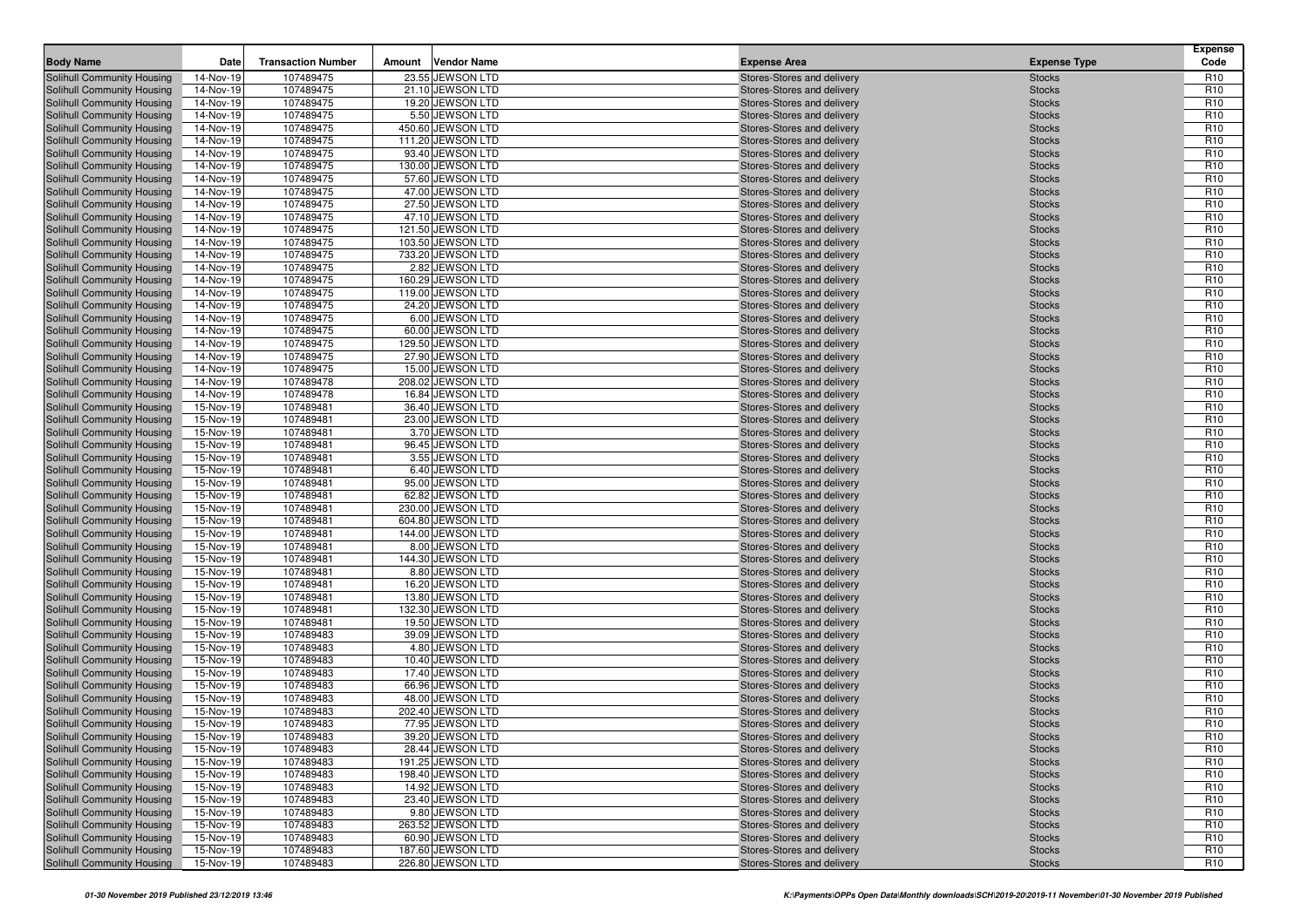| <b>Body Name</b>                                         | Date                   | <b>Transaction Number</b> | Amount | Vendor Name                           | <b>Expense Area</b>                                      | <b>Expense Type</b>            | <b>Expense</b><br>Code             |
|----------------------------------------------------------|------------------------|---------------------------|--------|---------------------------------------|----------------------------------------------------------|--------------------------------|------------------------------------|
| Solihull Community Housing                               | 15-Nov-19              | 107489483                 |        | 5.56 JEWSON LTD                       | Stores-Stores and delivery                               | <b>Stocks</b>                  | R <sub>10</sub>                    |
| Solihull Community Housing                               | 15-Nov-19              | 107489483                 |        | 101.65 JEWSON LTD                     | Stores-Stores and delivery                               | <b>Stocks</b>                  | R <sub>10</sub>                    |
| Solihull Community Housing                               | 15-Nov-19              | 107489483                 |        | 9.28 JEWSON LTD                       | Stores-Stores and delivery                               | <b>Stocks</b>                  | R <sub>10</sub>                    |
| Solihull Community Housing                               | 15-Nov-19              | 107489483                 |        | 243.40 JEWSON LTD                     | Stores-Stores and delivery                               | <b>Stocks</b>                  | R <sub>10</sub>                    |
| Solihull Community Housing                               | 15-Nov-19              | 107489483                 |        | 22.40 JEWSON LTD                      | Stores-Stores and delivery                               | <b>Stocks</b>                  | R <sub>10</sub>                    |
| Solihull Community Housing                               | 15-Nov-19              | 107489483                 |        | 13.60 JEWSON LTD                      | Stores-Stores and delivery                               | <b>Stocks</b>                  | R <sub>10</sub>                    |
| Solihull Community Housing                               | 15-Nov-19              | 107489483                 |        | 111.00 JEWSON LTD                     | Stores-Stores and delivery                               | <b>Stocks</b>                  | R <sub>10</sub>                    |
| Solihull Community Housing                               | 15-Nov-19              | 107489483                 |        | 33.00 JEWSON LTD                      | Stores-Stores and delivery                               | <b>Stocks</b>                  | R <sub>10</sub>                    |
| Solihull Community Housing                               | 15-Nov-19              | 107489483                 |        | 156.60 JEWSON LTD                     | Stores-Stores and delivery                               | <b>Stocks</b>                  | R <sub>10</sub>                    |
| Solihull Community Housing                               | 15-Nov-19              | 107489483                 |        | 264.30 JEWSON LTD                     | Stores-Stores and delivery                               | <b>Stocks</b>                  | R <sub>10</sub>                    |
| Solihull Community Housing                               | 18-Nov-19              | 107489485                 |        | 104.50 JEWSON LTD                     | Stores-Stores and delivery                               | <b>Stocks</b>                  | R <sub>10</sub>                    |
| Solihull Community Housing                               | 18-Nov-19              | 107489485                 |        | 382.46 JEWSON LTD                     | Stores-Stores and delivery                               | <b>Stocks</b>                  | R <sub>10</sub>                    |
| Solihull Community Housing                               | 19-Nov-19              | 107498055                 |        | 432.00 JEWSON LTD                     | Stores-Stores and delivery                               | <b>Stocks</b>                  | R <sub>10</sub>                    |
| Solihull Community Housing                               | 19-Nov-19              | 107498061                 |        | 32.20 JEWSON LTD                      | Stores-Stores and delivery                               | <b>Stocks</b>                  | R <sub>10</sub>                    |
| Solihull Community Housing                               | 19-Nov-19              | 107498061                 |        | 35.00 JEWSON LTD                      | Stores-Stores and delivery                               | <b>Stocks</b>                  | R <sub>10</sub>                    |
| Solihull Community Housing                               | 19-Nov-19              | 107498061                 |        | 21.90 JEWSON LTD                      | Stores-Stores and delivery                               | <b>Stocks</b>                  | R <sub>10</sub>                    |
| Solihull Community Housing                               | 19-Nov-19              | 107498061                 |        | 9.55 JEWSON LTD                       | Stores-Stores and delivery                               | <b>Stocks</b>                  | R <sub>10</sub>                    |
| Solihull Community Housing                               | 19-Nov-19              | 107498061                 |        | 13.85 JEWSON LTD                      | Stores-Stores and delivery                               | <b>Stocks</b>                  | R <sub>10</sub>                    |
| Solihull Community Housing                               | 19-Nov-19              | 107498061                 |        | 48.30 JEWSON LTD                      | Stores-Stores and delivery                               | <b>Stocks</b>                  | R <sub>10</sub>                    |
| Solihull Community Housing                               | 19-Nov-19              | 107498061                 |        | 60.40 JEWSON LTD                      | Stores-Stores and delivery                               | <b>Stocks</b>                  | R <sub>10</sub>                    |
| Solihull Community Housing                               | 19-Nov-19              | 107498061                 |        | 9.88 JEWSON LTD                       | Stores-Stores and delivery                               | <b>Stocks</b>                  | R <sub>10</sub>                    |
| Solihull Community Housing                               | 19-Nov-19              | 107498061                 |        | 30.60 JEWSON LTD                      | Stores-Stores and delivery                               | <b>Stocks</b>                  | R <sub>10</sub>                    |
| Solihull Community Housing                               | 19-Nov-19              | 107498061                 |        | 70.00 JEWSON LTD                      | Stores-Stores and delivery                               | <b>Stocks</b>                  | R <sub>10</sub>                    |
| Solihull Community Housing                               | 19-Nov-19              | 107498061                 |        | 501.00 JEWSON LTD                     | Stores-Stores and delivery                               | <b>Stocks</b>                  | R <sub>10</sub>                    |
| Solihull Community Housing                               | 19-Nov-19              | 107498061                 |        | 203.60 JEWSON LTD                     | Stores-Stores and delivery                               | <b>Stocks</b>                  | R <sub>10</sub>                    |
| Solihull Community Housing<br>Solihull Community Housing | 19-Nov-19              | 107498061                 |        | 213.50 JEWSON LTD                     | Stores-Stores and delivery                               | <b>Stocks</b>                  | R <sub>10</sub><br>R <sub>10</sub> |
|                                                          | 19-Nov-19              | 107498061                 |        | 53.10 JEWSON LTD<br>340.90 JEWSON LTD | Stores-Stores and delivery                               | <b>Stocks</b>                  | R <sub>10</sub>                    |
| Solihull Community Housing                               | 19-Nov-19              | 107498061<br>107498061    |        | 201.78 JEWSON LTD                     | Stores-Stores and delivery                               | <b>Stocks</b>                  | R <sub>10</sub>                    |
| Solihull Community Housing<br>Solihull Community Housing | 19-Nov-19<br>19-Nov-19 | 107498061                 |        | 23.80 JEWSON LTD                      | Stores-Stores and delivery<br>Stores-Stores and delivery | <b>Stocks</b><br><b>Stocks</b> | R <sub>10</sub>                    |
| Solihull Community Housing                               | 19-Nov-19              | 107498061                 |        | 442.00 JEWSON LTD                     | Stores-Stores and delivery                               | <b>Stocks</b>                  | R <sub>10</sub>                    |
| Solihull Community Housing                               | 19-Nov-19              | 107498062                 |        | 492.80 JEWSON LTD                     | Stores-Stores and delivery                               | <b>Stocks</b>                  | R <sub>10</sub>                    |
| Solihull Community Housing                               | 19-Nov-19              | 107498064                 |        | 372.24 JEWSON LTD                     | Stores-Stores and delivery                               | <b>Stocks</b>                  | R <sub>10</sub>                    |
| Solihull Community Housing                               | 19-Nov-19              | 107498064                 |        | 133.06 JEWSON LTD                     | Stores-Stores and delivery                               | <b>Stocks</b>                  | R <sub>10</sub>                    |
| Solihull Community Housing                               | 19-Nov-19              | 107498064                 |        | 19.00 JEWSON LTD                      | Stores-Stores and delivery                               | <b>Stocks</b>                  | R <sub>10</sub>                    |
| Solihull Community Housing                               | 20-Nov-19              | 107498067                 |        | 5.00 JEWSON LTD                       | Stores-Stores and delivery                               | <b>Stocks</b>                  | R <sub>10</sub>                    |
| Solihull Community Housing                               | 20-Nov-19              | 107498067                 |        | 11.00 JEWSON LTD                      | Stores-Stores and delivery                               | <b>Stocks</b>                  | R <sub>10</sub>                    |
| Solihull Community Housing                               | 20-Nov-19              | 107498067                 |        | 66.90 JEWSON LTD                      | Stores-Stores and delivery                               | <b>Stocks</b>                  | R <sub>10</sub>                    |
| Solihull Community Housing                               | 20-Nov-19              | 107498067                 |        | 104.60 JEWSON LTD                     | Stores-Stores and delivery                               | <b>Stocks</b>                  | R <sub>10</sub>                    |
| Solihull Community Housing                               | 20-Nov-19              | 107498067                 |        | 29.70 JEWSON LTD                      | Stores-Stores and delivery                               | <b>Stocks</b>                  | R <sub>10</sub>                    |
| Solihull Community Housing                               | 20-Nov-19              | 107498067                 |        | 67.10 JEWSON LTD                      | Stores-Stores and delivery                               | <b>Stocks</b>                  | R <sub>10</sub>                    |
| Solihull Community Housing                               | 20-Nov-19              | 107498067                 |        | 208.02 JEWSON LTD                     | Stores-Stores and delivery                               | <b>Stocks</b>                  | R <sub>10</sub>                    |
| Solihull Community Housing                               | 20-Nov-19              | 107498067                 |        | 7.17 JEWSON LTD                       | Stores-Stores and delivery                               | <b>Stocks</b>                  | R <sub>10</sub>                    |
| Solihull Community Housing                               | 20-Nov-19              | 107498067                 |        | 600.00 JEWSON LTD                     | Stores-Stores and delivery                               | <b>Stocks</b>                  | R <sub>10</sub>                    |
| Solihull Community Housing                               | 20-Nov-19              | 107498067                 |        | 112.60 JEWSON LTD                     | Stores-Stores and delivery                               | <b>Stocks</b>                  | R <sub>10</sub>                    |
| Solihull Community Housing                               | 20-Nov-19              | 107498067                 |        | 14.00 JEWSON LTD                      | Stores-Stores and delivery                               | <b>Stocks</b>                  | R <sub>10</sub>                    |
| Solihull Community Housing                               | 20-Nov-19              | 107498069                 |        | 29.60 JEWSON LTD                      | Stores-Stores and delivery                               | <b>Stocks</b>                  | R <sub>10</sub>                    |
| Solihull Community Housing                               | 20-Nov-19              | 107498069                 |        | 175.90 JEWSON LTD                     | Stores-Stores and delivery                               | <b>Stocks</b>                  | R <sub>10</sub>                    |
| Solihull Community Housing                               | 20-Nov-19              | 107498069                 |        | 339.57 JEWSON LTD                     | Stores-Stores and delivery                               | <b>Stocks</b>                  | R <sub>10</sub>                    |
| Solihull Community Housing                               | 20-Nov-19              | 107498069                 |        | 20.90 JEWSON LTD                      | Stores-Stores and delivery                               | <b>Stocks</b>                  | R <sub>10</sub>                    |
| Solihull Community Housing                               | 20-Nov-19              | 107498069                 |        | 47.60 JEWSON LTD                      | Stores-Stores and delivery                               | <b>Stocks</b>                  | R <sub>10</sub>                    |
| Solihull Community Housing                               | 20-Nov-19              | 107498069                 |        | 334.80 JEWSON LTD                     | Stores-Stores and delivery                               | <b>Stocks</b>                  | R <sub>10</sub>                    |
| Solihull Community Housing                               | 20-Nov-19              | 107498069                 |        | 29.60 JEWSON LTD                      | Stores-Stores and delivery                               | <b>Stocks</b>                  | R <sub>10</sub>                    |
| Solihull Community Housing                               | 20-Nov-19              | 107498069                 |        | 45.45 JEWSON LTD                      | Stores-Stores and delivery                               | <b>Stocks</b>                  | R <sub>10</sub>                    |
| Solihull Community Housing                               | 20-Nov-19              | 107498069                 |        | 170.60 JEWSON LTD                     | Stores-Stores and delivery                               | <b>Stocks</b>                  | R <sub>10</sub>                    |
| Solihull Community Housing                               | 20-Nov-19              | 107498069                 |        | 28.70 JEWSON LTD                      | Stores-Stores and delivery                               | <b>Stocks</b>                  | R <sub>10</sub>                    |
| Solihull Community Housing                               | 20-Nov-19              | 107498069                 |        | 57.54 JEWSON LTD                      | Stores-Stores and delivery                               | <b>Stocks</b>                  | R <sub>10</sub>                    |
| Solihull Community Housing                               | 20-Nov-19              | 107498069                 |        | 20.70 JEWSON LTD                      | Stores-Stores and delivery                               | <b>Stocks</b>                  | R <sub>10</sub>                    |
| Solihull Community Housing                               | 20-Nov-19              | 107498069                 |        | 6.40 JEWSON LTD<br>7.50 JEWSON LTD    | Stores-Stores and delivery                               | <b>Stocks</b>                  | R <sub>10</sub>                    |
| Solihull Community Housing<br>Solihull Community Housing | 20-Nov-19<br>20-Nov-19 | 107498069<br>107498069    |        | 46.20 JEWSON LTD                      | Stores-Stores and delivery<br>Stores-Stores and delivery | <b>Stocks</b><br><b>Stocks</b> | R <sub>10</sub><br>R <sub>10</sub> |
| Solihull Community Housing                               | 20-Nov-19              | 107498069                 |        | 435.60 JEWSON LTD                     | Stores-Stores and delivery                               | <b>Stocks</b>                  | R <sub>10</sub>                    |
| Solihull Community Housing                               | 20-Nov-19              | 107498069                 |        | 32.40 JEWSON LTD                      | Stores-Stores and delivery                               | <b>Stocks</b>                  | R <sub>10</sub>                    |
|                                                          |                        |                           |        |                                       |                                                          |                                |                                    |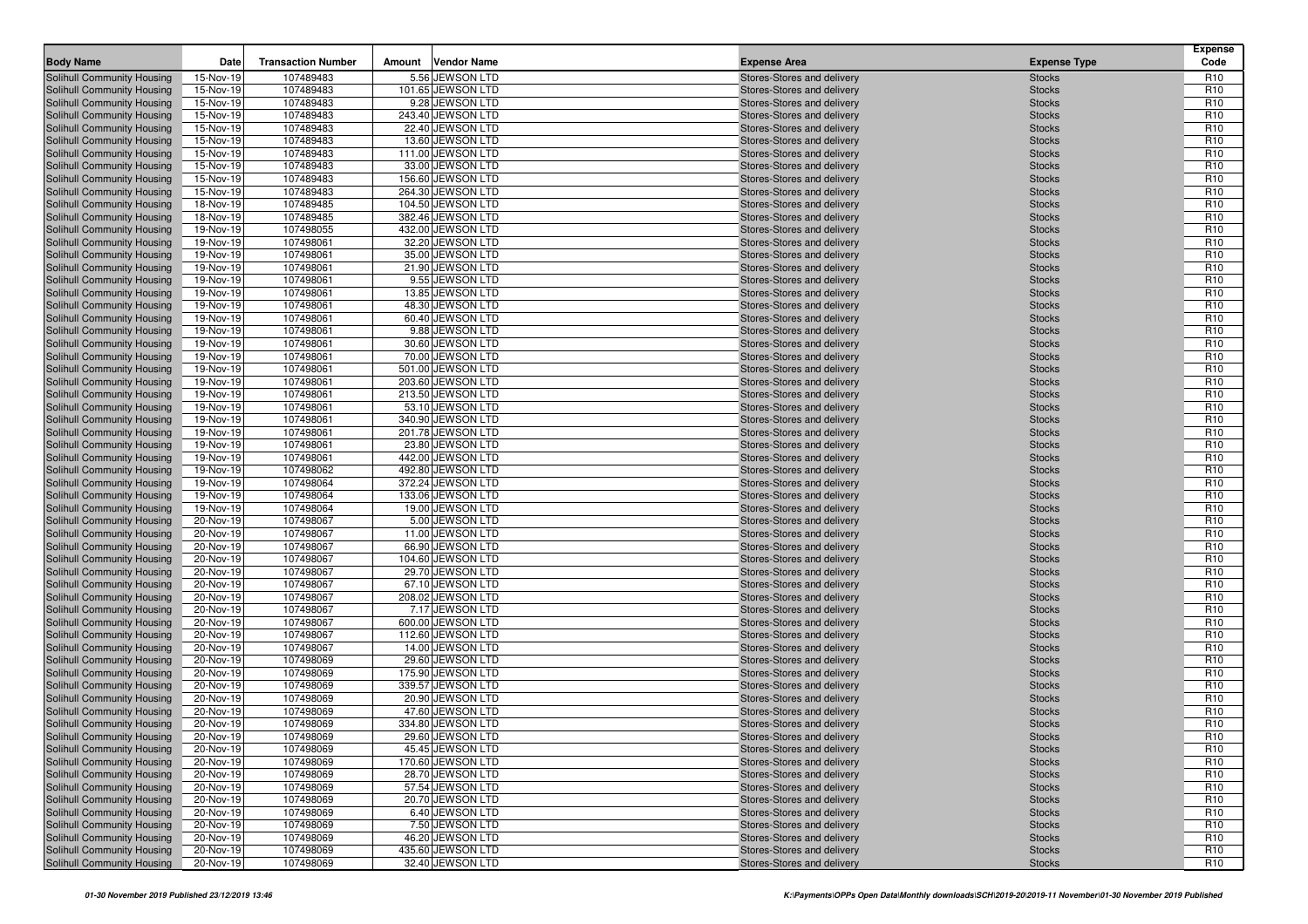| <b>Body Name</b>                                         | Date                   | <b>Transaction Number</b> | Amount | <b>Vendor Name</b>                    | <b>Expense Area</b>                                      | <b>Expense Type</b>            | <b>Expense</b><br>Code             |
|----------------------------------------------------------|------------------------|---------------------------|--------|---------------------------------------|----------------------------------------------------------|--------------------------------|------------------------------------|
| Solihull Community Housing                               | 20-Nov-19              | 107498069                 |        | 325.65 JEWSON LTD                     | Stores-Stores and delivery                               | <b>Stocks</b>                  | R <sub>10</sub>                    |
| Solihull Community Housing                               | 20-Nov-19              | 107498069                 |        | 359.50 JEWSON LTD                     | Stores-Stores and delivery                               | <b>Stocks</b>                  | R <sub>10</sub>                    |
| Solihull Community Housing                               | 20-Nov-19              | 107498069                 |        | 51.00 JEWSON LTD                      | Stores-Stores and delivery                               | <b>Stocks</b>                  | R <sub>10</sub>                    |
| Solihull Community Housing                               | 20-Nov-19              | 107498069                 |        | 202.20 JEWSON LTD                     | Stores-Stores and delivery                               | <b>Stocks</b>                  | R <sub>10</sub>                    |
| Solihull Community Housing                               | 20-Nov-19              | 107498069                 |        | 106.80 JEWSON LTD                     | Stores-Stores and delivery                               | <b>Stocks</b>                  | R <sub>10</sub>                    |
| Solihull Community Housing                               | 20-Nov-19              | 107498069                 |        | 35.10 JEWSON LTD                      | Stores-Stores and delivery                               | <b>Stocks</b>                  | R <sub>10</sub>                    |
| Solihull Community Housing                               | 20-Nov-19              | 107498069                 |        | 27.90 JEWSON LTD                      | Stores-Stores and delivery                               | <b>Stocks</b>                  | R <sub>10</sub>                    |
| Solihull Community Housing                               | 21-Nov-19              | 107498073                 |        | 271.80 JEWSON LTD                     | Stores-Stores and delivery                               | <b>Stocks</b>                  | R <sub>10</sub>                    |
| Solihull Community Housing                               | 21-Nov-19              | 107498075                 |        | 17.30 JEWSON LTD                      | Stores-Stores and delivery                               | <b>Stocks</b>                  | R <sub>10</sub>                    |
| Solihull Community Housing                               | 21-Nov-19              | 107498075                 |        | 78.48 JEWSON LTD                      | Stores-Stores and delivery                               | <b>Stocks</b>                  | R <sub>10</sub>                    |
| Solihull Community Housing                               | 21-Nov-19              | 107498075                 |        | 8.40 JEWSON LTD                       | Stores-Stores and delivery                               | <b>Stocks</b>                  | R <sub>10</sub>                    |
| Solihull Community Housing                               | 21-Nov-19              | 107498075                 |        | 18.50 JEWSON LTD                      | Stores-Stores and delivery                               | <b>Stocks</b>                  | R <sub>10</sub>                    |
| <b>Solihull Community Housing</b>                        | 21-Nov-19              | 107498075                 |        | 95.16 JEWSON LTD                      | Stores-Stores and delivery                               | <b>Stocks</b>                  | R <sub>10</sub>                    |
| Solihull Community Housing                               | 21-Nov-19              | 107498075                 |        | 12.00 JEWSON LTD                      | Stores-Stores and delivery                               | <b>Stocks</b>                  | R <sub>10</sub>                    |
| Solihull Community Housing                               | 21-Nov-19              | 107498075                 |        | 16.58 JEWSON LTD                      | Stores-Stores and delivery                               | <b>Stocks</b>                  | R <sub>10</sub>                    |
| Solihull Community Housing                               | 21-Nov-19              | 107498075                 |        | 95.00 JEWSON LTD                      | Stores-Stores and delivery                               | <b>Stocks</b>                  | R <sub>10</sub>                    |
| Solihull Community Housing                               | 21-Nov-19              | 107498075                 |        | 52.56 JEWSON LTD                      | Stores-Stores and delivery                               | <b>Stocks</b>                  | R <sub>10</sub>                    |
| Solihull Community Housing                               | 21-Nov-19              | 107498075                 |        | 121.00 JEWSON LTD                     | Stores-Stores and delivery                               | <b>Stocks</b>                  | R <sub>10</sub>                    |
| <b>Solihull Community Housing</b>                        | 21-Nov-19              | 107498075                 |        | 45.60 JEWSON LTD                      | Stores-Stores and delivery                               | <b>Stocks</b>                  | R <sub>10</sub>                    |
| Solihull Community Housing                               | 22-Nov-19              | 107498078                 |        | 17.40 JEWSON LTD                      | Stores-Stores and delivery                               | <b>Stocks</b>                  | R <sub>10</sub>                    |
| Solihull Community Housing                               | 22-Nov-19              | 107498078                 |        | 6.00 JEWSON LTD                       | Stores-Stores and delivery                               | <b>Stocks</b>                  | R <sub>10</sub>                    |
| Solihull Community Housing                               | 22-Nov-19              | 107498078                 |        | 105.00 JEWSON LTD                     | Stores-Stores and delivery                               | <b>Stocks</b>                  | R <sub>10</sub>                    |
| Solihull Community Housing                               | 22-Nov-19              | 107498078                 |        | 2.50 JEWSON LTD                       | Stores-Stores and delivery                               | <b>Stocks</b>                  | R <sub>10</sub>                    |
| Solihull Community Housing                               | 22-Nov-19              | 107498078                 |        | 54.40 JEWSON LTD                      | Stores-Stores and delivery                               | <b>Stocks</b>                  | R <sub>10</sub>                    |
| Solihull Community Housing                               | 22-Nov-19              | 107498078                 |        | 152.46 JEWSON LTD                     | Stores-Stores and delivery                               | <b>Stocks</b>                  | R <sub>10</sub>                    |
| Solihull Community Housing                               | 22-Nov-19              | 107498078                 |        | 450.60 JEWSON LTD                     | Stores-Stores and delivery                               | <b>Stocks</b>                  | R <sub>10</sub>                    |
| Solihull Community Housing                               | 22-Nov-19              | 107498078                 |        | 83.40 JEWSON LTD                      | Stores-Stores and delivery                               | <b>Stocks</b>                  | R <sub>10</sub>                    |
| Solihull Community Housing                               | 22-Nov-19              | 107498078                 |        | 46.40 JEWSON LTD                      | Stores-Stores and delivery                               | <b>Stocks</b>                  | R <sub>10</sub>                    |
| Solihull Community Housing                               | 22-Nov-19              | 107498078                 |        | 57.60 JEWSON LTD                      | Stores-Stores and delivery                               | <b>Stocks</b>                  | R <sub>10</sub>                    |
| Solihull Community Housing                               | 22-Nov-19              | 107498078                 |        | 14.70 JEWSON LTD                      | Stores-Stores and delivery                               | <b>Stocks</b>                  | R <sub>10</sub>                    |
| Solihull Community Housing                               | 22-Nov-19              | 107498078                 |        | 107.00 JEWSON LTD                     | Stores-Stores and delivery                               | <b>Stocks</b>                  | R <sub>10</sub>                    |
| Solihull Community Housing                               | 22-Nov-19              | 107498078                 |        | 101.80 JEWSON LTD                     | Stores-Stores and delivery                               | <b>Stocks</b>                  | R <sub>10</sub>                    |
| Solihull Community Housing                               | 22-Nov-19              | 107498078                 |        | 16.96 JEWSON LTD                      | Stores-Stores and delivery                               | <b>Stocks</b>                  | R <sub>10</sub>                    |
| Solihull Community Housing                               | 22-Nov-19              | 107498078                 |        | 47.97 JEWSON LTD                      | Stores-Stores and delivery                               | <b>Stocks</b>                  | R <sub>10</sub>                    |
| Solihull Community Housing                               | 22-Nov-19              | 107498078                 |        | 68.30 JEWSON LTD                      | Stores-Stores and delivery                               | <b>Stocks</b>                  | R <sub>10</sub>                    |
| Solihull Community Housing                               | 22-Nov-19              | 107498078                 |        | 46.95 JEWSON LTD                      | Stores-Stores and delivery                               | <b>Stocks</b>                  | R <sub>10</sub>                    |
| Solihull Community Housing                               | 25-Nov-19              | 107498086                 |        | 40.00 JEWSON LTD                      | Stores-Stores and delivery                               | <b>Stocks</b>                  | R <sub>10</sub>                    |
| Solihull Community Housing                               | 25-Nov-19              | 107498086                 |        | 48.00 JEWSON LTD                      | Stores-Stores and delivery                               | <b>Stocks</b>                  | R <sub>10</sub>                    |
| Solihull Community Housing                               | 25-Nov-19              | 107498086                 |        | 9.35 JEWSON LTD                       | Stores-Stores and delivery                               | <b>Stocks</b>                  | R <sub>10</sub>                    |
| Solihull Community Housing                               | 25-Nov-19              | 107498086                 |        | 562.80 JEWSON LTD                     | Stores-Stores and delivery                               | <b>Stocks</b>                  | R <sub>10</sub>                    |
| Solihull Community Housing                               | 25-Nov-19              | 107498086                 |        | 5.56 JEWSON LTD                       | Stores-Stores and delivery                               | <b>Stocks</b>                  | R <sub>10</sub>                    |
| Solihull Community Housing                               | 25-Nov-19              | 107498086                 |        | 57.00 JEWSON LTD                      | Stores-Stores and delivery                               | <b>Stocks</b>                  | R <sub>10</sub>                    |
| Solihull Community Housing                               | 25-Nov-19              | 107498086                 |        | 8.70 JEWSON LTD                       | Stores-Stores and delivery                               | <b>Stocks</b>                  | R <sub>10</sub>                    |
| Solihull Community Housing                               | 25-Nov-19              | 107498086                 |        | 87.24 JEWSON LTD                      | Stores-Stores and delivery                               | <b>Stocks</b>                  | R <sub>10</sub>                    |
| Solihull Community Housing                               | 25-Nov-19              | 107498086                 |        | 488.80 JEWSON LTD                     | Stores-Stores and delivery                               | <b>Stocks</b>                  | R <sub>10</sub>                    |
| Solihull Community Housing                               | 25-Nov-19              | 107498086                 |        | 33.69 JEWSON LTD                      | Stores-Stores and delivery                               | <b>Stocks</b>                  | R <sub>10</sub>                    |
| Solihull Community Housing<br>Solihull Community Housing | 25-Nov-19<br>25-Nov-19 | 107498086<br>107498086    |        | 10.20 JEWSON LTD<br>106.00 JEWSON LTD | Stores-Stores and delivery                               | <b>Stocks</b><br><b>Stocks</b> | R <sub>10</sub><br>R <sub>10</sub> |
| Solihull Community Housing                               | 25-Nov-19              | 107498086                 |        | 62.90 JEWSON LTD                      | Stores-Stores and delivery<br>Stores-Stores and delivery | <b>Stocks</b>                  | R <sub>10</sub>                    |
| Solihull Community Housing                               | 25-Nov-19              | 107498090                 |        | 298.56 JEWSON LTD                     | Stores-Stores and delivery                               | <b>Stocks</b>                  | R <sub>10</sub>                    |
| Solihull Community Housing                               | 25-Nov-19              | 107498090                 |        | 1625.47 JEWSON LTD                    | Stores-Stores and delivery                               | <b>Stocks</b>                  | R <sub>10</sub>                    |
| Solihull Community Housing                               | 25-Nov-19              | 107498090                 |        | 26.00 JEWSON LTD                      | Stores-Stores and delivery                               | <b>Stocks</b>                  | R <sub>10</sub>                    |
| Solihull Community Housing                               | 25-Nov-19              | 107498091                 |        | 207.50 JEWSON LTD                     | Stores-Stores and delivery                               | <b>Stocks</b>                  | R <sub>10</sub>                    |
| <b>Solihull Community Housing</b>                        | 25-Nov-19              | 107498091                 |        | 8.34 JEWSON LTD                       | Stores-Stores and delivery                               | <b>Stocks</b>                  | R <sub>10</sub>                    |
| Solihull Community Housing                               | 25-Nov-19              | 107498091                 |        | 60.00 JEWSON LTD                      | Stores-Stores and delivery                               | <b>Stocks</b>                  | R <sub>10</sub>                    |
| Solihull Community Housing                               | 01-Nov-19              | 107461778                 |        | 210.00 JEWSON LTD                     | Stores-Stores and delivery                               | <b>Stocks</b>                  | R <sub>10</sub>                    |
| Solihull Community Housing                               | 11-Nov-19              | 107463130                 |        | 276.34 JLA TOTAL CARE LTD             | <b>Laundry Service</b>                                   | <b>Equipment Rental/Lease</b>  | D <sub>18</sub>                    |
| Solihull Community Housing                               | 11-Nov-19              | 107463130                 |        | 590.83 JLA TOTAL CARE LTD             | <b>Laundry Service</b>                                   | <b>Equipment Rental/Lease</b>  | D <sub>18</sub>                    |
| Solihull Community Housing                               | 11-Nov-19              | 107463130                 |        | 577.53 JLA TOTAL CARE LTD             | <b>Laundry Service</b>                                   | <b>Equipment Rental/Lease</b>  | D <sub>18</sub>                    |
| Solihull Community Housing                               | 11-Nov-19              | 107463130                 |        | 577.53 JLA TOTAL CARE LTD             | <b>Laundry Service</b>                                   | <b>Equipment Rental/Lease</b>  | D <sub>18</sub>                    |
| Solihull Community Housing                               | 11-Nov-19              | 107463130                 |        | 577.53 JLA TOTAL CARE LTD             | <b>Laundry Service</b>                                   | <b>Equipment Rental/Lease</b>  | D <sub>18</sub>                    |
| Solihull Community Housing                               | 11-Nov-19              | 107463130                 |        | 314.49 JLA TOTAL CARE LTD             | <b>Laundry Service</b>                                   | <b>Equipment Rental/Lease</b>  | D <sub>18</sub>                    |
| Solihull Community Housing                               | 19-Nov-19              | 107480250                 |        | 785.82 KARTER THOMAS LTD              | <b>Estate Mgmt Team</b>                                  | <b>Agency Staff</b>            | A60                                |
|                                                          |                        |                           |        |                                       |                                                          |                                |                                    |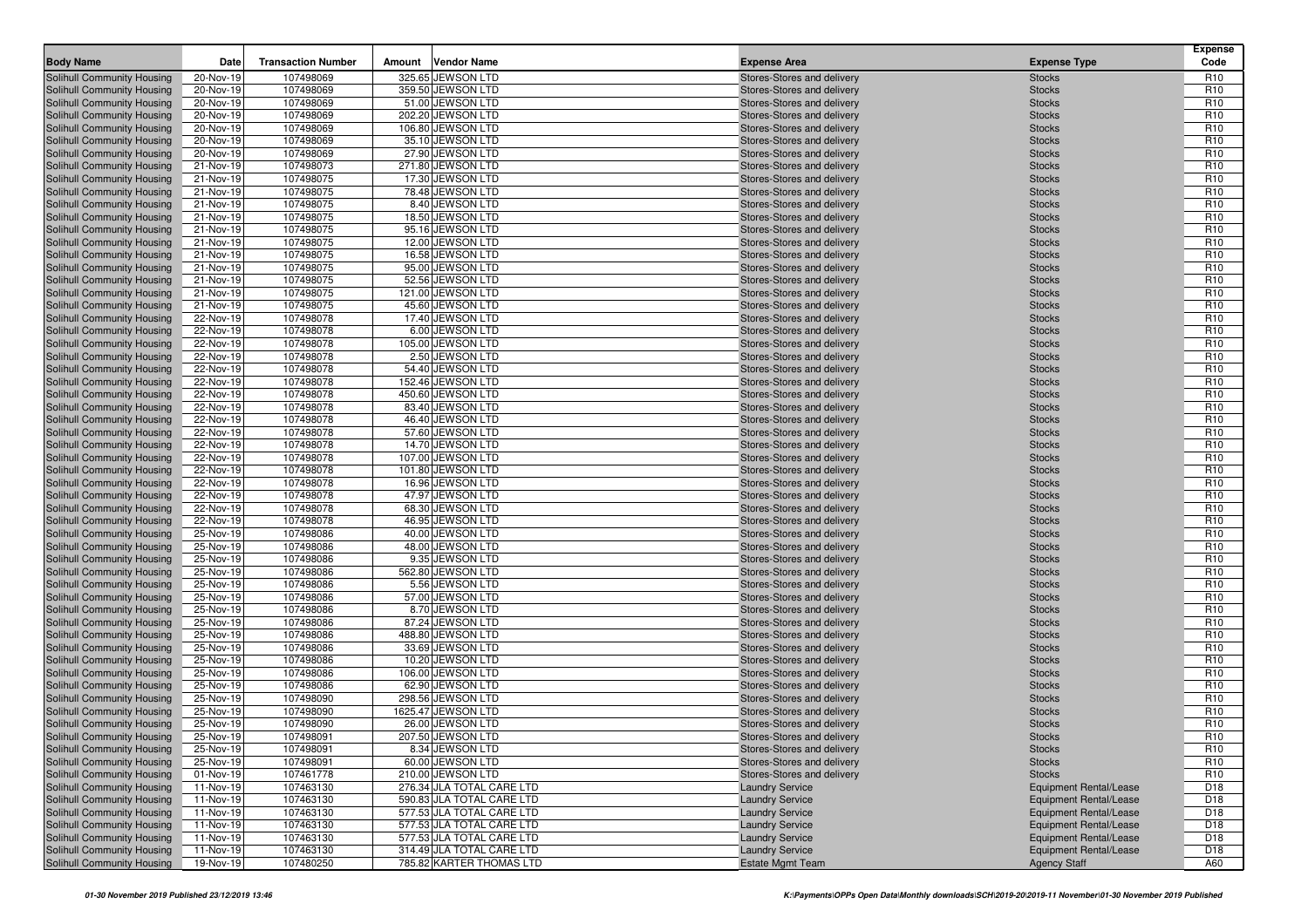|                                                          |                        |                           |        |                                                               |                                                        |                                                  | <b>Expense</b>                     |
|----------------------------------------------------------|------------------------|---------------------------|--------|---------------------------------------------------------------|--------------------------------------------------------|--------------------------------------------------|------------------------------------|
| <b>Body Name</b>                                         | Date                   | <b>Transaction Number</b> | Amount | <b>Vendor Name</b>                                            | <b>Expense Area</b>                                    | <b>Expense Type</b>                              | Code                               |
| Solihull Community Housing                               | 06-Nov-19              | 107452955                 |        | 818.37 KARTER THOMAS LTD                                      | <b>Estate Mgmt Team</b>                                | <b>Agency Staff</b>                              | A60                                |
| Solihull Community Housing                               | 13-Nov-19              | 107467607                 |        | 775.95 KARTER THOMAS LTD                                      | <b>Estate Mgmt Team</b>                                | <b>Agency Staff</b>                              | A60                                |
| Solihull Community Housing                               | 26-Nov-19              | 107493801                 |        | 737.94 KARTER THOMAS LTD                                      | <b>Estate Mgmt Team</b>                                | <b>Agency Staff</b>                              | A60                                |
| Solihull Community Housing                               | 27-Nov-19              | 107496058                 |        | 779.10 KARTER THOMAS LTD                                      | <b>Estate Mgmt Team</b>                                | <b>Agency Staff</b>                              | A60                                |
| Solihull Community Housing                               | 14-Nov-19              | 107470259                 |        | 477.56 KILLGERM CHEMICALS LTD                                 | Anti Graffiti Team                                     | <b>Materials</b>                                 | D <sub>13</sub>                    |
| Solihull Community Housing                               | 01-Nov-19              | 107489348                 |        | 420.00 L&M DOMESTIC SCAFFOLDING LTD                           | North Property Repairs-Day to day                      | <b>External Structures</b>                       | <b>B33</b>                         |
| Solihull Community Housing                               | 01-Nov-19              | 107489348                 |        | -84.00 L&M DOMESTIC SCAFFOLDING LTD                           | Sub Contractors Tax                                    | <b>Creditor: Inland Revenue</b>                  | S02                                |
| Solihull Community Housing                               | 01-Nov-19              | 107489350                 |        | 420.00 L&M DOMESTIC SCAFFOLDING LTD                           | North Property Repairs-Day to day                      | <b>External Structures</b>                       | <b>B33</b>                         |
| Solihull Community Housing                               | 01-Nov-19              | 107489350                 |        | -84.00 L&M DOMESTIC SCAFFOLDING LTD                           | Sub Contractors Tax                                    | <b>Creditor: Inland Revenue</b>                  | S <sub>02</sub>                    |
| Solihull Community Housing                               | 01-Nov-19              | 107489351                 |        | 420.00 L&M DOMESTIC SCAFFOLDING LTD                           | North Property Repairs-Day to day                      | <b>External Structures</b>                       | <b>B33</b>                         |
| Solihull Community Housing                               | 01-Nov-19              | 107489351                 |        | -84.00 L&M DOMESTIC SCAFFOLDING LTD                           | Sub Contractors Tax                                    | <b>Creditor: Inland Revenue</b>                  | S02                                |
| Solihull Community Housing                               | 01-Nov-19              | 107489352                 |        | 420.00 L&M DOMESTIC SCAFFOLDING LTD                           | North Property Repairs-Day to day                      | <b>External Structures</b>                       | <b>B33</b>                         |
| Solihull Community Housing                               | 01-Nov-19              | 107489352                 |        | -84.00 L&M DOMESTIC SCAFFOLDING LTD                           | <b>Sub Contractors Tax</b>                             | <b>Creditor: Inland Revenue</b>                  | S02                                |
| Solihull Community Housing                               | 01-Nov-19              | 107489353                 |        | 420.00 L&M DOMESTIC SCAFFOLDING LTD                           | North Property Repairs-Day to day                      | <b>External Structures</b>                       | <b>B33</b>                         |
| Solihull Community Housing                               | 01-Nov-19              | 107489353                 |        | -84.00 L&M DOMESTIC SCAFFOLDING LTD                           | Sub Contractors Tax                                    | <b>Creditor: Inland Revenue</b>                  | S <sub>02</sub>                    |
| Solihull Community Housing                               | 06-Nov-19              | 107451248                 |        | 12056.88 LEGRAND                                              | Safe and Sound Operational                             | <b>Equipment Rental/Lease</b>                    | D <sub>18</sub>                    |
| Solihull Community Housing                               | 06-Nov-19              | 107452279                 |        | 334.80 LEGRAND                                                | Safe and Sound Operational                             | <b>Equipment Rental/Lease</b>                    | D <sub>18</sub>                    |
| Solihull Community Housing                               | 06-Nov-19              | 107452527                 |        | 753.30 LEGRAND                                                | Safe and Sound Operational                             | <b>Equipment Rental/Lease</b>                    | D <sub>18</sub>                    |
| Solihull Community Housing                               | 20-Nov-19              | 107484257                 |        | 578.46 LEX AUTOLEASE LIMITED                                  | Client - Fleet Management                              | Vehicle Hire                                     | C <sub>30</sub>                    |
| Solihull Community Housing                               | 19-Nov-19              | 107480426                 |        | 435.31 LEX AUTOLEASE LIMITED                                  | Client - Fleet Management                              | Vehicle Hire                                     | C <sub>30</sub>                    |
| Solihull Community Housing                               | 19-Nov-19              | 107480428                 |        | 335.29 LEX AUTOLEASE LIMITED<br>5756.46 LEX AUTOLEASE LIMITED | Client - Fleet Management                              | Vehicle Hire                                     | C <sub>30</sub>                    |
| Solihull Community Housing<br>Solihull Community Housing | 20-Nov-19<br>26-Nov-19 | 107485254<br>107493800    |        | 21529.63 LEX AUTOLEASE LIMITED                                | Client - Fleet Management<br>Client - Fleet Management | Vehicle Hire<br><b>Vehicle Hire</b>              | C <sub>30</sub><br>C <sub>30</sub> |
| Solihull Community Housing                               | 19-Nov-19              | 107480290                 |        | -300.00 LEX AUTOLEASE LIMITED                                 | Client - Fleet Management                              | Vehicle service and repairs                      | C60                                |
| Solihull Community Housing                               | 19-Nov-19              | 107480429                 |        | 435.31 LEX AUTOLEASE LIMITED                                  | Client - Fleet Management                              | Vehicle Hire                                     | C <sub>30</sub>                    |
|                                                          | 20-Nov-19              | 107484256                 |        | 388.53 LEX AUTOLEASE LIMITED                                  |                                                        |                                                  | C60                                |
| Solihull Community Housing<br>Solihull Community Housing | 27-Nov-19              | 107494859                 |        | 9093.00 LIBERATA UK LIMITED                                   | Client - Fleet Management<br>Income Collection Team    | Vehicle service and repairs<br><b>Court Fees</b> | D <sub>54</sub>                    |
| Solihull Community Housing                               | 01-Nov-19              | 107458282                 |        | 2227.96 LIFT & ENGINEERING SERVICES                           | <b>Mechanical &amp; Electrical</b>                     | <b>Utility Related Works</b>                     | <b>B34</b>                         |
| Solihull Community Housing                               | 01-Nov-19              | 107446342                 |        | 1677.00 LIFT & ENGINEERING SERVICES                           | <b>Mechanical &amp; Electrical</b>                     | <b>Utility Related Works</b>                     | <b>B34</b>                         |
| Solihull Community Housing                               | 01-Nov-19              | 107446343                 |        | 1564.00 LIFT & ENGINEERING SERVICES                           | <b>Mechanical &amp; Electrical</b>                     | <b>Utility Related Works</b>                     | <b>B34</b>                         |
| Solihull Community Housing                               | 01-Nov-19              | 107463933                 |        | 50385.30 LIFT & ENGINEERING SERVICES                          | Lift Refurbishment                                     | <b>Contractor Payments</b>                       | <b>B70</b>                         |
| Solihull Community Housing                               | 13-Nov-19              | 107467321                 |        | 372.83 LLOYD SALE                                             | Development Team / M & E                               | Car Allowances                                   | C <sub>10</sub>                    |
| Solihull Community Housing                               | 05-Nov-19              | 107449346                 |        | 1170.21 LYRECO UK LTD                                         | <b>Endeavour House</b>                                 | Stationery                                       | D <sub>25</sub>                    |
| Solihull Community Housing                               | 05-Nov-19              | 107449344                 |        | 538.32 LYRECO UK LTD                                          | <b>Endeavour House</b>                                 | Stationery                                       | D <sub>25</sub>                    |
| Solihull Community Housing                               | 06-Nov-19              | 107452961                 |        | 2675.00 M&P PRESERVATION                                      | North Property Repairs-Day to day                      | <b>External Structures</b>                       | <b>B33</b>                         |
| Solihull Community Housing                               | 06-Nov-19              | 107452962                 |        | 1305.00 M&P PRESERVATION                                      | North Property Repairs-Day to day                      | <b>External Structures</b>                       | <b>B33</b>                         |
| Solihull Community Housing                               | 06-Nov-19              | 107452965                 |        | 3165.00 M&P PRESERVATION                                      | North Property Repairs-Day to day                      | <b>External Structures</b>                       | <b>B33</b>                         |
| Solihull Community Housing                               | 06-Nov-19              | 107452963                 |        | 1100.00 M&P PRESERVATION                                      | North Property Repairs-Day to day                      | <b>External Structures</b>                       | <b>B33</b>                         |
| Solihull Community Housing                               | 04-Nov-19              | 107447369                 |        | 20620.49 MAN COMMERCIAL PROTECTION LTD                        | <b>CCTV</b>                                            | Security                                         | <b>B43</b>                         |
| Solihull Community Housing                               | 07-Nov-19              | 107457255                 |        | 380.00 MITIE PROPERTY SERVICES (UK) LTD                       | North Property Repairs-Voids                           | Voids                                            | <b>B38</b>                         |
| Solihull Community Housing                               | 01-Nov-19              | 107469734                 |        | 1613.33 MITIE PROPERTY SERVICES (UK) LTD                      | <b>Planned Maintenance</b>                             | <b>Planned Works</b>                             | <b>B36</b>                         |
| Solihull Community Housing                               | 04-Nov-19              | 107469735                 |        | 1613.33 MITIE PROPERTY SERVICES (UK) LTD                      | <b>Planned Maintenance</b>                             | <b>Planned Works</b>                             | <b>B36</b>                         |
| Solihull Community Housing                               | 14-Nov-19              | 107493344                 |        | 21245.83 MITIE PROPERTY SERVICES (UK) LTD                     | <b>Planned Maintenance</b>                             | <b>Planned Works</b>                             | <b>B36</b>                         |
| Solihull Community Housing                               | 22-Nov-19              | 107493345                 |        | 840.00 MITIE PROPERTY SERVICES (UK) LTD                       | Linacre House Conversion                               | <b>Contractor Payments</b>                       | <b>B70</b>                         |
| Solihull Community Housing                               | 05-Nov-19              | 107450238                 |        | 832.73 MORGAN HUNT UK LTD                                     | North Property Repairs-Day to day                      | <b>Agency Staff</b>                              | A60                                |
| Solihull Community Housing                               | 05-Nov-19              | 107450237                 |        | 665.78 MORGAN HUNT UK LTD                                     | North Property Repairs-Day to day                      | <b>Agency Staff</b>                              | A60                                |
| Solihull Community Housing                               | 05-Nov-19              | 107450235                 |        | 805.07 MORGAN HUNT UK LTD                                     | North Property Repairs-Day to day                      | <b>Agency Staff</b>                              | A60                                |
| Solihull Community Housing                               | 06-Nov-19              | 107452952                 |        | 808.78 MORGAN HUNT UK LTD                                     | North Property Repairs-Day to day                      | <b>Agency Staff</b>                              | A60                                |
| Solihull Community Housing                               | 04-Nov-19              | 107446379                 |        | 777.37 MORGAN HUNT UK LTD                                     | <b>Estate Mgmt Team</b>                                | <b>Agency Staff</b>                              | A60                                |
| Solihull Community Housing                               | 05-Nov-19              | 107450240                 |        | 659.52 MORGAN HUNT UK LTD                                     | North Property Repairs-Day to day                      | <b>Agency Staff</b>                              | A60                                |
| Solihull Community Housing                               | 01-Nov-19              | 107445535                 |        | 495.43 MORGAN HUNT UK LTD                                     | Maintenance Surveyors-Appointments                     | <b>Agency Staff</b>                              | A60                                |
| Solihull Community Housing                               | 06-Nov-19              | 107452954                 |        | 500.85 MORGAN HUNT UK LTD                                     | North Property Repairs-Day to day                      | <b>Agency Staff</b>                              | A60                                |
| Solihull Community Housing                               | 01-Nov-19              | 107445537                 |        | 453.00 MORGAN HUNT UK LTD                                     | Call Centre                                            | <b>Agency Staff</b>                              | A60                                |
| Solihull Community Housing                               | 05-Nov-19              | 107450236                 |        | 821.77 MORGAN HUNT UK LTD                                     | North Property Repairs-Day to day                      | <b>Agency Staff</b>                              | A60                                |
| Solihull Community Housing                               | 11-Nov-19              | 107462771                 |        | 429.12 MORGAN HUNT UK LTD                                     | <b>Welfare Reform Work</b>                             | <b>Agency Staff</b>                              | A60                                |
| Solihull Community Housing                               | 01-Nov-19              | 107445569                 |        | 333.50 MORGAN HUNT UK LTD                                     | <b>Housing Aid &amp; Homelessness</b>                  | <b>Agency Staff</b>                              | A60                                |
| Solihull Community Housing                               | 07-Nov-19              | 107457267                 |        | 339.75 MORGAN HUNT UK LTD                                     | <b>Call Centre</b>                                     | <b>Agency Staff</b>                              | A60                                |
| Solihull Community Housing                               | 07-Nov-19              | 107457266                 |        | 453.00 MORGAN HUNT UK LTD                                     | <b>Call Centre</b>                                     | <b>Agency Staff</b>                              | A60                                |
| Solihull Community Housing                               | 07-Nov-19              | 107458670                 |        | 832.73 MORGAN HUNT UK LTD                                     | North Property Repairs-Day to day                      | <b>Agency Staff</b>                              | A60                                |
| Solihull Community Housing                               | 07-Nov-19              | 107458665                 |        | 832.73 MORGAN HUNT UK LTD                                     | North Property Repairs-Day to day                      | <b>Agency Staff</b>                              | A60                                |
| Solihull Community Housing                               | 07-Nov-19              | 107458830                 |        | 805.07 MORGAN HUNT UK LTD                                     | North Property Repairs-Day to day                      | <b>Agency Staff</b>                              | A60                                |
| Solihull Community Housing                               | 07-Nov-19              | 107458832                 |        | 808.78 MORGAN HUNT UK LTD                                     | North Property Repairs-Day to day                      | <b>Agency Staff</b>                              | A60                                |
| Solihull Community Housing                               | 07-Nov-19              | 107458836                 |        | 659.52 MORGAN HUNT UK LTD                                     | North Property Repairs-Day to day                      | <b>Agency Staff</b>                              | A60                                |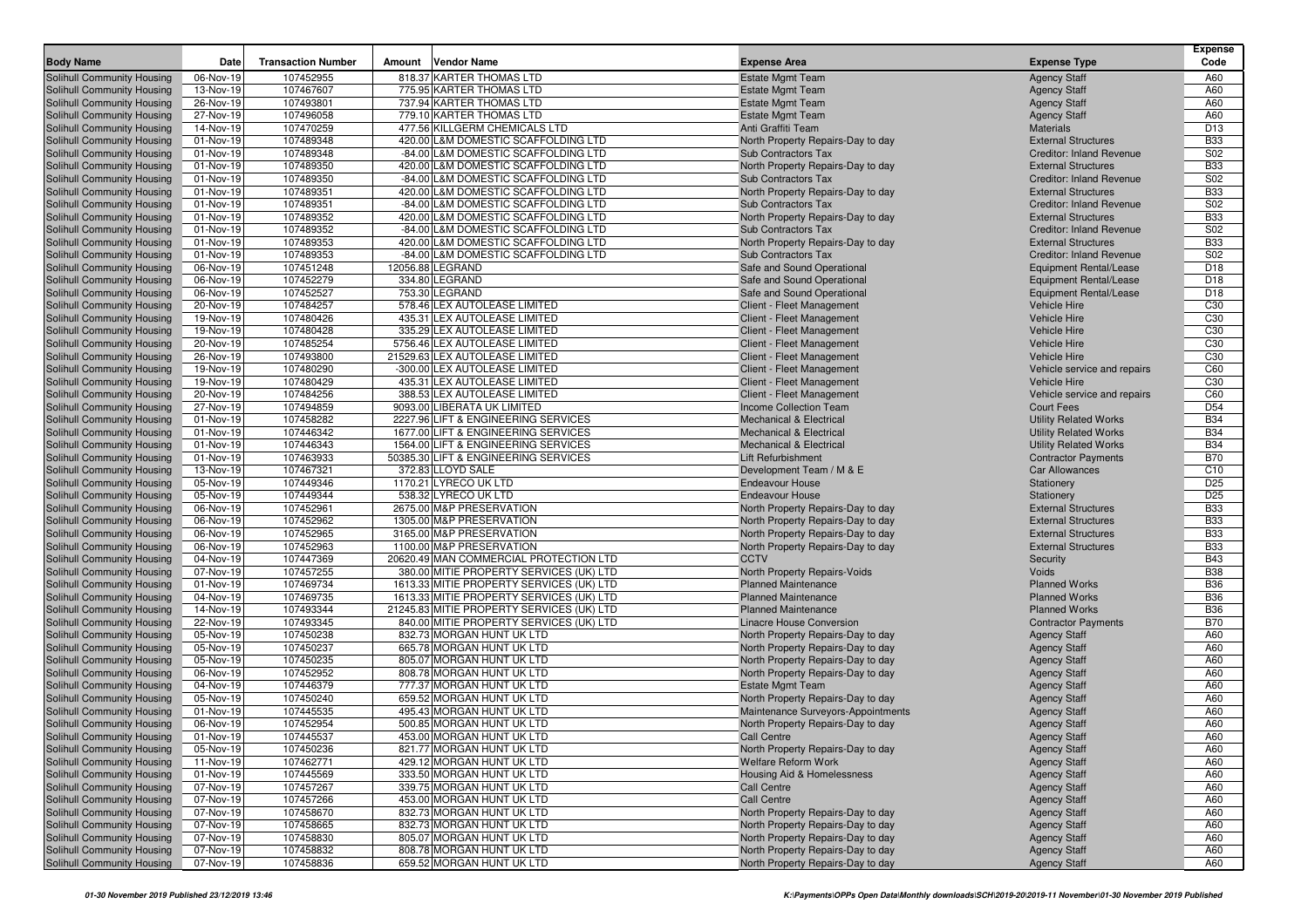|                                                          |                        |                           |                                                        |                                                     |                                                                        |                                                | Expense                  |
|----------------------------------------------------------|------------------------|---------------------------|--------------------------------------------------------|-----------------------------------------------------|------------------------------------------------------------------------|------------------------------------------------|--------------------------|
| <b>Body Name</b>                                         | Date                   | <b>Transaction Number</b> | <b>Vendor Name</b><br>Amount                           |                                                     | <b>Expense Area</b>                                                    | <b>Expense Type</b>                            | Code                     |
| Solihull Community Housing                               | 11-Nov-19              | 107463065                 | 777.37 MORGAN HUNT UK LTD                              |                                                     | <b>Estate Mgmt Team</b>                                                | <b>Agency Staff</b>                            | A60                      |
| Solihull Community Housing                               | 07-Nov-19<br>20-Nov-19 | 107457265                 | 453.00 MORGAN HUNT UK LTD<br>959.32 MORGAN HUNT UK LTD |                                                     | <b>Call Centre</b>                                                     | <b>Agency Staff</b>                            | A60                      |
| Solihull Community Housing                               |                        | 107486863<br>107458666    | 821.77 MORGAN HUNT UK LTD                              |                                                     | Housing Aid & Homelessness                                             | <b>Agency Staff</b>                            | A60<br>A60               |
| Solihull Community Housing<br>Solihull Community Housing | 07-Nov-19<br>07-Nov-19 | 107458664                 | 679.05 MORGAN HUNT UK LTD                              |                                                     | North Property Repairs-Day to day                                      | <b>Agency Staff</b><br><b>Agency Staff</b>     | A60                      |
| Solihull Community Housing                               | 11-Nov-19              | 107462758                 | 572.16 MORGAN HUNT UK LTD                              |                                                     | North Property Repairs-Day to day<br><b>Welfare Reform Work</b>        | <b>Agency Staff</b>                            | A60                      |
| Solihull Community Housing                               | 29-Nov-19              | 107497328                 | 786.75 MORGAN HUNT UK LTD                              |                                                     | Anti Graffiti Team                                                     | <b>Agency Staff</b>                            | A60                      |
| Solihull Community Housing                               | 26-Nov-19              | 107493802                 | 1264.75 MORGAN HUNT UK LTD                             |                                                     | North Property Repairs-Day to day                                      | <b>Agency Staff</b>                            | A60                      |
| Solihull Community Housing                               | 15-Nov-19              | 107472422                 | 596.45 MORGAN HUNT UK LTD                              |                                                     | <b>Call Centre</b>                                                     | <b>Agency Staff</b>                            | A60                      |
| Solihull Community Housing                               | 13-Nov-19              | 107468023                 | 665.78 MORGAN HUNT UK LTD                              |                                                     | North Property Repairs-Day to day                                      | <b>Agency Staff</b>                            | A60                      |
| Solihull Community Housing                               | 13-Nov-19              | 107468026                 | 808.78 MORGAN HUNT UK LTD                              |                                                     | North Property Repairs-Day to day                                      | <b>Agency Staff</b>                            | A60                      |
| Solihull Community Housing                               | 13-Nov-19              | 107468028                 | 659.52 MORGAN HUNT UK LTD                              |                                                     | North Property Repairs-Day to day                                      | <b>Agency Staff</b>                            | A60                      |
| Solihull Community Housing                               | 13-Nov-19              | 107468030                 | 777.37 MORGAN HUNT UK LTD                              |                                                     | <b>Estate Mgmt Team</b>                                                | <b>Agency Staff</b>                            | A60                      |
| Solihull Community Housing                               | 13-Nov-19              | 107468039                 | 500.85 MORGAN HUNT UK LTD                              |                                                     | North Property Repairs-Day to day                                      | <b>Agency Staff</b>                            | A60                      |
| Solihull Community Housing                               | 13-Nov-19              | 107468043                 | 821.77 MORGAN HUNT UK LTD                              |                                                     | North Property Repairs-Day to day                                      | <b>Agency Staff</b>                            | A60                      |
| Solihull Community Housing                               | 13-Nov-19              | 107468041                 | 690.30 MORGAN HUNT UK LTD                              |                                                     | North Property Repairs-Day to day                                      | <b>Agency Staff</b>                            | A60                      |
| Solihull Community Housing                               | 13-Nov-19              | 107468025                 | 771.00 MORGAN HUNT UK LTD                              |                                                     | North Property Repairs-Day to day                                      | <b>Agency Staff</b>                            | A60                      |
| Solihull Community Housing                               | 22-Nov-19              | 107489528                 | 468.10 MORGAN HUNT UK LTD                              |                                                     | <b>Call Centre</b>                                                     | <b>Agency Staff</b>                            | A60                      |
| Solihull Community Housing                               | 26-Nov-19              | 107494718                 | 808.78 MORGAN HUNT UK LTD                              |                                                     | North Property Repairs-Day to day                                      | <b>Agency Staff</b>                            | A60                      |
| Solihull Community Housing                               | 29-Nov-19              | 107497329                 | 786.75 MORGAN HUNT UK LTD                              |                                                     | Anti Graffiti Team                                                     | <b>Agency Staff</b>                            | A60                      |
| Solihull Community Housing                               | 26-Nov-19              | 107494719                 | 328.71 MORGAN HUNT UK LTD                              |                                                     | North Property Repairs-Day to day                                      | <b>Agency Staff</b>                            | A60                      |
| Solihull Community Housing                               | 25-Nov-19              | 107491535                 | 524.48 MORGAN HUNT UK LTD                              |                                                     | <b>Welfare Reform Work</b>                                             | <b>Agency Staff</b>                            | A60                      |
| Solihull Community Housing                               | 26-Nov-19              | 107494720                 | 862.33 MORGAN HUNT UK LTD                              |                                                     | North Property Repairs-Day to day                                      | <b>Agency Staff</b>                            | A60                      |
| Solihull Community Housing                               | 26-Nov-19              | 107494715                 | 1166.63 MORGAN HUNT UK LTD                             |                                                     | North Property Repairs-Day to day                                      | <b>Agency Staff</b>                            | A60                      |
| Solihull Community Housing                               | 27-Nov-19              | 107496161                 | 566.25 MORGAN HUNT UK LTD                              |                                                     | <b>Call Centre</b>                                                     | <b>Agency Staff</b>                            | A60                      |
| Solihull Community Housing                               | 29-Nov-19              | 107497330                 | 786.75 MORGAN HUNT UK LTD                              |                                                     | Anti Graffiti Team                                                     | <b>Agency Staff</b>                            | A60                      |
| Solihull Community Housing                               | 01-Nov-19              | 107489285                 |                                                        | 303.55 MOSSVALE MAINTENANCE & SEALING SERVICES LTD  | <b>Mechanical &amp; Electrical</b>                                     | <b>Utility Related Works</b>                   | <b>B34</b>               |
| Solihull Community Housing                               | 01-Nov-19              | 107489286                 |                                                        | 303.55 MOSSVALE MAINTENANCE & SEALING SERVICES LTD  | <b>Mechanical &amp; Electrical</b>                                     | <b>Utility Related Works</b>                   | <b>B34</b>               |
| Solihull Community Housing                               | 01-Nov-19              | 107489323                 |                                                        | 805.12 MOSSVALE MAINTENANCE & SEALING SERVICES LTD  | <b>Mechanical &amp; Electrical</b>                                     | <b>Utility Related Works</b>                   | <b>B34</b>               |
| Solihull Community Housing                               | 01-Nov-19              | 107489324                 |                                                        | 1089.05 MOSSVALE MAINTENANCE & SEALING SERVICES LTD | <b>Mechanical &amp; Electrical</b>                                     | <b>Utility Related Works</b>                   | <b>B34</b>               |
| Solihull Community Housing                               | 01-Nov-19              | 107489325                 |                                                        | 753.89 MOSSVALE MAINTENANCE & SEALING SERVICES LTD  | <b>Mechanical &amp; Electrical</b>                                     | <b>Utility Related Works</b>                   | <b>B34</b>               |
| Solihull Community Housing                               | 01-Nov-19              | 107489326                 |                                                        | 1759.31 MOSSVALE MAINTENANCE & SEALING SERVICES LTD | North Property Repairs-Day to day                                      | Other Works                                    | <b>B32</b>               |
| Solihull Community Housing                               | 18-Nov-19              | 107478274                 | 9825.00 NATIONAL FEDERATION OF ALMOS                   |                                                     | <b>Completion of Star Survey</b>                                       | <b>Grants &amp; Subscriptions</b>              | D92                      |
| Solihull Community Housing                               | 20-Nov-19              | 107486792                 | 100.00 NATIONAL HOUSING FEDERATION                     |                                                     | <b>Central Administration</b>                                          | <b>Conference Costs</b>                        | D <sub>56</sub>          |
| Solihull Community Housing                               | 20-Nov-19              | 107486792                 | 810.00 NATIONAL HOUSING FEDERATION                     |                                                     | <b>Central Administration</b>                                          | <b>Conference Costs</b>                        | D <sub>56</sub>          |
| Solihull Community Housing                               | 29-Nov-19              | 107498099                 | -215.20 NATIONAL PLASTICS                              |                                                     | Stores-Stores and delivery                                             | <b>Stocks</b>                                  | R <sub>10</sub>          |
| Solihull Community Housing                               | 29-Nov-19              | 107498102                 | -229.60 NATIONAL PLASTICS                              |                                                     | Stores-Stores and delivery                                             | <b>Stocks</b>                                  | R <sub>10</sub>          |
| Solihull Community Housing                               | 01-Nov-19              | 107498052                 | 262.50 NATIONAL PLASTICS                               |                                                     | Stores-Stores and delivery                                             | <b>Stocks</b>                                  | R <sub>10</sub>          |
| <b>Solihull Community Housing</b>                        | 01-Nov-19              | 107498052                 | 200.00 NATIONAL PLASTICS                               |                                                     | Stores-Stores and delivery                                             | <b>Stocks</b>                                  | R <sub>10</sub>          |
| Solihull Community Housing                               | 01-Nov-19              | 107498052                 | 90.00 NATIONAL PLASTICS                                |                                                     | Stores-Stores and delivery                                             | <b>Stocks</b>                                  | R <sub>10</sub>          |
| Solihull Community Housing                               | 04-Nov-19              | 107461745                 | 400.00 NATIONAL PLASTICS                               |                                                     | Stores-Stores and delivery                                             | <b>Stocks</b>                                  | R <sub>10</sub>          |
| Solihull Community Housing                               | 01-Nov-19              | 107489486                 | 219.95 NATIONAL SAFETY SUPPLIES                        |                                                     | Stores-Stores and delivery                                             | <b>Stocks</b>                                  | R <sub>10</sub>          |
| Solihull Community Housing                               | 01-Nov-19              | 107489486                 | 110.52 NATIONAL SAFETY SUPPLIES                        |                                                     | Stores-Stores and delivery                                             | <b>Stocks</b>                                  | R <sub>10</sub>          |
| Solihull Community Housing                               | 01-Nov-19              | 107489486                 | 28.50 NATIONAL SAFETY SUPPLIES                         |                                                     | Stores-Stores and delivery                                             | <b>Stocks</b>                                  | R <sub>10</sub>          |
| Solihull Community Housing                               | 01-Nov-19              | 107493335                 | 257.76 N-CAP FLOORING LTD                              |                                                     | North Property Repairs-Voids                                           | Voids                                          | <b>B38</b>               |
| Solihull Community Housing                               | 01-Nov-19              | 107493337                 | 802.42 N-CAP FLOORING LTD                              |                                                     | North Property Repairs-Day to day                                      | <b>Internal Works</b>                          | <b>B31</b>               |
| Solihull Community Housing                               | 01-Nov-19              | 107493338                 | 262.20 N-CAP FLOORING LTD                              |                                                     | North Property Repairs-Day to day                                      | <b>Internal Works</b>                          | <b>B31</b>               |
| Solihull Community Housing                               | 01-Nov-19              | 107449269                 | 329.40 N-CAP FLOORING LTD                              |                                                     | North Property Repairs-Day to day                                      | <b>Internal Works</b>                          | <b>B31</b><br><b>B38</b> |
| Solihull Community Housing<br>Solihull Community Housing | 01-Nov-19              | 107449270                 | 310.80 N-CAP FLOORING LTD                              |                                                     | North Property Repairs-Voids                                           | Voids                                          | <b>B31</b>               |
|                                                          | 01-Nov-19<br>07-Nov-19 | 107449271<br>107489328    | 586.97 N-CAP FLOORING LTD<br>252.42 N-CAP FLOORING LTD |                                                     | North Property Repairs-Day to day                                      | <b>Internal Works</b><br><b>Internal Works</b> | <b>B31</b>               |
| Solihull Community Housing<br>Solihull Community Housing | 07-Nov-19              | 107489330                 | 252.42 N-CAP FLOORING LTD                              |                                                     | North Property Repairs-Day to day<br>North Property Repairs-Day to day | <b>Internal Works</b>                          | <b>B31</b>               |
| Solihull Community Housing                               | 07-Nov-19              | 107489331                 | 307.08 N-CAP FLOORING LTD                              |                                                     | North Property Repairs-Day to day                                      | <b>Internal Works</b>                          | <b>B31</b>               |
| Solihull Community Housing                               | 07-Nov-19              | 107489332                 | 504.84 N-CAP FLOORING LTD                              |                                                     | North Property Repairs-Voids                                           | Voids                                          | <b>B38</b>               |
| Solihull Community Housing                               | 07-Nov-19              | 107489333                 | 234.96 N-CAP FLOORING LTD                              |                                                     | North Property Repairs-Day to day                                      | <b>Internal Works</b>                          | <b>B31</b>               |
| Solihull Community Housing                               | 07-Nov-19              | 107489334                 | 224.69 N-CAP FLOORING LTD                              |                                                     | North Property Repairs-Day to day                                      | <b>Internal Works</b>                          | <b>B31</b>               |
| Solihull Community Housing                               | 08-Nov-19              | 107489337                 | 288.48 N-CAP FLOORING LTD                              |                                                     | North Property Repairs-Day to day                                      | <b>Internal Works</b>                          | <b>B31</b>               |
| Solihull Community Housing                               | 08-Nov-19              | 107489338                 | 210.42 N-CAP FLOORING LTD                              |                                                     | North Property Repairs-Day to day                                      | <b>External Structures</b>                     | <b>B33</b>               |
| Solihull Community Housing                               | 08-Nov-19              | 107489340                 | 288.48 N-CAP FLOORING LTD                              |                                                     | North Property Repairs-Day to day                                      | <b>Internal Works</b>                          | <b>B31</b>               |
| Solihull Community Housing                               | 08-Nov-19              | 107489341                 | 1621.32 N-CAP FLOORING LTD                             |                                                     | North Property Repairs-Voids                                           | Voids                                          | <b>B38</b>               |
| Solihull Community Housing                               | 13-Nov-19              | 107489344                 | 229.95 N-CAP FLOORING LTD                              |                                                     | North Property Repairs-Voids                                           | Voids                                          | <b>B38</b>               |
| Solihull Community Housing                               | 15-Nov-19              | 107489347                 | 215.70 N-CAP FLOORING LTD                              |                                                     | North Property Repairs-Day to day                                      | <b>Internal Works</b>                          | <b>B31</b>               |
| Solihull Community Housing                               | 25-Nov-19              | 107493341                 | 721.20 N-CAP FLOORING LTD                              |                                                     | North Property Repairs-Day to day                                      | <b>Internal Works</b>                          | <b>B31</b>               |
|                                                          |                        |                           |                                                        |                                                     |                                                                        |                                                |                          |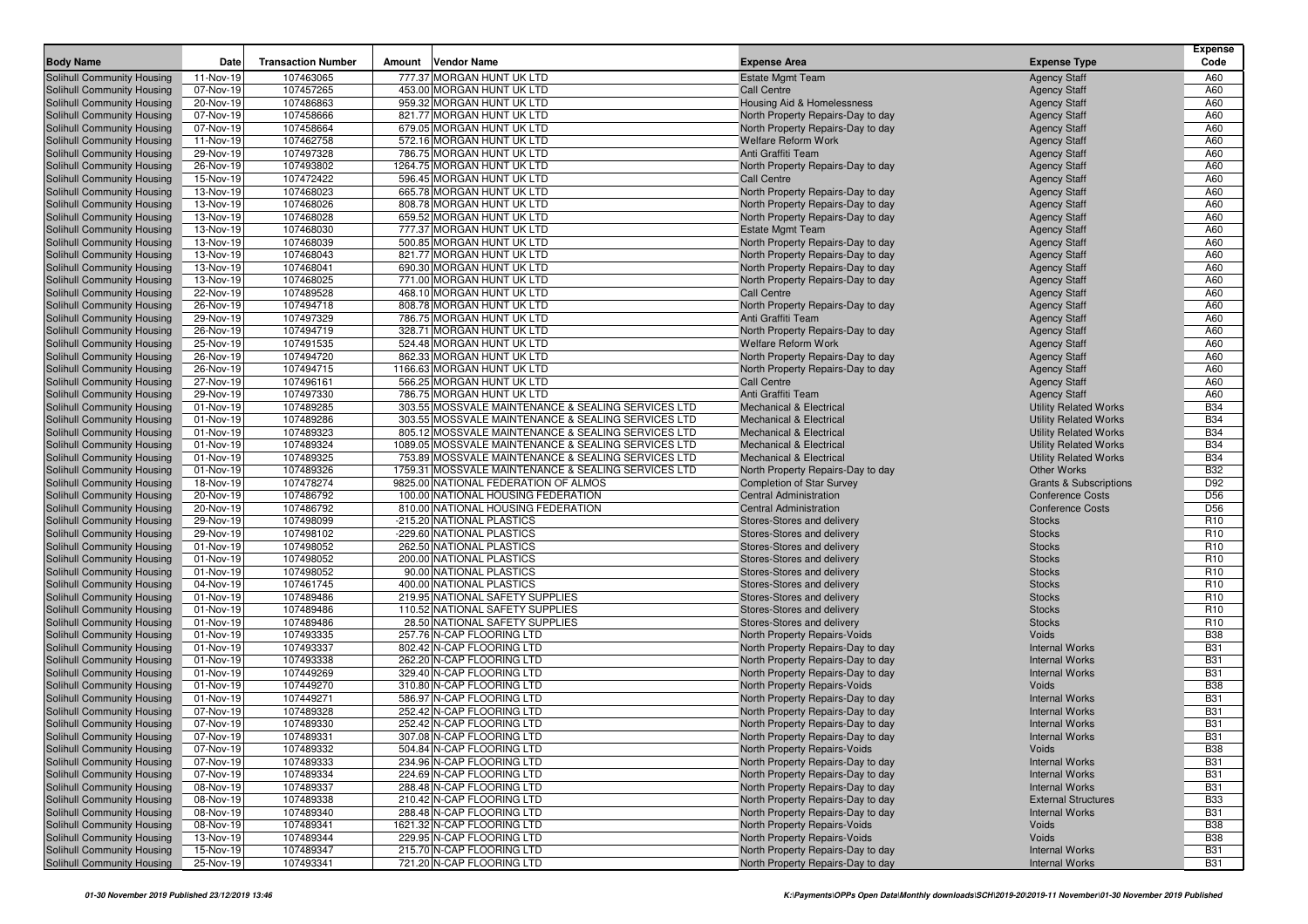|                                                          |                         |                           |        |                                                |                                                |                                                  | Expense                  |
|----------------------------------------------------------|-------------------------|---------------------------|--------|------------------------------------------------|------------------------------------------------|--------------------------------------------------|--------------------------|
| <b>Body Name</b>                                         | Date                    | <b>Transaction Number</b> | Amount | <b>Vendor Name</b>                             | <b>Expense Area</b>                            | <b>Expense Type</b>                              | Code                     |
| Solihull Community Housing                               | 25-Nov-19               | 107493342                 |        | 1236.60 N-CAP FLOORING LTD                     | North Property Repairs-Voids                   | Voids                                            | <b>B38</b>               |
| Solihull Community Housing                               | 25-Nov-19               | 107493343                 |        | 288.48 N-CAP FLOORING LTD                      | North Property Repairs-Voids                   | Voids                                            | <b>B38</b>               |
| Solihull Community Housing                               | 27-Nov-19               | 107496112                 |        | 1238.93 NEOPOST LTD                            | <b>Endeavour House</b>                         | Postages                                         | D <sub>21</sub>          |
| Solihull Community Housing                               | 12-Nov-19               | 107465252                 |        | 229.98 NEOPOST LTD                             | <b>Endeavour House</b>                         | Postages                                         | D <sub>21</sub>          |
| Solihull Community Housing                               | 01-Nov-19               | 107461720                 |        | 932.08 NERG LTD                                | <b>Biomass System</b>                          | <b>Biomass Boilers</b>                           | <b>B45</b>               |
| Solihull Community Housing                               | 01-Nov-19               | 107461721                 |        | 3372.08 NERG LTD                               | <b>Biomass System</b>                          | <b>Biomass Boilers</b>                           | <b>B45</b>               |
| Solihull Community Housing                               | 01-Nov-19               | 107461722                 |        | 2440.00 NERG LTD                               | <b>Biomass System</b>                          | <b>Biomass Boilers</b>                           | <b>B45</b>               |
| Solihull Community Housing                               | 01-Nov-19               | 107479628                 |        | 2440.00 NERG LTD                               | <b>Biomass System</b>                          | <b>Biomass Boilers</b>                           | <b>B45</b>               |
| Solihull Community Housing                               | 01-Nov-19               | 107461723                 |        | 3128.08 NERG LTD                               | <b>Biomass System</b>                          | <b>Biomass Boilers</b>                           | <b>B45</b><br><b>B45</b> |
| Solihull Community Housing                               | 01-Nov-19               | 107461724                 |        | 946.72 NERG LTD                                | <b>Biomass System</b>                          | <b>Biomass Boilers</b>                           |                          |
| Solihull Community Housing                               | 01-Nov-19               | 107461725                 |        | 2893.84 NERG LTD                               | <b>Biomass System</b>                          | <b>Biomass Boilers</b><br><b>Biomass Boilers</b> | <b>B45</b><br><b>B45</b> |
| Solihull Community Housing                               | 01-Nov-19               | 107461726                 |        | 4628.68 NERG LTD                               | <b>Biomass System</b>                          |                                                  | <b>B45</b>               |
| Solihull Community Housing                               | 01-Nov-19               | 107461727<br>107461728    |        | 2644.96 NERG LTD<br>3367.20 NERG LTD           | <b>Biomass System</b>                          | <b>Biomass Boilers</b><br><b>Biomass Boilers</b> | <b>B45</b>               |
| Solihull Community Housing                               | 01-Nov-19               | 107461729                 |        | 2949.96 NERG LTD                               | <b>Biomass System</b>                          | <b>Biomass Boilers</b>                           | <b>B45</b>               |
| Solihull Community Housing                               | 01-Nov-19<br>01-Nov-19  | 107461730                 |        | 2071.56 NERG LTD                               | <b>Biomass System</b>                          | <b>Biomass Boilers</b>                           | <b>B45</b>               |
| Solihull Community Housing                               |                         | 107461731                 |        | 1605.52 NERG LTD                               | <b>Biomass System</b>                          | <b>Biomass Boilers</b>                           | <b>B45</b>               |
| Solihull Community Housing                               | 01-Nov-19               |                           |        | 16042.73 NERG LTD                              | <b>Biomass System</b>                          | <b>Biomass Boilers</b>                           | <b>B45</b>               |
| Solihull Community Housing                               | 13-Nov-19<br>01-Nov-19  | 107467946<br>107479629    |        | 1354.20 NERG LTD                               | <b>Biomass System</b>                          | <b>Biomass Boilers</b>                           | <b>B45</b>               |
| Solihull Community Housing<br>Solihull Community Housing | 01-Nov-19               | 107461732                 |        | 1241.96 NERG LTD                               | <b>Biomass System</b><br><b>Biomass System</b> | <b>Biomass Boilers</b>                           | <b>B45</b>               |
| Solihull Community Housing                               | 01-Nov-19               | 107479630                 |        | 3386.72 NERG LTD                               | <b>Biomass System</b>                          | <b>Biomass Boilers</b>                           | <b>B45</b>               |
|                                                          |                         | 107461733                 |        | 1825.12 NERG LTD                               |                                                | <b>Biomass Boilers</b>                           | <b>B45</b>               |
| Solihull Community Housing<br>Solihull Community Housing | 01-Nov-19<br>01-Nov-19  | 107461734                 |        | 1532.32 NERG LTD                               | <b>Biomass System</b><br><b>Biomass System</b> | <b>Biomass Boilers</b>                           | <b>B45</b>               |
| Solihull Community Housing                               | 01-Nov-19               | 107461740                 |        | 349.40 NICHOLLS & CLARKE BUILDING PRODUCTS LTD | Stores-Stores and delivery                     | <b>Stocks</b>                                    | R <sub>10</sub>          |
| Solihull Community Housing                               | 04-Nov-19               | 107446376                 |        | 241.23 NITECREST LTD                           | <b>Endeavour House</b>                         | <b>ICT Consumables</b>                           | D33                      |
| Solihull Community Housing                               | 07-Nov-19               | 107458795                 |        | 592.00 NIYAA PEOPLE                            | North Property Repairs-Day to day              | <b>Agency Staff</b>                              | A60                      |
| Solihull Community Housing                               | 07-Nov-19               | 107458793                 |        | 549.29 NIYAA PEOPLE                            | North Property Repairs-Day to day              | <b>Agency Staff</b>                              | A60                      |
| Solihull Community Housing                               | 07-Nov-19               | 107458791                 |        | 592.00 NIYAA PEOPLE                            | North Property Repairs-Day to day              | <b>Agency Staff</b>                              | A60                      |
| Solihull Community Housing                               | 07-Nov-19               | 107458799                 |        | 756.50 NIYAA PEOPLE                            | North Property Repairs-Day to day              | <b>Agency Staff</b>                              | A60                      |
| Solihull Community Housing                               | 07-Nov-19               | 107458798                 |        | 592.00 NIYAA PEOPLE                            | North Property Repairs-Day to day              | <b>Agency Staff</b>                              | A60                      |
| Solihull Community Housing                               | 07-Nov-19               | 107458797                 |        | 592.00 NIYAA PEOPLE                            | North Property Repairs-Day to day              | <b>Agency Staff</b>                              | A60                      |
| Solihull Community Housing                               | 07-Nov-19               | 107458802                 |        | 712.22 NIYAA PEOPLE                            | North Property Repairs-Day to day              | <b>Agency Staff</b>                              | A60                      |
| Solihull Community Housing                               | 07-Nov-19               | 107458804                 |        | 600.00 NIYAA PEOPLE                            | North Property Repairs-Day to day              | <b>Agency Staff</b>                              | A60                      |
| Solihull Community Housing                               | 07-Nov-19               | 107458811                 |        | 600.00 NIYAA PEOPLE                            | North Property Repairs-Day to day              | <b>Agency Staff</b>                              | A60                      |
| Solihull Community Housing                               | 07-Nov-19               | 107458807                 |        | 688.94 NIYAA PEOPLE                            | North Property Repairs-Day to day              | <b>Agency Staff</b>                              | A60                      |
| Solihull Community Housing                               | 07-Nov-19               | 107458815                 |        | 418.95 NIYAA PEOPLE                            | North Property Repairs-Day to day              | <b>Agency Staff</b>                              | A60                      |
| Solihull Community Housing                               | 07-Nov-19               | 107458819                 |        | 549.29 NIYAA PEOPLE                            | North Property Repairs-Day to day              | <b>Agency Staff</b>                              | A60                      |
| Solihull Community Housing                               | 07-Nov-19               | 107458821                 |        | 360.00 NIYAA PEOPLE                            | North Property Repairs-Day to day              | <b>Agency Staff</b>                              | A60                      |
| Solihull Community Housing                               | 07-Nov-19               | 107458826                 |        | 472.00 NIYAA PEOPLE                            | North Property Repairs-Day to day              | <b>Agency Staff</b>                              | A60                      |
| Solihull Community Housing                               | 07-Nov-19               | 107458572                 |        | 629.00 NIYAA PEOPLE                            | North Property Repairs-Day to day              | <b>Agency Staff</b>                              | A60                      |
| Solihull Community Housing                               | 07-Nov-19               | 107458573                 |        | 516.15 NIYAA PEOPLE                            | North Property Repairs-Day to day              | <b>Agency Staff</b>                              | A60                      |
| Solihull Community Housing                               | $\overline{12}$ -Nov-19 | 107464024                 |        | 442.00 NIYAA PEOPLE                            | Anti Graffiti Team                             | <b>Agency Staff</b>                              | A60                      |
| Solihull Community Housing                               | 12-Nov-19               | 107464025                 |        | 481.00 NIYAA PEOPLE                            | Anti Graffiti Team                             | <b>Agency Staff</b>                              | A60                      |
| Solihull Community Housing                               | 07-Nov-19               | 107458574                 |        | 561.00 NIYAA PEOPLE                            | North Property Repairs-Day to day              | <b>Agency Staff</b>                              | A60                      |
| Solihull Community Housing                               | 12-Nov-19               | 107464038                 |        | 525.00 NIYAA PEOPLE                            | Anti Graffiti Team                             | <b>Agency Staff</b>                              | A60                      |
| Solihull Community Housing                               | 07-Nov-19               | 107458575                 |        | 688.94 NIYAA PEOPLE                            | North Property Repairs-Day to day              | <b>Agency Staff</b>                              | A60                      |
| Solihull Community Housing                               | 18-Nov-19               | 107478652                 |        | 312.00 NIYAA PEOPLE                            | Anti Graffiti Team                             | <b>Agency Staff</b>                              | A60                      |
| Solihull Community Housing                               | 06-Nov-19               | 107453277                 |        | 637.50 NIYAA PEOPLE                            | <b>Executive Team Support</b>                  | <b>Agency Staff</b>                              | A60                      |
| Solihull Community Housing                               | 07-Nov-19               | 107458842                 |        | 827.70 NIYAA PEOPLE                            | North Property Repairs-Day to day              | <b>Agency Staff</b>                              | A60                      |
| Solihull Community Housing                               | 07-Nov-19               | 107458840                 |        | 633.25 NIYAA PEOPLE                            | North Property Repairs-Day to day              | <b>Agency Staff</b>                              | A60                      |
| Solihull Community Housing                               | 07-Nov-19               | 107458848                 |        | 549.29 NIYAA PEOPLE                            | North Property Repairs-Day to day              | <b>Agency Staff</b>                              | A60                      |
| <b>Solihull Community Housing</b>                        | 13-Nov-19               | 107467985                 |        | 481.00 NIYAA PEOPLE                            | Anti Graffiti Team                             | <b>Agency Staff</b>                              | A60                      |
| Solihull Community Housing                               | 15-Nov-19               | 107472426                 |        | 688.94 NIYAA PEOPLE                            | North Property Repairs-Day to day              | <b>Agency Staff</b>                              | A60                      |
| Solihull Community Housing                               | 13-Nov-19               | 107467989                 |        | 539.00 NIYAA PEOPLE                            | Anti Graffiti Team                             | <b>Agency Staff</b>                              | A60                      |
| Solihull Community Housing                               | 13-Nov-19               | 107467986                 |        | 539.00 NIYAA PEOPLE                            | Anti Graffiti Team                             | <b>Agency Staff</b>                              | A60                      |
| Solihull Community Housing                               | 15-Nov-19               | 107472423                 |        | 688.20 NIYAA PEOPLE                            | North Property Repairs-Day to day              | <b>Agency Staff</b>                              | A60                      |
| Solihull Community Housing                               | 20-Nov-19               | 107486797                 |        | 706.80 NIYAA PEOPLE                            | North Property Repairs-Day to day              | <b>Agency Staff</b>                              | A60                      |
| Solihull Community Housing                               | 25-Nov-19               | 107491433                 |        | 382.50 NIYAA PEOPLE                            | <b>Executive Team Support</b>                  | <b>Agency Staff</b>                              | A60                      |
| Solihull Community Housing                               | 20-Nov-19               | 107485255                 |        | 383.50 NIYAA PEOPLE                            | Anti Graffiti Team                             | <b>Agency Staff</b>                              | A60                      |
| Solihull Community Housing                               | 20-Nov-19               | 107485248                 |        | 7.19 NIYAA PEOPLE                              | Anti Graffiti Team                             | <b>Agency Staff</b>                              | A60                      |
| Solihull Community Housing                               | 20-Nov-19               | 107485248                 |        | 510.81 NIYAA PEOPLE                            | Anti Graffiti Team                             | <b>Agency Staff</b>                              | A60                      |
| Solihull Community Housing                               | 21-Nov-19               | 107489503                 |        | 671.88 NIYAA PEOPLE                            | <b>Estate Mgmt Team</b>                        | <b>Agency Staff</b>                              | A60                      |
| Solihull Community Housing                               | 20-Nov-19               | 107486793                 |        | 688.94 NIYAA PEOPLE                            | North Property Repairs-Day to day              | <b>Agency Staff</b>                              | A60                      |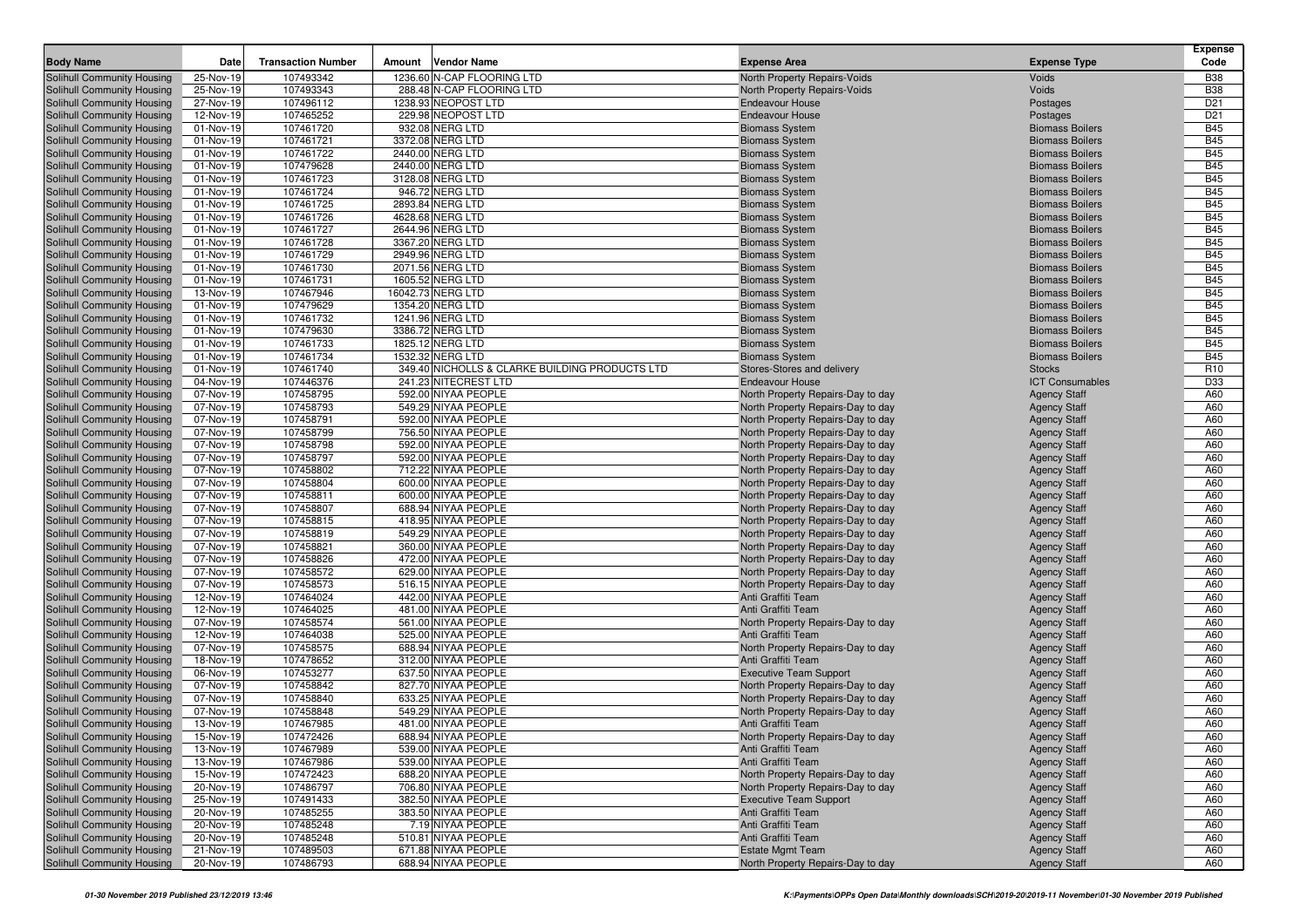|                                                          |                        |                           |        |                                                                                    |                                                            |                                                          | <b>Expense</b>           |
|----------------------------------------------------------|------------------------|---------------------------|--------|------------------------------------------------------------------------------------|------------------------------------------------------------|----------------------------------------------------------|--------------------------|
| <b>Body Name</b>                                         | Date                   | <b>Transaction Number</b> | Amount | <b>Vendor Name</b>                                                                 | <b>Expense Area</b>                                        | <b>Expense Type</b>                                      | Code                     |
| Solihull Community Housing                               | 27-Nov-19              | 107496057                 |        | 655.75 NIYAA PEOPLE                                                                | <b>Estate Mgmt Team</b>                                    | <b>Agency Staff</b>                                      | A60                      |
| Solihull Community Housing                               | 27-Nov-19              | 107495988                 |        | 383.50 NIYAA PEOPLE                                                                | Anti Graffiti Team                                         | <b>Agency Staff</b>                                      | A60                      |
| Solihull Community Housing                               | 27-Nov-19              | 107496020                 |        | 637.50 NIYAA PEOPLE                                                                | <b>Executive Team Support</b>                              | <b>Agency Staff</b>                                      | A60                      |
| Solihull Community Housing                               | 28-Nov-19              | 107497271                 |        | 688.94 NIYAA PEOPLE                                                                | North Property Repairs-Day to day                          | <b>Agency Staff</b>                                      | A60                      |
| <b>Solihull Community Housing</b>                        | 28-Nov-19              | 107497269                 |        | 706.80 NIYAA PEOPLE                                                                | North Property Repairs-Day to day                          | <b>Agency Staff</b>                                      | A60                      |
| Solihull Community Housing                               | 28-Nov-19              | 107496415                 |        | 786.75 NIYAA PEOPLE                                                                | Anti Graffiti Team                                         | <b>Agency Staff</b>                                      | A60                      |
| Solihull Community Housing                               | 06-Nov-19              | 107454385                 |        | 85.66 NPOWER                                                                       | <b>Private Sector Leasing</b>                              | Gas                                                      | <b>B10</b>               |
| Solihull Community Housing                               | 06-Nov-19              | 107454385                 |        | 190.38 NPOWER                                                                      | <b>Private Sector Leasing</b>                              | Electricity                                              | <b>B11</b>               |
| Solihull Community Housing                               | 01-Nov-19              | 107449248                 |        | 315.22 OAKLEAF COMMERCIAL SERVICES LTD                                             | North Property Repairs-Voids                               | Voids                                                    | <b>B38</b>               |
| Solihull Community Housing                               | 01-Nov-19              | 107449251                 |        | 570.42 OAKLEAF COMMERCIAL SERVICES LTD                                             | North Property Repairs-Day to day                          | <b>External Structures</b>                               | <b>B33</b>               |
| Solihull Community Housing                               | 01-Nov-19              | 107449252                 |        | 283.10 OAKLEAF COMMERCIAL SERVICES LTD                                             | North Property Repairs-Day to day                          | <b>Internal Works</b>                                    | <b>B31</b>               |
| Solihull Community Housing                               | 01-Nov-19              | 107449260                 |        | 843.97 OAKLEAF COMMERCIAL SERVICES LTD                                             | North Property Repairs-Voids                               | Voids                                                    | <b>B38</b>               |
| Solihull Community Housing                               | 06-Nov-19              | 107496025                 |        | 5636.30 OAKLEAF COMMERCIAL SERVICES LTD                                            | Low Rise window Replacement                                | <b>Contractor Payments</b>                               | <b>B70</b><br><b>B70</b> |
| Solihull Community Housing                               | 06-Nov-19              | 107496025<br>107496025    |        | 5636.30 OAKLEAF COMMERCIAL SERVICES LTD<br>5636.30 OAKLEAF COMMERCIAL SERVICES LTD | Low Rise window Replacement                                | <b>Contractor Payments</b>                               | <b>B70</b>               |
| Solihull Community Housing                               | 06-Nov-19              |                           |        |                                                                                    | Low Rise window Replacement                                | <b>Contractor Payments</b>                               | <b>B70</b>               |
| Solihull Community Housing                               | 06-Nov-19              | 107496025                 |        | 4306.54 OAKLEAF COMMERCIAL SERVICES LTD                                            | Low Rise window Replacement                                | <b>Contractor Payments</b>                               |                          |
| Solihull Community Housing                               | 06-Nov-19              | 107496025                 |        | 2863.79 OAKLEAF COMMERCIAL SERVICES LTD                                            | Low Rise window Replacement                                | <b>Contractor Payments</b>                               | <b>B70</b>               |
| Solihull Community Housing                               | 06-Nov-19              | 107496025                 |        | 2677.38 OAKLEAF COMMERCIAL SERVICES LTD                                            | Low Rise window Replacement                                | <b>Contractor Payments</b>                               | <b>B70</b><br><b>B70</b> |
| Solihull Community Housing                               | 06-Nov-19              | 107496025<br>107496025    |        | 2511.07 OAKLEAF COMMERCIAL SERVICES LTD<br>4695.36 OAKLEAF COMMERCIAL SERVICES LTD | Low Rise window Replacement                                | <b>Contractor Payments</b>                               | <b>B70</b>               |
| Solihull Community Housing                               | 06-Nov-19              | 107496025                 |        | 4710.41 OAKLEAF COMMERCIAL SERVICES LTD                                            | Low Rise window Replacement<br>Low Rise window Replacement | <b>Contractor Payments</b>                               | <b>B70</b>               |
| Solihull Community Housing                               | 06-Nov-19              | 107496025                 |        | 2442.41 OAKLEAF COMMERCIAL SERVICES LTD                                            |                                                            | <b>Contractor Payments</b>                               | <b>B70</b>               |
| Solihull Community Housing<br>Solihull Community Housing | 06-Nov-19<br>06-Nov-19 | 107496025                 |        | 3683.38 OAKLEAF COMMERCIAL SERVICES LTD                                            | Low Rise window Replacement<br>Low Rise window Replacement | <b>Contractor Payments</b><br><b>Contractor Payments</b> | <b>B70</b>               |
| Solihull Community Housing                               | 06-Nov-19              | 107496025                 |        | 4012.53 OAKLEAF COMMERCIAL SERVICES LTD                                            | Low Rise window Replacement                                | <b>Contractor Payments</b>                               | <b>B70</b>               |
| Solihull Community Housing                               | 06-Nov-19              | 107496025                 |        | 2843.63 OAKLEAF COMMERCIAL SERVICES LTD                                            | Low Rise window Replacement                                | <b>Contractor Payments</b>                               | <b>B70</b>               |
| Solihull Community Housing                               | 06-Nov-19              | 107496025                 |        | 1901.08 OAKLEAF COMMERCIAL SERVICES LTD                                            | Low Rise window Replacement                                | <b>Contractor Payments</b>                               | <b>B70</b>               |
| Solihull Community Housing                               | 06-Nov-19              | 107496028                 |        | 318.24 OAKLEAF COMMERCIAL SERVICES LTD                                             | North Property Repairs-Day to day                          | <b>Internal Works</b>                                    | <b>B31</b>               |
| Solihull Community Housing                               | 06-Nov-19              | 107496031                 |        | 321.66 OAKLEAF COMMERCIAL SERVICES LTD                                             | North Property Repairs-Voids                               | Voids                                                    | <b>B38</b>               |
| Solihull Community Housing                               | 06-Nov-19              | 107496032                 |        | 518.57 OAKLEAF COMMERCIAL SERVICES LTD                                             | North Property Repairs-Day to day                          | <b>Internal Works</b>                                    | <b>B31</b>               |
| Solihull Community Housing                               | 06-Nov-19              | 107496033                 |        | 230.93 OAKLEAF COMMERCIAL SERVICES LTD                                             | North Property Repairs-Day to day                          | <b>Internal Works</b>                                    | <b>B31</b>               |
| Solihull Community Housing                               | 06-Nov-19              | 107496034                 |        | 367.35 OAKLEAF COMMERCIAL SERVICES LTD                                             | North Property Repairs-Day to day                          | <b>Internal Works</b>                                    | <b>B31</b>               |
| Solihull Community Housing                               | 06-Nov-19              | 107496035                 |        | 303.42 OAKLEAF COMMERCIAL SERVICES LTD                                             | North Property Repairs-Day to day                          | <b>Internal Works</b>                                    | <b>B31</b>               |
| Solihull Community Housing                               | 06-Nov-19              | 107496036                 |        | 268.28 OAKLEAF COMMERCIAL SERVICES LTD                                             | North Property Repairs-Day to day                          | <b>Internal Works</b>                                    | <b>B31</b>               |
| Solihull Community Housing                               | 06-Nov-19              | 107496042                 |        | 209.33 OAKLEAF COMMERCIAL SERVICES LTD                                             | North Property Repairs-Voids                               | Voids                                                    | <b>B38</b>               |
| Solihull Community Housing                               | 20-Nov-19              | 107496045                 |        | 209.33 OAKLEAF COMMERCIAL SERVICES LTD                                             | North Property Repairs-Day to day                          | <b>Internal Works</b>                                    | <b>B31</b>               |
| Solihull Community Housing                               | 20-Nov-19              | 107496051                 |        | 1112.25 OAKLEAF COMMERCIAL SERVICES LTD                                            | North Property Repairs-Day to day                          | <b>Internal Works</b>                                    | <b>B31</b>               |
| Solihull Community Housing                               | 20-Nov-19              | 107496052                 |        | 399.93 OAKLEAF COMMERCIAL SERVICES LTD                                             | North Property Repairs-Voids                               | Voids                                                    | <b>B38</b>               |
| Solihull Community Housing                               | 20-Nov-19              | 107496054                 |        | 402.42 OAKLEAF COMMERCIAL SERVICES LTD                                             | North Property Repairs-Day to day                          | <b>Internal Works</b>                                    | <b>B31</b>               |
| Solihull Community Housing                               | 20-Nov-19              | 107496055                 |        | 1805.62 OAKLEAF COMMERCIAL SERVICES LTD                                            | North Property Repairs-Day to day                          | <b>Internal Works</b>                                    | <b>B31</b>               |
| Solihull Community Housing                               | 05-Nov-19              | 107449352                 |        | 487.53 OFFICE DEPOT UK LTD                                                         | <b>Endeavour House</b>                                     | Stationery                                               | D <sub>25</sub>          |
| Solihull Community Housing                               | 05-Nov-19              | 107449352                 |        | 81.28 OFFICE DEPOT UK LTD                                                          | <b>Endeavour House</b>                                     | <b>Catering Provisions</b>                               | D75                      |
| Solihull Community Housing                               | 27-Nov-19              | 107496111                 |        | 777.20 OLIVE BRANCH KITCHEN                                                        | <b>Endeavour House</b>                                     | <b>Catering Provisions</b>                               | D75                      |
| Solihull Community Housing                               | 01-Nov-19              | 107458283                 |        | 1178.28 OPENVIEW SECURITY SOLUTIONS LTD                                            | <b>Endeavour House</b>                                     | <b>General Building Costs</b>                            | <b>B30</b>               |
| Solihull Community Housing                               | 01-Nov-19              | 107479614                 |        | 338.17 OPENVIEW SECURITY SOLUTIONS LTD                                             | <b>Mechanical &amp; Electrical</b>                         | <b>Utility Related Works</b>                             | <b>B34</b>               |
| Solihull Community Housing                               | 01-Nov-19              | 107479615                 |        | 453.89 OPENVIEW SECURITY SOLUTIONS LTD                                             | <b>Mechanical &amp; Electrical</b>                         | <b>Utility Related Works</b>                             | <b>B34</b>               |
| Solihull Community Housing                               | 01-Nov-19              | 107479616                 |        | 3242.55 OPENVIEW SECURITY SOLUTIONS LTD                                            | <b>Mechanical &amp; Electrical</b>                         | <b>Utility Related Works</b>                             | <b>B34</b>               |
| Solihull Community Housing                               | 01-Nov-19              | 107469428                 |        | 241.19 OPENVIEW SECURITY SOLUTIONS LTD                                             | <b>Mechanical &amp; Electrical</b>                         | <b>Utility Related Works</b>                             | <b>B34</b>               |
| Solihull Community Housing                               | 01-Nov-19              | 107469433                 |        | 241.19 OPENVIEW SECURITY SOLUTIONS LTD                                             | <b>Mechanical &amp; Electrical</b>                         | <b>Utility Related Works</b>                             | <b>B34</b>               |
| Solihull Community Housing                               | 01-Nov-19              | 107469440                 |        | 241.19 OPENVIEW SECURITY SOLUTIONS LTD                                             | <b>Mechanical &amp; Electrical</b>                         | <b>Utility Related Works</b>                             | <b>B34</b>               |
| Solihull Community Housing                               | 01-Nov-19              | 107469442                 |        | 501.43 OPENVIEW SECURITY SOLUTIONS LTD                                             | <b>Mechanical &amp; Electrical</b>                         | <b>Utility Related Works</b>                             | <b>B34</b>               |
| Solihull Community Housing                               | 01-Nov-19              | 107479618                 |        | 319.16 OPENVIEW SECURITY SOLUTIONS LTD                                             | <b>Mechanical &amp; Electrical</b>                         | <b>Utility Related Works</b>                             | <b>B34</b>               |
| Solihull Community Housing                               | 01-Nov-19              | 107458285                 |        | 427.16 OPENVIEW SECURITY SOLUTIONS LTD                                             | <b>Mechanical &amp; Electrical</b>                         | <b>Utility Related Works</b>                             | <b>B34</b>               |
| Solihull Community Housing                               | 01-Nov-19              | 107458287                 |        | 241.19 OPENVIEW SECURITY SOLUTIONS LTD                                             | Mechanical & Electrical                                    | <b>Utility Related Works</b>                             | <b>B34</b>               |
| Solihull Community Housing                               | 01-Nov-19              | 107469457                 |        | 241.19 OPENVIEW SECURITY SOLUTIONS LTD                                             | Mechanical & Electrical                                    | <b>Utility Related Works</b>                             | <b>B34</b>               |
| Solihull Community Housing                               | 01-Nov-19              | 107469461                 |        | 241.19 OPENVIEW SECURITY SOLUTIONS LTD                                             | <b>Mechanical &amp; Electrical</b>                         | <b>Utility Related Works</b>                             | <b>B34</b>               |
| Solihull Community Housing                               | 01-Nov-19              | 107469473                 |        | 241.19 OPENVIEW SECURITY SOLUTIONS LTD                                             | <b>Mechanical &amp; Electrical</b>                         | <b>Rev Contractor Payments</b>                           | <b>B71</b>               |
| Solihull Community Housing                               | 01-Nov-19              | 107469478                 |        | 241.19 OPENVIEW SECURITY SOLUTIONS LTD                                             | <b>Mechanical &amp; Electrical</b>                         | <b>Rev Contractor Payments</b>                           | <b>B71</b>               |
| Solihull Community Housing                               | 15-Nov-19              | 107479622                 |        | 612.78 ORBIS PROTECT LIMITED                                                       | North Property Repairs-Voids                               | Voids                                                    | <b>B38</b>               |
| Solihull Community Housing                               | 15-Nov-19              | 107479623                 |        | 631.10 ORBIS PROTECT LIMITED                                                       | North Property Repairs-Voids                               | Voids                                                    | <b>B38</b>               |
| Solihull Community Housing                               | 14-Nov-19              | 107472302                 |        | 333.98 ORBIS PROTECT LIMITED                                                       | North Property Repairs-Voids                               | Voids                                                    | <b>B38</b>               |
| Solihull Community Housing                               | 19-Nov-19              | 107488629                 |        | 330.00 ORBIS PROTECT LIMITED                                                       | North Property Repairs-Day to day                          | <b>External Structures</b>                               | <b>B33</b>               |
| Solihull Community Housing                               | 01-Nov-19              | 107463941                 |        | 219.20 ORBIS PROTECT LIMITED                                                       | North Property Repairs-Voids                               | Voids                                                    | <b>B38</b>               |
| Solihull Community Housing                               | 15-Nov-19              | 107479626                 |        | 550.00 ORBIS PROTECT LIMITED                                                       | North Property Repairs-Day to day                          | <b>External Structures</b>                               | <b>B33</b>               |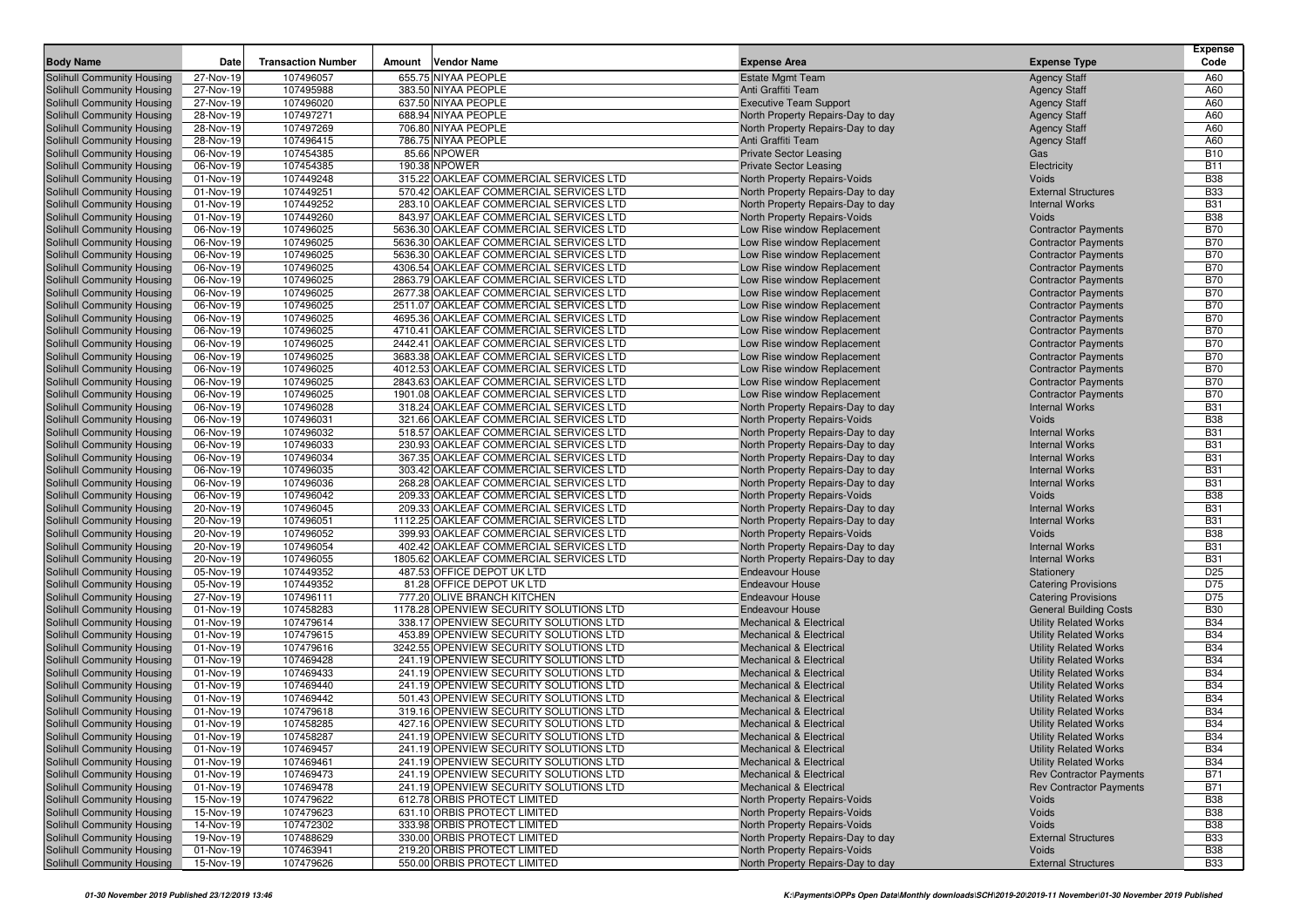| <b>Body Name</b>                                         | Date                   | <b>Transaction Number</b> | Amount | <b>Vendor Name</b>                                                                             | <b>Expense Area</b>                                                          | <b>Expense Type</b>                                    | <b>Expense</b><br>Code   |
|----------------------------------------------------------|------------------------|---------------------------|--------|------------------------------------------------------------------------------------------------|------------------------------------------------------------------------------|--------------------------------------------------------|--------------------------|
| Solihull Community Housing                               | 15-Nov-19              | 107479627                 |        | 212.78 ORBIS PROTECT LIMITED                                                                   | North Property Repairs-Voids                                                 | Voids                                                  | <b>B38</b>               |
| Solihull Community Housing                               | 01-Nov-19              | 107488630                 |        | 695.00 ORBIS PROTECT LIMITED                                                                   | North Property Repairs-Voids                                                 | Voids                                                  | <b>B38</b>               |
| Solihull Community Housing                               | 01-Nov-19              | 107448688                 |        | 527.70 ORBIS PROTECT LIMITED                                                                   | North Property Repairs-Voids                                                 | Voids                                                  | <b>B38</b>               |
| Solihull Community Housing                               | 19-Nov-19              | 107488439                 |        | 2180.00 ORBIS PROTECT LIMITED                                                                  | North Property Repairs-Voids                                                 | Voids                                                  | <b>B38</b>               |
| Solihull Community Housing                               | 01-Nov-19              | 107458304                 |        | 243.87 ORBIS PROTECT LIMITED                                                                   | North Property Repairs-Voids                                                 | Voids                                                  | <b>B38</b>               |
| Solihull Community Housing                               | 01-Nov-19              | 107458309                 |        | 239.99 ORBIS PROTECT LIMITED                                                                   | North Property Repairs-Voids                                                 | Voids                                                  | <b>B38</b>               |
| Solihull Community Housing                               | 01-Nov-19              | 107458334                 |        | 300.56 ORBIS PROTECT LIMITED                                                                   | North Property Repairs-Voids                                                 | Voids                                                  | <b>B38</b>               |
| Solihull Community Housing                               | 01-Nov-19              | 107458336                 |        | 342.64 ORBIS PROTECT LIMITED                                                                   | North Property Repairs-Voids                                                 | Voids                                                  | <b>B38</b>               |
| Solihull Community Housing                               | 01-Nov-19              | 107458349                 |        | 276.06 ORBIS PROTECT LIMITED                                                                   | North Property Repairs-Voids                                                 | Voids                                                  | <b>B38</b>               |
| Solihull Community Housing                               | 01-Nov-19              | 107458384                 |        | 276.94 ORBIS PROTECT LIMITED                                                                   | North Property Repairs-Voids                                                 | Voids                                                  | <b>B38</b>               |
| Solihull Community Housing                               | 01-Nov-19              | 107463942                 |        | 900.00 ORBIS PROTECT LIMITED                                                                   | North Property Repairs-Day to day                                            | <b>External Structures</b>                             | <b>B33</b>               |
| Solihull Community Housing                               | 01-Nov-19              | 107458396                 |        | 317.53 ORBIS PROTECT LIMITED                                                                   | North Property Repairs-Voids                                                 | Voids                                                  | <b>B38</b>               |
| Solihull Community Housing                               | 01-Nov-19              | 107463943                 |        | 304.97 ORBIS PROTECT LIMITED                                                                   | North Property Repairs-Voids                                                 | Voids                                                  | <b>B38</b>               |
| Solihull Community Housing                               | 01-Nov-19              | 107458399                 |        | 248.91 ORBIS PROTECT LIMITED                                                                   | North Property Repairs-Voids                                                 | Voids                                                  | <b>B38</b>               |
| Solihull Community Housing                               | 01-Nov-19              | 107458405                 |        | 341.33 ORBIS PROTECT LIMITED                                                                   | North Property Repairs-Voids                                                 | Voids                                                  | <b>B38</b>               |
| Solihull Community Housing                               | 01-Nov-19              | 107458410                 |        | 262.17 ORBIS PROTECT LIMITED                                                                   | North Property Repairs-Voids                                                 | Voids                                                  | <b>B38</b>               |
| Solihull Community Housing                               | 01-Nov-19              | 107469558                 |        | 291.91 ORBIS PROTECT LIMITED                                                                   | North Property Repairs-Voids                                                 | Voids                                                  | <b>B38</b>               |
| Solihull Community Housing                               | 01-Nov-19              | 107469559                 |        | 229.17 ORBIS PROTECT LIMITED                                                                   | North Property Repairs-Voids                                                 | Voids                                                  | <b>B38</b>               |
| Solihull Community Housing                               | 01-Nov-19              | 107469561                 |        | 311.52 ORBIS PROTECT LIMITED                                                                   | North Property Repairs-Voids                                                 | Voids                                                  | <b>B38</b>               |
| Solihull Community Housing                               | 01-Nov-19              | 107469562                 |        | 209.82 ORBIS PROTECT LIMITED                                                                   | North Property Repairs-Voids                                                 | Voids                                                  | <b>B38</b>               |
| Solihull Community Housing                               | 25-Nov-19              | 107490976                 |        | 777.40 ORBIS PROTECT LIMITED                                                                   | Ipswich House                                                                | Cleaning                                               | <b>B50</b>               |
| Solihull Community Housing                               | 04-Nov-19              | 107447371                 |        | 2760.00 ORBIS PROTECT LIMITED                                                                  | Call Centre                                                                  | Other Fees & Charges                                   | D <sub>59</sub>          |
| Solihull Community Housing                               | 27-Nov-19              | 107496064                 |        | 422.56 PAKAWASTE LTD                                                                           | Stores-Stores and delivery                                                   | <b>Waste Disposal</b>                                  | E20                      |
| Solihull Community Housing                               | 13-Nov-19              | 107467582                 |        | 875.00 PARTRIDGE HOMES                                                                         | <b>Syrian Family Properties</b>                                              | Rents                                                  | <b>B22</b>               |
| Solihull Community Housing                               | 08-Nov-19              | 107459429                 |        | 1134.48 PENNINGTON CHOICE LTD                                                                  | <b>Energy Performance Certificates</b>                                       | Other Fees & Charges                                   | D <sub>59</sub>          |
| Solihull Community Housing                               | 26-Nov-19              | 107493804                 |        | 219.00 PICTURE TEAM                                                                            | Customer, Communication & Information Team                                   | <b>Other Communication Costs</b>                       | D49                      |
| Solihull Community Housing                               | 22-Nov-19              | 107489621                 |        | 2045.00 POLICY IN PRACTICE LTD                                                                 | <b>IT Services</b>                                                           | <b>ICT Software</b>                                    | D31                      |
| Solihull Community Housing                               | 01-Nov-19              | 107464078                 |        | 6450.14 R J HARTWELL LTD                                                                       | Tarmac & Resurfacing Works                                                   | <b>Contractor Payments</b>                             | <b>B70</b>               |
| Solihull Community Housing                               | 14-Nov-19              | 107493334                 |        | 24472.94 R J HARTWELL LTD                                                                      | <b>Tarmac &amp; Resurfacing Works</b>                                        | <b>Contractor Payments</b>                             | <b>B70</b>               |
| Solihull Community Housing                               | 14-Nov-19              | 107493334                 |        | -1957.84 R J HARTWELL LTD                                                                      | Sub Contractors Tax                                                          | Creditor: Inland Revenue                               | S02                      |
| Solihull Community Housing                               | 01-Nov-19              | 107449349                 |        | 4758.00 R S MILLER ROOFING(WOLVERHAMPTON) LTD                                                  | <b>Pitched Re-roofing</b>                                                    | <b>Contractor Payments</b>                             | <b>B70</b>               |
| Solihull Community Housing                               | 01-Nov-19              | 107449349                 |        | 4758.00 R S MILLER ROOFING (WOLVERHAMPTON) LTD                                                 | <b>Pitched Re-roofing</b>                                                    | <b>Contractor Payments</b>                             | <b>B70</b>               |
| Solihull Community Housing                               | 01-Nov-19              | 107449349                 |        | 4909.40 R S MILLER ROOFING(WOLVERHAMPTON) LTD                                                  | <b>Pitched Re-roofing</b>                                                    | <b>Contractor Payments</b>                             | <b>B70</b>               |
| Solihull Community Housing                               | 01-Nov-19              | 107449349                 |        | 4758.00 R S MILLER ROOFING(WOLVERHAMPTON) LTD                                                  | <b>Pitched Re-roofing</b>                                                    | <b>Contractor Payments</b>                             | <b>B70</b>               |
| Solihull Community Housing                               | 01-Nov-19              | 107449349                 |        | 4758.00 R S MILLER ROOFING(WOLVERHAMPTON) LTD                                                  | <b>Pitched Re-roofing</b>                                                    | <b>Contractor Payments</b>                             | <b>B70</b>               |
| Solihull Community Housing                               | 01-Nov-19              | 107449349                 |        | 4923.60 R S MILLER ROOFING (WOLVERHAMPTON) LTD                                                 | <b>Pitched Re-roofing</b>                                                    | <b>Contractor Payments</b>                             | <b>B70</b>               |
| Solihull Community Housing                               | 01-Nov-19              | 107449349                 |        | 4758.00 R S MILLER ROOFING (WOLVERHAMPTON) LTD                                                 | <b>Pitched Re-roofing</b>                                                    | <b>Contractor Payments</b>                             | <b>B70</b>               |
| Solihull Community Housing                               | 01-Nov-19              | 107449349                 |        | 4758.00 R S MILLER ROOFING (WOLVERHAMPTON) LTD                                                 | <b>Pitched Re-roofing</b>                                                    | <b>Contractor Payments</b>                             | <b>B70</b>               |
| Solihull Community Housing                               | 01-Nov-19              | 107449349                 |        | 4758.00 R S MILLER ROOFING (WOLVERHAMPTON) LTD                                                 | <b>Pitched Re-roofing</b>                                                    | <b>Contractor Payments</b>                             | <b>B70</b>               |
| Solihull Community Housing                               | 01-Nov-19              | 107449349                 |        | 4078.40 R S MILLER ROOFING (WOLVERHAMPTON) LTD                                                 | <b>Pitched Re-roofing</b>                                                    | <b>Contractor Payments</b>                             | <b>B70</b>               |
| Solihull Community Housing                               | 01-Nov-19              | 107449349                 |        | 4255.00 R S MILLER ROOFING(WOLVERHAMPTON) LTD                                                  | <b>Pitched Re-roofing</b>                                                    | <b>Contractor Payments</b>                             | <b>B70</b>               |
| Solihull Community Housing                               | 01-Nov-19              | 107449350                 |        | 678.60 R S MILLER ROOFING (WOLVERHAMPTON) LTD                                                  | North Property Repairs-Day to day                                            | <b>External Structures</b>                             | <b>B33</b>               |
| Solihull Community Housing                               | 01-Nov-19              | 107449350                 |        | 678.60 R S MILLER ROOFING (WOLVERHAMPTON) LTD                                                  | North Property Repairs-Day to day                                            | <b>External Structures</b>                             | <b>B33</b>               |
| Solihull Community Housing                               | 01-Nov-19              | 107449350                 |        | 1424.80 R S MILLER ROOFING (WOLVERHAMPTON) LTD                                                 | North Property Repairs-Day to day                                            | <b>External Structures</b>                             | <b>B33</b>               |
| Solihull Community Housing                               | 01-Nov-19              | 107449350                 |        | 1328.60 R S MILLER ROOFING(WOLVERHAMPTON) LTD                                                  | North Property Repairs-Day to day                                            | <b>External Structures</b>                             | <b>B33</b>               |
| Solihull Community Housing                               | 01-Nov-19              | 107449350                 |        | 273.00 R S MILLER ROOFING (WOLVERHAMPTON) LTD                                                  | North Property Repairs-Day to day                                            | <b>External Structures</b>                             | <b>B33</b>               |
| Solihull Community Housing                               | 01-Nov-19              | 107449350                 |        | 678.60 R S MILLER ROOFING (WOLVERHAMPTON) LTD<br>646.10 R S MILLER ROOFING (WOLVERHAMPTON) LTD | North Property Repairs-Day to day                                            | <b>External Structures</b>                             | <b>B33</b><br><b>B33</b> |
| Solihull Community Housing<br>Solihull Community Housing | 01-Nov-19              | 107449350                 |        |                                                                                                | North Property Repairs-Day to day                                            | <b>External Structures</b>                             |                          |
|                                                          | 01-Nov-19              | 107449350                 |        | 301.00 R S MILLER ROOFING(WOLVERHAMPTON) LTD                                                   | North Property Repairs-Day to day                                            | <b>External Structures</b>                             | <b>B33</b><br><b>B33</b> |
| Solihull Community Housing                               | 01-Nov-19              | 107449350                 |        | 872.30 R S MILLER ROOFING (WOLVERHAMPTON) LTD                                                  | North Property Repairs-Day to day                                            | <b>External Structures</b><br><b>Mobile Telephones</b> | D41                      |
| Solihull Community Housing                               | 11-Nov-19<br>11-Nov-19 | 107463020<br>107463021    |        | 250.00 RAPIDE COMMUNICATION LIMITED<br>247.03 RAPIDE COMMUNICATION LIMITED                     | North Property Repairs-Day to day                                            |                                                        | D41                      |
| Solihull Community Housing                               |                        |                           |        |                                                                                                | North Property Repairs-Day to day                                            | <b>Mobile Telephones</b>                               | <b>B22</b>               |
| Solihull Community Housing<br>Solihull Community Housing | 20-Nov-19<br>22-Nov-19 | 107484254<br>107490253    |        | 650.00 REDACTED PERSONAL INFORMATION<br>3000.00 REDACTED PERSONAL INFORMATION                  | <b>Private Sector Leasing</b><br>Private Sector - Disabled Facilities Grants | Rents<br><b>Contractor Payments</b>                    | <b>B70</b>               |
| Solihull Community Housing                               |                        | 107447309                 |        | 3544.68 REDACTED PERSONAL INFORMATION                                                          |                                                                              | Rents                                                  | <b>B22</b>               |
|                                                          | 04-Nov-19              |                           |        |                                                                                                | <b>Private Sector Leasing</b>                                                |                                                        |                          |
| Solihull Community Housing<br>Solihull Community Housing | 20-Nov-19<br>12-Nov-19 | 107484252<br>107464020    |        | 3750.00 REDACTED PERSONAL INFORMATION<br>3327.24 REDACTED PERSONAL INFORMATION                 | <b>Syrian Family Properties</b><br><b>Private Sector Leasing</b>             | Rents<br>Rents                                         | <b>B22</b><br><b>B22</b> |
| Solihull Community Housing                               | 12-Nov-19              | 107465251                 |        | 1823.44 REDACTED PERSONAL INFORMATION                                                          | Movement Incentive Scheme                                                    | <b>Other Building Costs</b>                            | <b>B39</b>               |
| Solihull Community Housing                               | 11-Nov-19              | 107462756                 |        | 7000.00 REDACTED PERSONAL INFORMATION                                                          | Private Sector - Disabled Facilities Grants                                  | <b>Contractor Payments</b>                             | <b>B70</b>               |
| Solihull Community Housing                               | 18-Nov-19              | 107478300                 |        | 2000.00 REDACTED PERSONAL INFORMATION                                                          | Movement Incentive Scheme                                                    | <b>Other Building Costs</b>                            | <b>B39</b>               |
| Solihull Community Housing                               | 12-Nov-19              | 107464022                 |        | 663.60 REED                                                                                    | Money Advice Team                                                            | <b>Agency Staff</b>                                    | A60                      |
| Solihull Community Housing                               | 04-Nov-19              | 107446385                 |        | 456.01 REED                                                                                    | Call Centre                                                                  | <b>Agency Staff</b>                                    | A60                      |
| Solihull Community Housing                               | 04-Nov-19              | 107446386                 |        | 433.95 REED                                                                                    | Call Centre                                                                  | <b>Agency Staff</b>                                    | A60                      |
|                                                          |                        |                           |        |                                                                                                |                                                                              |                                                        |                          |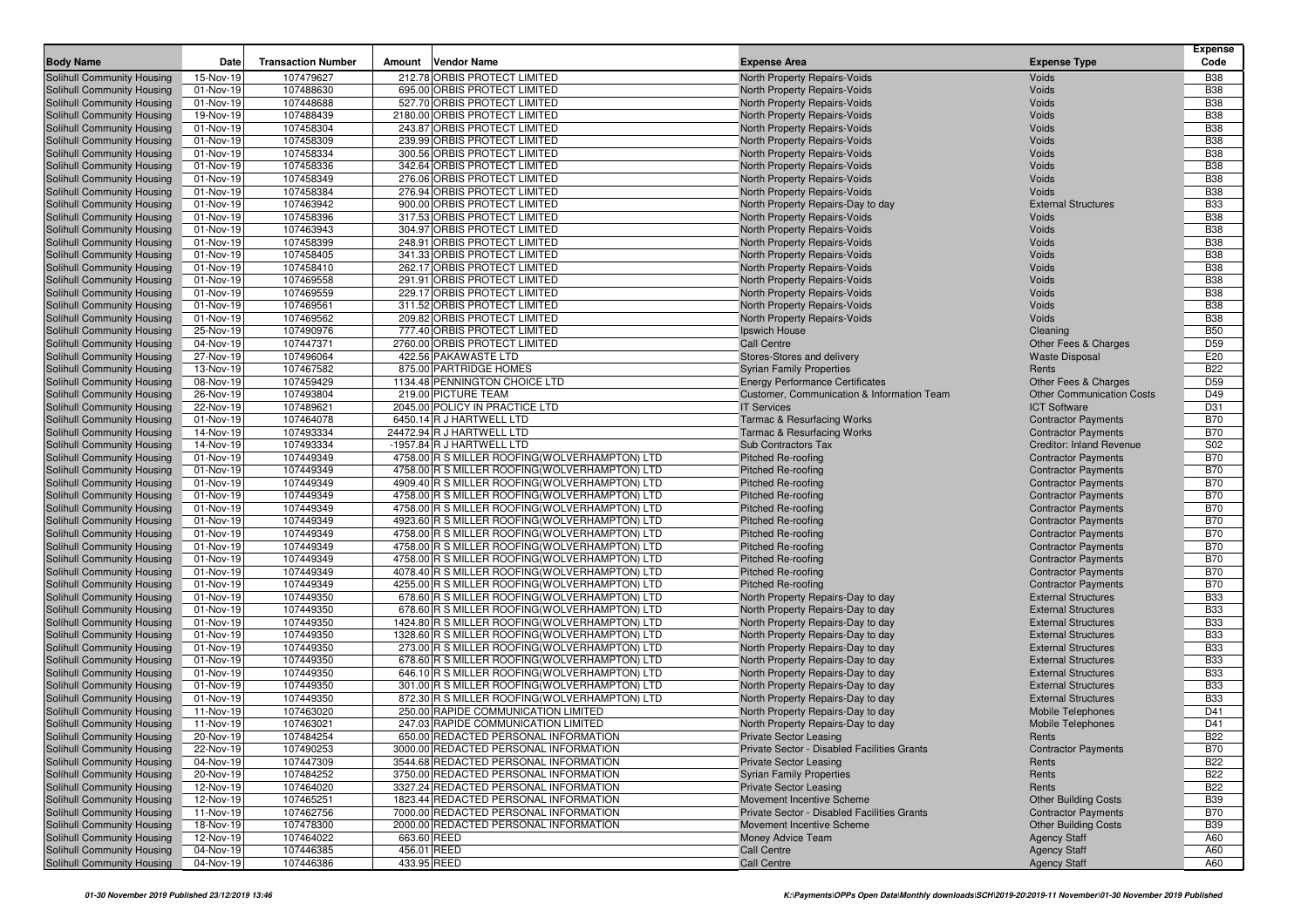|                                                                 |                          |                           |              |                                                              |                                                                  |                                                 | <b>Expense</b>           |
|-----------------------------------------------------------------|--------------------------|---------------------------|--------------|--------------------------------------------------------------|------------------------------------------------------------------|-------------------------------------------------|--------------------------|
| <b>Body Name</b>                                                | Date                     | <b>Transaction Number</b> | Amount       | <b>Vendor Name</b>                                           | <b>Expense Area</b>                                              | <b>Expense Type</b>                             | Code                     |
| Solihull Community Housing                                      | 11-Nov-19                | 107463126                 |              | 551.62 REED                                                  | Money Advice Team                                                | <b>Agency Staff</b>                             | A60                      |
| Solihull Community Housing                                      | 18-Nov-19                | 107478266                 |              | 345.69 REED                                                  | <b>Call Centre</b>                                               | <b>Agency Staff</b>                             | A60                      |
| Solihull Community Housing                                      | 18-Nov-19<br>$18-Nov-19$ | 107478647                 |              | 667.75 REED                                                  | Money Advice Team                                                | <b>Agency Staff</b>                             | A60                      |
| Solihull Community Housing<br><b>Solihull Community Housing</b> | 18-Nov-19                | 107478263<br>107478262    | 474.18 REED  | 558.98 REED                                                  | <b>Call Centre</b><br><b>Call Centre</b>                         | <b>Agency Staff</b>                             | A60<br>A60               |
| Solihull Community Housing                                      | 18-Nov-19                | 107478261                 |              | 408.52 REED                                                  | <b>Call Centre</b>                                               | <b>Agency Staff</b><br><b>Agency Staff</b>      | A60                      |
| Solihull Community Housing                                      | 25-Nov-19                | 107491459                 |              | 684.34 REED                                                  | Money Advice Team                                                | <b>Agency Staff</b>                             | A60                      |
| Solihull Community Housing                                      | 25-Nov-19                | 107491456                 |              | 275.81 REED                                                  | <b>Call Centre</b>                                               | <b>Agency Staff</b>                             | A60                      |
| Solihull Community Housing                                      | 25-Nov-19                | 107491455                 |              | 524.71 REED                                                  | <b>Call Centre</b>                                               | <b>Agency Staff</b>                             | A60                      |
| Solihull Community Housing                                      | 25-Nov-19                | 107491454                 |              | 241.90 REED                                                  | <b>Call Centre</b>                                               | <b>Agency Staff</b>                             | A60                      |
| Solihull Community Housing                                      | 25-Nov-19                | 107491452                 |              | 291.80 REED                                                  | <b>Call Centre</b>                                               | <b>Agency Staff</b>                             | A60                      |
| Solihull Community Housing                                      | 04-Nov-19                | 107446384                 |              | 255.00 RESOURCE PRINT SOLUTIONS                              | Customer, Communication & Information Team                       | <b>Other Communication Costs</b>                | D49                      |
| Solihull Community Housing                                      | 04-Nov-19                | 107446383                 |              | 410.00 RESOURCE PRINT SOLUTIONS                              | Customer, Communication & Information Team                       | Printing                                        | D80                      |
| Solihull Community Housing                                      | 25-Nov-19                | 107491458                 |              | 289.00 RESOURCE PRINT SOLUTIONS                              | <b>Endeavour House</b>                                           | Printing                                        | D80                      |
| Solihull Community Housing                                      | 07-Nov-19                | 107457256                 |              | 1099.00 RESOURCING GROUP                                     | Home Improvement Agency                                          | <b>Agency Staff</b>                             | A60                      |
| Solihull Community Housing                                      | 07-Nov-19                | 107457259                 |              | 1036.00 RESOURCING GROUP                                     | Home Improvement Agency                                          | <b>Agency Staff</b>                             | A60                      |
| Solihull Community Housing                                      | 07-Nov-19                | 107457261                 |              | 1071.00 RESOURCING GROUP                                     | Home Improvement Agency                                          | <b>Agency Staff</b>                             | A60                      |
| Solihull Community Housing                                      | 13-Nov-19                | 107467594                 |              | 1022.00 RESOURCING GROUP                                     | Home Improvement Agency                                          | <b>Agency Staff</b>                             | A60                      |
| Solihull Community Housing                                      | 05-Nov-19                | 107450206                 | 1500.00 RG+P |                                                              | <b>Feasibility Works</b>                                         | <b>Contractor Payments</b>                      | <b>B70</b>               |
| Solihull Community Housing                                      | 13-Nov-19                | 107467606                 | 2500.00 RG+P |                                                              | <b>Feasibility Works</b>                                         | <b>Contractor Payments</b>                      | <b>B70</b>               |
| Solihull Community Housing                                      | 28-Nov-19                | 107496223                 |              | 1900.00 RISUAL LIMITED                                       | <b>IT Strategy</b>                                               | <b>ICT General</b>                              | D30                      |
| Solihull Community Housing                                      | 27-Nov-19                | 107496123                 |              | 1439.32 ROYAL MAIL                                           | <b>Endeavour House</b>                                           | Postages                                        | D <sub>21</sub>          |
| Solihull Community Housing                                      | 04-Nov-19                | 107447248                 |              | 600.00 SELLICK PARTNERSHIP LTD                               | <b>Welfare Reform Work</b>                                       | <b>Agency Staff</b>                             | A60                      |
| Solihull Community Housing                                      | 11-Nov-19                | 107463125                 |              | 600.00 SELLICK PARTNERSHIP LTD                               | <b>Welfare Reform Work</b>                                       | <b>Agency Staff</b>                             | A60                      |
| Solihull Community Housing                                      | 18-Nov-19                | 107478648                 |              | 600.00 SELLICK PARTNERSHIP LTD                               | <b>Welfare Reform Work</b>                                       | <b>Agency Staff</b>                             | A60                      |
| Solihull Community Housing                                      | 25-Nov-19                | 107491534<br>107498129    |              | 600.00 SELLICK PARTNERSHIP LTD<br>1336.49 SEVERN TRENT WATER | <b>Welfare Reform Work</b>                                       | <b>Agency Staff</b>                             | A60<br><b>B70</b>        |
| Solihull Community Housing<br>Solihull Community Housing        | 29-Nov-19                | 107481093                 |              | 3500.00 SINGLETON CLAMP & PARTNERS LTD                       | Gas Warm Air/B'boiler/Storage Heater<br><b>Feasibility Works</b> | <b>Contractor Payments</b>                      | <b>B70</b>               |
| Solihull Community Housing                                      | 19-Nov-19<br>27-Nov-19   | 107494821                 |              | 420.00 SLATER AND GORDON UK LTD                              | <b>Central Administration</b>                                    | <b>Contractor Payments</b><br><b>Legal Fees</b> | D <sub>52</sub>          |
| Solihull Community Housing                                      | 07-Nov-19                | 107458425                 |              | 272.00 SOLIHULL COMMUNITY HOUSING                            | Homelessness                                                     | Electricity                                     | <b>B11</b>               |
| Solihull Community Housing                                      | 11-Nov-19                | 107463076                 |              | 268909.90 SOLIHULL MBC                                       | <b>Balance Sheet</b>                                             | Creditor: Solihull MBC                          | S09                      |
| Solihull Community Housing                                      | 26-Nov-19                | 107493798                 |              | 10000.00 SOLIHULL MBC                                        | <b>Completion of Star Survey</b>                                 | <b>Grants &amp; Subscriptions</b>               | D92                      |
| Solihull Community Housing                                      | 15-Nov-19                | 107472249                 |              | 4173.79 SOLIHULL MBC                                         | Payroll - Payable to SMBC                                        | <b>Creditor: Solihull MBC</b>                   | S09                      |
| Solihull Community Housing                                      | 15-Nov-19                | 107472268                 |              | 541.67 SOLIHULL METROPOLITAN BOROUGH COUNCIL                 | <b>Linacre House Conversion</b>                                  | <b>Contractor Payments</b>                      | <b>B70</b>               |
| <b>Solihull Community Housing</b>                               | 13-Nov-19                | 107467602                 |              | 405.00 SOLIHULL METROPOLITAN BOROUGH COUNCIL                 | <b>Feasibility Works</b>                                         | <b>Contractor Payments</b>                      | <b>B70</b>               |
| Solihull Community Housing                                      | 15-Nov-19                | 107472266                 |              | -541.67 SOLIHULL METROPOLITAN BOROUGH COUNCIL                | <b>Linacre House Conversion</b>                                  | <b>Contractor Payments</b>                      | <b>B70</b>               |
| Solihull Community Housing                                      | 15-Nov-19                | 107472263                 |              | 1191.67 SOLIHULL METROPOLITAN BOROUGH COUNCIL                | <b>Linacre House Conversion</b>                                  | <b>Contractor Payments</b>                      | <b>B70</b>               |
| Solihull Community Housing                                      | 15-Nov-19                | 107472263                 |              | -650.00 SOLIHULL METROPOLITAN BOROUGH COUNCIL                | <b>Linacre House Conversion</b>                                  | <b>Contractor Payments</b>                      | <b>B70</b>               |
| <b>Solihull Community Housing</b>                               | 06-Nov-19                | 107453315                 |              | 775.00 SOLIHULL UNITED REFORMED CHURCH                       | <b>Syrian Family Properties</b>                                  | Rents                                           | <b>B22</b>               |
| Solihull Community Housing                                      | 01-Nov-19                | 107470228                 |              | 2517.60 SUPRA UK LTD                                         | Stores-Stores and delivery                                       | <b>Stocks</b>                                   | R <sub>10</sub>          |
| Solihull Community Housing                                      | $\overline{0}$ 6-Nov-19  | 107454393                 |              | 209.50 T C CARS                                              | Housing Aid & Homelessness                                       | <b>Public Transport</b>                         | C <sub>20</sub>          |
| Solihull Community Housing                                      | 04-Nov-19                | 107446263                 |              | 971.50 THE OYSTER PARTNERSHIP LTD                            | Housing Aid & Homelessness                                       | <b>Agency Staff</b>                             | A60                      |
| Solihull Community Housing                                      | 25-Nov-19                | 107490982                 |              | 978.75 THE OYSTER PARTNERSHIP LTD                            | Housing Aid & Homelessness                                       | <b>Agency Staff</b>                             | A60                      |
| Solihull Community Housing                                      | 28-Nov-19                | 107497303                 |              | 1073.00 THE OYSTER PARTNERSHIP LTD                           | Housing Aid & Homelessness                                       | <b>Agency Staff</b>                             | A60                      |
| Solihull Community Housing                                      | 14-Nov-19                | 107470012                 |              | 1706.13 TOTAL GAS & POWER LTD                                | <b>Endeavour House</b>                                           | Electricity                                     | <b>B11</b>               |
| Solihull Community Housing                                      | 14-Nov-19                | 107470012<br>107470012    |              | 70.11 TOTAL GAS & POWER LTD                                  | 137-139 Warwick Rd (Social Rent)                                 | Electricity                                     | <b>B11</b><br><b>B11</b> |
| Solihull Community Housing<br>Solihull Community Housing        | 14-Nov-19<br>14-Nov-19   | 107470012                 |              | 669.05 TOTAL GAS & POWER LTD<br>455.86 TOTAL GAS & POWER LTD | <b>CCTV</b><br><b>Biomass System</b>                             | Electricity<br>Electricity                      | <b>B11</b>               |
| Solihull Community Housing                                      | 14-Nov-19                | 107470012                 |              | 709.63 TOTAL GAS & POWER LTD                                 | <b>Ipswich House</b>                                             | Electricity                                     | <b>B11</b>               |
| Solihull Community Housing                                      | 14-Nov-19                | 107470012                 |              | 553.71 TOTAL GAS & POWER LTD                                 | Saxon Court                                                      | Electricity                                     | <b>B11</b>               |
| Solihull Community Housing                                      | 14-Nov-19                | 107470012                 |              | 31448.79 TOTAL GAS & POWER LTD                               | Low Rise (inc. Safe & Sound)                                     | Electricity                                     | <b>B11</b>               |
| Solihull Community Housing                                      | 14-Nov-19                | 107470012                 |              | 91.47 TOTAL GAS & POWER LTD                                  | <b>Auckland Hall</b>                                             | Electricity                                     | <b>B11</b>               |
| Solihull Community Housing                                      | 14-Nov-19                | 107470012                 |              | 51.67 TOTAL GAS & POWER LTD                                  | <b>Crabtree Hall</b>                                             | Electricity                                     | <b>B11</b>               |
| Solihull Community Housing                                      | 14-Nov-19                | 107470012                 |              | 76.54 TOTAL GAS & POWER LTD                                  | Whar Hall Farm Community Hall                                    | Electricity                                     | <b>B11</b>               |
| Solihull Community Housing                                      | 14-Nov-19                | 107470012                 |              | 481.19 TOTAL GAS & POWER LTD                                 | Homelessness                                                     | Electricity                                     | <b>B11</b>               |
| Solihull Community Housing                                      | 14-Nov-19                | 107470012                 |              | 514.67 TOTAL GAS & POWER LTD                                 | <b>Frontline Offices</b>                                         | Electricity                                     | <b>B11</b>               |
| Solihull Community Housing                                      | 14-Nov-19                | 107470012                 |              | 310.52 TOTAL GAS & POWER LTD                                 | Kingshurst Office                                                | Electricity                                     | <b>B11</b>               |
| Solihull Community Housing                                      | 14-Nov-19                | 107470012                 |              | 93.28 TOTAL GAS & POWER LTD                                  | <b>Cesspool Emptying</b>                                         | Electricity                                     | <b>B11</b>               |
| Solihull Community Housing                                      | 14-Nov-19                | 107470012                 |              | 1214.02 TOTAL GAS & POWER LTD                                | Business Support - MST Back Office Support                       | Electricity                                     | <b>B11</b>               |
| Solihull Community Housing                                      | 14-Nov-19                | 107470012                 |              | 79.09 TOTAL GAS & POWER LTD                                  | North Property Repairs-Voids                                     | Electricity                                     | <b>B11</b>               |
| Solihull Community Housing                                      | 14-Nov-19                | 107470012                 |              | 3.12 TOTAL GAS & POWER LTD                                   | <b>Feasibility Works</b>                                         | Electricity                                     | <b>B11</b>               |
| Solihull Community Housing                                      | 14-Nov-19                | 107470033                 |              | 1756.04 TOTAL GAS & POWER LTD                                | <b>Endeavour House</b>                                           | Electricity                                     | <b>B11</b>               |
| Solihull Community Housing                                      | 14-Nov-19                | 107470033                 |              | 74.25 TOTAL GAS & POWER LTD                                  | 137-139 Warwick Rd (Social Rent)                                 | Electricity                                     | <b>B11</b>               |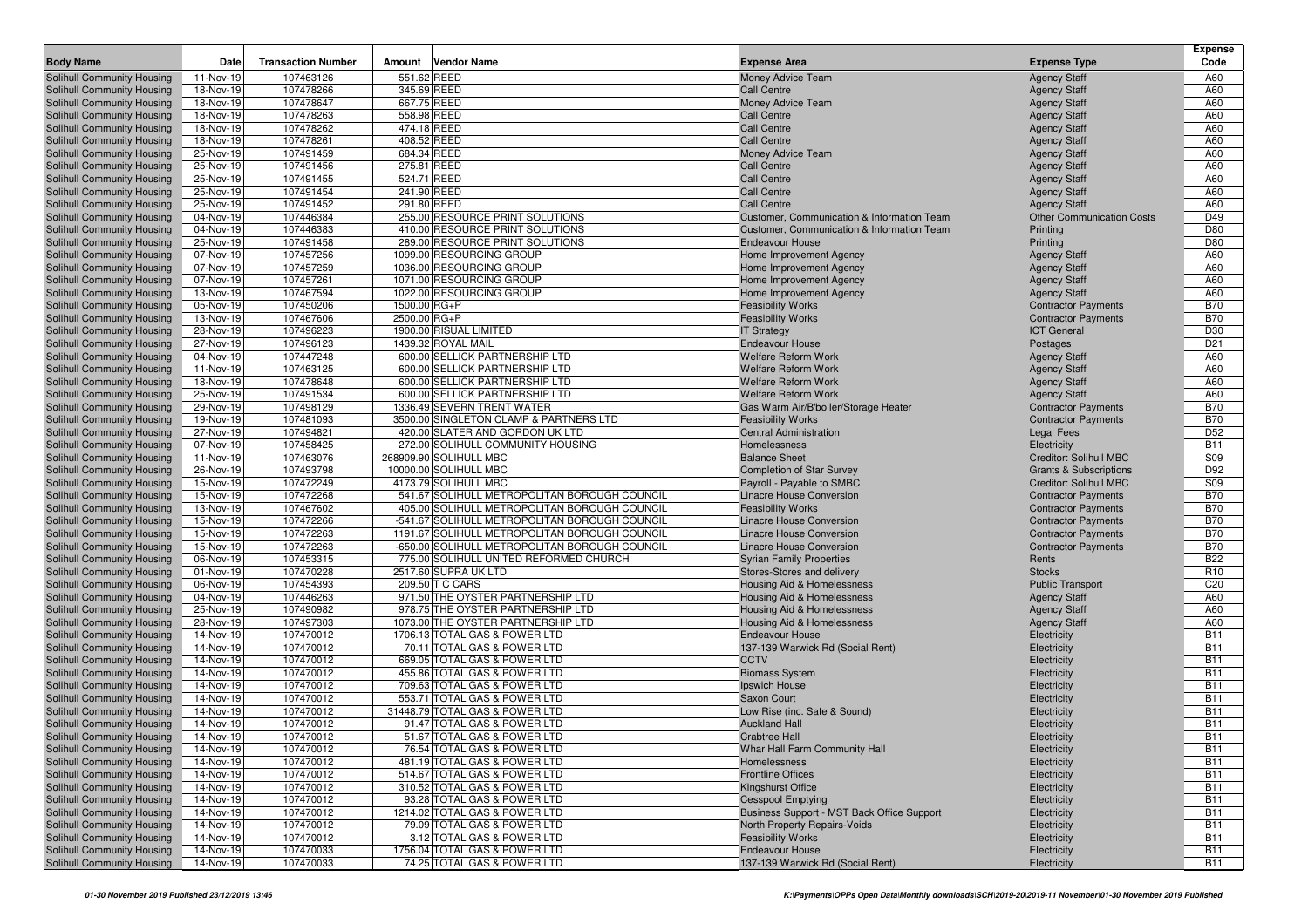| <b>Body Name</b><br><b>Transaction Number</b><br><b>Vendor Name</b><br><b>Expense Type</b><br>Date<br>Amount<br><b>Expense Area</b><br>107470033<br>695.81 TOTAL GAS & POWER LTD<br><b>CCTV</b><br><b>Solihull Community Housing</b><br>14-Nov-19<br>Electricity<br>107470033<br>447.98 TOTAL GAS & POWER LTD<br>Solihull Community Housing<br>14-Nov-19<br><b>Biomass System</b><br>Electricity<br>107470033<br>691.19 TOTAL GAS & POWER LTD<br>Solihull Community Housing<br>14-Nov-19<br>Ipswich House<br>Electricity<br>107470033<br>575.73 TOTAL GAS & POWER LTD<br>Solihull Community Housing<br>14-Nov-19<br>Saxon Court<br>Electricity<br>107470033<br>30992.69 TOTAL GAS & POWER LTD<br>Solihull Community Housing<br>14-Nov-19<br>Low Rise (inc. Safe & Sound)<br>Electricity<br>107470033<br>94.45 TOTAL GAS & POWER LTD<br>Solihull Community Housing<br>14-Nov-19<br><b>Auckland Hall</b><br>Electricity<br>107470033<br>56.45 TOTAL GAS & POWER LTD<br>Solihull Community Housing<br>14-Nov-19<br><b>Crabtree Hall</b><br>Electricity<br>107470033<br>78.91 TOTAL GAS & POWER LTD<br>Whar Hall Farm Community Hall<br>Solihull Community Housing<br>14-Nov-19<br>Electricity<br>107470033<br>515.25 TOTAL GAS & POWER LTD<br>Solihull Community Housing<br>14-Nov-19<br>Homelessness<br>Electricity<br>107470033<br>542.38 TOTAL GAS & POWER LTD<br>Solihull Community Housing<br>14-Nov-19<br><b>Frontline Offices</b><br>Electricity<br>107470033<br>243.13 TOTAL GAS & POWER LTD<br>Solihull Community Housing<br>14-Nov-19<br>Kingshurst Office<br>Electricity<br>107470033<br>136.85 TOTAL GAS & POWER LTD<br>Solihull Community Housing<br>14-Nov-19<br><b>Cesspool Emptying</b><br>Electricity<br>107470033<br>1243.56 TOTAL GAS & POWER LTD<br>Solihull Community Housing<br>14-Nov-19<br>Business Support - MST Back Office Support<br>Electricity<br>Solihull Community Housing<br>14-Nov-19<br>107470033<br>54.17 TOTAL GAS & POWER LTD<br>North Property Repairs-Voids<br>Electricity<br>107470033<br>5.56 TOTAL GAS & POWER LTD<br>Solihull Community Housing<br>14-Nov-19<br><b>Feasibility Works</b><br>Electricity<br>107470030<br>260.77 TOTAL GAS & POWER LTD<br>Solihull Community Housing<br>14-Nov-19<br><b>Endeavour House</b><br>Gas<br>14-Nov-19<br>107470030<br>1782.47 TOTAL GAS & POWER LTD<br>Solihull Community Housing<br>Low Rise (inc. Safe & Sound)<br>Gas<br>107470030<br>57.32 TOTAL GAS & POWER LTD<br>Solihull Community Housing<br>14-Nov-19<br>Whar Hall Farm Community Hall<br>Gas<br>Solihull Community Housing<br>14-Nov-19<br>107470030<br>83.43 TOTAL GAS & POWER LTD<br>Homelessness<br>Gas<br>14-Nov-19<br>107470030<br>49.39 TOTAL GAS & POWER LTD<br>Solihull Community Housing<br>Kingshurst Office<br>Gas<br>14-Nov-19<br>107470030<br>186.67 TOTAL GAS & POWER LTD<br>Solihull Community Housing<br>Business Support - MST Back Office Support<br>Gas<br>107484253<br>825.00 TOUCHWOOD LETTINGS<br>Rents<br>Solihull Community Housing<br>20-Nov-19<br><b>Syrian Family Properties</b><br>Solihull Community Housing<br>18-Nov-19<br>107476248<br>8549.34 TRAVELODGE<br>Housing Aid & Homelessness<br><b>B&amp;B Accommodation</b><br>13-Nov-19<br>107467598<br>2902.00 TRUSTID<br>Solihull Community Housing<br><b>IT Services</b><br><b>ICT Software</b><br>107497205<br>3248.24 TYRER BUILDING CONTRACTORS<br>Solihull Community Housing<br>01-Nov-19<br><b>Public Sector - Major Adaptations</b><br><b>Contractor Payments</b><br>107497206<br>5058.31 TYRER BUILDING CONTRACTORS<br>Solihull Community Housing<br>01-Nov-19<br><b>Public Sector - Major Adaptations</b><br><b>Contractor Payments</b> | Code                     |
|-----------------------------------------------------------------------------------------------------------------------------------------------------------------------------------------------------------------------------------------------------------------------------------------------------------------------------------------------------------------------------------------------------------------------------------------------------------------------------------------------------------------------------------------------------------------------------------------------------------------------------------------------------------------------------------------------------------------------------------------------------------------------------------------------------------------------------------------------------------------------------------------------------------------------------------------------------------------------------------------------------------------------------------------------------------------------------------------------------------------------------------------------------------------------------------------------------------------------------------------------------------------------------------------------------------------------------------------------------------------------------------------------------------------------------------------------------------------------------------------------------------------------------------------------------------------------------------------------------------------------------------------------------------------------------------------------------------------------------------------------------------------------------------------------------------------------------------------------------------------------------------------------------------------------------------------------------------------------------------------------------------------------------------------------------------------------------------------------------------------------------------------------------------------------------------------------------------------------------------------------------------------------------------------------------------------------------------------------------------------------------------------------------------------------------------------------------------------------------------------------------------------------------------------------------------------------------------------------------------------------------------------------------------------------------------------------------------------------------------------------------------------------------------------------------------------------------------------------------------------------------------------------------------------------------------------------------------------------------------------------------------------------------------------------------------------------------------------------------------------------------------------------------------------------------------------------------------------------------------------------------------------------------------------------------------------------------------------------------------------------------------------------------------------------------------------------------------------------------------------------------------------------------------------------------------------------------------------------------------------------------------------------------------------------------|--------------------------|
|                                                                                                                                                                                                                                                                                                                                                                                                                                                                                                                                                                                                                                                                                                                                                                                                                                                                                                                                                                                                                                                                                                                                                                                                                                                                                                                                                                                                                                                                                                                                                                                                                                                                                                                                                                                                                                                                                                                                                                                                                                                                                                                                                                                                                                                                                                                                                                                                                                                                                                                                                                                                                                                                                                                                                                                                                                                                                                                                                                                                                                                                                                                                                                                                                                                                                                                                                                                                                                                                                                                                                                                                                                                                             | <b>B11</b>               |
|                                                                                                                                                                                                                                                                                                                                                                                                                                                                                                                                                                                                                                                                                                                                                                                                                                                                                                                                                                                                                                                                                                                                                                                                                                                                                                                                                                                                                                                                                                                                                                                                                                                                                                                                                                                                                                                                                                                                                                                                                                                                                                                                                                                                                                                                                                                                                                                                                                                                                                                                                                                                                                                                                                                                                                                                                                                                                                                                                                                                                                                                                                                                                                                                                                                                                                                                                                                                                                                                                                                                                                                                                                                                             | <b>B11</b>               |
|                                                                                                                                                                                                                                                                                                                                                                                                                                                                                                                                                                                                                                                                                                                                                                                                                                                                                                                                                                                                                                                                                                                                                                                                                                                                                                                                                                                                                                                                                                                                                                                                                                                                                                                                                                                                                                                                                                                                                                                                                                                                                                                                                                                                                                                                                                                                                                                                                                                                                                                                                                                                                                                                                                                                                                                                                                                                                                                                                                                                                                                                                                                                                                                                                                                                                                                                                                                                                                                                                                                                                                                                                                                                             | <b>B11</b>               |
|                                                                                                                                                                                                                                                                                                                                                                                                                                                                                                                                                                                                                                                                                                                                                                                                                                                                                                                                                                                                                                                                                                                                                                                                                                                                                                                                                                                                                                                                                                                                                                                                                                                                                                                                                                                                                                                                                                                                                                                                                                                                                                                                                                                                                                                                                                                                                                                                                                                                                                                                                                                                                                                                                                                                                                                                                                                                                                                                                                                                                                                                                                                                                                                                                                                                                                                                                                                                                                                                                                                                                                                                                                                                             | <b>B11</b>               |
|                                                                                                                                                                                                                                                                                                                                                                                                                                                                                                                                                                                                                                                                                                                                                                                                                                                                                                                                                                                                                                                                                                                                                                                                                                                                                                                                                                                                                                                                                                                                                                                                                                                                                                                                                                                                                                                                                                                                                                                                                                                                                                                                                                                                                                                                                                                                                                                                                                                                                                                                                                                                                                                                                                                                                                                                                                                                                                                                                                                                                                                                                                                                                                                                                                                                                                                                                                                                                                                                                                                                                                                                                                                                             | <b>B11</b>               |
|                                                                                                                                                                                                                                                                                                                                                                                                                                                                                                                                                                                                                                                                                                                                                                                                                                                                                                                                                                                                                                                                                                                                                                                                                                                                                                                                                                                                                                                                                                                                                                                                                                                                                                                                                                                                                                                                                                                                                                                                                                                                                                                                                                                                                                                                                                                                                                                                                                                                                                                                                                                                                                                                                                                                                                                                                                                                                                                                                                                                                                                                                                                                                                                                                                                                                                                                                                                                                                                                                                                                                                                                                                                                             | <b>B11</b>               |
|                                                                                                                                                                                                                                                                                                                                                                                                                                                                                                                                                                                                                                                                                                                                                                                                                                                                                                                                                                                                                                                                                                                                                                                                                                                                                                                                                                                                                                                                                                                                                                                                                                                                                                                                                                                                                                                                                                                                                                                                                                                                                                                                                                                                                                                                                                                                                                                                                                                                                                                                                                                                                                                                                                                                                                                                                                                                                                                                                                                                                                                                                                                                                                                                                                                                                                                                                                                                                                                                                                                                                                                                                                                                             | <b>B11</b>               |
|                                                                                                                                                                                                                                                                                                                                                                                                                                                                                                                                                                                                                                                                                                                                                                                                                                                                                                                                                                                                                                                                                                                                                                                                                                                                                                                                                                                                                                                                                                                                                                                                                                                                                                                                                                                                                                                                                                                                                                                                                                                                                                                                                                                                                                                                                                                                                                                                                                                                                                                                                                                                                                                                                                                                                                                                                                                                                                                                                                                                                                                                                                                                                                                                                                                                                                                                                                                                                                                                                                                                                                                                                                                                             | <b>B11</b>               |
|                                                                                                                                                                                                                                                                                                                                                                                                                                                                                                                                                                                                                                                                                                                                                                                                                                                                                                                                                                                                                                                                                                                                                                                                                                                                                                                                                                                                                                                                                                                                                                                                                                                                                                                                                                                                                                                                                                                                                                                                                                                                                                                                                                                                                                                                                                                                                                                                                                                                                                                                                                                                                                                                                                                                                                                                                                                                                                                                                                                                                                                                                                                                                                                                                                                                                                                                                                                                                                                                                                                                                                                                                                                                             | <b>B11</b>               |
|                                                                                                                                                                                                                                                                                                                                                                                                                                                                                                                                                                                                                                                                                                                                                                                                                                                                                                                                                                                                                                                                                                                                                                                                                                                                                                                                                                                                                                                                                                                                                                                                                                                                                                                                                                                                                                                                                                                                                                                                                                                                                                                                                                                                                                                                                                                                                                                                                                                                                                                                                                                                                                                                                                                                                                                                                                                                                                                                                                                                                                                                                                                                                                                                                                                                                                                                                                                                                                                                                                                                                                                                                                                                             | <b>B11</b>               |
|                                                                                                                                                                                                                                                                                                                                                                                                                                                                                                                                                                                                                                                                                                                                                                                                                                                                                                                                                                                                                                                                                                                                                                                                                                                                                                                                                                                                                                                                                                                                                                                                                                                                                                                                                                                                                                                                                                                                                                                                                                                                                                                                                                                                                                                                                                                                                                                                                                                                                                                                                                                                                                                                                                                                                                                                                                                                                                                                                                                                                                                                                                                                                                                                                                                                                                                                                                                                                                                                                                                                                                                                                                                                             | <b>B11</b>               |
|                                                                                                                                                                                                                                                                                                                                                                                                                                                                                                                                                                                                                                                                                                                                                                                                                                                                                                                                                                                                                                                                                                                                                                                                                                                                                                                                                                                                                                                                                                                                                                                                                                                                                                                                                                                                                                                                                                                                                                                                                                                                                                                                                                                                                                                                                                                                                                                                                                                                                                                                                                                                                                                                                                                                                                                                                                                                                                                                                                                                                                                                                                                                                                                                                                                                                                                                                                                                                                                                                                                                                                                                                                                                             | <b>B11</b>               |
|                                                                                                                                                                                                                                                                                                                                                                                                                                                                                                                                                                                                                                                                                                                                                                                                                                                                                                                                                                                                                                                                                                                                                                                                                                                                                                                                                                                                                                                                                                                                                                                                                                                                                                                                                                                                                                                                                                                                                                                                                                                                                                                                                                                                                                                                                                                                                                                                                                                                                                                                                                                                                                                                                                                                                                                                                                                                                                                                                                                                                                                                                                                                                                                                                                                                                                                                                                                                                                                                                                                                                                                                                                                                             | <b>B11</b>               |
|                                                                                                                                                                                                                                                                                                                                                                                                                                                                                                                                                                                                                                                                                                                                                                                                                                                                                                                                                                                                                                                                                                                                                                                                                                                                                                                                                                                                                                                                                                                                                                                                                                                                                                                                                                                                                                                                                                                                                                                                                                                                                                                                                                                                                                                                                                                                                                                                                                                                                                                                                                                                                                                                                                                                                                                                                                                                                                                                                                                                                                                                                                                                                                                                                                                                                                                                                                                                                                                                                                                                                                                                                                                                             | <b>B11</b>               |
|                                                                                                                                                                                                                                                                                                                                                                                                                                                                                                                                                                                                                                                                                                                                                                                                                                                                                                                                                                                                                                                                                                                                                                                                                                                                                                                                                                                                                                                                                                                                                                                                                                                                                                                                                                                                                                                                                                                                                                                                                                                                                                                                                                                                                                                                                                                                                                                                                                                                                                                                                                                                                                                                                                                                                                                                                                                                                                                                                                                                                                                                                                                                                                                                                                                                                                                                                                                                                                                                                                                                                                                                                                                                             | <b>B11</b>               |
|                                                                                                                                                                                                                                                                                                                                                                                                                                                                                                                                                                                                                                                                                                                                                                                                                                                                                                                                                                                                                                                                                                                                                                                                                                                                                                                                                                                                                                                                                                                                                                                                                                                                                                                                                                                                                                                                                                                                                                                                                                                                                                                                                                                                                                                                                                                                                                                                                                                                                                                                                                                                                                                                                                                                                                                                                                                                                                                                                                                                                                                                                                                                                                                                                                                                                                                                                                                                                                                                                                                                                                                                                                                                             | <b>B10</b>               |
|                                                                                                                                                                                                                                                                                                                                                                                                                                                                                                                                                                                                                                                                                                                                                                                                                                                                                                                                                                                                                                                                                                                                                                                                                                                                                                                                                                                                                                                                                                                                                                                                                                                                                                                                                                                                                                                                                                                                                                                                                                                                                                                                                                                                                                                                                                                                                                                                                                                                                                                                                                                                                                                                                                                                                                                                                                                                                                                                                                                                                                                                                                                                                                                                                                                                                                                                                                                                                                                                                                                                                                                                                                                                             | <b>B10</b><br><b>B10</b> |
|                                                                                                                                                                                                                                                                                                                                                                                                                                                                                                                                                                                                                                                                                                                                                                                                                                                                                                                                                                                                                                                                                                                                                                                                                                                                                                                                                                                                                                                                                                                                                                                                                                                                                                                                                                                                                                                                                                                                                                                                                                                                                                                                                                                                                                                                                                                                                                                                                                                                                                                                                                                                                                                                                                                                                                                                                                                                                                                                                                                                                                                                                                                                                                                                                                                                                                                                                                                                                                                                                                                                                                                                                                                                             | <b>B10</b>               |
|                                                                                                                                                                                                                                                                                                                                                                                                                                                                                                                                                                                                                                                                                                                                                                                                                                                                                                                                                                                                                                                                                                                                                                                                                                                                                                                                                                                                                                                                                                                                                                                                                                                                                                                                                                                                                                                                                                                                                                                                                                                                                                                                                                                                                                                                                                                                                                                                                                                                                                                                                                                                                                                                                                                                                                                                                                                                                                                                                                                                                                                                                                                                                                                                                                                                                                                                                                                                                                                                                                                                                                                                                                                                             | <b>B10</b>               |
|                                                                                                                                                                                                                                                                                                                                                                                                                                                                                                                                                                                                                                                                                                                                                                                                                                                                                                                                                                                                                                                                                                                                                                                                                                                                                                                                                                                                                                                                                                                                                                                                                                                                                                                                                                                                                                                                                                                                                                                                                                                                                                                                                                                                                                                                                                                                                                                                                                                                                                                                                                                                                                                                                                                                                                                                                                                                                                                                                                                                                                                                                                                                                                                                                                                                                                                                                                                                                                                                                                                                                                                                                                                                             | <b>B10</b>               |
|                                                                                                                                                                                                                                                                                                                                                                                                                                                                                                                                                                                                                                                                                                                                                                                                                                                                                                                                                                                                                                                                                                                                                                                                                                                                                                                                                                                                                                                                                                                                                                                                                                                                                                                                                                                                                                                                                                                                                                                                                                                                                                                                                                                                                                                                                                                                                                                                                                                                                                                                                                                                                                                                                                                                                                                                                                                                                                                                                                                                                                                                                                                                                                                                                                                                                                                                                                                                                                                                                                                                                                                                                                                                             | <b>B22</b>               |
|                                                                                                                                                                                                                                                                                                                                                                                                                                                                                                                                                                                                                                                                                                                                                                                                                                                                                                                                                                                                                                                                                                                                                                                                                                                                                                                                                                                                                                                                                                                                                                                                                                                                                                                                                                                                                                                                                                                                                                                                                                                                                                                                                                                                                                                                                                                                                                                                                                                                                                                                                                                                                                                                                                                                                                                                                                                                                                                                                                                                                                                                                                                                                                                                                                                                                                                                                                                                                                                                                                                                                                                                                                                                             | <b>B23</b>               |
|                                                                                                                                                                                                                                                                                                                                                                                                                                                                                                                                                                                                                                                                                                                                                                                                                                                                                                                                                                                                                                                                                                                                                                                                                                                                                                                                                                                                                                                                                                                                                                                                                                                                                                                                                                                                                                                                                                                                                                                                                                                                                                                                                                                                                                                                                                                                                                                                                                                                                                                                                                                                                                                                                                                                                                                                                                                                                                                                                                                                                                                                                                                                                                                                                                                                                                                                                                                                                                                                                                                                                                                                                                                                             | D31                      |
|                                                                                                                                                                                                                                                                                                                                                                                                                                                                                                                                                                                                                                                                                                                                                                                                                                                                                                                                                                                                                                                                                                                                                                                                                                                                                                                                                                                                                                                                                                                                                                                                                                                                                                                                                                                                                                                                                                                                                                                                                                                                                                                                                                                                                                                                                                                                                                                                                                                                                                                                                                                                                                                                                                                                                                                                                                                                                                                                                                                                                                                                                                                                                                                                                                                                                                                                                                                                                                                                                                                                                                                                                                                                             | <b>B70</b>               |
|                                                                                                                                                                                                                                                                                                                                                                                                                                                                                                                                                                                                                                                                                                                                                                                                                                                                                                                                                                                                                                                                                                                                                                                                                                                                                                                                                                                                                                                                                                                                                                                                                                                                                                                                                                                                                                                                                                                                                                                                                                                                                                                                                                                                                                                                                                                                                                                                                                                                                                                                                                                                                                                                                                                                                                                                                                                                                                                                                                                                                                                                                                                                                                                                                                                                                                                                                                                                                                                                                                                                                                                                                                                                             | <b>B70</b>               |
| 107497207<br>4235.37 TYRER BUILDING CONTRACTORS<br>Solihull Community Housing<br>01-Nov-19<br><b>Public Sector - Major Adaptations</b><br><b>Contractor Payments</b>                                                                                                                                                                                                                                                                                                                                                                                                                                                                                                                                                                                                                                                                                                                                                                                                                                                                                                                                                                                                                                                                                                                                                                                                                                                                                                                                                                                                                                                                                                                                                                                                                                                                                                                                                                                                                                                                                                                                                                                                                                                                                                                                                                                                                                                                                                                                                                                                                                                                                                                                                                                                                                                                                                                                                                                                                                                                                                                                                                                                                                                                                                                                                                                                                                                                                                                                                                                                                                                                                                        | <b>B70</b>               |
| 107497208<br>5445.11 TYRER BUILDING CONTRACTORS<br>Solihull Community Housing<br>01-Nov-19<br><b>Public Sector - Major Adaptations</b><br><b>Contractor Payments</b>                                                                                                                                                                                                                                                                                                                                                                                                                                                                                                                                                                                                                                                                                                                                                                                                                                                                                                                                                                                                                                                                                                                                                                                                                                                                                                                                                                                                                                                                                                                                                                                                                                                                                                                                                                                                                                                                                                                                                                                                                                                                                                                                                                                                                                                                                                                                                                                                                                                                                                                                                                                                                                                                                                                                                                                                                                                                                                                                                                                                                                                                                                                                                                                                                                                                                                                                                                                                                                                                                                        | <b>B70</b>               |
| 107449272<br>565.00 TYRER BUILDING CONTRACTORS<br>Solihull Community Housing<br>01-Nov-19<br><b>MST</b> -Structural Works<br><b>Contractor Payments</b>                                                                                                                                                                                                                                                                                                                                                                                                                                                                                                                                                                                                                                                                                                                                                                                                                                                                                                                                                                                                                                                                                                                                                                                                                                                                                                                                                                                                                                                                                                                                                                                                                                                                                                                                                                                                                                                                                                                                                                                                                                                                                                                                                                                                                                                                                                                                                                                                                                                                                                                                                                                                                                                                                                                                                                                                                                                                                                                                                                                                                                                                                                                                                                                                                                                                                                                                                                                                                                                                                                                     | <b>B70</b>               |
| 107449273<br>2472.60 TYRER BUILDING CONTRACTORS<br>Solihull Community Housing<br>01-Nov-19<br><b>MST</b> -Structural Works<br><b>Contractor Payments</b>                                                                                                                                                                                                                                                                                                                                                                                                                                                                                                                                                                                                                                                                                                                                                                                                                                                                                                                                                                                                                                                                                                                                                                                                                                                                                                                                                                                                                                                                                                                                                                                                                                                                                                                                                                                                                                                                                                                                                                                                                                                                                                                                                                                                                                                                                                                                                                                                                                                                                                                                                                                                                                                                                                                                                                                                                                                                                                                                                                                                                                                                                                                                                                                                                                                                                                                                                                                                                                                                                                                    | <b>B70</b>               |
| 107449274<br>Solihull Community Housing<br>01-Nov-19<br>5457.66 TYRER BUILDING CONTRACTORS<br><b>MST</b> -Structural Works<br><b>Contractor Payments</b>                                                                                                                                                                                                                                                                                                                                                                                                                                                                                                                                                                                                                                                                                                                                                                                                                                                                                                                                                                                                                                                                                                                                                                                                                                                                                                                                                                                                                                                                                                                                                                                                                                                                                                                                                                                                                                                                                                                                                                                                                                                                                                                                                                                                                                                                                                                                                                                                                                                                                                                                                                                                                                                                                                                                                                                                                                                                                                                                                                                                                                                                                                                                                                                                                                                                                                                                                                                                                                                                                                                    | <b>B70</b>               |
| 107449275<br>5435.66 TYRER BUILDING CONTRACTORS<br>Solihull Community Housing<br>01-Nov-19<br><b>MST</b> -Structural Works<br><b>Contractor Payments</b>                                                                                                                                                                                                                                                                                                                                                                                                                                                                                                                                                                                                                                                                                                                                                                                                                                                                                                                                                                                                                                                                                                                                                                                                                                                                                                                                                                                                                                                                                                                                                                                                                                                                                                                                                                                                                                                                                                                                                                                                                                                                                                                                                                                                                                                                                                                                                                                                                                                                                                                                                                                                                                                                                                                                                                                                                                                                                                                                                                                                                                                                                                                                                                                                                                                                                                                                                                                                                                                                                                                    | <b>B70</b>               |
| 107497209<br>4293.97 TYRER BUILDING CONTRACTORS<br>Solihull Community Housing<br>01-Nov-19<br><b>Public Sector - Major Adaptations</b><br><b>Contractor Payments</b>                                                                                                                                                                                                                                                                                                                                                                                                                                                                                                                                                                                                                                                                                                                                                                                                                                                                                                                                                                                                                                                                                                                                                                                                                                                                                                                                                                                                                                                                                                                                                                                                                                                                                                                                                                                                                                                                                                                                                                                                                                                                                                                                                                                                                                                                                                                                                                                                                                                                                                                                                                                                                                                                                                                                                                                                                                                                                                                                                                                                                                                                                                                                                                                                                                                                                                                                                                                                                                                                                                        | <b>B70</b>               |
| 107464080<br>45993.59 TYRER BUILDING CONTRACTORS<br>Solihull Community Housing<br>01-Nov-19<br><b>MST</b> -Structural Works<br><b>Contractor Payments</b>                                                                                                                                                                                                                                                                                                                                                                                                                                                                                                                                                                                                                                                                                                                                                                                                                                                                                                                                                                                                                                                                                                                                                                                                                                                                                                                                                                                                                                                                                                                                                                                                                                                                                                                                                                                                                                                                                                                                                                                                                                                                                                                                                                                                                                                                                                                                                                                                                                                                                                                                                                                                                                                                                                                                                                                                                                                                                                                                                                                                                                                                                                                                                                                                                                                                                                                                                                                                                                                                                                                   | <b>B70</b>               |
| 01-Nov-19<br>107449276<br>5457.66 TYRER BUILDING CONTRACTORS<br><b>Contractor Payments</b><br>Solihull Community Housing<br><b>MST</b> -Structural Works                                                                                                                                                                                                                                                                                                                                                                                                                                                                                                                                                                                                                                                                                                                                                                                                                                                                                                                                                                                                                                                                                                                                                                                                                                                                                                                                                                                                                                                                                                                                                                                                                                                                                                                                                                                                                                                                                                                                                                                                                                                                                                                                                                                                                                                                                                                                                                                                                                                                                                                                                                                                                                                                                                                                                                                                                                                                                                                                                                                                                                                                                                                                                                                                                                                                                                                                                                                                                                                                                                                    | <b>B70</b><br><b>B70</b> |
| Solihull Community Housing<br>01-Nov-19<br>107449277<br>350.00 TYRER BUILDING CONTRACTORS<br><b>MST</b> -Structural Works<br><b>Contractor Payments</b><br>107458431<br>893.23 TYRER BUILDING CONTRACTORS<br>Solihull Community Housing<br>01-Nov-19<br><b>MST</b> -Structural Works<br><b>Contractor Payments</b>                                                                                                                                                                                                                                                                                                                                                                                                                                                                                                                                                                                                                                                                                                                                                                                                                                                                                                                                                                                                                                                                                                                                                                                                                                                                                                                                                                                                                                                                                                                                                                                                                                                                                                                                                                                                                                                                                                                                                                                                                                                                                                                                                                                                                                                                                                                                                                                                                                                                                                                                                                                                                                                                                                                                                                                                                                                                                                                                                                                                                                                                                                                                                                                                                                                                                                                                                          | <b>B70</b>               |
| 3381.32 TYRER BUILDING CONTRACTORS<br>107497210<br>Solihull Community Housing<br>01-Nov-19<br>Public Sector - Major Adaptations<br><b>Contractor Payments</b>                                                                                                                                                                                                                                                                                                                                                                                                                                                                                                                                                                                                                                                                                                                                                                                                                                                                                                                                                                                                                                                                                                                                                                                                                                                                                                                                                                                                                                                                                                                                                                                                                                                                                                                                                                                                                                                                                                                                                                                                                                                                                                                                                                                                                                                                                                                                                                                                                                                                                                                                                                                                                                                                                                                                                                                                                                                                                                                                                                                                                                                                                                                                                                                                                                                                                                                                                                                                                                                                                                               | <b>B70</b>               |
| 107464081<br>438.00 TYRER BUILDING CONTRACTORS<br><b>MST</b> -Structural Works<br>Solihull Community Housing<br>06-Nov-19<br><b>Contractor Payments</b>                                                                                                                                                                                                                                                                                                                                                                                                                                                                                                                                                                                                                                                                                                                                                                                                                                                                                                                                                                                                                                                                                                                                                                                                                                                                                                                                                                                                                                                                                                                                                                                                                                                                                                                                                                                                                                                                                                                                                                                                                                                                                                                                                                                                                                                                                                                                                                                                                                                                                                                                                                                                                                                                                                                                                                                                                                                                                                                                                                                                                                                                                                                                                                                                                                                                                                                                                                                                                                                                                                                     | <b>B70</b>               |
| 107469736<br>Solihull Community Housing<br>06-Nov-19<br>3432.27 TYRER BUILDING CONTRACTORS<br>Kitchens<br><b>Contractor Payments</b>                                                                                                                                                                                                                                                                                                                                                                                                                                                                                                                                                                                                                                                                                                                                                                                                                                                                                                                                                                                                                                                                                                                                                                                                                                                                                                                                                                                                                                                                                                                                                                                                                                                                                                                                                                                                                                                                                                                                                                                                                                                                                                                                                                                                                                                                                                                                                                                                                                                                                                                                                                                                                                                                                                                                                                                                                                                                                                                                                                                                                                                                                                                                                                                                                                                                                                                                                                                                                                                                                                                                        | <b>B70</b>               |
| 107469737<br>4356.05 TYRER BUILDING CONTRACTORS<br>Solihull Community Housing<br>06-Nov-19<br>Kitchens<br><b>Contractor Payments</b>                                                                                                                                                                                                                                                                                                                                                                                                                                                                                                                                                                                                                                                                                                                                                                                                                                                                                                                                                                                                                                                                                                                                                                                                                                                                                                                                                                                                                                                                                                                                                                                                                                                                                                                                                                                                                                                                                                                                                                                                                                                                                                                                                                                                                                                                                                                                                                                                                                                                                                                                                                                                                                                                                                                                                                                                                                                                                                                                                                                                                                                                                                                                                                                                                                                                                                                                                                                                                                                                                                                                        | <b>B70</b>               |
| 107469738<br>4796.98 TYRER BUILDING CONTRACTORS<br>Solihull Community Housing<br>06-Nov-19<br>Kitchens<br><b>Contractor Payments</b>                                                                                                                                                                                                                                                                                                                                                                                                                                                                                                                                                                                                                                                                                                                                                                                                                                                                                                                                                                                                                                                                                                                                                                                                                                                                                                                                                                                                                                                                                                                                                                                                                                                                                                                                                                                                                                                                                                                                                                                                                                                                                                                                                                                                                                                                                                                                                                                                                                                                                                                                                                                                                                                                                                                                                                                                                                                                                                                                                                                                                                                                                                                                                                                                                                                                                                                                                                                                                                                                                                                                        | <b>B70</b>               |
| 107469739<br>4511.62 TYRER BUILDING CONTRACTORS<br>Solihull Community Housing<br>06-Nov-19<br>Kitchens<br><b>Contractor Payments</b>                                                                                                                                                                                                                                                                                                                                                                                                                                                                                                                                                                                                                                                                                                                                                                                                                                                                                                                                                                                                                                                                                                                                                                                                                                                                                                                                                                                                                                                                                                                                                                                                                                                                                                                                                                                                                                                                                                                                                                                                                                                                                                                                                                                                                                                                                                                                                                                                                                                                                                                                                                                                                                                                                                                                                                                                                                                                                                                                                                                                                                                                                                                                                                                                                                                                                                                                                                                                                                                                                                                                        | <b>B70</b>               |
| 107497211<br>4772.97 TYRER BUILDING CONTRACTORS<br>Solihull Community Housing<br>01-Nov-19<br>Public Sector - Major Adaptations<br><b>Contractor Payments</b>                                                                                                                                                                                                                                                                                                                                                                                                                                                                                                                                                                                                                                                                                                                                                                                                                                                                                                                                                                                                                                                                                                                                                                                                                                                                                                                                                                                                                                                                                                                                                                                                                                                                                                                                                                                                                                                                                                                                                                                                                                                                                                                                                                                                                                                                                                                                                                                                                                                                                                                                                                                                                                                                                                                                                                                                                                                                                                                                                                                                                                                                                                                                                                                                                                                                                                                                                                                                                                                                                                               | <b>B70</b>               |
| 107493353<br>1836.03 TYRER BUILDING CONTRACTORS<br>Solihull Community Housing<br>15-Nov-19<br><b>MST</b> -Structural Works<br><b>Contractor Payments</b>                                                                                                                                                                                                                                                                                                                                                                                                                                                                                                                                                                                                                                                                                                                                                                                                                                                                                                                                                                                                                                                                                                                                                                                                                                                                                                                                                                                                                                                                                                                                                                                                                                                                                                                                                                                                                                                                                                                                                                                                                                                                                                                                                                                                                                                                                                                                                                                                                                                                                                                                                                                                                                                                                                                                                                                                                                                                                                                                                                                                                                                                                                                                                                                                                                                                                                                                                                                                                                                                                                                    | <b>B70</b>               |
| 20-Nov-19<br>107497212<br>4800.53 TYRER BUILDING CONTRACTORS<br>Solihull Community Housing<br><b>MST</b> -Structural Works<br><b>Contractor Payments</b>                                                                                                                                                                                                                                                                                                                                                                                                                                                                                                                                                                                                                                                                                                                                                                                                                                                                                                                                                                                                                                                                                                                                                                                                                                                                                                                                                                                                                                                                                                                                                                                                                                                                                                                                                                                                                                                                                                                                                                                                                                                                                                                                                                                                                                                                                                                                                                                                                                                                                                                                                                                                                                                                                                                                                                                                                                                                                                                                                                                                                                                                                                                                                                                                                                                                                                                                                                                                                                                                                                                    | <b>B70</b>               |
| 11147.87 TYRER BUILDING CONTRACTORS<br>Solihull Community Housing<br>20-Nov-19<br>107497213<br><b>MST</b> -Structural Works<br><b>Contractor Payments</b>                                                                                                                                                                                                                                                                                                                                                                                                                                                                                                                                                                                                                                                                                                                                                                                                                                                                                                                                                                                                                                                                                                                                                                                                                                                                                                                                                                                                                                                                                                                                                                                                                                                                                                                                                                                                                                                                                                                                                                                                                                                                                                                                                                                                                                                                                                                                                                                                                                                                                                                                                                                                                                                                                                                                                                                                                                                                                                                                                                                                                                                                                                                                                                                                                                                                                                                                                                                                                                                                                                                   | <b>B70</b>               |
| 107497214<br>Solihull Community Housing<br>20-Nov-19<br>5756.95 TYRER BUILDING CONTRACTORS<br><b>MST</b> -Structural Works<br><b>Contractor Payments</b>                                                                                                                                                                                                                                                                                                                                                                                                                                                                                                                                                                                                                                                                                                                                                                                                                                                                                                                                                                                                                                                                                                                                                                                                                                                                                                                                                                                                                                                                                                                                                                                                                                                                                                                                                                                                                                                                                                                                                                                                                                                                                                                                                                                                                                                                                                                                                                                                                                                                                                                                                                                                                                                                                                                                                                                                                                                                                                                                                                                                                                                                                                                                                                                                                                                                                                                                                                                                                                                                                                                    | <b>B70</b>               |
| 26-Nov-19<br>107493799<br>416.08 VOICESCAPE<br>Solihull Community Housing<br>Income Collection Team<br><b>ICT Software</b>                                                                                                                                                                                                                                                                                                                                                                                                                                                                                                                                                                                                                                                                                                                                                                                                                                                                                                                                                                                                                                                                                                                                                                                                                                                                                                                                                                                                                                                                                                                                                                                                                                                                                                                                                                                                                                                                                                                                                                                                                                                                                                                                                                                                                                                                                                                                                                                                                                                                                                                                                                                                                                                                                                                                                                                                                                                                                                                                                                                                                                                                                                                                                                                                                                                                                                                                                                                                                                                                                                                                                  | D31                      |
| 17872.50 WATES CONSTRUCTION LTD<br>Solihull Community Housing<br>01-Nov-19<br>107492648<br>Low Rise - Envelope Programme<br><b>Contractor Payments</b>                                                                                                                                                                                                                                                                                                                                                                                                                                                                                                                                                                                                                                                                                                                                                                                                                                                                                                                                                                                                                                                                                                                                                                                                                                                                                                                                                                                                                                                                                                                                                                                                                                                                                                                                                                                                                                                                                                                                                                                                                                                                                                                                                                                                                                                                                                                                                                                                                                                                                                                                                                                                                                                                                                                                                                                                                                                                                                                                                                                                                                                                                                                                                                                                                                                                                                                                                                                                                                                                                                                      | <b>B70</b>               |
| 107492649<br>16124.17 WATES CONSTRUCTION LTD<br>Solihull Community Housing<br>01-Nov-19<br>Low Rise - Envelope Programme<br><b>Contractor Payments</b>                                                                                                                                                                                                                                                                                                                                                                                                                                                                                                                                                                                                                                                                                                                                                                                                                                                                                                                                                                                                                                                                                                                                                                                                                                                                                                                                                                                                                                                                                                                                                                                                                                                                                                                                                                                                                                                                                                                                                                                                                                                                                                                                                                                                                                                                                                                                                                                                                                                                                                                                                                                                                                                                                                                                                                                                                                                                                                                                                                                                                                                                                                                                                                                                                                                                                                                                                                                                                                                                                                                      | <b>B70</b>               |
| Solihull Community Housing<br>18743.87 WATES CONSTRUCTION LTD<br>01-Nov-19<br>107492650<br>Low Rise - Envelope Programme<br><b>Contractor Payments</b>                                                                                                                                                                                                                                                                                                                                                                                                                                                                                                                                                                                                                                                                                                                                                                                                                                                                                                                                                                                                                                                                                                                                                                                                                                                                                                                                                                                                                                                                                                                                                                                                                                                                                                                                                                                                                                                                                                                                                                                                                                                                                                                                                                                                                                                                                                                                                                                                                                                                                                                                                                                                                                                                                                                                                                                                                                                                                                                                                                                                                                                                                                                                                                                                                                                                                                                                                                                                                                                                                                                      | <b>B70</b>               |
| Solihull Community Housing<br>01-Nov-19<br>107458269<br>7267.50 WATES CONSTRUCTION LTD<br><b>Cyclical Maintenance</b><br><b>Contractor Payments</b><br>22819.03 WATES CONSTRUCTION LTD                                                                                                                                                                                                                                                                                                                                                                                                                                                                                                                                                                                                                                                                                                                                                                                                                                                                                                                                                                                                                                                                                                                                                                                                                                                                                                                                                                                                                                                                                                                                                                                                                                                                                                                                                                                                                                                                                                                                                                                                                                                                                                                                                                                                                                                                                                                                                                                                                                                                                                                                                                                                                                                                                                                                                                                                                                                                                                                                                                                                                                                                                                                                                                                                                                                                                                                                                                                                                                                                                      | <b>B70</b>               |
| 107492651<br><b>Contractor Payments</b><br>Solihull Community Housing<br>01-Nov-19<br>Low Rise - Envelope Programme                                                                                                                                                                                                                                                                                                                                                                                                                                                                                                                                                                                                                                                                                                                                                                                                                                                                                                                                                                                                                                                                                                                                                                                                                                                                                                                                                                                                                                                                                                                                                                                                                                                                                                                                                                                                                                                                                                                                                                                                                                                                                                                                                                                                                                                                                                                                                                                                                                                                                                                                                                                                                                                                                                                                                                                                                                                                                                                                                                                                                                                                                                                                                                                                                                                                                                                                                                                                                                                                                                                                                         | <b>B70</b>               |
| Solihull Community Housing<br>107458271<br>33299.80 WATES CONSTRUCTION LTD<br>Low Rise - Envelope Programme<br><b>Contractor Payments</b><br>01-Nov-19<br>107458272<br>32838.81 WATES CONSTRUCTION LTD<br>01-Nov-19                                                                                                                                                                                                                                                                                                                                                                                                                                                                                                                                                                                                                                                                                                                                                                                                                                                                                                                                                                                                                                                                                                                                                                                                                                                                                                                                                                                                                                                                                                                                                                                                                                                                                                                                                                                                                                                                                                                                                                                                                                                                                                                                                                                                                                                                                                                                                                                                                                                                                                                                                                                                                                                                                                                                                                                                                                                                                                                                                                                                                                                                                                                                                                                                                                                                                                                                                                                                                                                         | <b>B70</b>               |
| Solihull Community Housing<br>Low Rise - Envelope Programme<br><b>Contractor Payments</b><br>107458273<br>32838.81 WATES CONSTRUCTION LTD<br>Solihull Community Housing<br>01-Nov-19<br>Low Rise - Envelope Programme<br><b>Contractor Payments</b>                                                                                                                                                                                                                                                                                                                                                                                                                                                                                                                                                                                                                                                                                                                                                                                                                                                                                                                                                                                                                                                                                                                                                                                                                                                                                                                                                                                                                                                                                                                                                                                                                                                                                                                                                                                                                                                                                                                                                                                                                                                                                                                                                                                                                                                                                                                                                                                                                                                                                                                                                                                                                                                                                                                                                                                                                                                                                                                                                                                                                                                                                                                                                                                                                                                                                                                                                                                                                         | <b>B70</b><br><b>B70</b> |
| Solihull Community Housing<br>107458274<br>32838.81 WATES CONSTRUCTION LTD<br>Low Rise - Envelope Programme<br><b>Contractor Payments</b><br>01-Nov-19                                                                                                                                                                                                                                                                                                                                                                                                                                                                                                                                                                                                                                                                                                                                                                                                                                                                                                                                                                                                                                                                                                                                                                                                                                                                                                                                                                                                                                                                                                                                                                                                                                                                                                                                                                                                                                                                                                                                                                                                                                                                                                                                                                                                                                                                                                                                                                                                                                                                                                                                                                                                                                                                                                                                                                                                                                                                                                                                                                                                                                                                                                                                                                                                                                                                                                                                                                                                                                                                                                                      | <b>B70</b>               |
| 107458275<br>Solihull Community Housing<br>32838.81 WATES CONSTRUCTION LTD<br>Low Rise - Envelope Programme<br><b>Contractor Payments</b><br>01-Nov-19                                                                                                                                                                                                                                                                                                                                                                                                                                                                                                                                                                                                                                                                                                                                                                                                                                                                                                                                                                                                                                                                                                                                                                                                                                                                                                                                                                                                                                                                                                                                                                                                                                                                                                                                                                                                                                                                                                                                                                                                                                                                                                                                                                                                                                                                                                                                                                                                                                                                                                                                                                                                                                                                                                                                                                                                                                                                                                                                                                                                                                                                                                                                                                                                                                                                                                                                                                                                                                                                                                                      | <b>B70</b>               |
| Solihull Community Housing<br>27-Nov-19<br>107497135<br>24633.82 WATES CONSTRUCTION LTD<br>Low Rise - Envelope Programme<br><b>Contractor Payments</b>                                                                                                                                                                                                                                                                                                                                                                                                                                                                                                                                                                                                                                                                                                                                                                                                                                                                                                                                                                                                                                                                                                                                                                                                                                                                                                                                                                                                                                                                                                                                                                                                                                                                                                                                                                                                                                                                                                                                                                                                                                                                                                                                                                                                                                                                                                                                                                                                                                                                                                                                                                                                                                                                                                                                                                                                                                                                                                                                                                                                                                                                                                                                                                                                                                                                                                                                                                                                                                                                                                                      | <b>B70</b>               |
| 107492652<br><b>Contractor Payments</b><br>Solihull Community Housing<br>01-Nov-19<br>10346.04 WATES CONSTRUCTION LTD<br>Low Rise - Envelope Programme                                                                                                                                                                                                                                                                                                                                                                                                                                                                                                                                                                                                                                                                                                                                                                                                                                                                                                                                                                                                                                                                                                                                                                                                                                                                                                                                                                                                                                                                                                                                                                                                                                                                                                                                                                                                                                                                                                                                                                                                                                                                                                                                                                                                                                                                                                                                                                                                                                                                                                                                                                                                                                                                                                                                                                                                                                                                                                                                                                                                                                                                                                                                                                                                                                                                                                                                                                                                                                                                                                                      | <b>B70</b>               |
| Solihull Community Housing<br>107492653<br>12813.80 WATES CONSTRUCTION LTD<br>Low Rise - Envelope Programme<br><b>Contractor Payments</b><br>01-Nov-19                                                                                                                                                                                                                                                                                                                                                                                                                                                                                                                                                                                                                                                                                                                                                                                                                                                                                                                                                                                                                                                                                                                                                                                                                                                                                                                                                                                                                                                                                                                                                                                                                                                                                                                                                                                                                                                                                                                                                                                                                                                                                                                                                                                                                                                                                                                                                                                                                                                                                                                                                                                                                                                                                                                                                                                                                                                                                                                                                                                                                                                                                                                                                                                                                                                                                                                                                                                                                                                                                                                      | <b>B70</b>               |
| 107492654<br>17883.40 WATES CONSTRUCTION LTD<br>Low Rise - Envelope Programme<br><b>Contractor Payments</b><br>Solihull Community Housing<br>01-Nov-19                                                                                                                                                                                                                                                                                                                                                                                                                                                                                                                                                                                                                                                                                                                                                                                                                                                                                                                                                                                                                                                                                                                                                                                                                                                                                                                                                                                                                                                                                                                                                                                                                                                                                                                                                                                                                                                                                                                                                                                                                                                                                                                                                                                                                                                                                                                                                                                                                                                                                                                                                                                                                                                                                                                                                                                                                                                                                                                                                                                                                                                                                                                                                                                                                                                                                                                                                                                                                                                                                                                      | <b>B70</b>               |